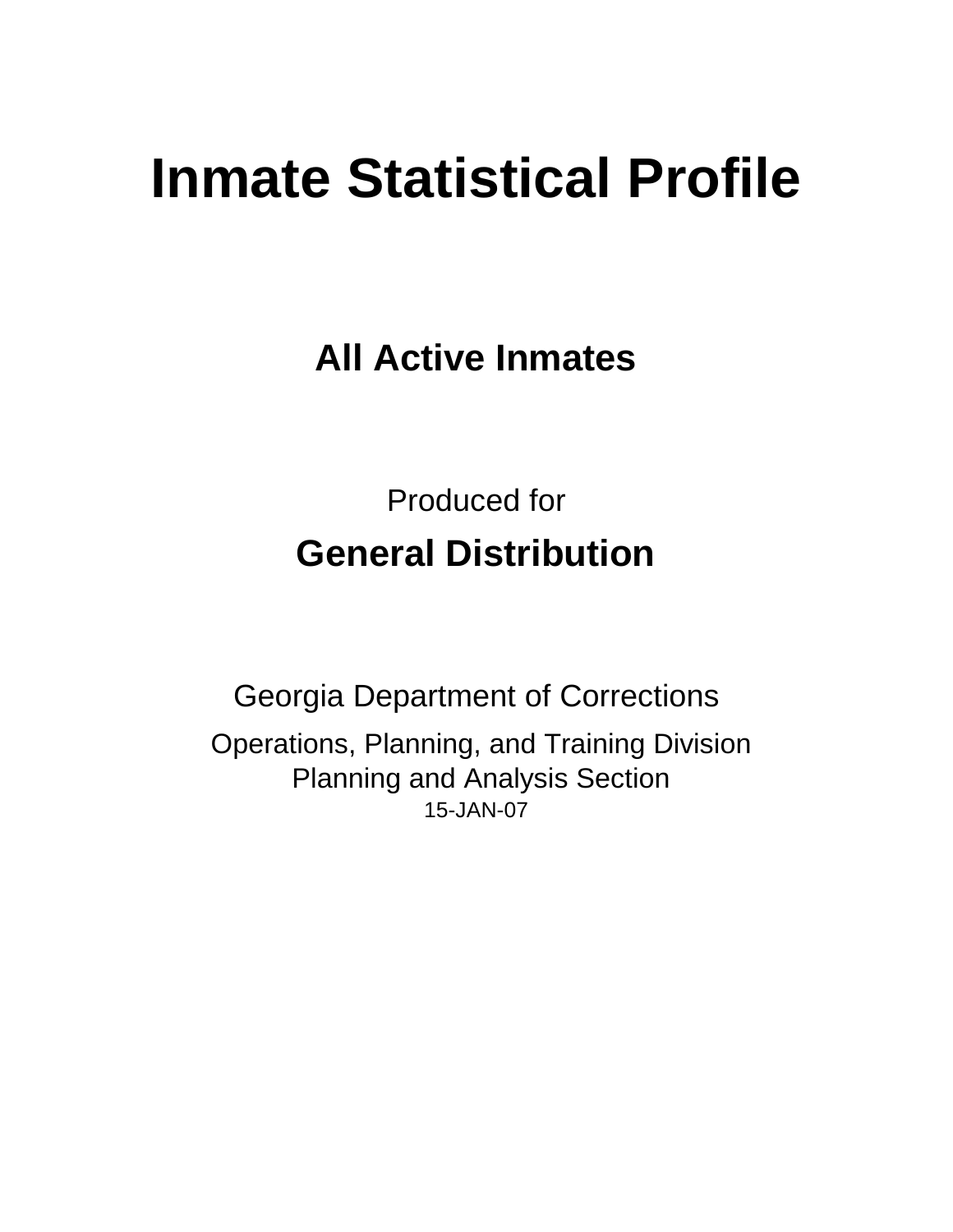**Contents** 

**All Active Inmates**

Produced for **General Distribution**

# Table of Contents

|    | <b>Demographic information</b>                                 |
|----|----------------------------------------------------------------|
|    | 5 Current age, broken out in ten year age groups               |
|    | 6 Race group                                                   |
|    | 7 Hispanic Origin                                              |
|    | 8 Marital status, self-reported at entry to prison             |
|    | 9 Number of children, self-reported at entry to prison         |
|    | 10 Religious affiliation, self-reported at entry to prison     |
|    | 11 Home county - self-reported at entry to prison              |
|    | 16 Environment to age 16, self-reported at entry to prison     |
|    | 17 Guardian status to age 16, self-reported at entry to prison |
|    | 18 Age at admission                                            |
|    | 20 Age at release                                              |
|    | 21 Height, measured at entry to prison                         |
|    | 23 Weight, measured at entry to prison                         |
|    | <b>Correctional information</b>                                |
|    | 25 Type of admission to prison                                 |
|    | 26 Current / last security status                              |
|    | 27 Current / last institution type                             |
|    | 28 Institution type - transitional centers                     |
|    | 29 Institution type - mental hospitals                         |
|    | 30 Institution type - county prisons                           |
| 31 | Institution type - state prisons                               |
|    | 33 Institution type - private prisons                          |
|    | 34 Institution type - prison annexes                           |
|    | 35 Institution type - inmate boot camp                         |
|    | 36 Number of disciplinary reports                              |
|    | 37 Number of transfers                                         |
|    | 38 Number of escapes                                           |
|    | 39 Probable future release type                                |
|    | 40 Actual release type                                         |
|    | 41 Time served in current (or last) institution                |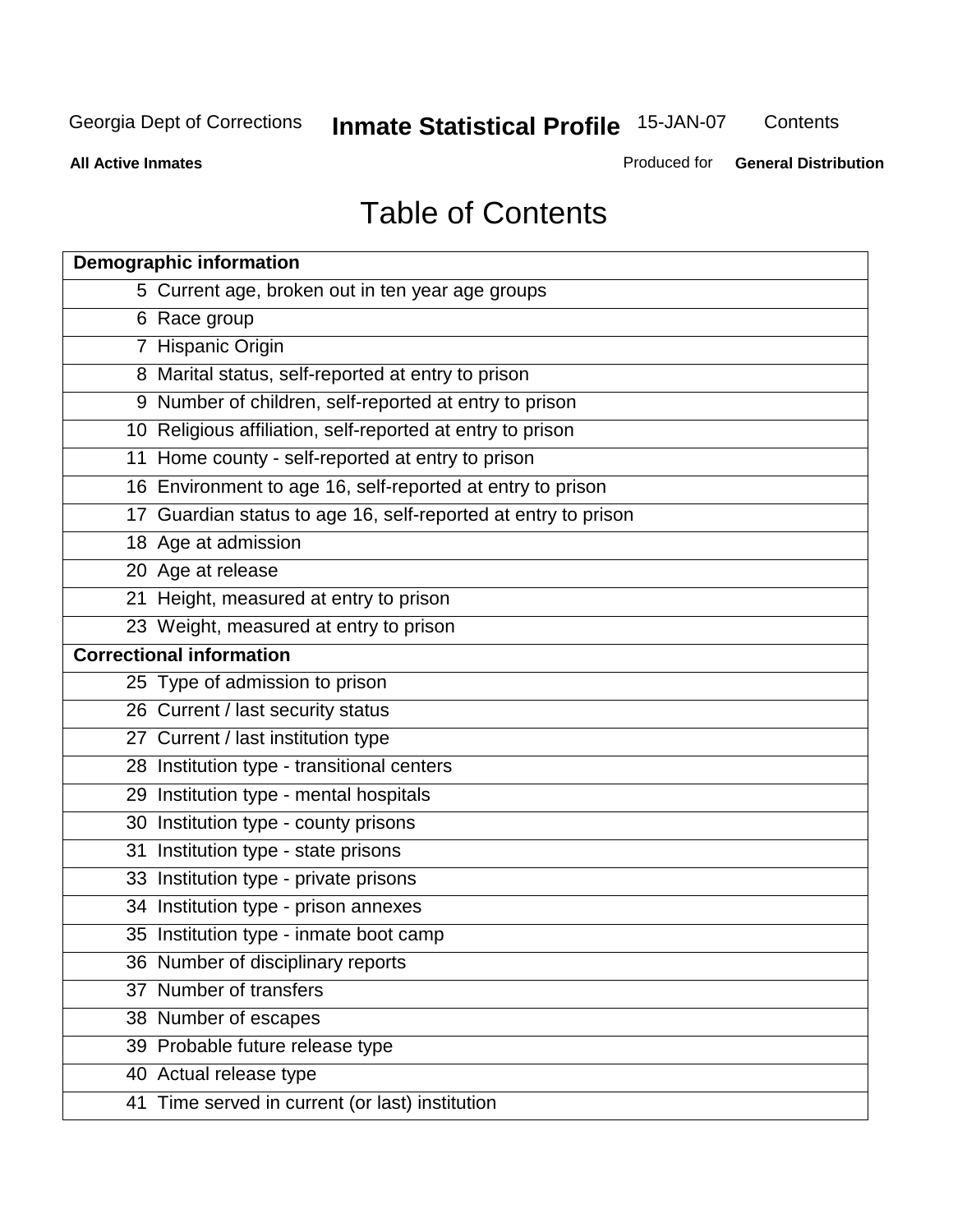**Contents** 

**All Active Inmates**

Produced for **General Distribution**

# Table of Contents

| <b>Educational, psychological and physical information</b>       |
|------------------------------------------------------------------|
| 42 Highest grade level attained                                  |
| 43 Culture fair IQ scores                                        |
| 44 Wide Range Achievement Test (WRAT) reading score              |
| 45 Wide Range Achievement Test (WRAT) math score                 |
| 46 Wide Range Achievement Test (WRAT) spelling score             |
| 47 Scope of substance abuse - summary                            |
| 48 Scope of substance abuse - detail                             |
| 49 Current / last mental health treatment level                  |
| 50 PULHESDWIT medical scale - 'P' overall condition ('P'hysical) |
| 51 PULHESDWIT medical scale - 'U' upper body                     |
| 52 PULHESDWIT medical scale - 'L' lower body                     |
| 53 PULHESDWIT medical scale - 'H' hearing                        |
| 54 PULHESDWIT medical scale - 'E' vision                         |
| 55 PULHESDWIT medical scale -'S' psychiatric                     |
| 56 PULHESDWIT medical scale - 'D' dental                         |
| 57 PULHESDWIT medical scale - 'W' work ability                   |
| 58 PULHESDWIT medical scale - 'I' impairment                     |
| 59 PULHESDWIT medical scale - 'T' transportability               |
| 60 Criminality in family, self-reported                          |
| 61 Alcoholism in family, self-reported                           |
| 62 Drug abuse in family, self-reported                           |
| 63 Subjected to frequent beatings, self-reported                 |
| 64 Father absent during inmate's childhood                       |
| 65 Mother absent during inmate's childhood                       |
| <b>Crimes and criminal history information</b>                   |
| 66 Number of prior Georgia incarcerations                        |
| 67 Prison sentence in years                                      |
| 68 Primary offense, broken out into felonies vs misdemeanors     |
| 69 Primary offense, broken out into six broad crime categories   |
| 70 Primary offense, detailed offense code                        |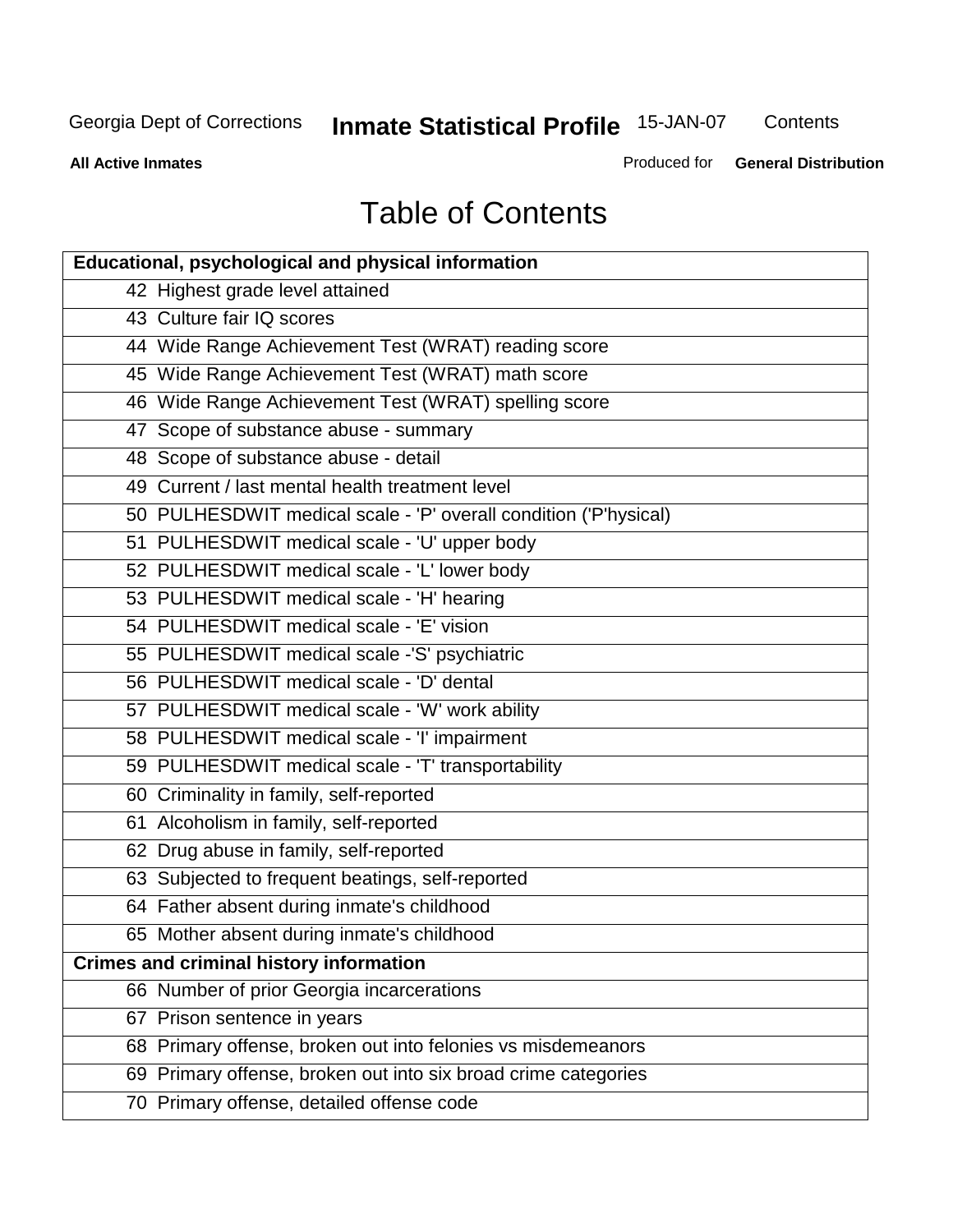**Contents** 

**All Active Inmates**

Produced for **General Distribution**

# Table of Contents

| <b>Crimes and criminal history information</b>        |
|-------------------------------------------------------|
| 77 County of conviction of primary offense            |
| 82 Circuit of conviction of primary offense           |
| 84 Years served (jail + prison) in this incarceration |
| <b>Medical information</b>                            |
| 85 Results of most recent HIV test                    |
| 86 Results of most recent tuberculosis test           |
| 87 Results of most recent syphilis test               |
| 88 Results of most recent Hepatitis-C test            |
| 89 Results of most recent pregnancy test              |
| 90 Results of most recent diabetes test               |
| 91 Results of most recent hypertension test           |
| 92 Results of most recent asthma test                 |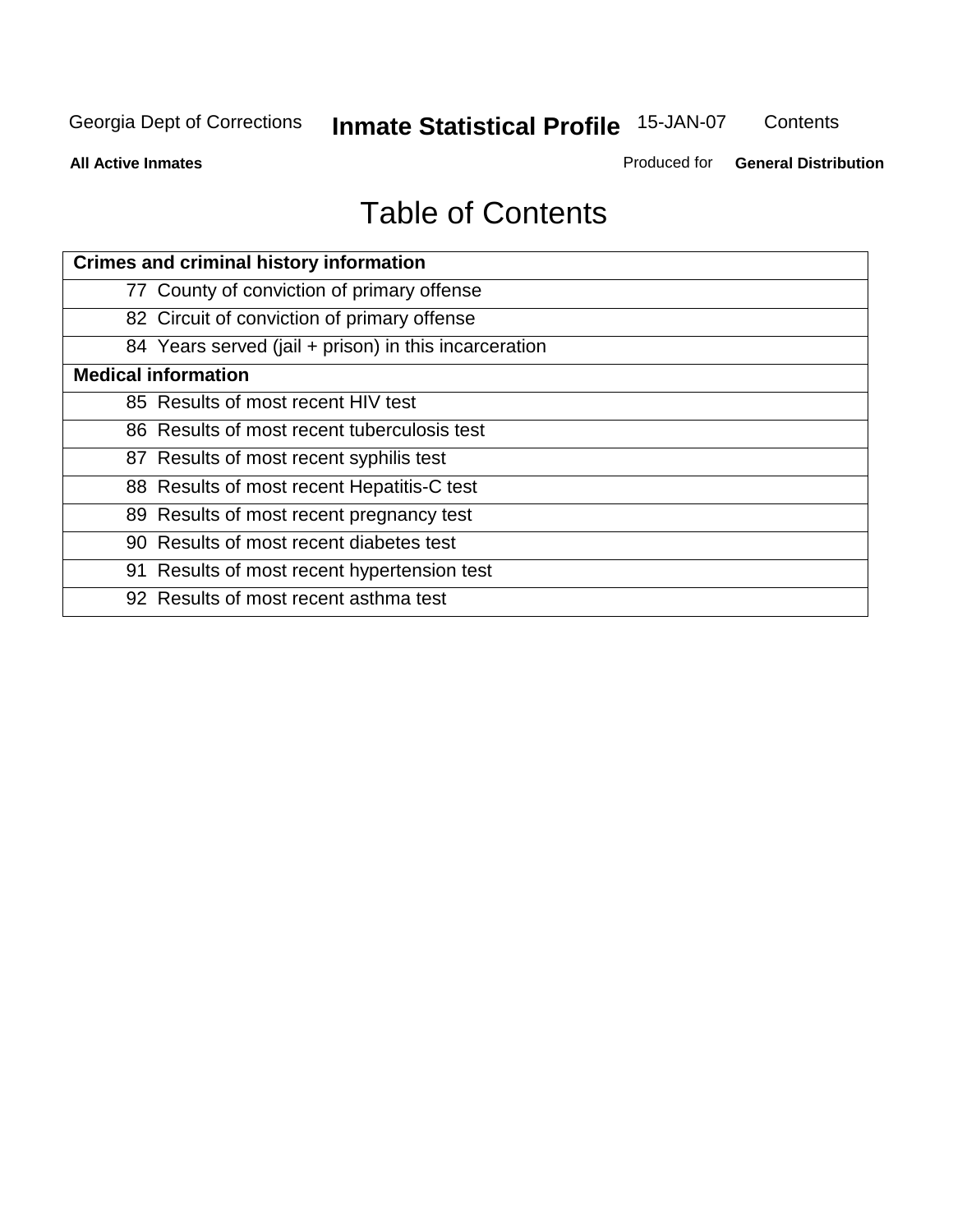#### **All Active Inmates**

#### Produced for **General Distribution**

#### Current age, broken out in ten-year age groups

|                       |              | <b>Male</b> |        |              | <b>Female</b> |          | <b>Total</b> |        |
|-----------------------|--------------|-------------|--------|--------------|---------------|----------|--------------|--------|
| <b>Current Age</b>    | <b>Count</b> | Col %       | Row %  | <b>Count</b> | Col %         | Row %    | <b>Total</b> | Col %  |
| <b>Teens</b>          | 2,903        | $5.90\%$    | 95.65% | 132          | 3.71%         | 4.35%    | 3,035        | 5.75%  |
| <b>Twenties</b>       | 15,764       | 32.02%      | 93.86% | 1,032        | 29.01%        | 6.14%    | 16,796       | 31.82% |
| <b>Thirties</b>       | 14,134       | 28.71%      | 92.31% | 1,177        | 33.09%        | 7.69%    | 15,311       | 29.00% |
| <b>Forties</b>        | 11,341       | 23.03%      | 92.35% | 940          | 26.43%        | 7.65%    | 12,281       | 23.26% |
| <b>Fifties</b>        | 4,068        | $8.26\%$    | 94.54% | 235          | 6.61%         | 5.46%    | 4,303        | 8.15%  |
| <b>Sixties</b>        | 867          | 1.76%       | 96.23% | 34           | 0.96%         | $3.77\%$ | 901          | 1.71%  |
| Seventy +             | 157          | 0.32%       | 95.73% |              | 0.20%         | 4.27%    | 164          | 0.31%  |
| <b>Total Reported</b> | 49,234       | 100%        | 93.26% | 3,557        | 100%          | 6.74%    | 52,791       | 100%   |

| N <sub>0</sub><br>rtea |                     |       |        |
|------------------------|---------------------|-------|--------|
| <b>Total</b>           | $\lambda$<br>49,Z35 | 3,557 | 52,792 |

| <b>Mean</b><br>(average) | 35.93     | 36.23 | 35.95 |
|--------------------------|-----------|-------|-------|
| <b>Median (middle)</b>   | 25<br>JJ. | 36    | 35    |
| Mode<br>(most frequent)  | 26        | 36    | 26    |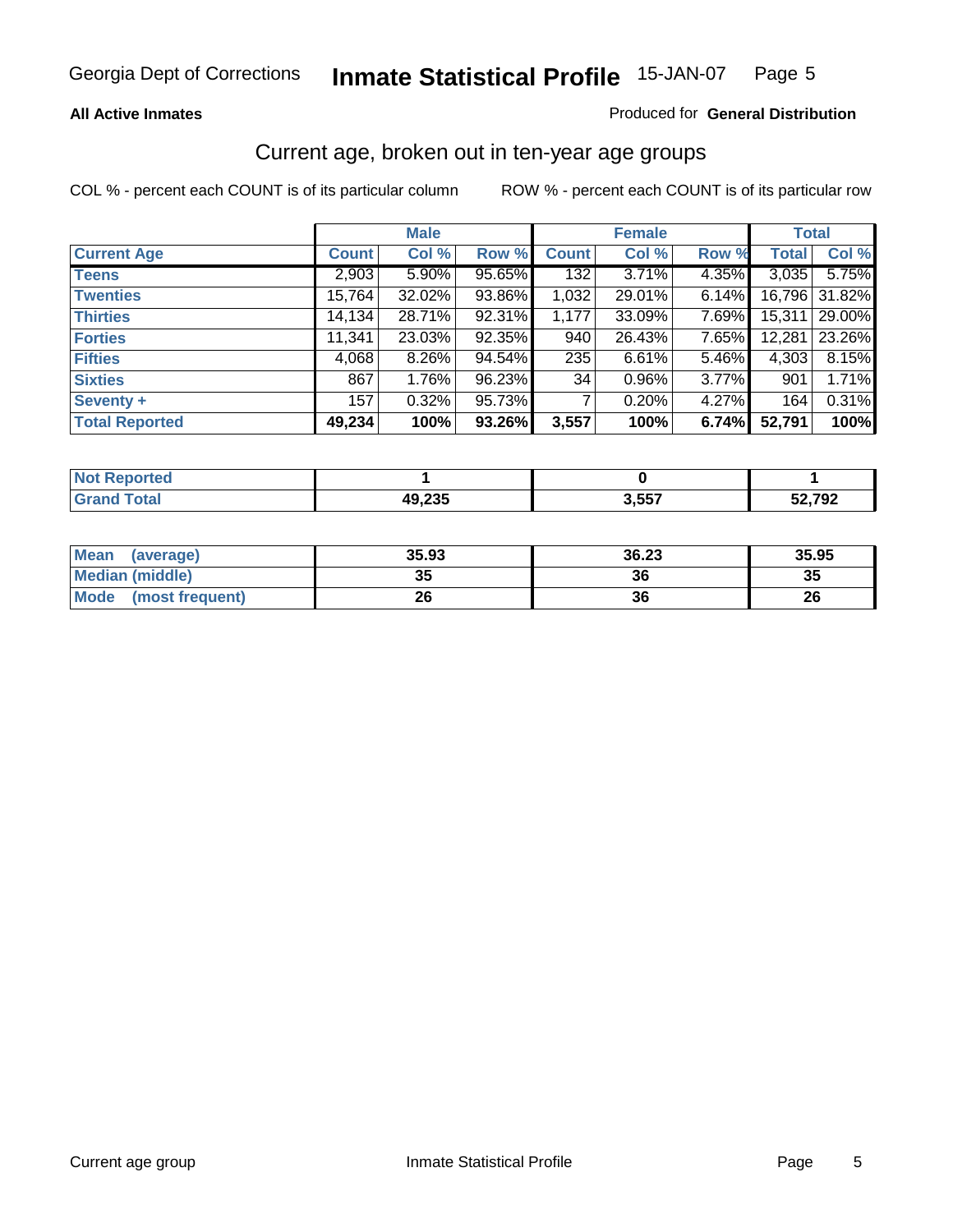**All Active Inmates**

#### Produced for **General Distribution**

### Race group

|                       |              | <b>Male</b> |             |       | <b>Female</b> |          |        | <b>Total</b> |
|-----------------------|--------------|-------------|-------------|-------|---------------|----------|--------|--------------|
| <b>Race Group</b>     | <b>Count</b> | Col %       | Row % Count |       | Col %         | Row %    | Total  | Col %        |
| <b>White</b>          | 18.274       | 37.29%      | 90.61%      | 1,893 | 53.44%        | 9.39%    | 20,167 | 38.38%       |
| <b>Black</b>          | 30,630       | $62.50\%$   | 94.91%      | .641  | 46.33%        | $5.09\%$ | 32,271 | 61.41%       |
| <b>Indian</b><br>3    | 60           | .12%        | 93.75%      | 4     | $.11\%$       | $6.25\%$ | 64     | .12%         |
| <b>Asian</b>          | 42           | $.09\%$     | 91.30%      |       | $.11\%$       | $8.70\%$ | 46     | .09%         |
| <b>Total Reported</b> | 49,006       | 100%        | 93.26%      | 3,542 | 100%          | 6.74%    | 52,548 | 100%         |

| 229          | יי    | 244    |
|--------------|-------|--------|
| $\sim$<br>10 | 3.557 | רחד רא |

|  | $Mc$ | Black | White<br>$ -$ | 21904<br>DIACK |
|--|------|-------|---------------|----------------|
|--|------|-------|---------------|----------------|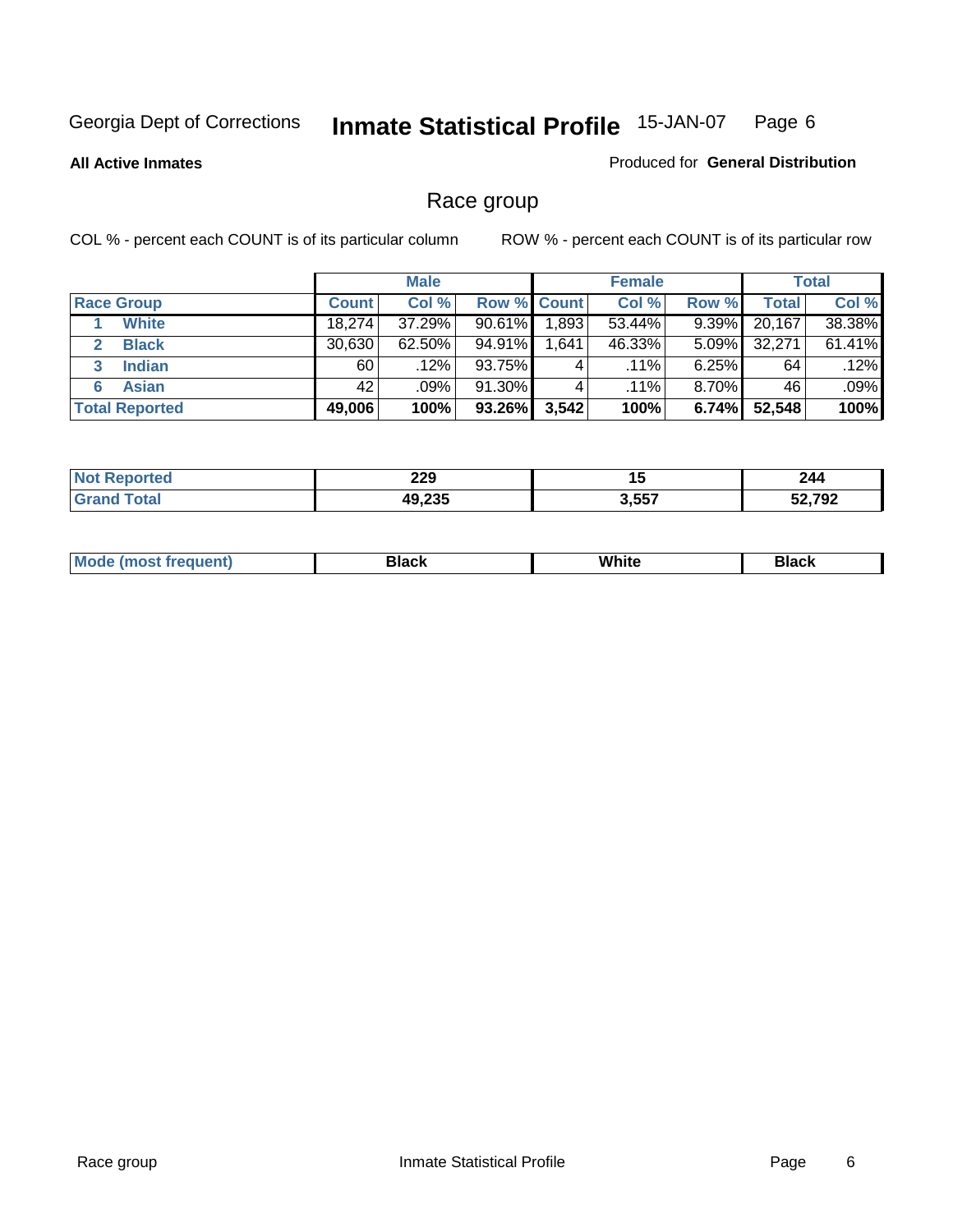**All Active Inmates**

Produced for **General Distribution**

Hispanic Origin

COL % - percent each COUNT is of its particular column ROW % - percent each COUNT is of its particular row

|                        |              | <b>Male</b> |                    |    | <b>Female</b> |          |        | <b>Total</b> |
|------------------------|--------------|-------------|--------------------|----|---------------|----------|--------|--------------|
| <b>Hispanic Origin</b> | <b>Count</b> | Col %       | <b>Row % Count</b> |    | Col %         | Row %    | Total  | Col %        |
| <b>Non Hispanic</b>    | 47,308       | $96.09\%$   | $93.15\%$ 3,478    |    | 97.78%        | $6.85\%$ | 50,786 | 96.20%       |
| <b>Hispanic</b>        | 1,927        | $3.91\%$    | 96.06%             | 79 | $2.22\%$      | $3.94\%$ | 2,006  | 3.80%        |
| <b>Total Reported</b>  | 49,235       | 100%        | $93.26\%$ 3,557    |    | 100%          | $6.74\%$ | 52,792 | 100%         |

**An inmate is counted as Hispanic if** 

**(a) he self-reported as Hispanic during the diagnostic process, or** 

**(b) his primary language is Spanish, or** 

**(c) he claimed birth or citizenship in Spain or a Latin American country, or** 

**(d) he had a common Spanish surname such as Lopez or Garcia**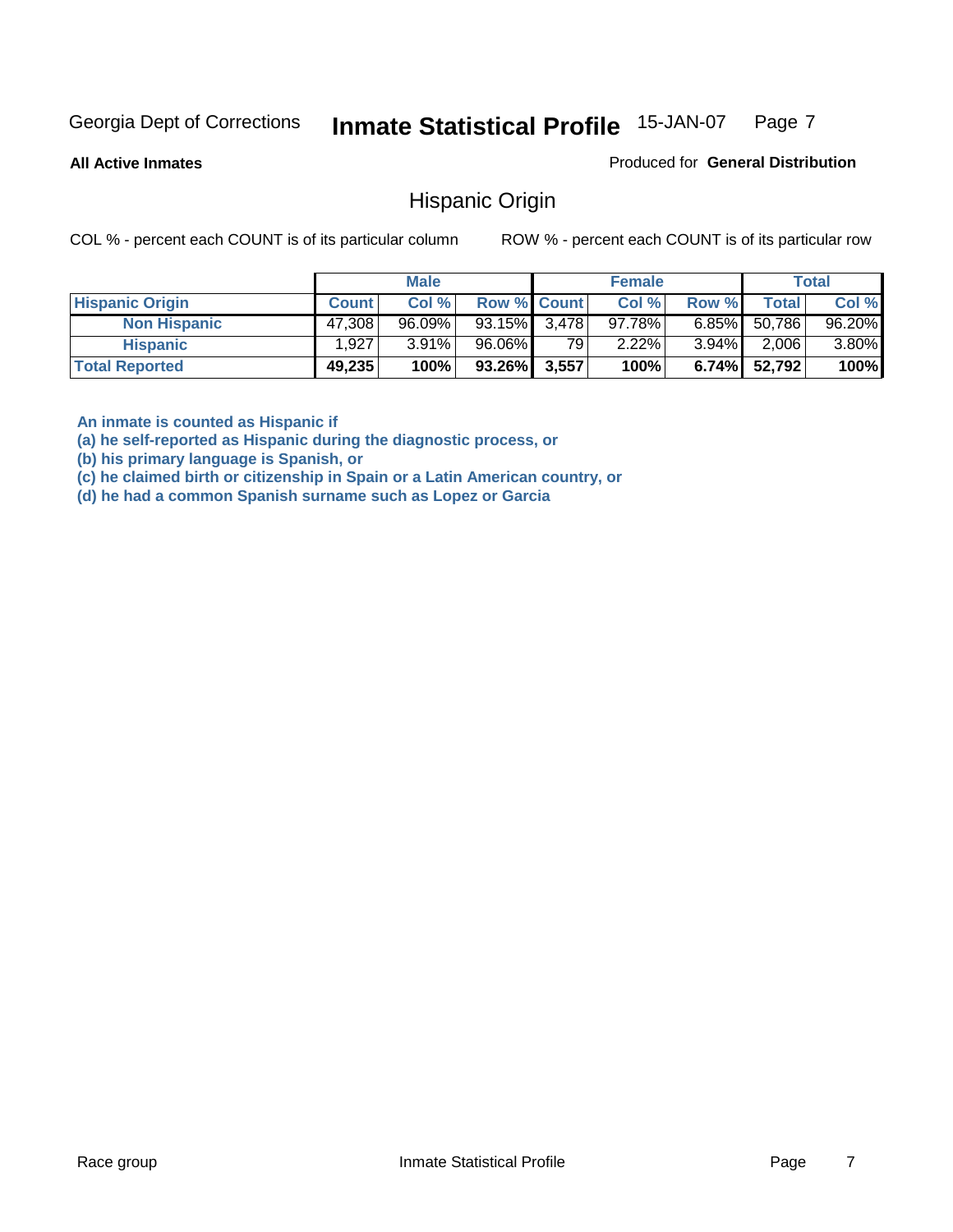**All Active Inmates**

#### Produced for **General Distribution**

### Marital status, self-reported at entry to prison

|                                        |              | <b>Male</b> |        |              | <b>Female</b> |        |              | <b>Total</b> |
|----------------------------------------|--------------|-------------|--------|--------------|---------------|--------|--------------|--------------|
| <b>Marital Status</b>                  | <b>Count</b> | Col %       | Row %  | <b>Count</b> | Col %         | Row %  | <b>Total</b> | Col %        |
| <b>Single</b>                          | 28,882       | $60.91\%$   | 94.28% | 1,751        | 52.02%        | 5.72%  | 30,633       | 60.32%       |
| <b>Married</b><br>$\mathbf{2}^{\circ}$ | 5,973        | 12.60%      | 92.18% | 507          | 15.06%        | 7.82%  | 6,480        | 12.76%       |
| <b>Separated</b><br>3                  | 2,506        | 5.29%       | 86.89% | 378          | 11.23%        | 13.11% | 2,884        | 5.68%        |
| <b>Divorced</b><br>4                   | 5,868        | 12.38%      | 92.66% | 465          | 13.81%        | 7.34%  | 6,333        | 12.47%       |
| <b>Widowed</b><br>5                    | 571          | 1.20%       | 80.99% | 134          | 3.98%         | 19.01% | 705          | 1.39%        |
| <b>Common Law</b><br>6                 | 3,615        | 7.62%       | 96.50% | 131          | 3.89%         | 3.50%  | 3,746        | 7.38%        |
| <b>Total Reported</b>                  | 47,415       | 100%        | 93.37% | 3,366        | 100%          | 6.63%  | 50,781       | 100%         |

| nu c | ,820                      | 191   | <b>D. 044</b> |
|------|---------------------------|-------|---------------|
|      | $\lambda$<br>4ч<br>49.ZJJ | 3.557 | 52,792        |

|  | Mode (most f<br>freauent) | `ınale |  | `inale |
|--|---------------------------|--------|--|--------|
|--|---------------------------|--------|--|--------|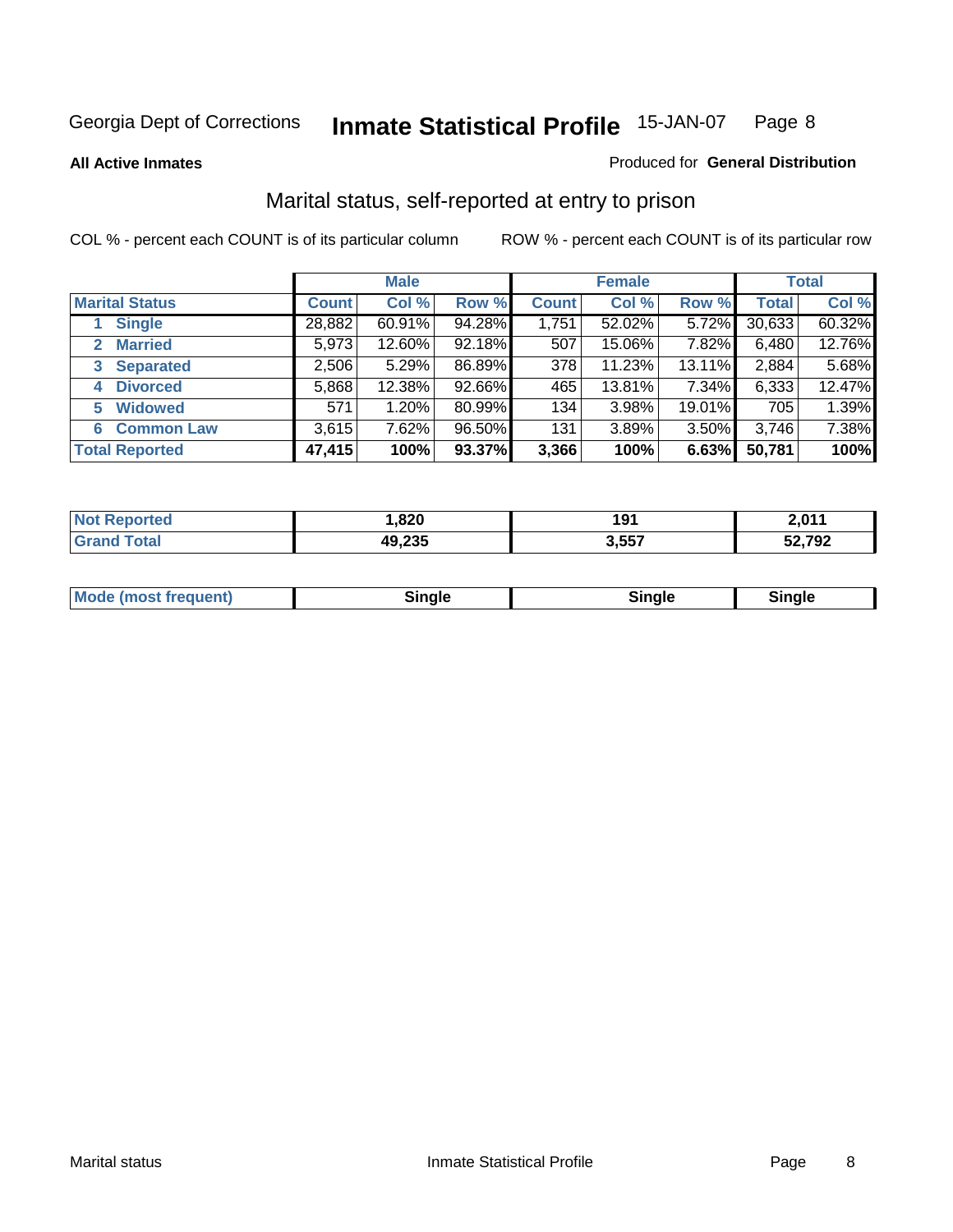#### **All Active Inmates**

#### Produced for **General Distribution**

### Number of children, self reported at entry to prison

|                           |              | <b>Male</b> |        |              | <b>Female</b> |          | <b>Total</b> |        |
|---------------------------|--------------|-------------|--------|--------------|---------------|----------|--------------|--------|
| <b>Number of Children</b> | <b>Count</b> | Col %       | Row %  | <b>Count</b> | Col %         | Row %    | <b>Total</b> | Col %  |
| $\bf{0}$                  | 19,834       | 40.92%      | 95.80% | 870          | 24.67%        | 4.20%    | 20,704       | 39.81% |
|                           | 11,049       | 22.79%      | 94.79% | 607          | 17.21%        | 5.21%    | 11,656       | 22.41% |
| $\overline{2}$            | 8,192        | 16.90%      | 90.53% | 857          | 24.30%        | 9.47%    | 9,049        | 17.40% |
| 3                         | 4,868        | 10.04%      | 88.73% | 618          | 17.52%        | 11.27%   | 5,486        | 10.55% |
| 4                         | 2,347        | 4.84%       | 88.53% | 304          | 8.62%         | 11.47%   | 2,651        | 5.10%  |
| 5                         | 1,208        | 2.49%       | 88.63% | 155          | 4.39%         | 11.37%   | 1,363        | 2.62%  |
| $6\phantom{a}$            | 509          | 1.05%       | 88.99% | 63           | 1.79%         | 11.01%   | 572          | 1.10%  |
| 7                         | 242          | 0.50%       | 88.64% | 31           | 0.88%         | 11.36%   | 273          | 0.52%  |
| 8                         | 106          | 0.22%       | 90.60% | 11           | 0.31%         | $9.40\%$ | 117          | 0.22%  |
| 9                         | 49           | 0.10%       | 89.09% | 6            | 0.17%         | 10.91%   | 55           | 0.11%  |
| 10                        | 24           | 0.05%       | 85.71% | 4            | 0.11%         | 14.29%   | 28           | 0.05%  |
| Over 10                   | 48           | 0.10%       | 97.96% |              | 0.03%         | 2.04%    | 49           | 0.09%  |
| <b>Total Reported</b>     | 48,476       | 100%        | 93.22% | 3,527        | 100%          | 6.78%    | 52,003       | 100%   |

| 759          | $\sim$<br>υc      | 789    |
|--------------|-------------------|--------|
| 10.025<br>∠ພ | <b>EE7</b><br>,., | 52,792 |

| <b>Mean</b><br>(average) | l .33 | 1.97 | っっ<br>، ن |
|--------------------------|-------|------|-----------|
| <b>Median (middle)</b>   |       |      |           |
| Mode<br>(most frequent)  |       |      |           |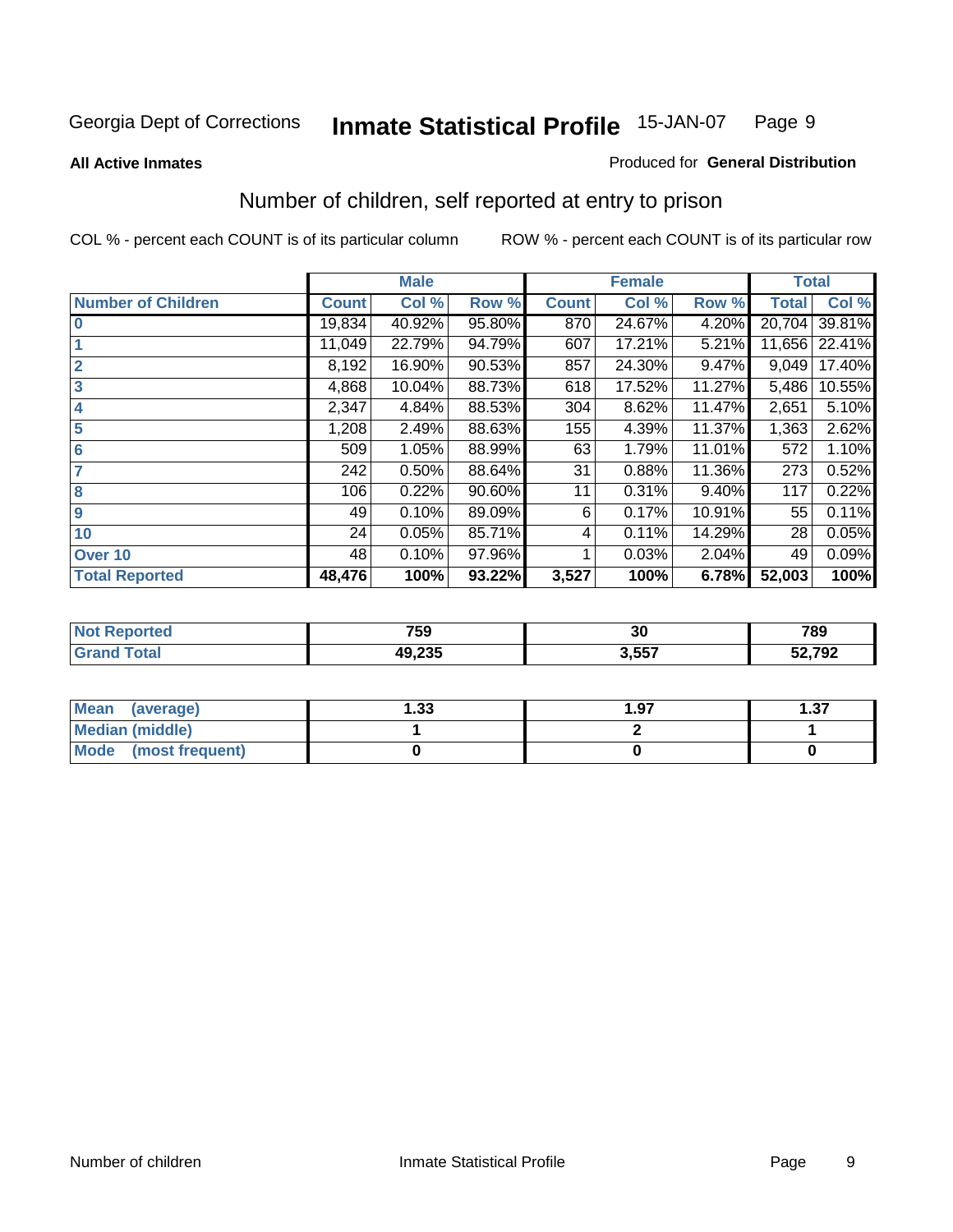#### **All Active Inmates**

#### Produced for **General Distribution**

### Religious affiliation, self-reported at entry to prison

|                  |                              |                | <b>Male</b> |         |                  | <b>Female</b> |        |              | <b>Total</b> |
|------------------|------------------------------|----------------|-------------|---------|------------------|---------------|--------|--------------|--------------|
|                  | <b>Religious Affiliation</b> | <b>Count</b>   | Col %       | Row %   | <b>Count</b>     | Col %         | Row %  | <b>Total</b> | Col %        |
| 1                | <b>Islam</b>                 | 1,442          | 3.45%       | 98.63%  | $\overline{20}$  | .61%          | 1.37%  | 1,462        | 3.24%        |
| $\overline{2}$   | <b>Catholic</b>              | 2,033          | 4.86%       | 93.26%  | 147              | 4.47%         | 6.74%  | 2,180        | 4.83%        |
| 3                | <b>Baptist</b>               | 20,797         | 49.70%      | 91.47%  | 1,940            | 59.00%        | 8.53%  | 22,737       | 50.38%       |
| 4                | <b>Methodist</b>             | 937            | 2.24%       | 89.07%  | 115              | 3.50%         | 10.93% | 1,052        | 2.33%        |
| 5                | <b>EpiscopIn</b>             | 66             | .16%        | 84.62%  | 12               | .36%          | 15.38% | 78           | .17%         |
| 6                | <b>Presbytrn</b>             | 115            | .27%        | 97.46%  | 3                | .09%          | 2.54%  | 118          | .26%         |
| 7                | <b>Chc Of God</b>            | 512            | 1.22%       | 88.89%  | 64               | 1.95%         | 11.11% | 576          | 1.28%        |
| 8                | <b>Holiness</b>              | 1,542          | 3.69%       | 87.61%  | $\overline{218}$ | 6.63%         | 12.39% | 1,760        | 3.90%        |
| $\boldsymbol{9}$ | <b>Jewish</b>                | 47             | .11%        | 97.92%  |                  | .03%          | 2.08%  | 48           | .11%         |
| 10               | <b>Anglican</b>              | 7              | .02%        | 87.50%  | 1                | .03%          | 12.50% | 8            | .02%         |
| 11               | <b>Grk Orthdx</b>            | $\overline{8}$ | .02%        | 100.00% |                  |               |        | 8            | .02%         |
| 12               | <b>Hindu</b>                 | 6              | .01%        | 100.00% |                  |               |        | 6            | .01%         |
| 13               | <b>Buddhist</b>              | 44             | .11%        | 95.65%  | $\overline{2}$   | .06%          | 4.35%  | 46           | .10%         |
| 14               | <b>Taoist</b>                | 4              | .01%        | 100.00% |                  |               |        | 4            | .01%         |
| 15               | <b>Shintoist</b>             | 10             | .02%        | 100.00% |                  |               |        | 10           | .02%         |
| 16               | <b>Seven D Ad</b>            | 129            | .31%        | 94.85%  | 7                | .21%          | 5.15%  | 136          | .30%         |
| 17               | <b>Jehovah Wt</b>            | 380            | .91%        | 92.01%  | 33               | 1.00%         | 7.99%  | 413          | .92%         |
| 18               | <b>Latr Day S</b>            | 51             | .12%        | 94.44%  | 3                | .09%          | 5.56%  | 54           | .12%         |
| 19               | Quaker                       |                | .01%        | 100.00% |                  |               |        |              | .01%         |
| 20               | <b>Other Prot</b>            | 6,183          | 14.78%      | 91.14%  | 601              | 18.28%        | 8.86%  | 6,784        | 15.03%       |
| 96               | <b>None</b>                  | 7,530          | 18.00%      | 98.42%  | 121              | 3.68%         | 1.58%  | 7,651        | 16.95%       |
|                  | <b>Total Reported</b>        | 41,844         | 100%        | 92.71%  | 3,288            | 100%          | 7.29%  | 45,132       | 100%         |

| งrted<br>NC | 7,391  | 269   | 7,660  |
|-------------|--------|-------|--------|
| <b>otal</b> | 49,235 | 3,557 | 52,792 |

| <b>Mode</b><br>3aptist<br>3aptist<br>frequent)<br>Baptist<br><i><b>IMOST</b></i> |
|----------------------------------------------------------------------------------|
|----------------------------------------------------------------------------------|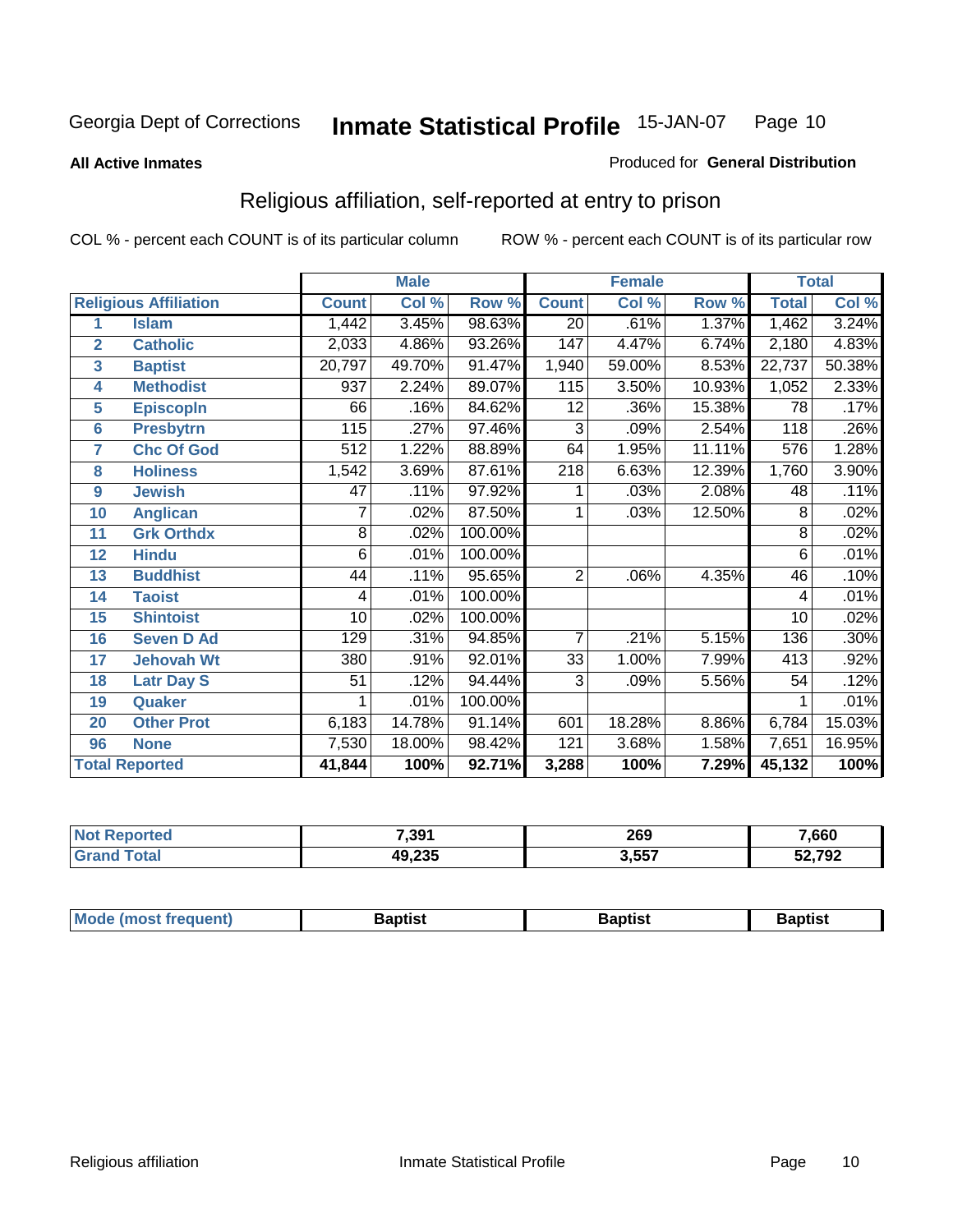#### **All Active Inmates**

#### Produced for **General Distribution**

### Home county, self-reported at entry to prison

|                 |                      |                  | <b>Male</b> |        | <b>Female</b>    |       |        | <b>Total</b>     |       |  |
|-----------------|----------------------|------------------|-------------|--------|------------------|-------|--------|------------------|-------|--|
|                 | <b>Home County</b>   | <b>Count</b>     | Col %       | Row %  | <b>Count</b>     | Col % | Row %  | <b>Total</b>     | Col % |  |
| 1               | <b>Appling</b>       | $\overline{97}$  | .21%        | 93.27% | 7                | .21%  | 6.73%  | 104              | .21%  |  |
| $\overline{2}$  | <b>Atkinson</b>      | $\overline{35}$  | .08%        | 97.22% | 1                | .03%  | 2.78%  | $\overline{36}$  | .07%  |  |
| 3               | <b>Bacon</b>         | 60               | .13%        | 96.77% | $\overline{2}$   | .06%  | 3.23%  | 62               | .12%  |  |
| 4               | <b>Baker</b>         | $\overline{8}$   | .02%        | 88.89% | $\overline{1}$   | .03%  | 11.11% | 9                | .02%  |  |
| 5               | <b>Baldwin</b>       | $\overline{287}$ | .62%        | 95.35% | $\overline{14}$  | .42%  | 4.65%  | $\overline{301}$ | .60%  |  |
| $6\phantom{a}$  | <b>Banks</b>         | 48               | .10%        | 87.27% | $\overline{7}$   | .21%  | 12.73% | $\overline{55}$  | .11%  |  |
| $\overline{7}$  | <b>Barrow</b>        | 249              | .54%        | 94.68% | $\overline{14}$  | .42%  | 5.32%  | $\overline{263}$ | .53%  |  |
| 8               | <b>Bartow</b>        | $\overline{514}$ | 1.11%       | 89.08% | 63               | 1.87% | 10.92% | $\overline{577}$ | 1.16% |  |
| 9               | <b>Ben Hill</b>      | 208              | .45%        | 91.63% | $\overline{19}$  | .56%  | 8.37%  | $\overline{227}$ | .46%  |  |
| 10              | <b>Berrien</b>       | $\overline{72}$  | .15%        | 92.31% | $\overline{6}$   | .18%  | 7.69%  | $\overline{78}$  | .16%  |  |
| 11              | <b>Bibb</b>          | 1,156            | 2.49%       | 94.75% | 64               | 1.90% | 5.25%  | 1,220            | 2.45% |  |
| 12              | <b>Bleckley</b>      | $\overline{92}$  | .20%        | 88.46% | $\overline{12}$  | .36%  | 11.54% | 104              | .21%  |  |
| $\overline{13}$ | <b>Brantley</b>      | $\overline{50}$  | .11%        | 94.34% | $\overline{3}$   | .09%  | 5.66%  | $\overline{53}$  | .11%  |  |
| 14              | <b>Brooks</b>        | $\overline{65}$  | .14%        | 98.48% | $\overline{1}$   | .03%  | 1.52%  | $\overline{66}$  | .13%  |  |
| 15              | <b>Bryan</b>         | 103              | .22%        | 96.26% | $\overline{4}$   | .12%  | 3.74%  | 107              | .21%  |  |
| 16              | <b>Bulloch</b>       | 355              | .76%        | 93.42% | $\overline{25}$  | .74%  | 6.58%  | 380              | .76%  |  |
| $\overline{17}$ | <b>Burke</b>         | 181              | .39%        | 94.76% | $\overline{10}$  | .30%  | 5.24%  | 191              | .38%  |  |
| 18              | <b>Butts</b>         | $\overline{143}$ | .31%        | 95.33% | $\overline{7}$   | .21%  | 4.67%  | 150              | .30%  |  |
| 19              | <b>Calhoun</b>       | $\overline{43}$  | .09%        | 97.73% | $\mathbf{1}$     | .03%  | 2.27%  | $\overline{44}$  | .09%  |  |
| 20              | <b>Camden</b>        | 103              | .22%        | 95.37% | $\overline{5}$   | .15%  | 4.63%  | 108              | .22%  |  |
| 21              | <b>Candler</b>       | $\overline{79}$  | .17%        | 92.94% | $\overline{6}$   | .18%  | 7.06%  | 85               | .17%  |  |
| $\overline{22}$ | <b>Carroll</b>       | $\overline{512}$ | 1.10%       | 90.46% | $\overline{54}$  | 1.60% | 9.54%  | 566              | 1.14% |  |
| 23              | <b>Catoosa</b>       | 191              | .41%        | 87.21% | $\overline{28}$  | .83%  | 12.79% | $\overline{219}$ | .44%  |  |
| 24              | <b>Charlton</b>      | $\overline{35}$  | .08%        | 97.22% | $\mathbf{1}$     | .03%  | 2.78%  | $\overline{36}$  | .07%  |  |
| 25              | <b>Chatham</b>       | 2,235            | 4.81%       | 94.74% | $\overline{124}$ | 3.68% | 5.26%  | 2,359            | 4.73% |  |
| 26              | <b>Chattahoochee</b> | $\overline{16}$  | .03%        | 94.12% | 1                | .03%  | 5.88%  | $\overline{17}$  | .03%  |  |
| 27              | <b>Chattooga</b>     | $\overline{210}$ | .45%        | 88.24% | $\overline{28}$  | .83%  | 11.76% | 238              | .48%  |  |
| 28              | <b>Cherokee</b>      | 431              | .93%        | 90.36% | 46               | 1.36% | 9.64%  | 477              | .96%  |  |
| 29              | <b>Clarke</b>        | $\overline{502}$ | 1.08%       | 92.79% | $\overline{39}$  | 1.16% | 7.21%  | 541              | 1.09% |  |
| 30              | <b>Clay</b>          | $\overline{19}$  | .04%        | 90.48% | $\overline{2}$   | .06%  | 9.52%  | $\overline{21}$  | .04%  |  |
| $\overline{31}$ | <b>Clayton</b>       | 1,319            | 2.84%       | 93.35% | 94               | 2.79% | 6.65%  | 1,413            | 2.84% |  |
| 32              | <b>Clinch</b>        | 39               | .08%        | 86.67% | 6                | .18%  | 13.33% | 45               | .09%  |  |
| 33              | <b>Cobb</b>          | 1,997            | 4.30%       | 91.23% | 192              | 5.70% | 8.77%  | 2,189            | 4.39% |  |
| 34              | <b>Coffee</b>        | 205              | .44%        | 89.52% | $\overline{24}$  | .71%  | 10.48% | 229              | .46%  |  |
| 35              | <b>Colquitt</b>      | 294              | .63%        | 95.77% | $\overline{13}$  | .39%  | 4.23%  | $\overline{307}$ | .62%  |  |
| 36              | <b>Columbia</b>      | 181              | .39%        | 91.88% | 16               | .47%  | 8.12%  | 197              | .40%  |  |
| 37              | <b>Cook</b>          | 113              | .24%        | 94.17% | $\overline{7}$   | .21%  | 5.83%  | 120              | .24%  |  |
| 38              | <b>Coweta</b>        | 433              | .93%        | 91.35% | $\overline{41}$  | 1.22% | 8.65%  | 474              | .95%  |  |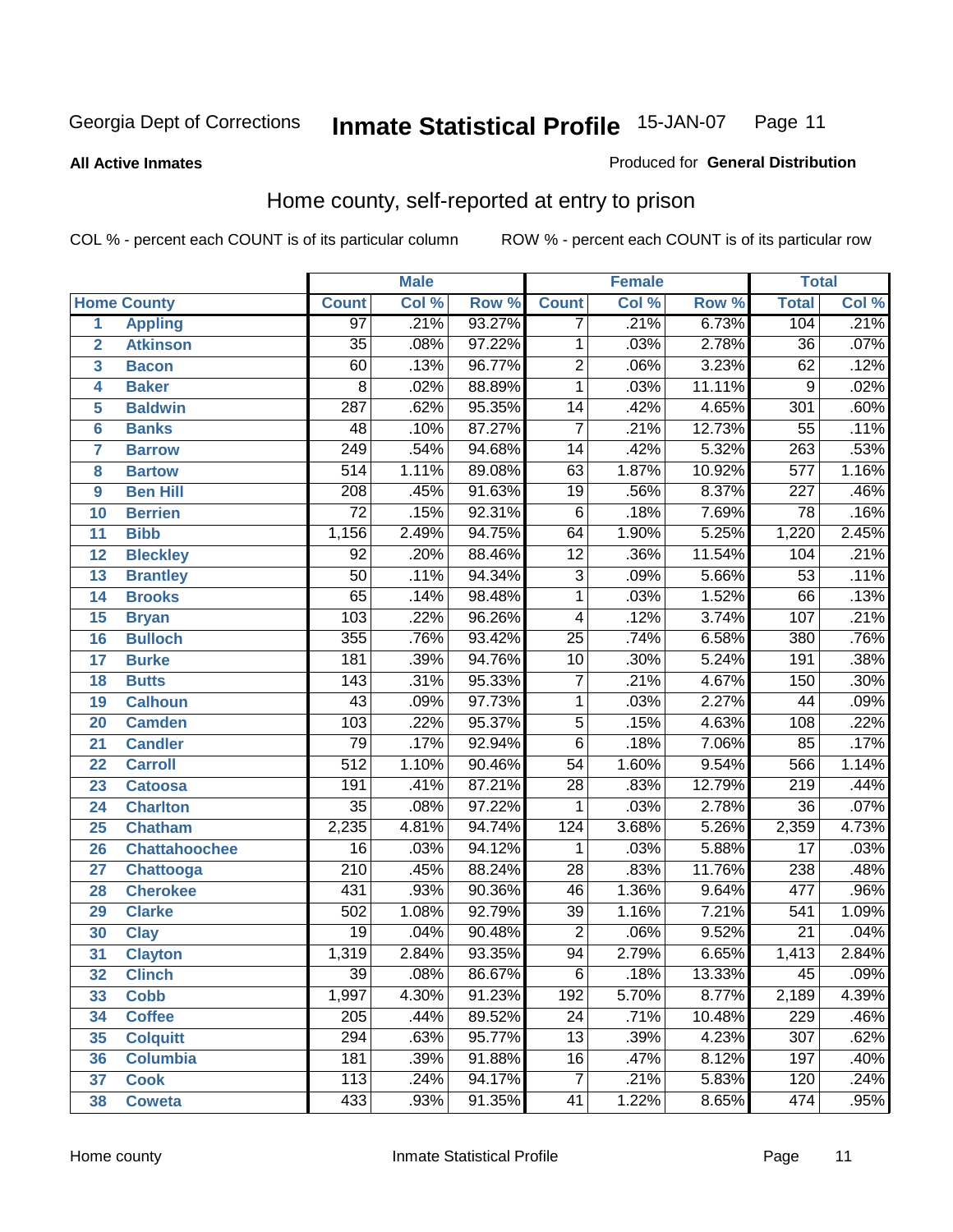#### **All Active Inmates**

#### Produced for **General Distribution**

### Home county, self-reported at entry to prison

|                 |                    |                  | <b>Male</b> |         |                 | <b>Female</b> |        | <b>Total</b>     |                            |
|-----------------|--------------------|------------------|-------------|---------|-----------------|---------------|--------|------------------|----------------------------|
|                 | <b>Home County</b> | <b>Count</b>     | Col %       | Row %   | <b>Count</b>    | Col %         | Row %  | <b>Total</b>     | $\overline{\text{Col }^9}$ |
| 39              | <b>Crawford</b>    | $\overline{27}$  | .06%        | 87.10%  | 4               | .12%          | 12.90% | $\overline{31}$  | .06%                       |
| 40              | <b>Crisp</b>       | 234              | .50%        | 93.60%  | $\overline{16}$ | .47%          | 6.40%  | 250              | .50%                       |
| 41              | <b>Dade</b>        | $\overline{71}$  | .15%        | 94.67%  | 4               | .12%          | 5.33%  | 75               | .15%                       |
| 42              | <b>Dawson</b>      | $\overline{74}$  | .16%        | 92.50%  | $\overline{6}$  | .18%          | 7.50%  | $\overline{80}$  | .16%                       |
| 43              | <b>Decatur</b>     | 234              | .50%        | 95.51%  | $\overline{11}$ | .33%          | 4.49%  | $\overline{245}$ | .49%                       |
| 44              | <b>Dekalb</b>      | 2,520            | 5.42%       | 94.84%  | 137             | 4.06%         | 5.16%  | 2,657            | 5.33%                      |
| 45              | <b>Dodge</b>       | 149              | .32%        | 94.90%  | 8               | .24%          | 5.10%  | 157              | .32%                       |
| 46              | <b>Dooly</b>       | $\overline{75}$  | .16%        | 97.40%  | $\overline{2}$  | .06%          | 2.60%  | $\overline{77}$  | .15%                       |
| 47              | <b>Dougherty</b>   | $\overline{956}$ | 2.06%       | 93.73%  | 64              | 1.90%         | 6.27%  | 1,020            | 2.05%                      |
| 48              | <b>Douglas</b>     | 545              | 1.17%       | 90.53%  | $\overline{57}$ | 1.69%         | 9.47%  | 602              | 1.21%                      |
| 49              | <b>Early</b>       | 66               | .14%        | 97.06%  | $\overline{2}$  | .06%          | 2.94%  | 68               | .14%                       |
| 50              | <b>Echols</b>      | $\overline{6}$   | .01%        | 100.00% |                 |               |        | 6                | .01%                       |
| $\overline{51}$ | <b>Effingham</b>   | 135              | .29%        | 88.24%  | 18              | .53%          | 11.76% | 153              | .31%                       |
| 52              | <b>Elbert</b>      | 151              | .33%        | 93.21%  | $\overline{11}$ | .33%          | 6.79%  | 162              | .33%                       |
| 53              | <b>Emanuel</b>     | $\overline{141}$ | .30%        | 94.00%  | $\overline{9}$  | .27%          | 6.00%  | 150              | .30%                       |
| 54              | <b>Evans</b>       | $\overline{86}$  | .19%        | 97.73%  | $\overline{2}$  | .06%          | 2.27%  | 88               | .18%                       |
| 55              | <b>Fannin</b>      | $\overline{98}$  | .21%        | 95.15%  | $\overline{5}$  | .15%          | 4.85%  | 103              | .21%                       |
| 56              | <b>Fayette</b>     | 139              | .30%        | 92.67%  | $\overline{11}$ | .33%          | 7.33%  | 150              | .30%                       |
| 57              | <b>Floyd</b>       | 678              | 1.46%       | 89.92%  | $\overline{76}$ | 2.25%         | 10.08% | 754              | 1.51%                      |
| 58              | <b>Forsyth</b>     | 187              | .40%        | 92.12%  | $\overline{16}$ | .47%          | 7.88%  | $\overline{203}$ | .41%                       |
| 59              | <b>Franklin</b>    | 123              | .26%        | 91.11%  | $\overline{12}$ | .36%          | 8.89%  | 135              | .27%                       |
| 60              | <b>Fulton</b>      | 5,712            | 12.30%      | 95.34%  | 279             | 8.28%         | 4.66%  | 5,991            | 12.02%                     |
| 61              | Gilmer             | $\overline{115}$ | .25%        | 93.50%  | 8               | .24%          | 6.50%  | $\overline{123}$ | .25%                       |
| 62              | <b>Glascock</b>    | $\overline{7}$   | .02%        | 100.00% |                 |               |        | $\overline{7}$   | .01%                       |
| 63              | <b>Glynn</b>       | 398              | .86%        | 95.67%  | 18              | .53%          | 4.33%  | 416              | .83%                       |
| 64              | <b>Gordon</b>      | $\overline{284}$ | .61%        | 88.75%  | $\overline{36}$ | 1.07%         | 11.25% | $\overline{320}$ | .64%                       |
| 65              | <b>Grady</b>       | 176              | .38%        | 89.80%  | $\overline{20}$ | .59%          | 10.20% | 196              | .39%                       |
| 66              | <b>Greene</b>      | $\overline{79}$  | .17%        | 90.80%  | $\overline{8}$  | .24%          | 9.20%  | $\overline{87}$  | .17%                       |
| 67              | <b>Gwinnett</b>    | 1,323            | 2.85%       | 93.30%  | $\overline{95}$ | 2.82%         | 6.70%  | 1,418            | 2.85%                      |
| 68              | <b>Habersham</b>   | $\overline{121}$ | .26%        | 93.08%  | 9               | .27%          | 6.92%  | 130              | .26%                       |
| 69              | <b>Hall</b>        | 660              | 1.42%       | 91.79%  | $\overline{59}$ | 1.75%         | 8.21%  | 719              | 1.44%                      |
| 70              | <b>Hancock</b>     | 66               | .14%        | 98.51%  | 1               | .03%          | 1.49%  | 67               | .13%                       |
| 71              | <b>Haralson</b>    | 111              | .24%        | 90.24%  | $\overline{12}$ | .36%          | 9.76%  | $\overline{123}$ | .25%                       |
| 72              | <b>Harris</b>      | $\overline{78}$  | .17%        | 93.98%  | $\overline{5}$  | .15%          | 6.02%  | 83               | .17%                       |
| 73              | <b>Hart</b>        | $\overline{91}$  | .20%        | 92.86%  | $\overline{7}$  | .21%          | 7.14%  | $\overline{98}$  | .20%                       |
| 74              | <b>Heard</b>       | $\overline{59}$  | .13%        | 95.16%  | $\overline{3}$  | .09%          | 4.84%  | 62               | .12%                       |
| 75              | <b>Henry</b>       | 462              | .99%        | 90.23%  | $\overline{50}$ | 1.48%         | 9.77%  | 512              | 1.03%                      |
| 76              | <b>Houston</b>     | $\overline{517}$ | 1.11%       | 93.32%  | $\overline{37}$ | 1.10%         | 6.68%  | 554              | 1.11%                      |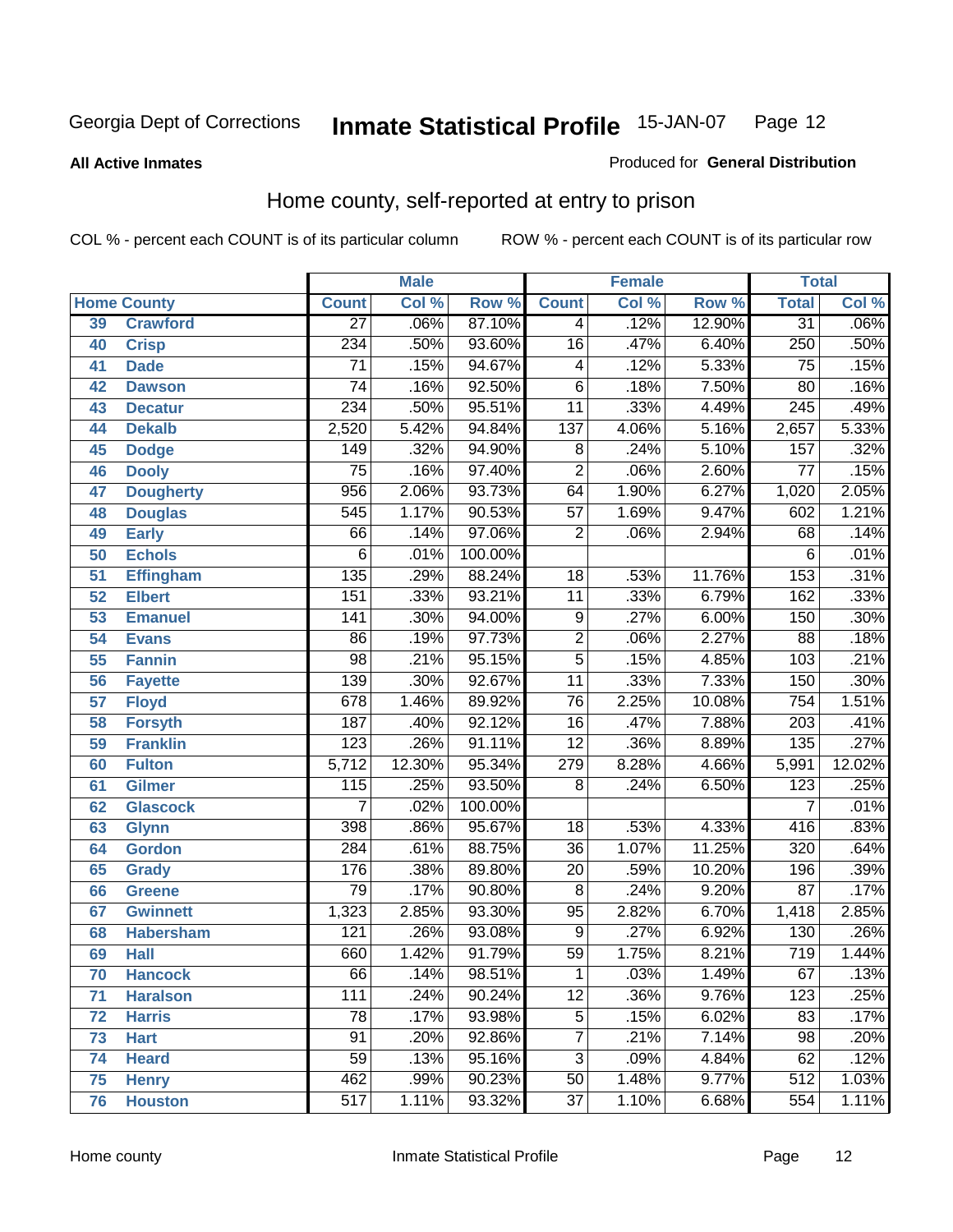#### **All Active Inmates**

#### Produced for **General Distribution**

### Home county, self-reported at entry to prison

|     |                    |                  | <b>Male</b> |         |                 | <b>Female</b> |        | <b>Total</b>     |         |
|-----|--------------------|------------------|-------------|---------|-----------------|---------------|--------|------------------|---------|
|     | <b>Home County</b> | <b>Count</b>     | Col %       | Row %   | <b>Count</b>    | Col %         | Row %  | <b>Total</b>     | Col %   |
| 77  | <b>Irwin</b>       | $\overline{73}$  | .16%        | 98.65%  | 1               | .03%          | 1.35%  | $\overline{74}$  | .15%    |
| 78  | <b>Jackson</b>     | $\overline{200}$ | .43%        | 91.74%  | $\overline{18}$ | .53%          | 8.26%  | $\overline{218}$ | .44%    |
| 79  | <b>Jasper</b>      | 60               | .13%        | 96.77%  | $\overline{2}$  | .06%          | 3.23%  | 62               | .12%    |
| 80  | <b>Jeff Davis</b>  | 67               | .14%        | 97.10%  | $\overline{2}$  | .06%          | 2.90%  | 69               | .14%    |
| 81  | <b>Jefferson</b>   | 103              | .22%        | 96.26%  | 4               | .12%          | 3.74%  | 107              | .21%    |
| 82  | <b>Jenkins</b>     | 63               | .14%        | 95.45%  | $\overline{3}$  | .09%          | 4.55%  | 66               | .13%    |
| 83  | <b>Johnson</b>     | $\overline{52}$  | .11%        | 92.86%  | $\overline{4}$  | .12%          | 7.14%  | $\overline{56}$  | .11%    |
| 84  | <b>Jones</b>       | 65               | .14%        | 90.28%  | $\overline{7}$  | .21%          | 9.72%  | $\overline{72}$  | .14%    |
| 85  | <b>Lamar</b>       | $\overline{78}$  | .17%        | 93.98%  | $\overline{5}$  | .15%          | 6.02%  | $\overline{83}$  | .17%    |
| 86  | <b>Lanier</b>      | $\overline{36}$  | .08%        | 83.72%  | $\overline{7}$  | .21%          | 16.28% | $\overline{43}$  | .09%    |
| 87  | <b>Laurens</b>     | 270              | .58%        | 94.08%  | $\overline{17}$ | .50%          | 5.92%  | 287              | .58%    |
| 88  | Lee                | $\overline{55}$  | .12%        | 98.21%  | 1               | .03%          | 1.79%  | 56               | .11%    |
| 89  | <b>Liberty</b>     | 231              | .50%        | 93.90%  | $\overline{15}$ | .44%          | 6.10%  | $\overline{246}$ | .49%    |
| 90  | <b>Lincoln</b>     | $\overline{38}$  | .08%        | 100.00% |                 |               |        | $\overline{38}$  | .08%    |
| 91  | Long               | $\overline{37}$  | .08%        | 92.50%  | $\overline{3}$  | .09%          | 7.50%  | $\overline{40}$  | .08%    |
| 92  | <b>Lowndes</b>     | 496              | 1.07%       | 95.02%  | $\overline{26}$ | .77%          | 4.98%  | 522              | 1.05%   |
| 93  | <b>Lumpkin</b>     | $\overline{84}$  | .18%        | 92.31%  | $\overline{7}$  | .21%          | 7.69%  | $\overline{91}$  | .18%    |
| 94  | <b>Macon</b>       | 85               | .18%        | 96.59%  | $\overline{3}$  | .09%          | 3.41%  | $\overline{88}$  | .18%    |
| 95  | <b>Madison</b>     | $\overline{131}$ | .28%        | 92.25%  | $\overline{11}$ | .33%          | 7.75%  | 142              | .28%    |
| 96  | <b>Marion</b>      | $\overline{42}$  | .09%        | 97.67%  | 1               | .03%          | 2.33%  | 43               | .09%    |
| 97  | <b>Mcduffie</b>    | 168              | .36%        | 96.55%  | $\overline{6}$  | .18%          | 3.45%  | 174              | .35%    |
| 98  | <b>Mcintosh</b>    | $\overline{55}$  | .12%        | 91.67%  | $\overline{5}$  | .15%          | 8.33%  | 60               | .12%    |
| 99  | <b>Meriwether</b>  | 195              | .42%        | 94.20%  | $\overline{12}$ | .36%          | 5.80%  | $\overline{207}$ | .42%    |
| 100 | <b>Miller</b>      | $\overline{33}$  | .07%        | 94.29%  | $\overline{2}$  | .06%          | 5.71%  | 35               | .07%    |
| 101 | <b>Mitchell</b>    | 180              | .39%        | 92.31%  | $\overline{15}$ | .44%          | 7.69%  | 195              | .39%    |
| 102 | <b>Monroe</b>      | 138              | .30%        | 90.20%  | $\overline{15}$ | .44%          | 9.80%  | 153              | .31%    |
| 103 | <b>Montgomery</b>  | 43               | .09%        | 95.56%  | $\overline{2}$  | .06%          | 4.44%  | $\overline{45}$  | .09%    |
| 104 | <b>Morgan</b>      | 74               | .16%        | 90.24%  | $\overline{8}$  | .24%          | 9.76%  | $\overline{82}$  | .16%    |
| 105 | <b>Murray</b>      | $\overline{212}$ | .46%        | 91.77%  | $\overline{19}$ | .56%          | 8.23%  | $\overline{231}$ | .46%    |
| 106 | <b>Muscogee</b>    | 1,433            | 3.08%       | 93.11%  | 106             | 3.14%         | 6.89%  | 1,539            | 3.09%   |
| 107 | <b>Newton</b>      | 457              | .98%        | 91.40%  | 43              | 1.28%         | 8.60%  | 500              | 1.00%   |
| 108 | <b>Oconee</b>      | 52               | .11%        | 91.23%  | 5               | .15%          | 8.77%  | 57               | $.11\%$ |
| 109 | <b>Oglethorpe</b>  | $\overline{55}$  | .12%        | 93.22%  | 4               | .12%          | 6.78%  | 59               | .12%    |
| 110 | <b>Paulding</b>    | 238              | .51%        | 90.84%  | $\overline{24}$ | .71%          | 9.16%  | 262              | .53%    |
| 111 | <b>Peach</b>       | 110              | .24%        | 95.65%  | $\overline{5}$  | .15%          | 4.35%  | 115              | .23%    |
| 112 | <b>Pickens</b>     | 96               | .21%        | 92.31%  | $\overline{8}$  | .24%          | 7.69%  | 104              | .21%    |
| 113 | <b>Pierce</b>      | $\overline{52}$  | .11%        | 91.23%  | 5               | .15%          | 8.77%  | $\overline{57}$  | .11%    |
| 114 | <b>Pike</b>        | 60               | .13%        | 92.31%  | $\overline{5}$  | .15%          | 7.69%  | 65               | .13%    |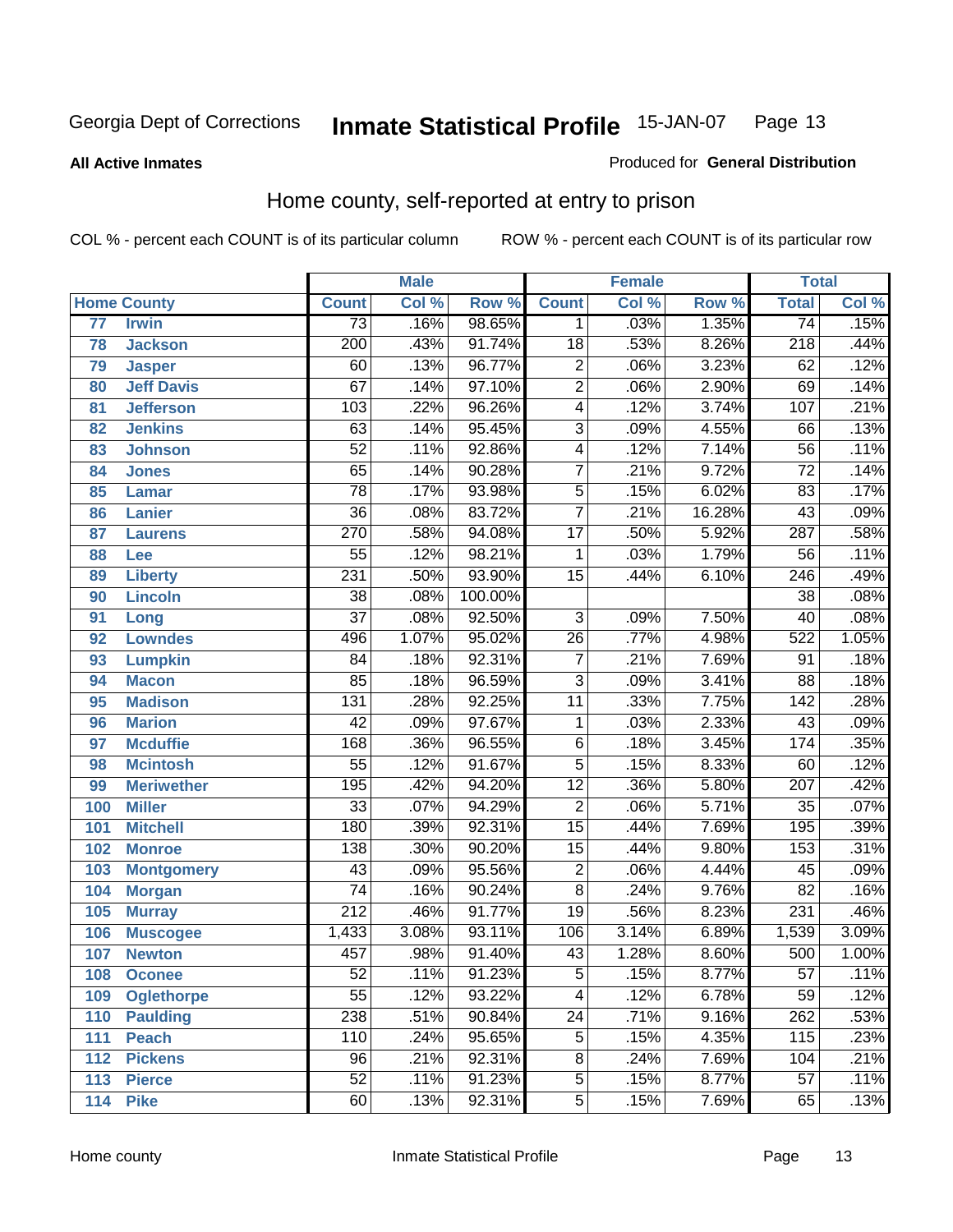**All Active Inmates**

#### Produced for **General Distribution**

### Home county, self-reported at entry to prison

|     |                    |                  | <b>Male</b> |         |                         | <b>Female</b> |        | <b>Total</b>     |                            |
|-----|--------------------|------------------|-------------|---------|-------------------------|---------------|--------|------------------|----------------------------|
|     | <b>Home County</b> | <b>Count</b>     | Col %       | Row %   | <b>Count</b>            | Col %         | Row %  | <b>Total</b>     | $\overline{\text{Col }^9}$ |
| 115 | <b>Polk</b>        | 195              | .42%        | 93.30%  | 14                      | .42%          | 6.70%  | 209              | .42%                       |
| 116 | <b>Pulaski</b>     | $\overline{84}$  | .18%        | 85.71%  | $\overline{14}$         | .42%          | 14.29% | $\overline{98}$  | .20%                       |
| 117 | <b>Putnam</b>      | $\overline{113}$ | .24%        | 96.58%  | 4                       | .12%          | 3.42%  | 117              | .23%                       |
| 118 | Quitman            | $\overline{10}$  | .02%        | 90.91%  | 1                       | .03%          | 9.09%  | 11               | .02%                       |
| 119 | <b>Rabun</b>       | 62               | .13%        | 91.18%  | $\overline{6}$          | .18%          | 8.82%  | 68               | .14%                       |
| 120 | <b>Randolph</b>    | $\overline{51}$  | .11%        | 100.00% |                         |               |        | $\overline{51}$  | .10%                       |
| 121 | <b>Richmond</b>    | 1,766            | 3.80%       | 94.64%  | 100                     | 2.97%         | 5.36%  | 1,866            | 3.75%                      |
| 122 | <b>Rockdale</b>    | 281              | .60%        | 90.06%  | $\overline{31}$         | .92%          | 9.94%  | $\overline{312}$ | .63%                       |
| 123 | <b>Schley</b>      | $\overline{18}$  | .04%        | 100.00% |                         |               |        | $\overline{18}$  | .04%                       |
| 124 | <b>Screven</b>     | $\overline{117}$ | .25%        | 95.12%  | 6                       | .18%          | 4.88%  | 123              | .25%                       |
| 125 | <b>Seminole</b>    | $\overline{57}$  | .12%        | 91.94%  | $\overline{5}$          | .15%          | 8.06%  | 62               | .12%                       |
| 126 | <b>Spalding</b>    | 535              | 1.15%       | 91.30%  | $\overline{51}$         | 1.51%         | 8.70%  | 586              | 1.18%                      |
| 127 | <b>Stephens</b>    | 176              | .38%        | 92.63%  | $\overline{14}$         | .42%          | 7.37%  | 190              | .38%                       |
| 128 | <b>Stewart</b>     | $\overline{36}$  | .08%        | 100.00% |                         |               |        | $\overline{36}$  | .07%                       |
| 129 | <b>Sumter</b>      | 220              | .47%        | 93.22%  | 16                      | .47%          | 6.78%  | 236              | .47%                       |
| 130 | <b>Talbot</b>      | 48               | .10%        | 94.12%  | $\overline{3}$          | .09%          | 5.88%  | $\overline{51}$  | .10%                       |
| 131 | <b>Taliaferro</b>  | $\overline{5}$   | .01%        | 100.00% |                         |               |        | 5                | .01%                       |
| 132 | <b>Tattnall</b>    | $\overline{147}$ | .32%        | 93.04%  | 11                      | .33%          | 6.96%  | 158              | .32%                       |
| 133 | <b>Taylor</b>      | $\overline{76}$  | .16%        | 96.20%  | $\overline{3}$          | .09%          | 3.80%  | 79               | .16%                       |
| 134 | <b>Telfair</b>     | 130              | .28%        | 91.55%  | $\overline{12}$         | .36%          | 8.45%  | 142              | .28%                       |
| 135 | <b>Terrell</b>     | $\overline{71}$  | .15%        | 94.67%  | $\overline{\mathbf{4}}$ | .12%          | 5.33%  | $\overline{75}$  | .15%                       |
| 136 | <b>Thomas</b>      | 292              | .63%        | 95.74%  | $\overline{13}$         | .39%          | 4.26%  | 305              | .61%                       |
| 137 | <b>Tift</b>        | 286              | .62%        | 95.65%  | $\overline{13}$         | .39%          | 4.35%  | 299              | .60%                       |
| 138 | <b>Toombs</b>      | $\overline{218}$ | .47%        | 93.16%  | $\overline{16}$         | .47%          | 6.84%  | 234              | .47%                       |
| 139 | <b>Towns</b>       | $\overline{20}$  | .04%        | 95.24%  | $\mathbf 1$             | .03%          | 4.76%  | $\overline{21}$  | .04%                       |
| 140 | <b>Treutlen</b>    | 48               | .10%        | 96.00%  | $\overline{2}$          | .06%          | 4.00%  | $\overline{50}$  | .10%                       |
| 141 | <b>Troup</b>       | 580              | 1.25%       | 90.77%  | $\overline{59}$         | 1.75%         | 9.23%  | 639              | 1.28%                      |
| 142 | <b>Turner</b>      | $\overline{74}$  | .16%        | 94.87%  | 4                       | .12%          | 5.13%  | 78               | .16%                       |
| 143 | <b>Twiggs</b>      | 49               | .11%        | 98.00%  | 1                       | .03%          | 2.00%  | 50               | .10%                       |
| 144 | <b>Union</b>       | $\overline{51}$  | .11%        | 91.07%  | $\overline{5}$          | .15%          | 8.93%  | $\overline{56}$  | .11%                       |
| 145 | <b>Upson</b>       | $\overline{227}$ | .49%        | 93.80%  | $\overline{15}$         | .44%          | 6.20%  | $\overline{242}$ | .49%                       |
| 146 | <b>Walker</b>      | 307              | .66%        | 91.92%  | 27                      | .80%          | 8.08%  | 334              | .67%                       |
| 147 | <b>Walton</b>      | $\overline{273}$ | .59%        | 93.81%  | $\overline{18}$         | .53%          | 6.19%  | 291              | .58%                       |
| 148 | <b>Ware</b>        | 276              | .59%        | 92.31%  | $\overline{23}$         | .68%          | 7.69%  | 299              | .60%                       |
| 149 | <b>Warren</b>      | 49               | .11%        | 94.23%  | $\overline{3}$          | .09%          | 5.77%  | $\overline{52}$  | .10%                       |
| 150 | <b>Washington</b>  | 120              | .26%        | 93.02%  | $\overline{9}$          | .27%          | 6.98%  | 129              | .26%                       |
| 151 | <b>Wayne</b>       | 150              | .32%        | 89.82%  | $\overline{17}$         | .50%          | 10.18% | 167              | .34%                       |
|     | 152 Webster        | $\overline{9}$   | .02%        | 90.00%  | 1                       | .03%          | 10.00% | 10               | .02%                       |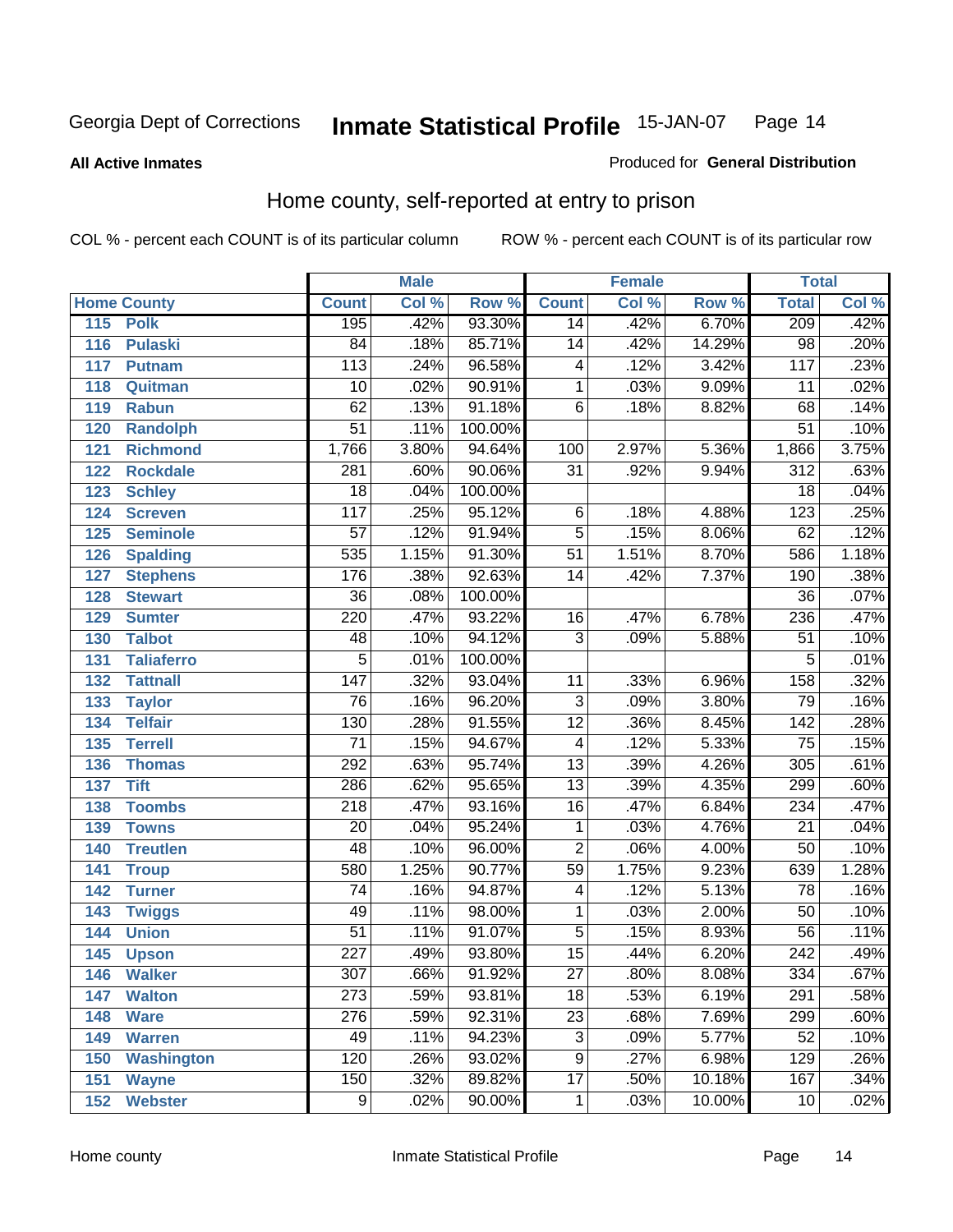**All Active Inmates**

#### Produced for **General Distribution**

### Home county, self-reported at entry to prison

|     |                      |              | <b>Male</b> |        |              | <b>Female</b> |          | <b>Total</b> |       |
|-----|----------------------|--------------|-------------|--------|--------------|---------------|----------|--------------|-------|
|     | <b>Home County</b>   | <b>Count</b> | Col %       | Row %  | <b>Count</b> | Col %         | Row %    | <b>Total</b> | Col % |
| 153 | <b>Wheeler</b>       | 19           | .04%        | 90.48% | 2            | .06%          | 9.52%    | 21           | .04%  |
| 154 | <b>White</b>         | 67           | .14%        | 87.01% | 10           | .30%          | 12.99%   | 77           | .15%  |
| 155 | <b>Whitfield</b>     | 649          | 1.40%       | 91.28% | 62           | 1.84%         | 8.72%    | 711          | 1.43% |
| 156 | <b>Wilcox</b>        | 59           | .13%        | 95.16% | 3            | .09%          | 4.84%    | 62           | .12%  |
| 157 | <b>Wilkes</b>        | 67           | .14%        | 94.37% | 4            | .12%          | 5.63%    | 71           | .14%  |
| 158 | <b>Wilkinson</b>     | 73           | .16%        | 91.25% | 7            | .21%          | 8.75%    | 80           | .16%  |
| 159 | <b>Worth</b>         | 111          | .24%        | 94.07% | 7            | .21%          | $5.93\%$ | 118          | .24%  |
| 160 | <b>Unknown</b>       | 2,632        | 5.67%       | 92.22% | 222          | 6.59%         | 7.78%    | 2,854        | 5.73% |
|     | <b>Total Rported</b> | 46,455       | 100%        | 93.23% | 3,371        | 100%          | 6.77%    | 49,826       | 100%  |

| -NA<br>тео | 2,780  | 186        | 2,966  |
|------------|--------|------------|--------|
|            | 49,235 | 557<br>טעו | 52,792 |

| <b>Mode</b> | ---<br>.tor | <b>ulton</b> | . |
|-------------|-------------|--------------|---|
|             |             |              |   |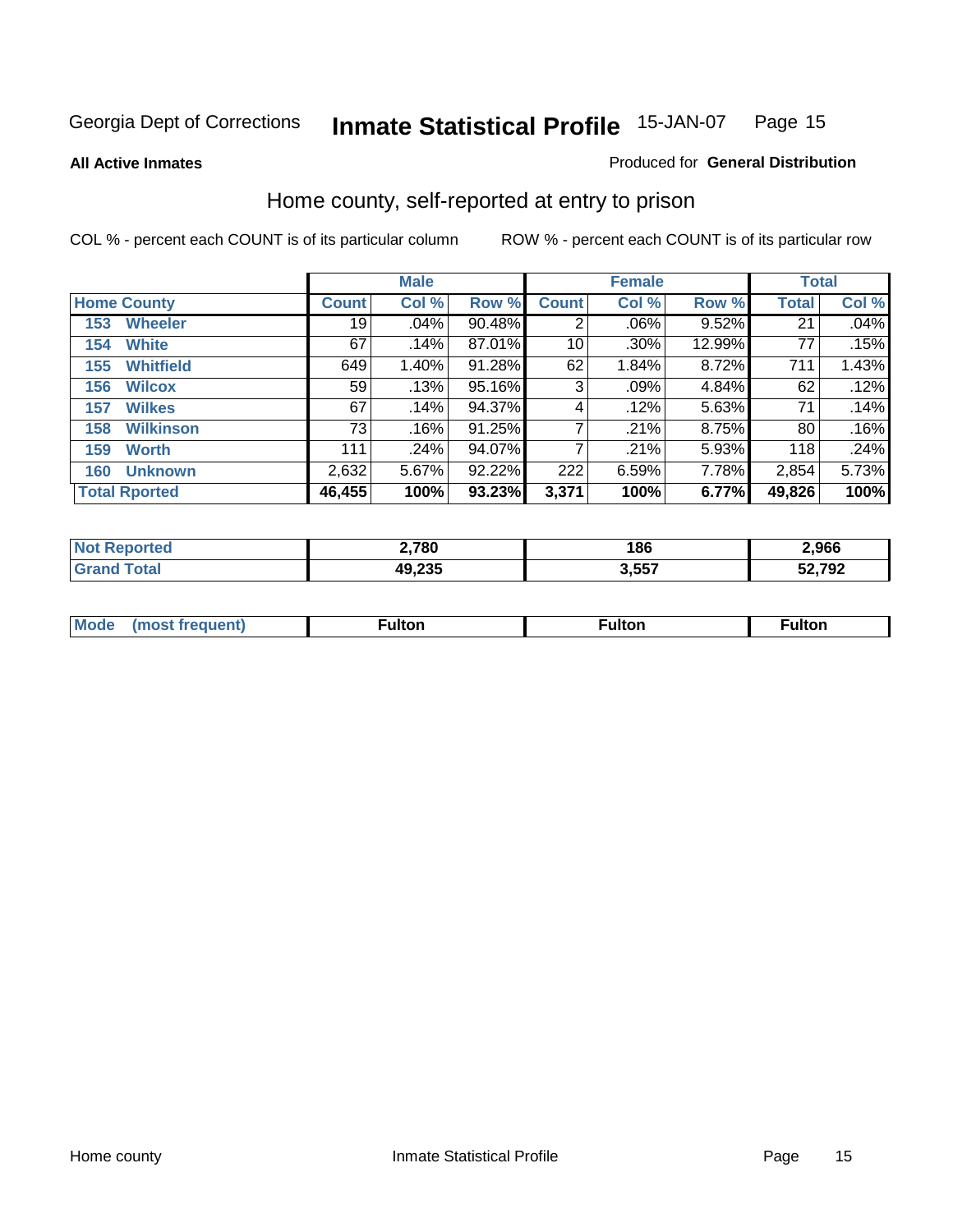**All Active Inmates**

#### Produced for **General Distribution**

### Environment to age 16, self-reported at entry to prison

|                                      |              | <b>Male</b> |        |              | <b>Female</b> |          |              | <b>Total</b> |
|--------------------------------------|--------------|-------------|--------|--------------|---------------|----------|--------------|--------------|
| <b>Environment to age 16</b>         | <b>Count</b> | Col %       | Row %  | <b>Count</b> | Col %         | Row %    | <b>Total</b> | Col %        |
| <b>Rural/Farm</b>                    | 1,517        | 3.23%       | 90.19% | 165          | 4.93%         | 9.81%    | 1,682        | 3.35%        |
| <b>Rural/Nfarm</b><br>$\overline{2}$ | 2,350        | 5.01%       | 87.30% | 342          | 10.22%        | 12.70%   | 2,692        | 5.36%        |
| <b>S.M.S.A</b><br>3                  | 15,459       | 32.95%      | 96.10% | 628          | 18.76%        | $3.90\%$ | 16,087       | 32.01%       |
| <b>Urban</b><br>4                    | 10,596       | 22.59%      | 90.38% | 1,128        | 33.69%        | $9.62\%$ | 11,724       | 23.32%       |
| <b>Small Town</b><br>5.              | 16,994       | 36.22%      | 94.00% | 1,085        | 32.41%        | $6.00\%$ | 18,079       | 35.97%       |
| <b>Total Reported</b>                | 46,916       | 100%        | 93.34% | 3,348        | 100%          | 6.66%    | 50,264       | 100%         |

| <b>Not Reported</b> | 2,319  | 209   | 2,528  |
|---------------------|--------|-------|--------|
| <b>Grand Total</b>  | 49,235 | 3,557 | 52,792 |

| Mo<br>. . | . owr | <u>'''' ''</u><br>roa<br>_____ | .0W <sub>r</sub> |
|-----------|-------|--------------------------------|------------------|
|           |       |                                |                  |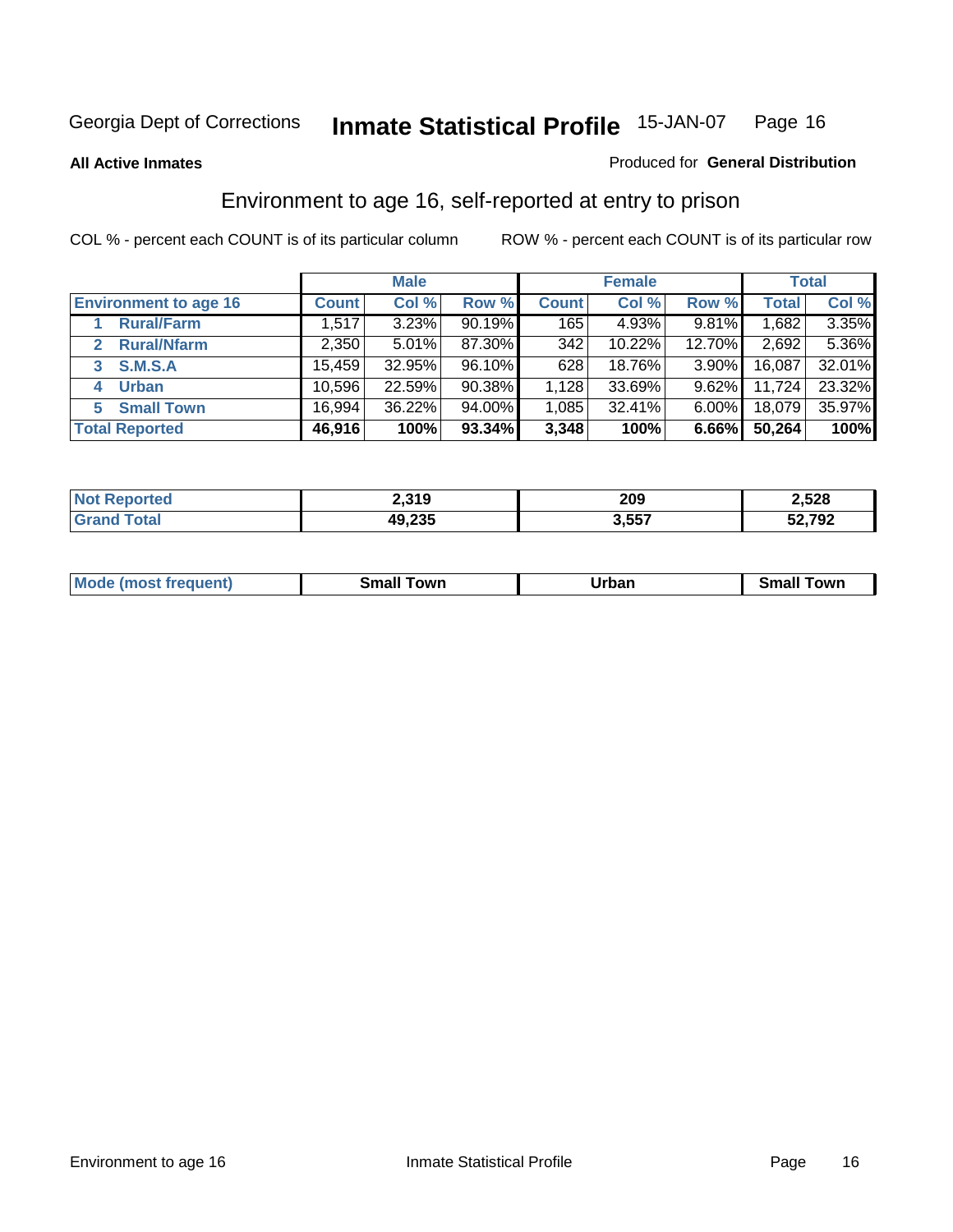#### **All Active Inmates**

#### Produced for **General Distribution**

### Guardian status to age 16, self-reported at entry to prison

|                                  |              | <b>Male</b> |        |              | <b>Female</b> |       |              | <b>Total</b> |
|----------------------------------|--------------|-------------|--------|--------------|---------------|-------|--------------|--------------|
| <b>Guardian Status To Age 16</b> | <b>Count</b> | Col %       | Row %  | <b>Count</b> | Col %         | Row % | <b>Total</b> | Col %        |
| 1 Orphanage                      | 48           | .14%        | 94.12% | 3            | .20%          | 5.88% | 51           | .15%         |
| 2 Father Only                    | 989          | 2.95%       | 95.74% | 44           | 2.91%         | 4.26% | 1,033        | 2.95%        |
| 3 Ftr Mtr Hd                     | 2,023        | 6.04%       | 95.51% | 95           | 6.29%         | 4.49% | 2,118        | 6.05%        |
| <b>4 Mother Only</b>             | 14,135       | 42.19%      | 96.70% | 483          | 31.97%        | 3.30% | 14,618       | 41.75%       |
| 5 Mtr Ftr Hd                     | 11,710       | 34.95%      | 94.95% | 623          | 41.23%        | 5.05% | 12,333       | 35.22%       |
| <b>6 Oth Female</b>              | 856          | 2.55%       | 95.64% | 39           | 2.58%         | 4.36% | 895          | 2.56%        |
| <b>7 Oth Male</b>                | 144          | .43%        | 95.36% | 7            | .46%          | 4.64% | 151          | .43%         |
| 8 Step-Parnts                    | 399          | 1.19%       | 99.75% |              | $.07\%$       | .25%  | 400          | 1.14%        |
| 9 Foster Home                    | 458          | 1.37%       | 94.63% | 26           | 1.72%         | 5.37% | 484          | 1.38%        |
| <b>10 Grand Prnts</b>            | 2,744        | 8.19%       | 93.52% | 190          | 12.57%        | 6.48% | 2,934        | 8.38%        |
| <b>Total Reported</b>            | 33,506       | 100%        | 95.68% | 1,511        | 100%          | 4.32% | 35,017       | 100%         |

| <b>Not Reported</b>   | ממד ה<br>15,7ZY | 2,046 | 17,775 |
|-----------------------|-----------------|-------|--------|
| <b>Total</b><br>Grand | 49,235          | 3,557 | 52,792 |

| <b>Mou</b> | Mother<br>Onlv | Hд<br>Mtr Ftr | Only<br>lMoth |
|------------|----------------|---------------|---------------|
|            |                |               |               |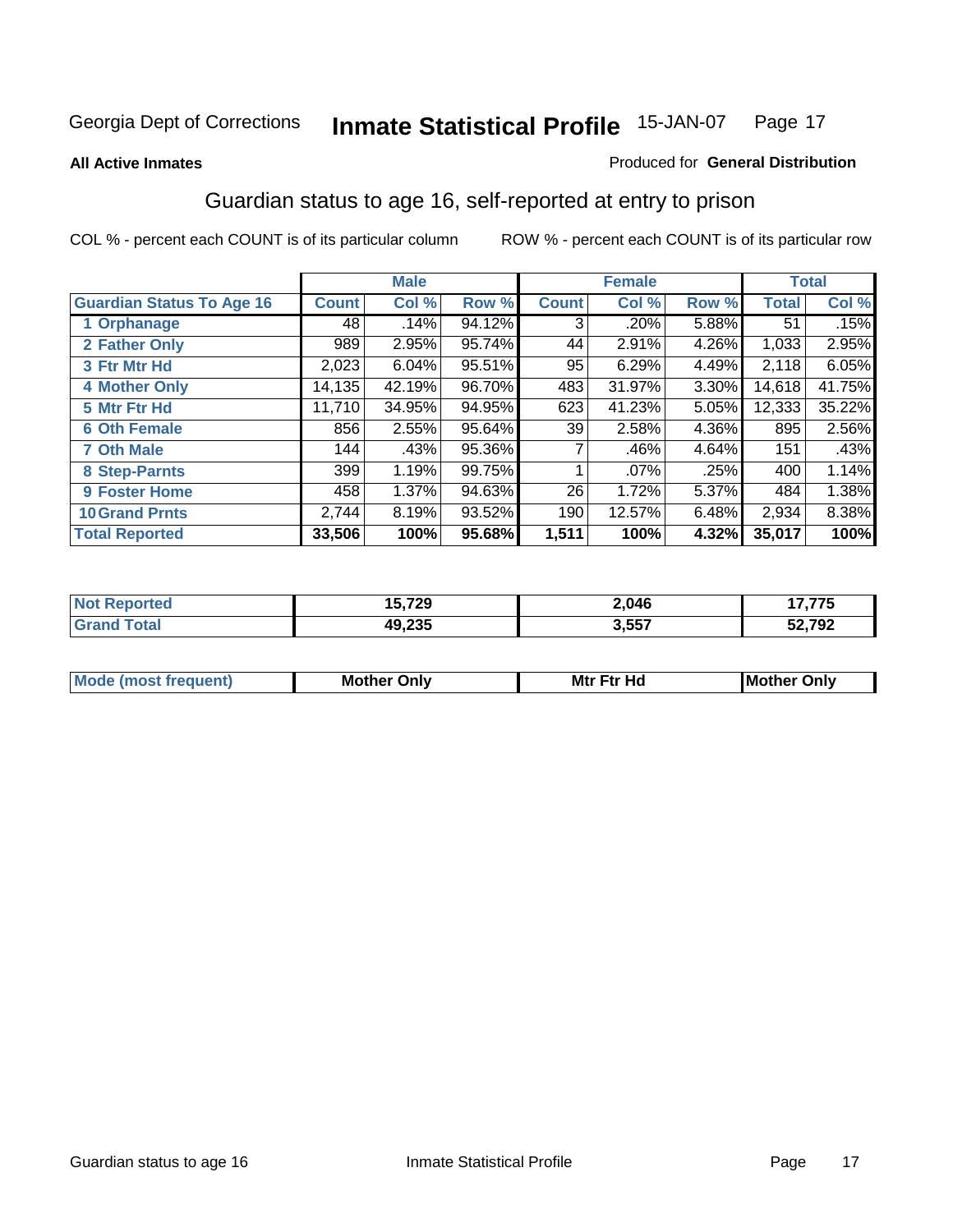#### **All Active Inmates**

Produced for **General Distribution**

### Age at admission

|                         | <b>Male</b>      |       | <b>Female</b> |                 |       | <b>Total</b> |                 |       |
|-------------------------|------------------|-------|---------------|-----------------|-------|--------------|-----------------|-------|
| <b>Age At Admission</b> | <b>Count</b>     | Col % | Row %         | <b>Count</b>    | Col % | Row %        | <b>Total</b>    | Col % |
| 13                      | $\overline{2}$   | 0.01% | 100.00%       |                 |       |              | $\overline{2}$  | 0.01% |
| 14                      | $\overline{16}$  | 0.03% | 94.12%        | 1               | 0.03% | 5.88%        | $\overline{17}$ | 0.03% |
| 15                      | 63               | 0.13% | 100.00%       |                 |       |              | 63              | 0.12% |
| 16                      | 179              | 0.36% | 95.72%        | 8               | 0.22% | 4.28%        | 187             | 0.35% |
| $\overline{17}$         | 825              | 1.68% | 96.27%        | $\overline{32}$ | 0.90% | 3.73%        | 857             | 1.62% |
| 18                      | 1,556            | 3.16% | 97.31%        | 43              | 1.21% | 2.69%        | 1,599           | 3.03% |
| 19                      | 2,082            | 4.23% | 96.84%        | 68              | 1.91% | 3.16%        | 2,150           | 4.07% |
| 20                      | 2,171            | 4.41% | 95.85%        | 94              | 2.64% | 4.15%        | 2,265           | 4.29% |
| 21                      | 2,092            | 4.25% | 95.44%        | 100             | 2.81% | 4.56%        | 2,192           | 4.15% |
| 22                      | 2,145            | 4.36% | 95.59%        | 99              | 2.78% | 4.41%        | 2,244           | 4.25% |
| 23                      | 2,053            | 4.17% | 93.36%        | 146             | 4.10% | 6.64%        | 2,199           | 4.17% |
| 24                      | 1,997            | 4.06% | 92.45%        | 163             | 4.58% | 7.55%        | 2,160           | 4.09% |
| $\overline{25}$         | 2,012            | 4.09% | 93.71%        | 135             | 3.80% | 6.29%        | 2,147           | 4.07% |
| 26                      | 1,882            | 3.82% | 93.96%        | 121             | 3.40% | 6.04%        | 2,003           | 3.79% |
| 27                      | 1,785            | 3.63% | 94.49%        | 104             | 2.92% | 5.51%        | 1,889           | 3.58% |
| 28                      | 1,660            | 3.37% | 94.00%        | 106             | 2.98% | 6.00%        | 1,766           | 3.35% |
| 29                      | 1,592            | 3.23% | 93.26%        | 115             | 3.23% | 6.74%        | 1,707           | 3.23% |
| 30                      | 1,547            | 3.14% | 92.47%        | 126             | 3.54% | 7.53%        | 1,673           | 3.17% |
| 31                      | 1,497            | 3.04% | 94.09%        | 94              | 2.64% | 5.91%        | 1,591           | 3.01% |
| 32                      | 1,405            | 2.85% | 92.68%        | 111             | 3.12% | 7.32%        | 1,516           | 2.87% |
| 33                      | 1,404            | 2.85% | 92.61%        | 112             | 3.15% | 7.39%        | 1,516           | 2.87% |
| 34                      | 1,384            | 2.81% | 92.33%        | 115             | 3.23% | 7.67%        | 1,499           | 2.84% |
| 35                      | 1,376            | 2.79% | 90.65%        | 142             | 3.99% | 9.35%        | 1,518           | 2.88% |
| 36                      | 1,363            | 2.77% | 92.22%        | 115             | 3.23% | 7.78%        | 1,478           | 2.80% |
| 37                      | 1,232            | 2.50% | 91.73%        | 111             | 3.12% | 8.27%        | 1,343           | 2.54% |
| 38                      | 1,186            | 2.41% | 90.88%        | 119             | 3.35% | 9.12%        | 1,305           | 2.47% |
| 39                      | 1,222            | 2.48% | 91.33%        | 116             | 3.26% | 8.67%        | 1,338           | 2.53% |
| 40                      | 1,133            | 2.30% | 90.35%        | 121             | 3.40% | 9.65%        | 1,254           | 2.38% |
| 41                      | 1,141            | 2.32% | 89.91%        | 128             | 3.60% | 10.09%       | 1,269           | 2.40% |
| 42                      | 1,049            | 2.13% | 90.74%        | 107             | 3.01% | 9.26%        | 1,156           | 2.19% |
| 43                      | 987              | 2.00% | 91.56%        | 91              | 2.56% | 8.44%        | 1,078           | 2.04% |
| 44                      | 880              | 1.79% | 89.34%        | 105             | 2.95% | 10.66%       | 985             | 1.87% |
| 45                      | 894              | 1.82% | 92.26%        | 75              | 2.11% | 7.74%        | 969             | 1.84% |
| 46                      | $\overline{717}$ | 1.46% | 91.81%        | 64              | 1.80% | 8.19%        | 781             | 1.48% |
| 47                      | 647              | 1.31% | 89.99%        | $\overline{72}$ | 2.02% | 10.01%       | 719             | 1.36% |
| 48                      | 613              | 1.25% | 91.77%        | 55              | 1.55% | 8.23%        | 668             | 1.27% |
| 49                      | 512              | 1.04% | 92.42%        | 42              | 1.18% | 7.58%        | 554             | 1.05% |
| 50                      | 473              | 0.96% | 93.85%        | 31              | 0.87% | 6.15%        | 504             | 0.95% |
| 51                      | 398              | 0.81% | 91.71%        | $\overline{36}$ | 1.01% | 8.29%        | 434             | 0.82% |
| 52                      | 363              | 0.74% | 93.32%        | 26              | 0.73% | 6.68%        | 389             | 0.74% |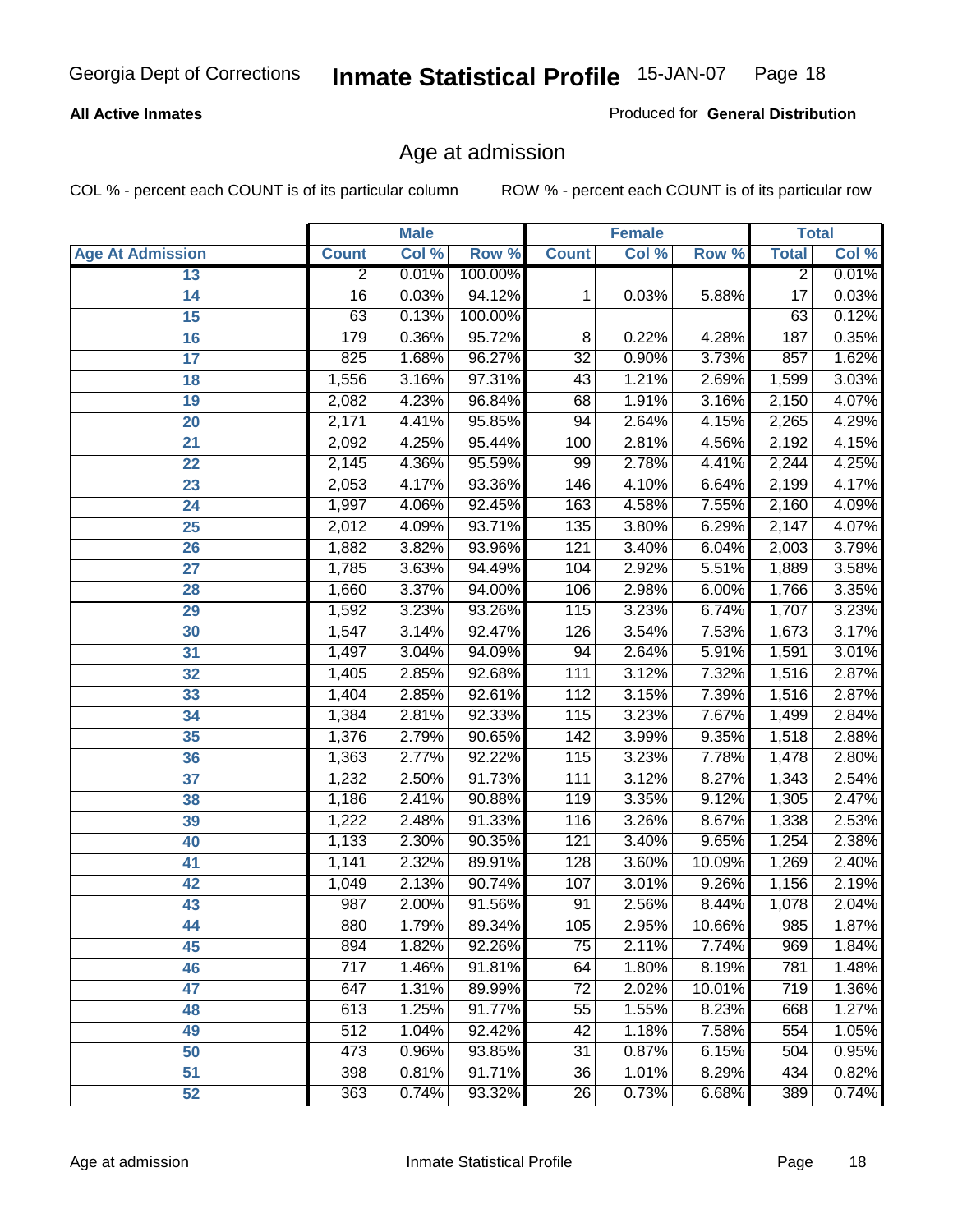#### **All Active Inmates**

Produced for **General Distribution**

### Age at admission

|                          |                  | <b>Male</b> |         |                         | <b>Female</b> |        |                 | <b>Total</b> |
|--------------------------|------------------|-------------|---------|-------------------------|---------------|--------|-----------------|--------------|
| <b>Age At Admission</b>  | <b>Count</b>     | Col %       | Row %   | <b>Count</b>            | Col %         | Row %  | <b>Total</b>    | Col %        |
| 53                       | 289              | 0.59%       | 92.63%  | $\overline{23}$         | 0.65%         | 7.37%  | 312             | 0.59%        |
| 54                       | 214              | 0.43%       | 91.45%  | $\overline{20}$         | 0.56%         | 8.55%  | 234             | 0.44%        |
| 55                       | $\overline{212}$ | 0.43%       | 93.81%  | 14                      | 0.39%         | 6.19%  | 226             | 0.43%        |
| $\overline{56}$          | 174              | 0.35%       | 93.05%  | $\overline{13}$         | 0.37%         | 6.95%  | 187             | 0.35%        |
| 57                       | 148              | 0.30%       | 94.87%  | $\overline{8}$          | 0.22%         | 5.13%  | 156             | 0.30%        |
| 58                       | $\overline{118}$ | 0.24%       | 95.16%  | $\overline{6}$          | 0.17%         | 4.84%  | 124             | 0.23%        |
| 59                       | 89               | 0.18%       | 95.70%  | $\overline{\mathbf{4}}$ | 0.11%         | 4.30%  | $\overline{93}$ | 0.18%        |
| 60                       | 78               | 0.16%       | 95.12%  | 4                       | 0.11%         | 4.88%  | 82              | 0.16%        |
| 61                       | $\overline{58}$  | 0.12%       | 95.08%  | $\overline{3}$          | 0.08%         | 4.92%  | 61              | 0.12%        |
| 62                       | $\overline{55}$  | 0.11%       | 96.49%  | $\overline{2}$          | 0.06%         | 3.51%  | $\overline{57}$ | 0.11%        |
| 63                       | 62               | 0.13%       | 96.88%  | $\overline{2}$          | 0.06%         | 3.13%  | 64              | 0.12%        |
| 64                       | $\overline{37}$  | 0.08%       | 94.87%  | $\overline{2}$          | 0.06%         | 5.13%  | $\overline{39}$ | 0.07%        |
| 65                       | $\overline{31}$  | 0.06%       | 96.88%  | 1                       | 0.03%         | 3.13%  | $\overline{32}$ | 0.06%        |
| 66                       | $\overline{22}$  | 0.04%       | 95.65%  | 1                       | 0.03%         | 4.35%  | $\overline{23}$ | 0.04%        |
| 67                       | 22               | 0.04%       | 100.00% |                         |               |        | $\overline{22}$ | 0.04%        |
| 68                       | $\overline{20}$  | 0.04%       | 95.24%  | 1                       | 0.03%         | 4.76%  | $\overline{21}$ | 0.04%        |
| 69                       | $\overline{20}$  | 0.04%       | 100.00% |                         |               |        | 20              | 0.04%        |
| 70                       | $\overline{6}$   | 0.01%       | 75.00%  | $\overline{2}$          | 0.06%         | 25.00% | $\overline{8}$  | 0.02%        |
| 71                       | $\overline{6}$   | 0.01%       | 100.00% |                         |               |        | 6               | 0.01%        |
| $\overline{72}$          | $\overline{5}$   | 0.01%       | 100.00% |                         |               |        | $\overline{5}$  | 0.01%        |
| 73                       | $\overline{7}$   | 0.01%       | 100.00% |                         |               |        | 7               | 0.01%        |
| 74                       | 6                | 0.01%       | 85.71%  | 1                       | 0.03%         | 14.29% | 7               | 0.01%        |
| 75                       | 4                | 0.01%       | 100.00% |                         |               |        | 4               | 0.01%        |
| 76                       | $\overline{5}$   | 0.01%       | 100.00% |                         |               |        | $\overline{5}$  | 0.01%        |
| 78                       | $\overline{3}$   | 0.01%       | 100.00% |                         |               |        | $\overline{3}$  | 0.01%        |
| 79                       | $\overline{3}$   | 0.01%       | 75.00%  | $\mathbf{1}$            | 0.03%         | 25.00% | 4               | 0.01%        |
| 80                       | 1                | 0.01%       | 100.00% |                         |               |        | 1               | 0.01%        |
| $\overline{\mathbf{81}}$ | $\overline{2}$   | 0.01%       | 100.00% |                         |               |        | 2               | 0.01%        |
| 82                       | 1                | 0.01%       | 100.00% |                         |               |        | 1               | 0.01%        |
| 84                       | 1                | 0.01%       | 100.00% |                         |               |        | 1               | 0.01%        |
| <b>Total Reported</b>    | 49,234           | 100%        | 93.26%  | 3,557                   | 100%          | 6.74%  | 52,791          | 100%         |

| <b>Not Reported</b> |        |       |        |
|---------------------|--------|-------|--------|
| <b>Grand Total</b>  | 49,235 | 3,557 | 52,792 |

| <b>Mean</b><br>(average)       | 31.66 | 33.82 | 31.80 |
|--------------------------------|-------|-------|-------|
| <b>Median (middle)</b>         | 30    | 34    | 30    |
| <b>Mode</b><br>(most frequent) |       |       | 20    |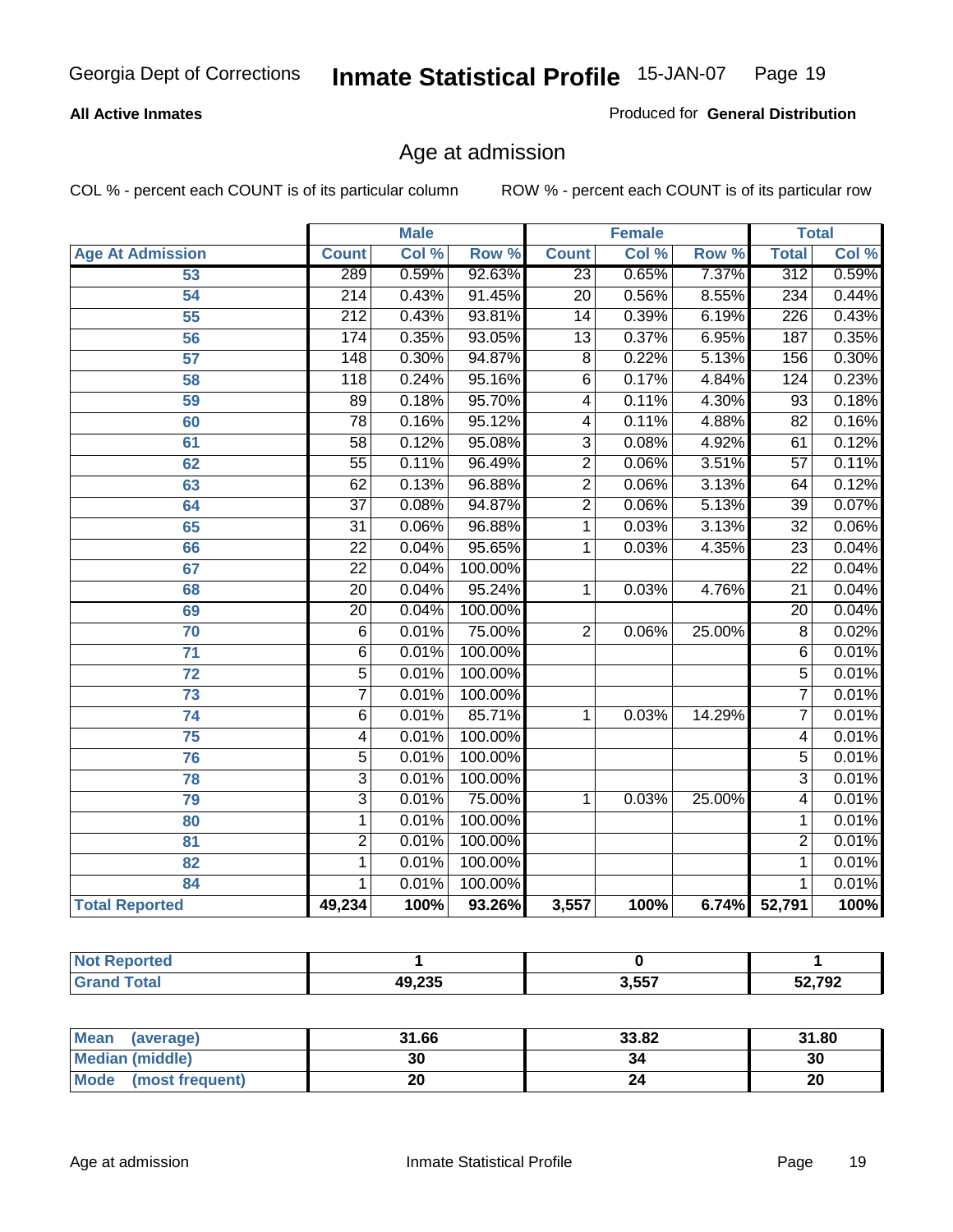#### **All Active Inmates**

Produced for **General Distribution**

### Age at release

|                       |              | <b>Male</b> |       |              | <b>Female</b> |       | <b>Total</b> |       |
|-----------------------|--------------|-------------|-------|--------------|---------------|-------|--------------|-------|
| <b>Age At Release</b> | <b>Count</b> | Col%        | Row % | <b>Count</b> | Col %         | Row % | <b>Total</b> | Col % |
| <b>Total Reported</b> |              |             |       |              |               |       |              |       |

| <b>Still Active</b> | 49,235 | 3,557 | 52,792 |
|---------------------|--------|-------|--------|
| <b>Not Reported</b> |        |       |        |
| <b>Grand Total</b>  | 49,235 | 3,557 | 52,792 |

| Mean (average)       | N/A | N/A | N/A |
|----------------------|-----|-----|-----|
| Median (middle)      | N/A | N/A | N/A |
| Mode (most frequent) | N/A | N/A | N/A |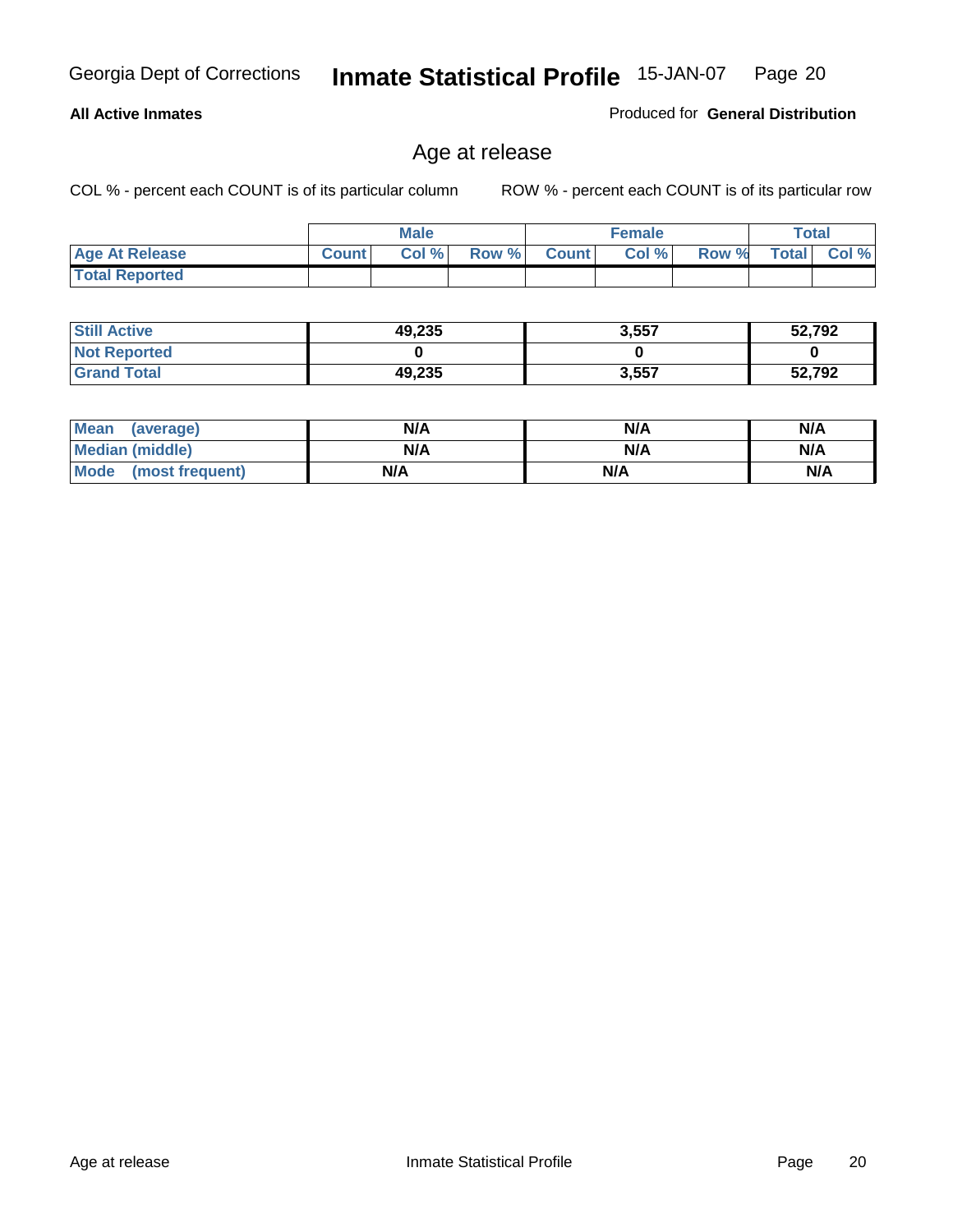#### **All Active Inmates**

#### Produced for **General Distribution**

### Height, measured at entry to prison

|                        |                    | <b>Male</b> |                  |                  | <b>Female</b> |                  | <b>Total</b>     |        |
|------------------------|--------------------|-------------|------------------|------------------|---------------|------------------|------------------|--------|
| <b>Height</b>          | <b>Count</b>       | Col %       | Row <sup>%</sup> | <b>Count</b>     | Col %         | Row <sup>7</sup> | <b>Total</b>     | Col %  |
| <b>Under four feet</b> | $\overline{10}$    | 0.02%       | 90.91%           | 1                | 0.03%         | 9.09%            | $\overline{11}$  | 0.02%  |
| 4'01"                  |                    |             |                  | $\overline{4}$   | 0.12%         | 100.00%          | 4                | 0.01%  |
| 4'05''                 | 1                  | 0.01%       | 33.33%           | $\overline{2}$   | 0.06%         | 66.67%           | 3                | 0.01%  |
| 4'06"                  | $\overline{2}$     | 0.01%       | 100.00%          |                  |               |                  | $\overline{2}$   | 0.01%  |
| 4'07"                  | $\overline{2}$     | 0.01%       | 50.00%           | $\overline{2}$   | 0.06%         | 50.00%           | 4                | 0.01%  |
| 4'08"                  |                    |             |                  | $\overline{4}$   | 0.12%         | 100.00%          | 4                | 0.01%  |
| 4'09"                  | $\overline{2}$     | 0.01%       | 25.00%           | 6                | 0.17%         | 75.00%           | 8                | 0.02%  |
| 4'10"                  | $\overline{3}$     | 0.01%       | 27.27%           | $\overline{8}$   | 0.23%         | 72.73%           | $\overline{11}$  | 0.02%  |
| 4'11''                 | $\overline{5}$     | 0.01%       | 6.10%            | $\overline{77}$  | 2.22%         | 93.90%           | $\overline{82}$  | 0.16%  |
| 5'00''                 | 94                 | 0.19%       | 42.53%           | $\overline{127}$ | 3.66%         | 57.47%           | $\overline{221}$ | 0.42%  |
| 5'01''                 | $\overline{93}$    | 0.19%       | 32.40%           | 194              | 5.59%         | 67.60%           | 287              | 0.55%  |
| 5'02"                  | $\overline{226}$   | 0.47%       | 39.30%           | 349              | 10.06%        | 60.70%           | $\overline{575}$ | 1.10%  |
| 5'03''                 | $\overline{378}$   | 0.78%       | 48.65%           | 399              | 11.50%        | 51.35%           | $\overline{777}$ | 1.49%  |
| 5'04''                 | 766                | 1.58%       | 59.43%           | 523              | 15.07%        | 40.57%           | 1,289            | 2.48%  |
| 5'05''                 | 1,585              | 3.26%       | 78.86%           | 425              | 12.25%        | 21.14%           | 2,010            | 3.86%  |
| 5'06''                 | 3,141              | 6.47%       | 86.60%           | 486              | 14.01%        | 13.40%           | 3,627            | 6.97%  |
| 5'07''                 | 4,296              | 8.84%       | 92.35%           | 356              | 10.26%        | 7.65%            | 4,652            | 8.94%  |
| 5'08''                 | $\overline{5,172}$ | 10.65%      | 96.38%           | 194              | 5.59%         | 3.62%            | 5,366            | 10.31% |
| 5'09''                 | 5,890              | 12.13%      | 97.65%           | 142              | 4.09%         | 2.35%            | 6,032            | 11.59% |
| 5'10''                 | 5,599              | 11.53%      | 98.80%           | 68               | 1.96%         | 1.20%            | 5,667            | 10.89% |
| 5'11''                 | 5,879              | 12.10%      | 98.96%           | 62               | 1.79%         | 1.04%            | 5,941            | 11.42% |
| 6'00''                 | 5,712              | 11.76%      | 99.63%           | $\overline{21}$  | 0.61%         | 0.37%            | 5,733            | 11.02% |
| 6'01''                 | 3,825              | 7.88%       | 99.71%           | $\overline{11}$  | 0.32%         | 0.29%            | 3,836            | 7.37%  |
| 6'02''                 | 2,850              | 5.87%       | 99.82%           | $\overline{5}$   | 0.14%         | 0.18%            | 2,855            | 5.49%  |
| 6'03''                 | 1,577              | 3.25%       | 99.87%           | $\overline{2}$   | 0.06%         | 0.13%            | 1,579            | 3.03%  |
| 6'04"                  | 784                | 1.61%       | 99.87%           | 1                | 0.03%         | 0.13%            | 785              | 1.51%  |
| 6'05''                 | $\overline{314}$   | 0.65%       | 99.68%           | $\mathbf{1}$     | 0.03%         | 0.32%            | 315              | 0.61%  |
| 6'06''                 | 145                | 0.30%       | 100.00%          |                  |               |                  | $\overline{145}$ | 0.28%  |
| 6'07''                 | 69                 | 0.14%       | 100.00%          |                  |               |                  | $\overline{69}$  | 0.13%  |
| 6'08''                 | $\overline{34}$    | 0.07%       | 100.00%          |                  |               |                  | $\overline{34}$  | 0.07%  |
| 6'09''                 | $\overline{20}$    | 0.04%       | 100.00%          |                  |               |                  | $\overline{20}$  | 0.04%  |
| 6'10''                 | $\overline{20}$    | 0.04%       | 100.00%          |                  |               |                  | $\overline{20}$  | 0.04%  |
| 6'11''                 | $\overline{32}$    | 0.07%       | 100.00%          |                  |               |                  | $\overline{32}$  | 0.06%  |
| Seven feet +           | 44                 | 0.09%       | 100.00%          |                  |               |                  | $\overline{44}$  | 0.08%  |
| <b>Total Reported</b>  | 48,570             | 100%        | 93.33%           | 3,470            | 100%          | 6.67%            | 52,040           | 100%   |

| тег. | 665    | --             | 700<br>$\sim$ |
|------|--------|----------------|---------------|
|      | 49,235 | ר בכ<br>3.JJ / | 52,792        |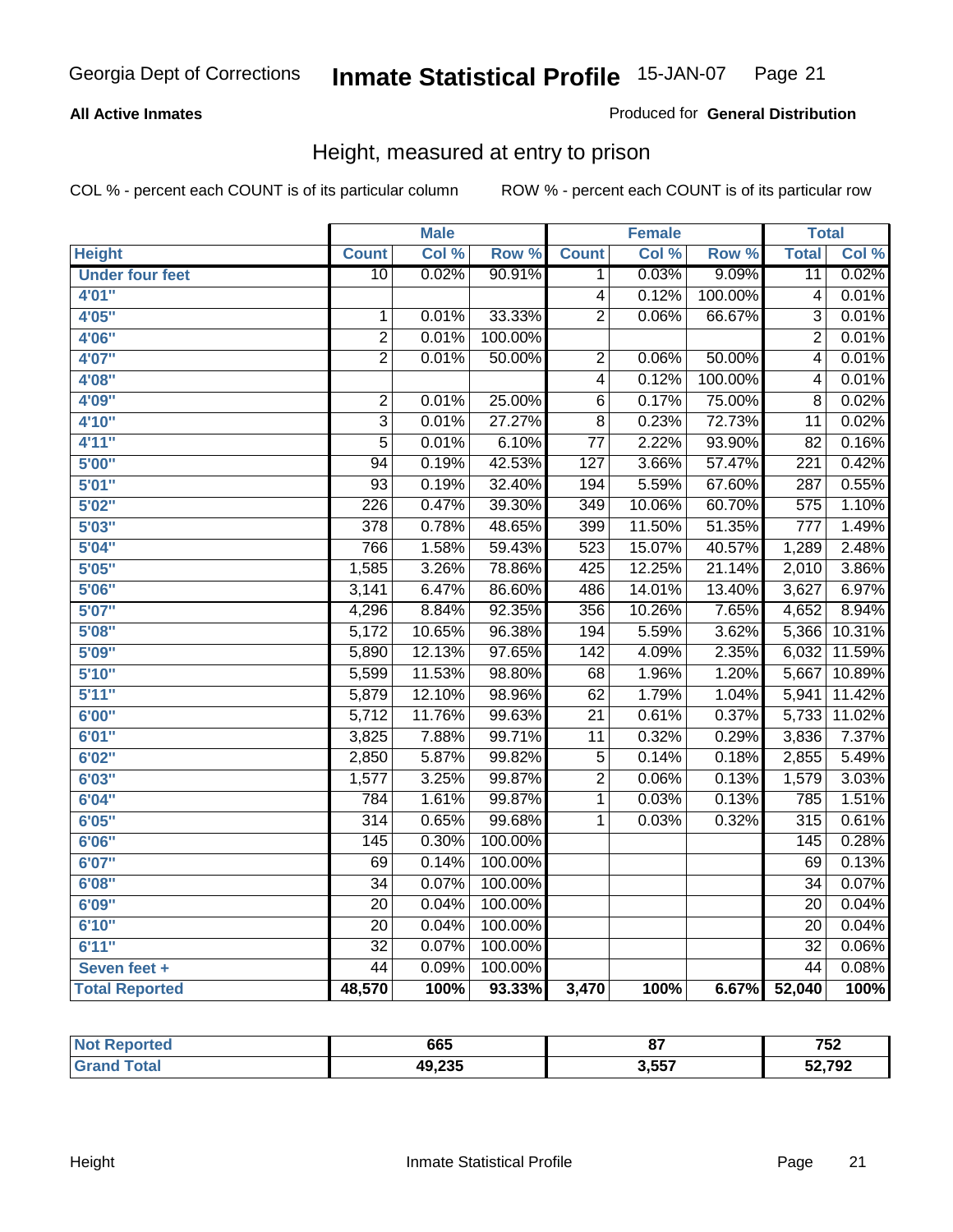#### **All Active Inmates**

Produced for **General Distribution**

### Height, measured at entry to prison

|                        | <b>Male</b> | <b>Female</b> | <b>Total</b> |
|------------------------|-------------|---------------|--------------|
| Mean (average)         | 5'10"       | 5'05"         | 5'10''       |
| <b>Median (middle)</b> | 5'10''      | 5'05"         | 5'10''       |
| Mode (most frequent)   | 5'09"       | 5'04"         | 5'09"        |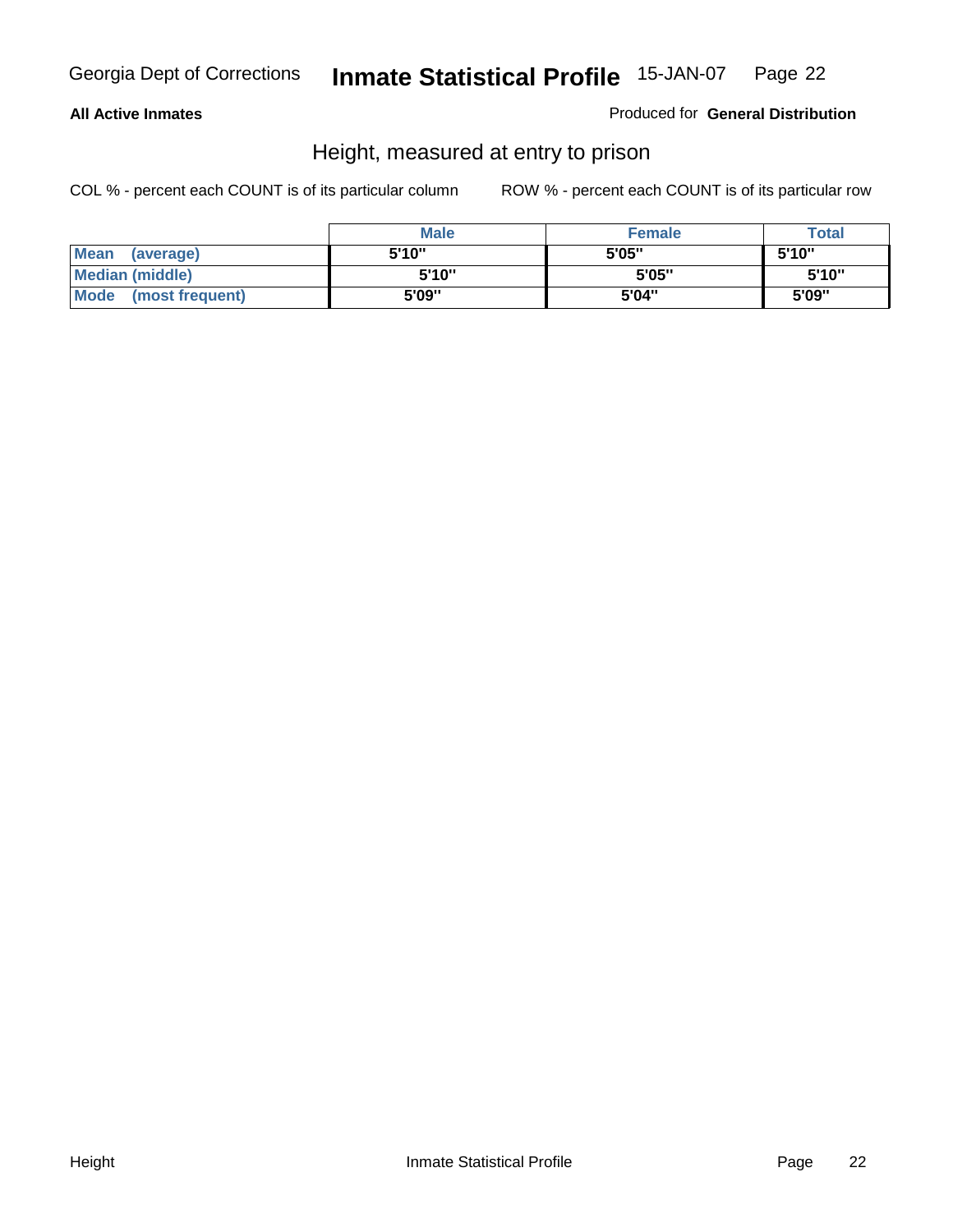#### **All Active Inmates**

#### Produced for **General Distribution**

### Weight, measured at entry to prison

|                        |                           | <b>Male</b> |         |                  | <b>Female</b> |        | <b>Total</b>     |        |
|------------------------|---------------------------|-------------|---------|------------------|---------------|--------|------------------|--------|
| Weight                 | <b>Count</b>              | Col %       | Row %   | <b>Count</b>     | Col %         | Row %  | <b>Total</b>     | Col %  |
| <b>Under 80 pounds</b> | $\overline{4}$            | 0.01%       | 100.00% |                  |               |        | $\overline{4}$   | 0.01%  |
| 80 - 89 pounds         | $\overline{\overline{3}}$ | 0.01%       | 100.00% |                  |               |        | $\overline{3}$   | 0.01%  |
| 90 - 99 pounds         | $\overline{3}$            | 0.01%       | 30.00%  | $\overline{7}$   | 0.20%         | 70.00% | $\overline{10}$  | 0.02%  |
| 100 - 109 pounds       | $\overline{35}$           | 0.07%       | 47.30%  | $\overline{39}$  | 1.12%         | 52.70% | $\overline{74}$  | 0.14%  |
| 110 - 119 pounds       | 133                       | 0.27%       | 55.42%  | 107              | 3.08%         | 44.58% | $\overline{240}$ | 0.46%  |
| 120 - 129 pounds       | 552                       | 1.14%       | 72.35%  | $\overline{211}$ | 6.08%         | 27.65% | 763              | 1.47%  |
| 130 - 139 pounds       | 1,551                     | 3.19%       | 84.02%  | 295              | 8.50%         | 15.98% | 1,846            | 3.55%  |
| 140 - 149 pounds       | 3,262                     | 6.72%       | 89.76%  | $\overline{372}$ | 10.72%        | 10.24% | 3,634            | 6.98%  |
| 150 - 159 pounds       | 5,000                     | 10.29%      | 92.80%  | 388              | 11.18%        | 7.20%  | 5,388            | 10.35% |
| 160 - 169 pounds       | 6,444                     | 13.27%      | 94.65%  | 364              | 10.49%        | 5.35%  | 6,808            | 13.08% |
| 170 - 179 pounds       | 6,330                     | 13.03%      | 95.15%  | 323              | 9.31%         | 4.85%  | 6,653            | 12.78% |
| 180 - 189 pounds       | 6,218                     | 12.80%      | 95.96%  | $\overline{262}$ | 7.55%         | 4.04%  | 6,480            | 12.45% |
| 190 - 199 pounds       | 4,854                     | 9.99%       | 95.93%  | $\overline{206}$ | 5.94%         | 4.07%  | 5,060            | 9.72%  |
| 200 - 209 pounds       | 3,944                     | 8.12%       | 94.29%  | 239              | 6.89%         | 5.71%  | 4,183            | 8.04%  |
| 210 - 219 pounds       | 2,912                     | 6.00%       | 94.55%  | 168              | 4.84%         | 5.45%  | 3,080            | 5.92%  |
| 220 - 229 pounds       | 2,251                     | 4.63%       | 94.78%  | 124              | 3.57%         | 5.22%  | 2,375            | 4.56%  |
| 230 - 239 pounds       | 1,528                     | 3.15%       | 93.92%  | $\overline{99}$  | 2.85%         | 6.08%  | 1,627            | 3.13%  |
| 240 - 249 pounds       | 1,119                     | 2.30%       | 94.43%  | 66               | 1.90%         | 5.57%  | 1,185            | 2.28%  |
| 250 - 259 pounds       | $\overline{722}$          | 1.49%       | 93.04%  | $\overline{54}$  | 1.56%         | 6.96%  | 776              | 1.49%  |
| 260 - 269 pounds       | $\overline{537}$          | 1.11%       | 93.39%  | $\overline{38}$  | 1.10%         | 6.61%  | 575              | 1.10%  |
| 270 - 279 pounds       | $\overline{347}$          | 0.71%       | 93.53%  | $\overline{24}$  | 0.69%         | 6.47%  | $\overline{371}$ | 0.71%  |
| 280 - 289 pounds       | 252                       | 0.52%       | 90.97%  | $\overline{25}$  | 0.72%         | 9.03%  | $\overline{277}$ | 0.53%  |
| 290 - 299 pounds       | 179                       | 0.37%       | 91.33%  | $\overline{17}$  | 0.49%         | 8.67%  | 196              | 0.38%  |
| 300 - 309 pounds       | 112                       | 0.23%       | 91.06%  | $\overline{11}$  | 0.32%         | 8.94%  | $\overline{123}$ | 0.24%  |
| 310 - 319 pounds       | 85                        | 0.18%       | 90.43%  | $\overline{9}$   | 0.26%         | 9.57%  | 94               | 0.18%  |
| 320 - 329 pounds       | 63                        | 0.13%       | 90.00%  | $\overline{7}$   | 0.20%         | 10.00% | $\overline{70}$  | 0.13%  |
| 330 - 339 pounds       | 20                        | 0.04%       | 86.96%  | $\overline{3}$   | 0.09%         | 13.04% | $\overline{23}$  | 0.04%  |
| 340 - 349 pounds       | 26                        | 0.05%       | 81.25%  | $\overline{6}$   | 0.17%         | 18.75% | $\overline{32}$  | 0.06%  |
| 350 - 359 pounds       | $\overline{34}$           | 0.07%       | 94.44%  | $\overline{2}$   | 0.06%         | 5.56%  | 36               | 0.07%  |
| 360 - 369 pounds       | 14                        | 0.03%       | 77.78%  | $\overline{4}$   | 0.12%         | 22.22% | 18               | 0.03%  |
| 370 - 379 pounds       | $\overline{7}$            | 0.01%       | 100.00% |                  |               |        | 7                | 0.01%  |
| 380 - 389 pounds       | 1                         | 0.01%       | 100.00% |                  |               |        | 1                | 0.01%  |
| 390 - 399 pounds       | 4                         | 0.01%       | 100.00% |                  |               |        | 4                | 0.01%  |
| 400 pounds and over    | $\overline{24}$           | 0.05%       | 100.00% |                  |               |        | $\overline{24}$  | 0.05%  |
| <b>Total Reported</b>  | 48,570                    | 100%        | 93.33%  | 3,470            | 100%          | 6.67%  | 52,040           | 100%   |

| <b>eported</b><br>NO. | 665    | 67<br>υ. | 752    |
|-----------------------|--------|----------|--------|
| $\sim$                | 49,235 | 3,557    | 52,792 |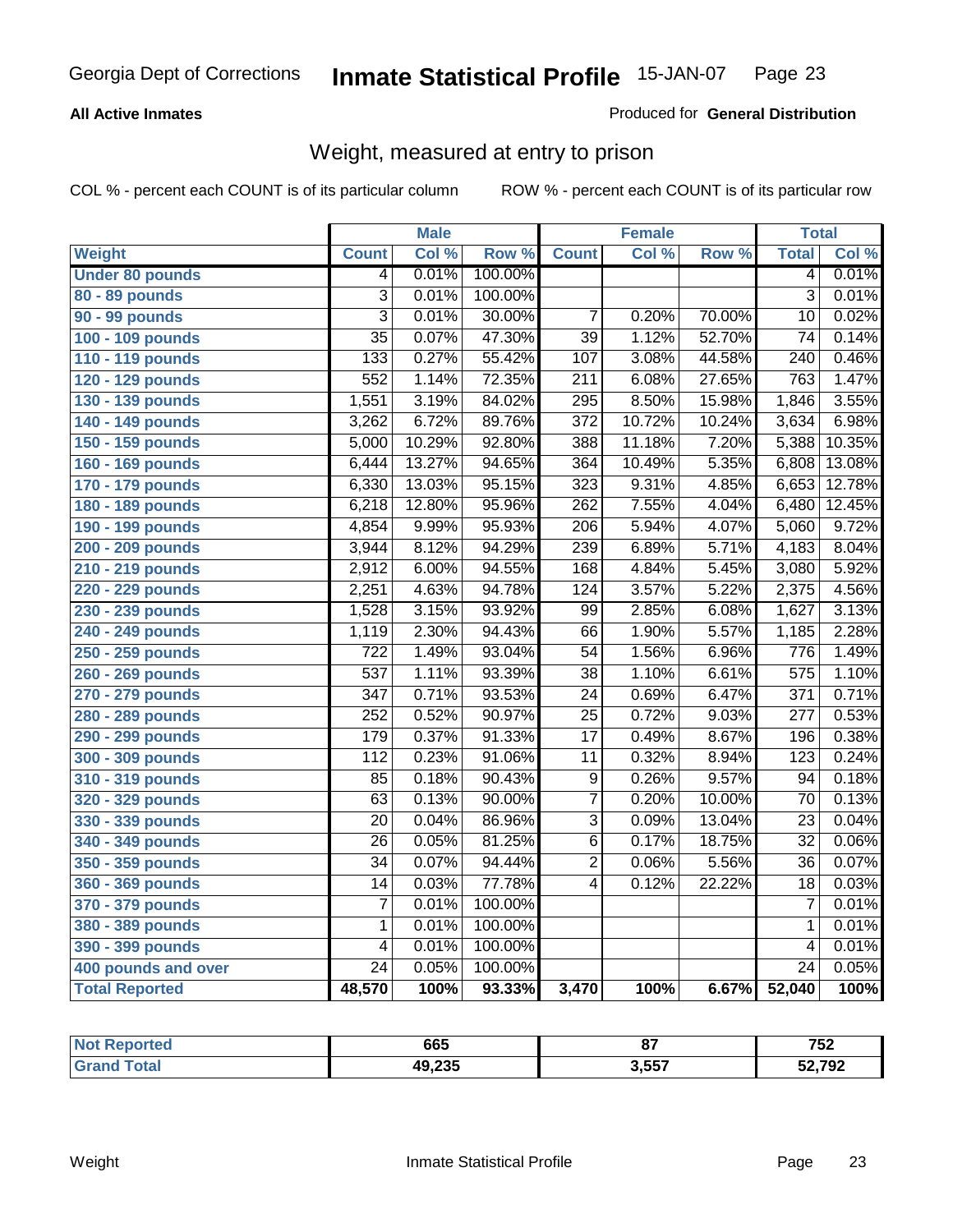#### **All Active Inmates**

#### Produced for **General Distribution**

### Weight, measured at entry to prison

|                          | <b>Male</b> | <b>Female</b> | Total |
|--------------------------|-------------|---------------|-------|
| <b>Mean</b><br>(average) | 185         | 175           | 185   |
| <b>Median (middle)</b>   | 180         | 168           | 180   |
| Mode<br>(most frequent)  | 180         | 150           | 180   |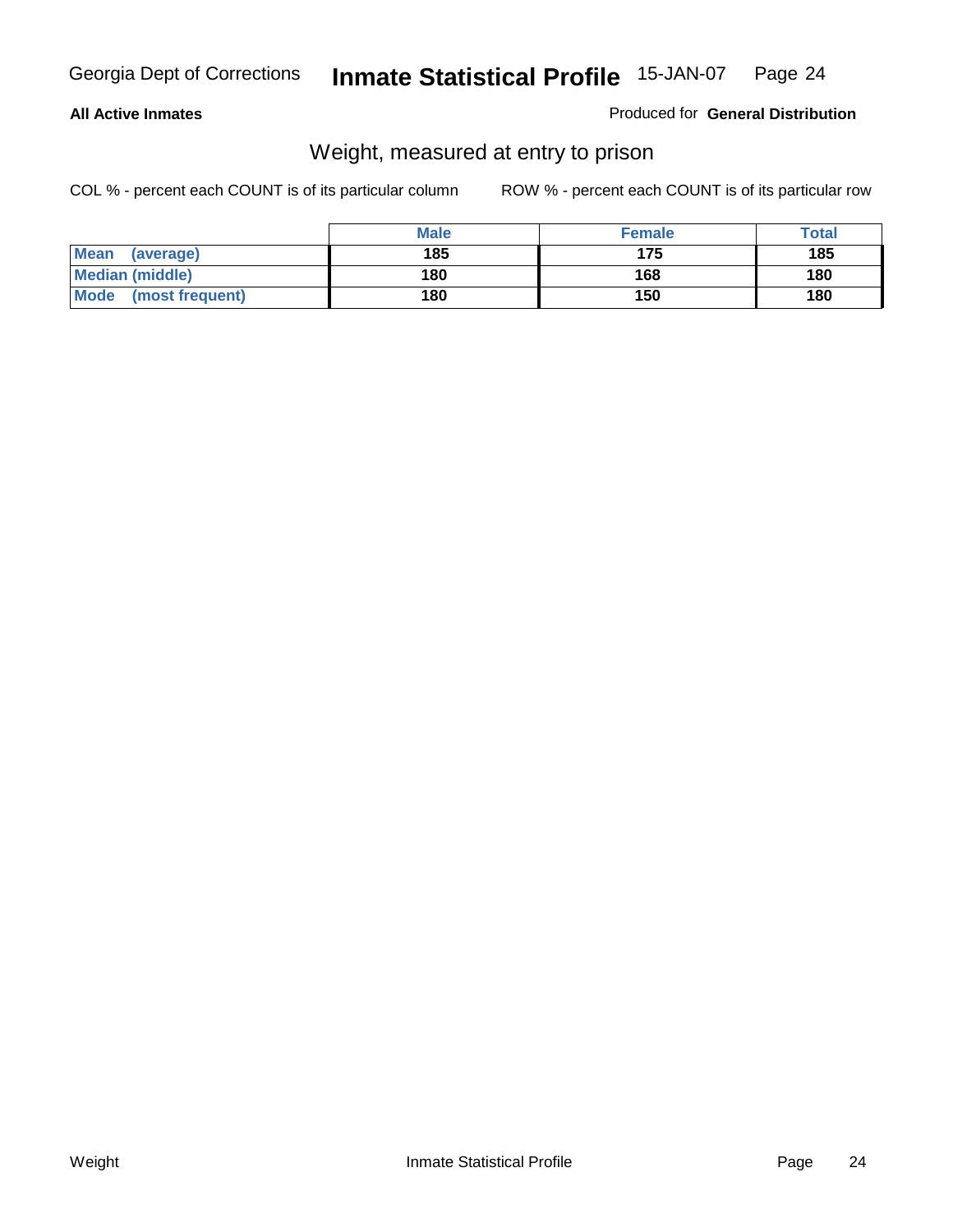#### **All Active Inmates**

#### Produced for **General Distribution**

### Type of admission to prison

|                          |                             |              | <b>Male</b> |                    |     | <b>Female</b> |         |              | <b>Total</b> |
|--------------------------|-----------------------------|--------------|-------------|--------------------|-----|---------------|---------|--------------|--------------|
| <b>Type of Admission</b> |                             | <b>Count</b> | Col %       | <b>Row % Count</b> |     | Col %         | Row %   | <b>Total</b> | Col %        |
| 1                        | <b>Committed From Court</b> | 33,307       | 69.17%      | 93.57% 2,290       |     | 66.76%        | 6.43%   | 35,597       | 69.01%       |
| $\overline{2}$           | <b>Return Appeal/Bond</b>   | 8            | .02%        | 100.00%            |     |               |         | 8            | .02%         |
| 3                        | <b>Parole Rev/New Sent</b>  | 4,843        | 10.06%      | 95.13%             | 248 | 7.23%         | 4.87%   | 5,091        | 9.87%        |
| 4                        | <b>Par Rev/No New Sent</b>  | 1,838        | 3.82%       | 94.06%             | 116 | 3.38%         | 5.94%   | 1,954        | 3.79%        |
| 5                        | <b>Prob Viol/Total Rev</b>  | 2            | .01%        | 100.00%            |     |               |         |              | .01%         |
| 6                        | <b>Prob Viol/Partial</b>    | 2,890        | 6.00%       | 89.31%             | 346 | 10.09%        | 10.69%  | 3,236        | 6.27%        |
| 7                        | <b>Admit Fm Other Cust</b>  | 48           | .10%        | 94.12%             | 3   | .09%          | 5.88%   | 51           | .10%         |
| 9                        | <b>Prob Rev/Remainder</b>   | 4,351        | 9.04%       | 91.33%             | 413 | 12.04%        | 8.67%   | 4,764        | 9.24%        |
| 10                       | <b>New Sent/Par Rev Pnd</b> | 22           | .05%        | 91.67%             | 2   | .06%          | 8.33%   | 24           | .05%         |
| 11                       | <b>Life W/O Parole</b>      | 282          | .59%        | 98.95%             | 3   | .09%          | 1.05%   | 285          | .55%         |
| 30                       | <b>Par Rev/Rsn Unknown</b>  | 74           | .15%        | 100.00%            |     |               |         | 74           | .14%         |
| 32                       | <b>Pb Parole Rescinded</b>  | 16           | .03%        | 100.00%            |     |               |         | 16           | .03%         |
| 33                       | <b>Prob Revoc/Spec Cond</b> | 144          | .30%        | 94.74%             | 8   | .23%          | 5.26%   | 152          | .29%         |
| 40                       | <b>Par Rev/Revoc Center</b> | 267          | .55%        | 99.63%             |     | .03%          | $.37\%$ | 268          | .52%         |
| 44                       | <b>Whitworth Detention</b>  | 57           | .12%        | 100.00%            |     |               |         | 57           | .11%         |
| 50                       | <b>Dcys At Risk</b>         | 6            | .01%        | 100.00%            |     |               |         | 6            | .01%         |
|                          | <b>Total Reported</b>       | 48,155       | 100%        | 93.35% 3,430       |     | 100%          | 6.65%   | 51,585       | 100%         |

| rted<br>NO) | 1080   | כמי<br>1 Z I | 1207   |
|-------------|--------|--------------|--------|
|             | אפר הו | 3,557        | 52,792 |

| Mou.<br>uent)<br>most trea | Court Cmmt | Cmmt<br>COULLET. | Cmm<br>∶ourt |
|----------------------------|------------|------------------|--------------|
|                            |            |                  |              |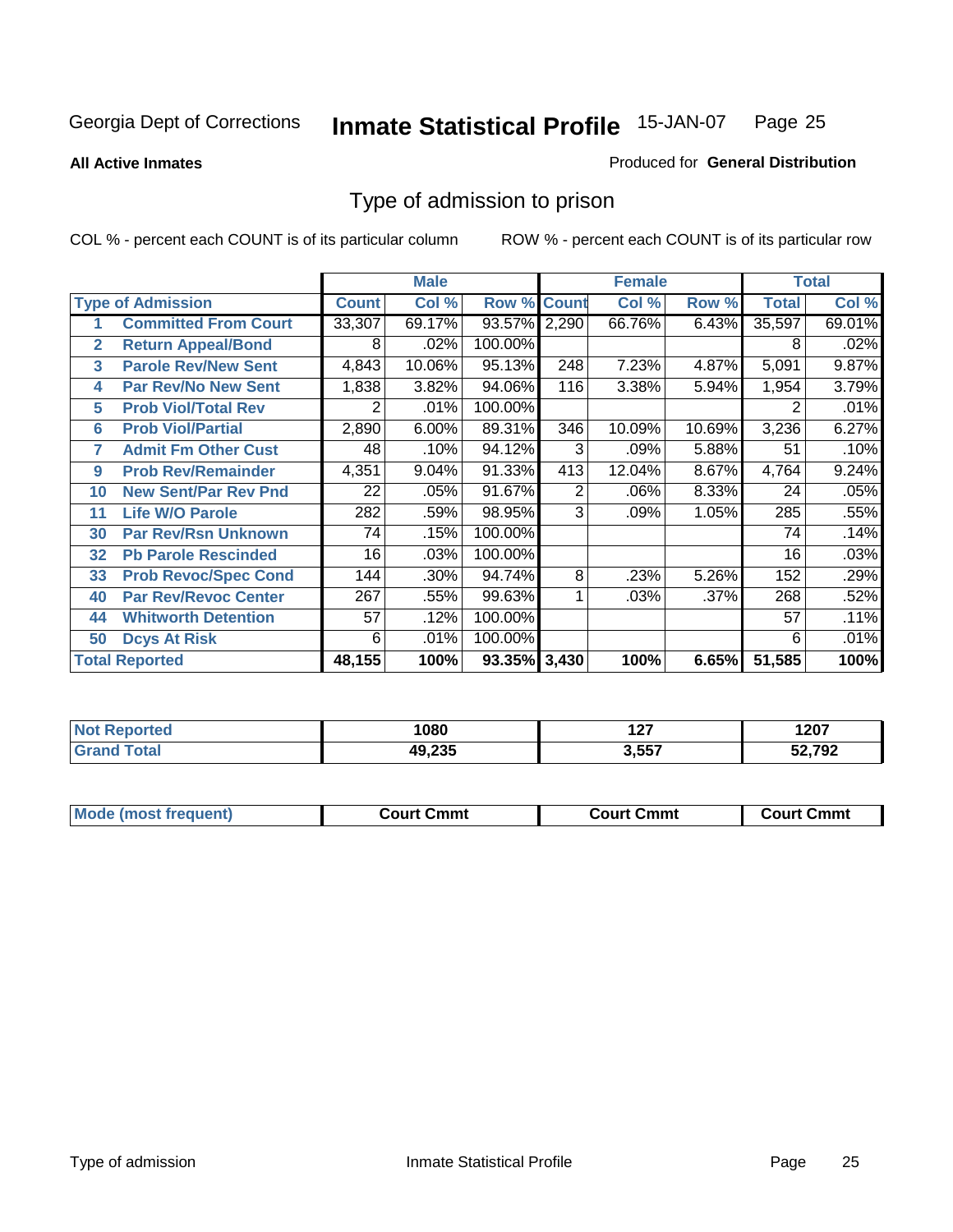**All Active Inmates**

#### Produced for **General Distribution**

### Current / last security status

|                        | <b>Male</b>  |        |                    | <b>Female</b>    |         |          | <b>Total</b> |        |
|------------------------|--------------|--------|--------------------|------------------|---------|----------|--------------|--------|
| <b>Security Status</b> | <b>Count</b> | Col %  | <b>Row % Count</b> |                  | Col %   | Row %    | <b>Total</b> | Col %  |
| 0 Diag Incom           |              | .01%   | 100.00%            |                  | $.00\%$ |          |              | .01%   |
| 1 Wrk Releas           | 685          | 1.47%  | 79.01%             | 182              | 5.57%   | 20.99%   | 867          | 1.73%  |
| 2 Trusty               | 1,751        | 3.75%  | 90.12%             | 192 <sub>1</sub> | 5.88%   | 9.88%    | 1,943        | 3.89%  |
| 3 Minimum              | 18, 115      | 38.78% | 90.48%             | 1,907            | 58.41%  | $9.52\%$ | 20,022       | 40.07% |
| 4 Medium               | 19,413       | 41.56% | 96.28%             | 750              | 22.97%  | 3.72%    | 20,163       | 40.35% |
| 5 Close                | 6,124        | 13.11% | 96.38%             | 230              | 7.04%   | 3.62%    | 6,354        | 12.72% |
| <b>6 Maximum</b>       | 618          | 1.32%  | 99.36%             | 4                | .12%    | .64%     | 622          | 1.24%  |
| <b>Total Reported</b>  | 46,707       | 100%   | 93.47%             | 3,265            | 100%    | 6.53%    | 49,972       | 100%   |

| <b>Still being diagnosed</b> | 2,520  | 292   | 2,812  |
|------------------------------|--------|-------|--------|
| <b>Not Reported</b>          |        |       |        |
| <b>Grand Total</b>           | 49,235 | 3,557 | 52,792 |

| $M_{\Omega}$<br>יחב | M۵<br>dium | <b>BAL.</b><br>num | Mer<br>dium |
|---------------------|------------|--------------------|-------------|
|                     |            |                    |             |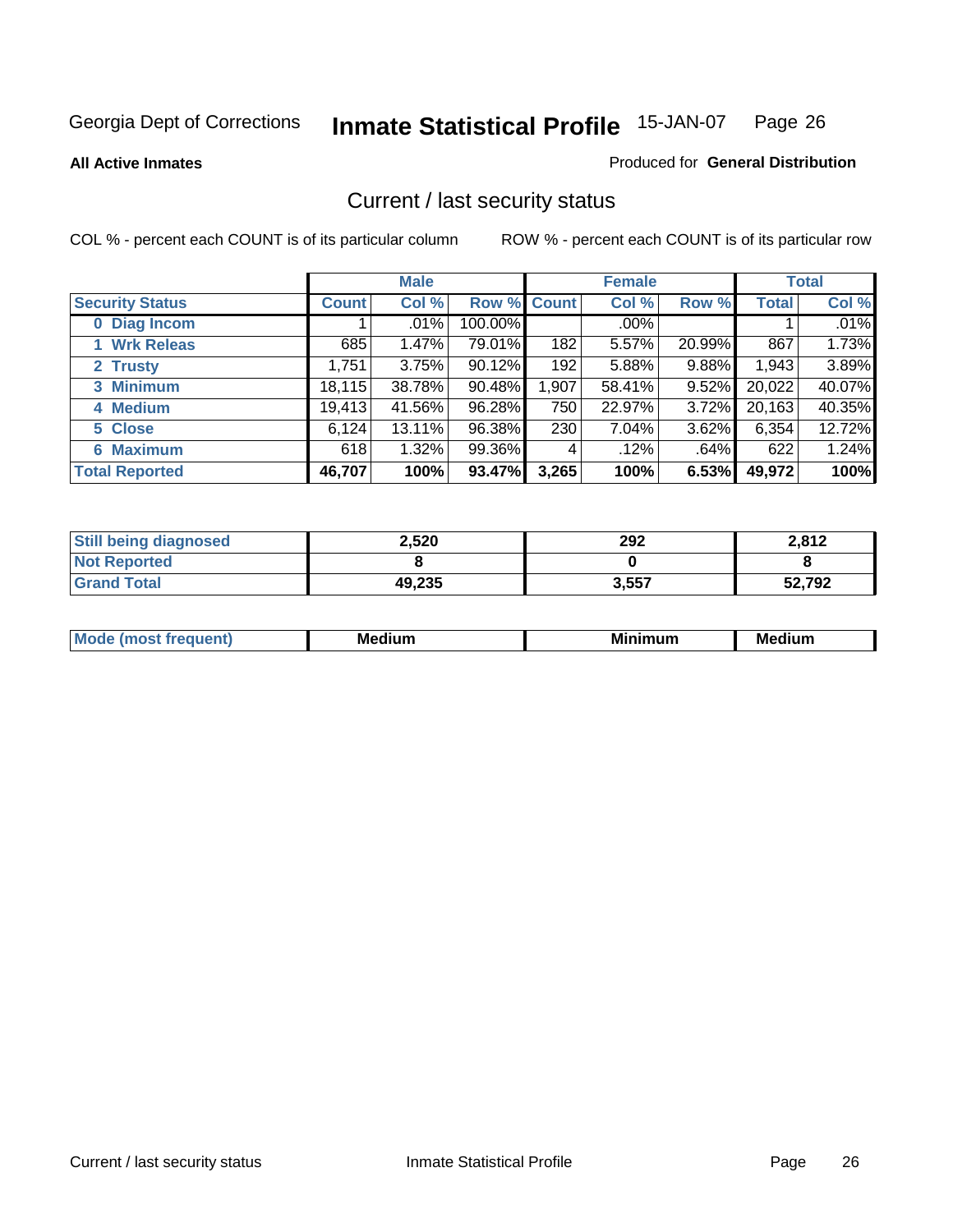**All Active Inmates**

#### Produced for **General Distribution**

### Current / last type of institution

|                            |              | <b>Male</b> |             |       | <b>Female</b> |           |              | <b>Total</b> |
|----------------------------|--------------|-------------|-------------|-------|---------------|-----------|--------------|--------------|
| <b>Type of Institution</b> | <b>Count</b> | Col %       | Row % Count |       | Col %         | Row %     | <b>Total</b> | Col %        |
| <b>Transitional Center</b> | 1,676        | $3.40\%$    | 87.66%      | 236   | 6.63%         | $12.34\%$ | 1,912        | 3.62%        |
| <b>State Hospital</b>      |              | $.01\%$     | 100.00%     |       |               |           |              | .01%         |
| <b>County Camp</b>         | 4,970        | 10.09%      | 100.00%     |       |               |           | 4,970        | 9.41%        |
| <b>State Prison</b>        | 34,476       | 70.02%      | 91.21%      | 3,321 | 93.37%        | 8.79%     | 37,797       | 71.60%       |
| <b>Private Prison</b>      | 5,075        | 10.31%      | 100.00%     |       |               |           | 5,075        | 9.61%        |
| <b>Prison Annex</b>        | 1,443        | 2.93%       | 100.00%     |       |               |           | 1,443        | 2.73%        |
| <b>Pre Release Center</b>  | 1,319        | 2.68%       | 100.00%     |       |               |           | 1,319        | 2.50%        |
| <b>Inmate Boot Camp</b>    | 275          | .56%        | 100.00%     |       |               |           | 275          | .52%         |
| <b>Total Rported</b>       | 49,235       | 100%        | 93.26%      | 3,557 | 100%          | 6.74%     | 52,792       | 100%         |

| <b>Not</b><br>Reported |        |       |              |
|------------------------|--------|-------|--------------|
| <b>Grand Total</b>     | 49,235 | 3,557 | 52,792<br>JZ |

| <b>Mode (most frequent)</b> | State Prison | <b>State Prison</b> | <b>State Prison I</b> |
|-----------------------------|--------------|---------------------|-----------------------|
|                             |              |                     |                       |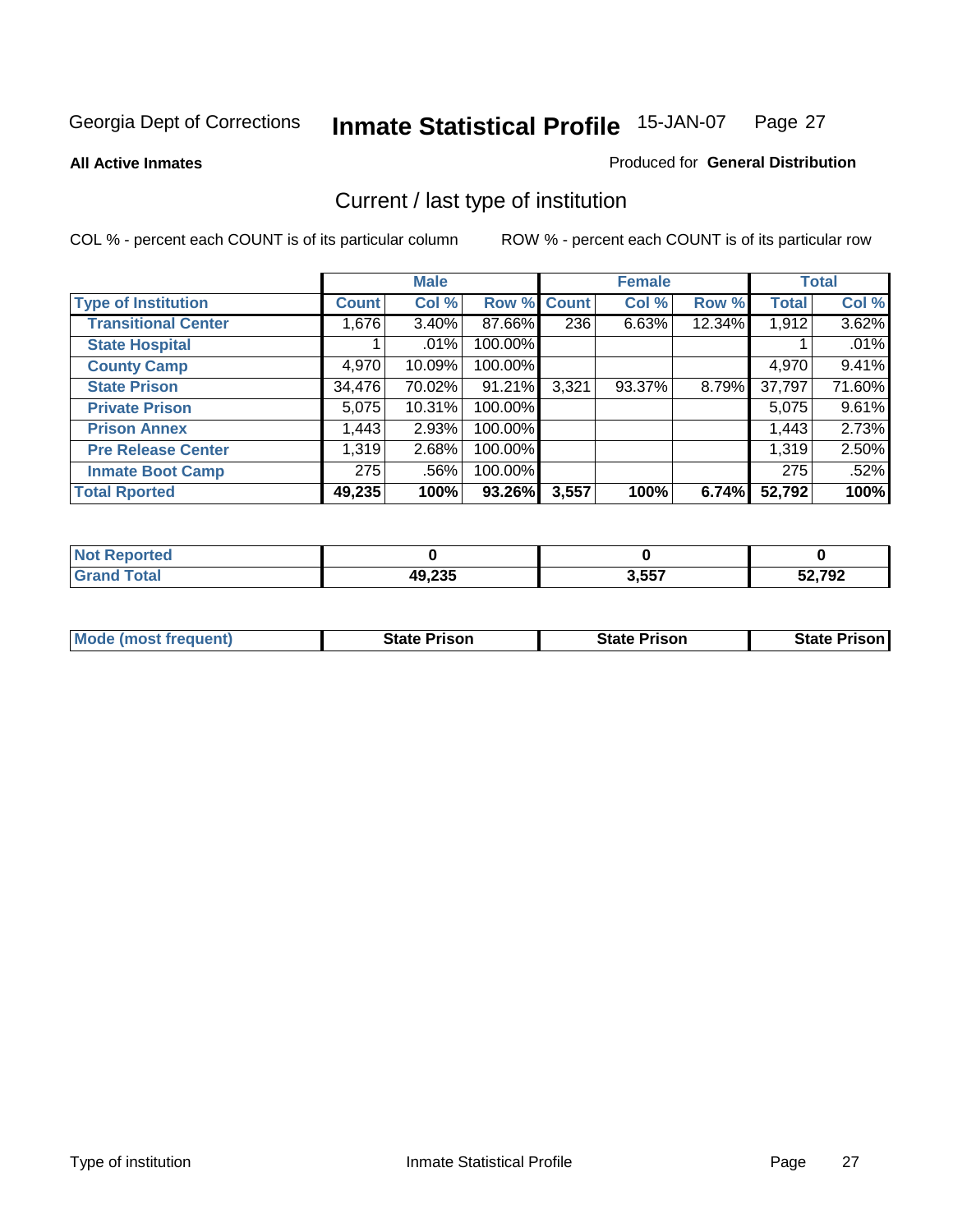**All Active Inmates**

#### Produced for **General Distribution**

### Institution type - transitional centers

|     |                                          |              | <b>Male</b> |         |              | <b>Female</b> |         |              | <b>Total</b> |
|-----|------------------------------------------|--------------|-------------|---------|--------------|---------------|---------|--------------|--------------|
|     | <b>Institution Type - Trans. Centers</b> | <b>Count</b> | Col %       | Row %   | <b>Count</b> | Col %         | Row %   | <b>Total</b> | Col %        |
| 220 | <b>Albany Trans-Ctr</b>                  | 158          | 9.43%       | 100.00% |              |               |         | 158          | 8.26%        |
| 223 | <b>Atlanta Male Trans-Ctr</b>            | 253          | 15.10%      | 100.00% |              |               |         | 253          | 13.23%       |
| 246 | <b>Augusta Trans-Ctr</b>                 | 208          | 12.41%      | 100.00% |              |               |         | 208          | 10.88%       |
| 249 | <b>Clayton Transitional Ctr</b>          | 272          | 16.23%      | 100.00% |              |               |         | 272          | 14.23%       |
| 247 | <b>Coastal Transitional Ctr</b>          | 256          | 15.27%      | 100.00% |              |               |         | 256          | 13.39%       |
| 225 | <b>Columbus Trans-Ctr</b>                | 75           | 4.47%       | 100.00% |              |               |         | 75           | 3.92%        |
| 250 | <b>Helms Trans-Ctr</b>                   | 106          | 6.32%       | 100.00% |              |               |         | 106          | 5.54%        |
| 248 | <b>Lagrange Trans Ctr</b>                | 167          | 9.96%       | 100.00% |              |               |         | 167          | 8.73%        |
| 231 | <b>Macon Male Trans-Ctr</b>              | 178          | 10.62%      | 100.00% |              |               |         | 178          | 9.31%        |
| 235 | <b>Metro Womens Trans-Ctr</b>            |              |             |         | 236          | 100.00%       | 100.00% | 236          | 12.34%       |
| 242 | <b>Savannah Mens Trans-Ctr</b>           | 3            | .18%        | 100.00% |              |               |         | 3            | .16%         |
|     | <b>Total Rported</b>                     | 1,676        | 100%        | 87.66%  | 236          | 100%          | 12.34%  | 1,912        | 100%         |

| Reported<br>  |      |            |                  |
|---------------|------|------------|------------------|
| <b>c</b> otal | ,676 | nge<br>∠งง | .917<br>1,J I 4. |

| <b>Mode (most frequent)</b> | [249 Clayton Transitional Ctr] 235 Metro Womens Trans- | Ctı | 249 Clayton<br>Transitional Ctr |
|-----------------------------|--------------------------------------------------------|-----|---------------------------------|
|                             |                                                        |     |                                 |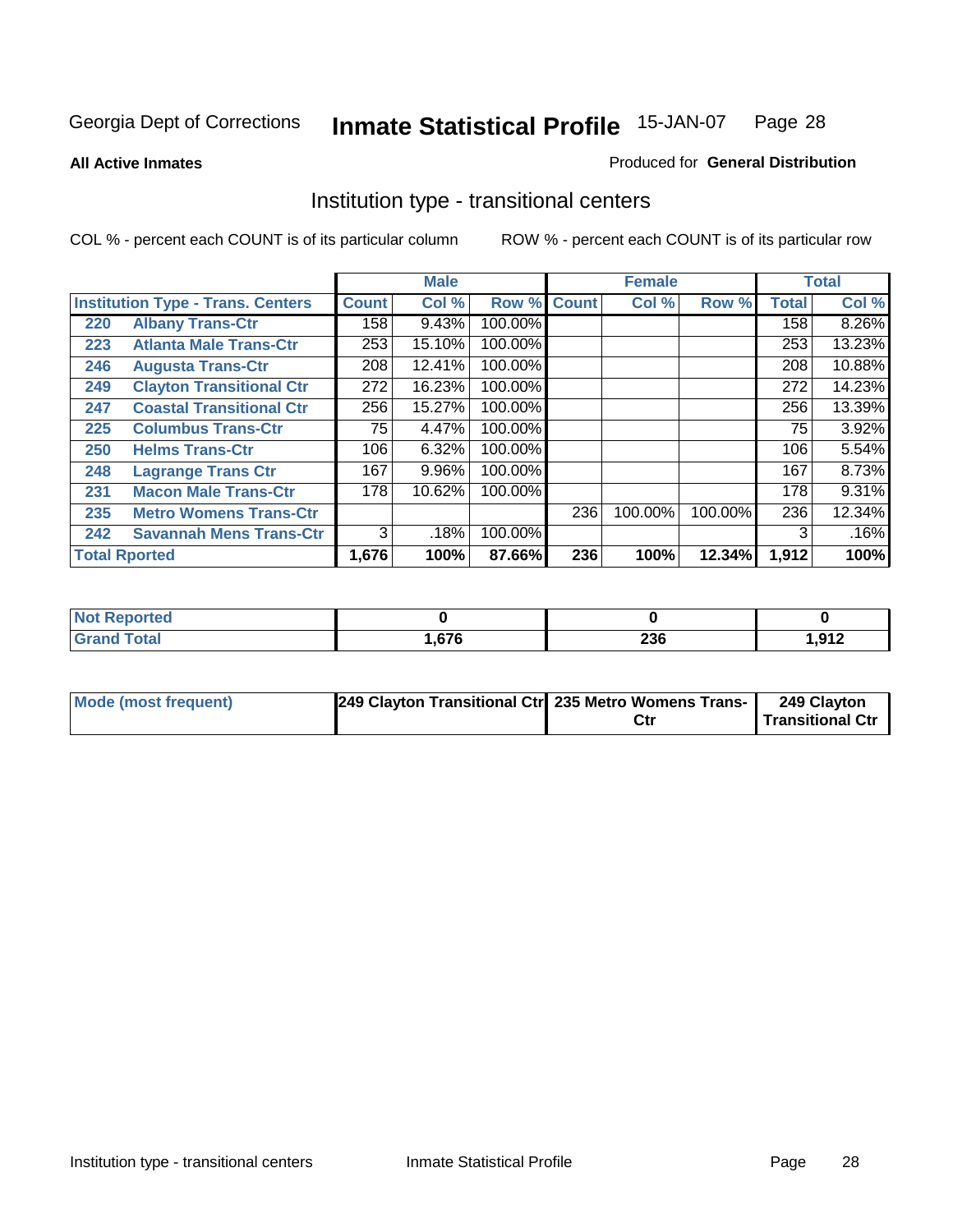**All Active Inmates**

#### Produced for **General Distribution**

### Institution type - mental hospitals

|                                                  | <b>Male</b> |                    | <b>Female</b> |                    | Total   |
|--------------------------------------------------|-------------|--------------------|---------------|--------------------|---------|
| <b>Institution Type - Mental Hospitals Count</b> | Col%        | <b>Row % Count</b> | Col%          | <b>Row % Total</b> | Col %   |
| 302 Central State Hospital                       | $100.00\%$  | 100.00%            |               |                    | 100.00% |
| <b>Total Rported</b>                             | 100%        | 100%               |               | %                  | 100%    |

| <b><i>College College College College College College College College College College College College College College College College College College College College College College College College College College College Coll</i></b><br><b>NOT Reported</b> |  |  |
|-------------------------------------------------------------------------------------------------------------------------------------------------------------------------------------------------------------------------------------------------------------------|--|--|
| $int^{\bullet}$<br>.                                                                                                                                                                                                                                              |  |  |

| Mode (most frequent)<br>302 Central State Hospital | Null | <b>302 Central State</b><br><b>Hospital</b> |
|----------------------------------------------------|------|---------------------------------------------|
|----------------------------------------------------|------|---------------------------------------------|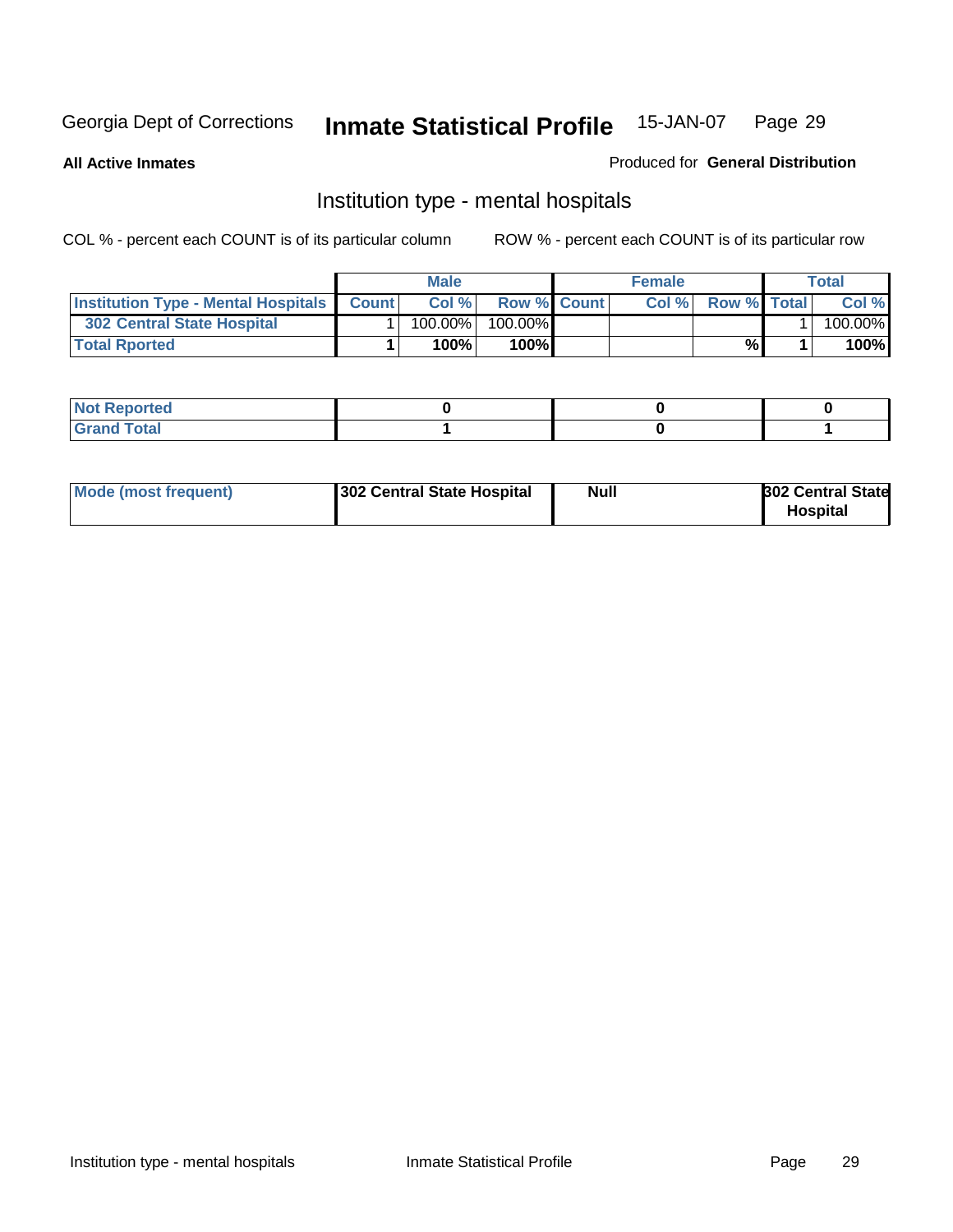#### **All Active Inmates**

#### Produced for **General Distribution**

### Institution type - county prisons

|                                          |                  | <b>Male</b> |         |              | <b>Female</b>             |                          |                  | <b>Total</b> |
|------------------------------------------|------------------|-------------|---------|--------------|---------------------------|--------------------------|------------------|--------------|
| <b>Institution Type - County Prisons</b> | <b>Count</b>     | Col %       | Row %   | <b>Count</b> | $\overline{\text{Col}}$ % | Row %                    | <b>Total</b>     | Col %        |
| <b>Bulloch County Ci</b><br>402          | 141              | 2.84%       | 100.00% |              |                           |                          | 141              | 2.84%        |
| <b>Carroll County Ci</b><br>404          | $\overline{244}$ | 4.91%       | 100.00% |              |                           |                          | 244              | 4.91%        |
| <b>Clarke County Ci</b><br>406           | 100              | 2.01%       | 100.00% |              |                           |                          | 100              | 2.01%        |
| <b>Clayton County Ci</b><br>456          | 216              | 4.35%       | 100.00% |              |                           |                          | $\overline{216}$ | 4.35%        |
| <b>Colquitt County Ci</b><br>407         | 184              | 3.70%       | 100.00% |              |                           |                          | 184              | 3.70%        |
| <b>Coweta County Ci</b><br>409           | $\overline{208}$ | 4.19%       | 100.00% |              |                           |                          | $\overline{208}$ | 4.19%        |
| <b>Decatur County Ci</b><br>411          | 222              | 4.47%       | 100.00% |              |                           |                          | 222              | 4.47%        |
| <b>Effingham County Ci</b><br>413        | 224              | 4.51%       | 100.00% |              |                           |                          | 224              | 4.51%        |
| <b>Floyd County Ci</b><br>415            | 355              | 7.14%       | 100.00% |              |                           |                          | 355              | 7.14%        |
| <b>Gwinnett County Ci</b><br>419         | 147              | 2.96%       | 100.00% |              |                           |                          | 147              | 2.96%        |
| <b>Hall County Ci</b><br>420             | 159              | 3.20%       | 100.00% |              |                           |                          | 159              | 3.20%        |
| <b>Harris County Ci</b><br>422           | 102              | 2.05%       | 100.00% |              |                           |                          | 102              | 2.05%        |
| <b>Jackson County Ci</b><br>426          | 164              | 3.30%       | 100.00% |              |                           |                          | 164              | 3.30%        |
| <b>Jefferson County Ci</b><br>428        | 193              | 3.88%       | 100.00% |              |                           |                          | 193              | 3.88%        |
| <b>Mitchell County Ci</b><br>433         | 105              | 2.11%       | 100.00% |              |                           |                          | 105              | 2.11%        |
| <b>Muscogee County Ci</b><br>435         | 524              | 10.54%      | 100.00% |              |                           |                          | 524              | 10.54%       |
| <b>Richmond County Ci</b><br>439         | $\overline{210}$ | 4.23%       | 100.00% |              |                           |                          | 210              | 4.23%        |
| <b>Screven County Prison</b><br>440      | 150              | 3.02%       | 100.00% |              |                           |                          | 150              | 3.02%        |
| <b>Spalding County Ci</b><br>441         | 358              | 7.20%       | 100.00% |              |                           |                          | 358              | 7.20%        |
| <b>Stewart County Ci</b><br>442          | 84               | 1.69%       | 100.00% |              |                           |                          | 84               | 1.69%        |
| <b>Sumter County Ci</b><br>443           | $\overline{324}$ | 6.52%       | 100.00% |              |                           |                          | $\overline{324}$ | 6.52%        |
| <b>Terrell County Ci</b><br>444          | 136              | 2.74%       | 100.00% |              |                           |                          | 136              | 2.74%        |
| <b>Thomas County Ci</b><br>445           | 158              | 3.18%       | 100.00% |              |                           |                          | 158              | 3.18%        |
| <b>Troup County Ci</b><br>447            | $\overline{262}$ | 5.27%       | 100.00% |              |                           |                          | $\overline{262}$ | 5.27%        |
| <b>Total Rported</b>                     | 4,970            | 100%        | 100%    |              |                           | $\overline{\frac{9}{6}}$ | 4,970            | 100%         |

| tetol                                        |     |             |
|----------------------------------------------|-----|-------------|
| $\sim$<br>$\sim$ $\sim$ $\sim$ $\sim$ $\sim$ | 070 | 0.70<br>7 U |

| Mode (most frequent) | 435 Muscogee County Ci | <b>Null</b> | 435 Muscogee     |
|----------------------|------------------------|-------------|------------------|
|                      |                        |             | <b>County Ci</b> |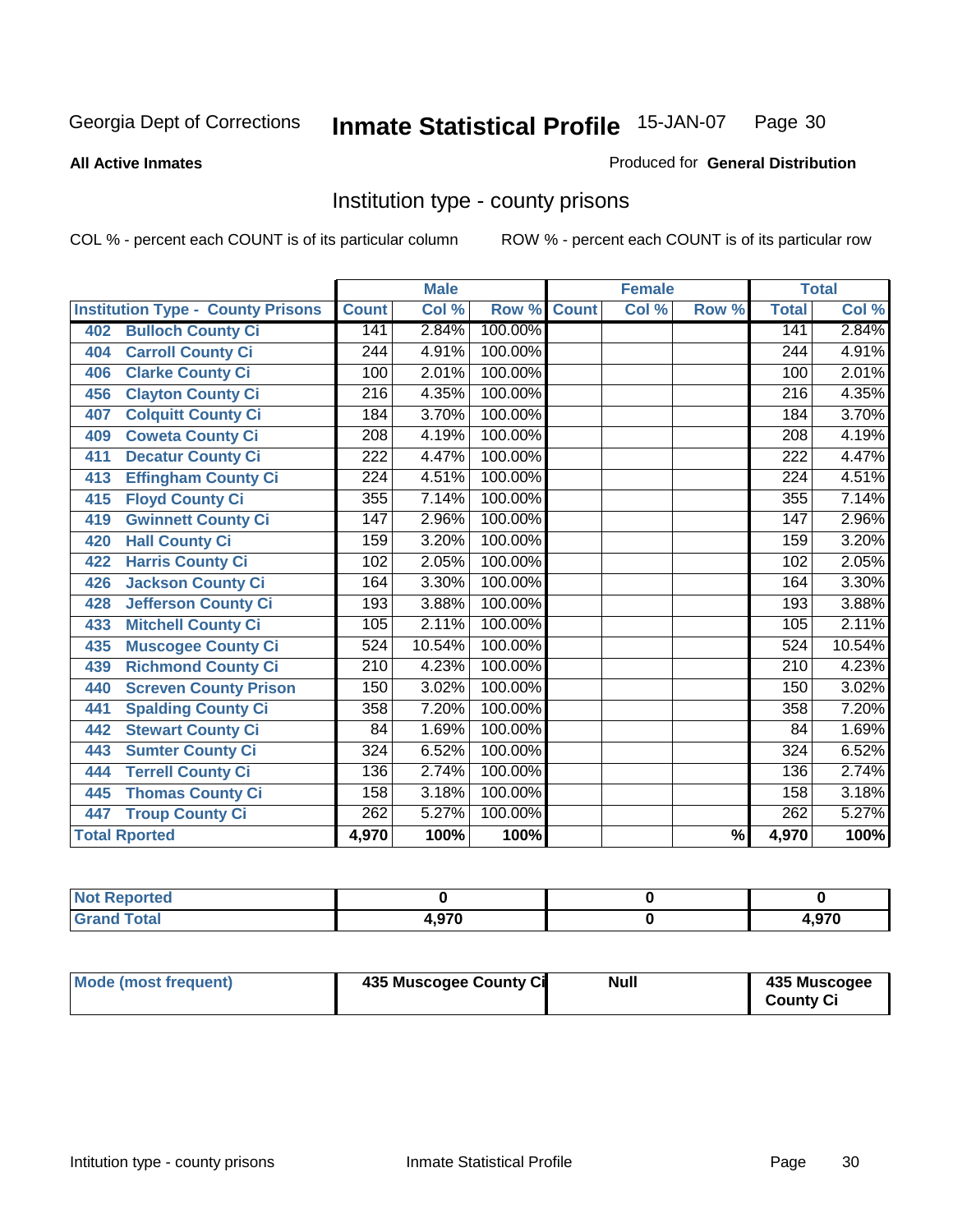**All Active Inmates**

#### Produced for **General Distribution**

### Institution type - state prisons

|     |                                                 |              | <b>Male</b> |         |                | <b>Female</b> |         | <b>Total</b> |       |
|-----|-------------------------------------------------|--------------|-------------|---------|----------------|---------------|---------|--------------|-------|
|     | <b>Institution Type - State Prisons</b>         | <b>Count</b> | Col %       | Row %   | <b>Count</b>   | Col %         | Row %   | <b>Total</b> | Col % |
| 508 | <b>Arrendale State Prison</b>                   |              |             |         | 1,293          | 38.93%        | 100.00% | 1,293        | 3.40% |
|     | 532 Augusta State Med.<br><b>Prison</b>         | 1,231        | 3.55%       | 99.92%  | 1.             | .03%          | .08%    | 1,232        | 3.24% |
| 543 | <b>Autry State Prison</b>                       | 1,602        | 4.62%       | 100.00% |                |               |         | 1,602        | 4.22% |
| 553 | <b>Baldwin State Prison</b>                     | 960          | 2.77%       | 100.00% |                |               |         | 960          | 2.53% |
| 536 | <b>Bostick State Prison</b>                     | 706          | 2.04%       | 100.00% |                |               |         | 706          | 1.86% |
| 534 | <b>Burrus Corr Trn Cntr</b>                     | 290          | .84%        | 100.00% |                |               |         | 290          | .76%  |
| 547 | <b>Calhoun State Prison</b>                     | 1,330        | 3.83%       | 100.00% |                |               |         | 1,330        | 3.50% |
| 531 | <b>Central State Prison</b>                     | 821          | 2.37%       | 100.00% |                |               |         | 821          | 2.16% |
| 523 | <b>Coastal State Prison</b>                     | 1,531        | 4.41%       | 100.00% |                |               |         | 1,531        | 4.03% |
| 503 | <b>Dodge State Prison</b>                       | 1,215        | 3.50%       | 100.00% |                |               |         | 1,215        | 3.20% |
| 548 | <b>Dooly State Prison</b>                       | 1,324        | 3.82%       | 100.00% |                |               |         | 1,324        | 3.48% |
| 521 | <b>Ga Diag &amp; Class Pris</b>                 | 1,719        | 4.96%       | 100.00% |                |               |         | 1,719        | 4.52% |
| 522 | <b>Ga Diag &amp; Class Pris-</b><br><b>Perm</b> | 337          | .97%        | 100.00% |                |               |         | 337          | .89%  |
| 517 | <b>Ga State Prison</b>                          | 1,168        | 3.37%       | 99.91%  | 1 <sup>1</sup> | .03%          | .09%    | 1,169        | 3.08% |
| 541 | <b>Hancock State Prison</b>                     | 1,290        | 3.72%       | 100.00% |                |               |         | 1,290        | 3.39% |
| 540 | <b>Hays State Prison</b>                        | 900          | 2.60%       | 100.00% |                |               |         | 900          | 2.37% |
| 551 | <b>Homerville State Prison</b>                  | 180          | .52%        | 100.00% |                |               |         | 180          | .47%  |
| 545 | <b>Johnson State Prison</b>                     | 1,119        | 3.23%       | 100.00% |                |               |         | 1,119        | 2.94% |
| 510 | <b>Lee State Prison</b>                         | 759          | 2.19%       | 100.00% |                |               |         | 759          | 2.00% |
| 502 | <b>Lowndes State Prison</b>                     | 294          | .85%        | 100.00% |                |               |         | 294          | .77%  |
| 549 | <b>Macon State Prison</b>                       | 1,465        | 4.22%       | 100.00% |                |               |         | 1,465        | 3.86% |
| 519 | <b>Men'S State Prison</b>                       | 658          | 1.90%       | 100.00% |                |               |         | 658          | 1.73% |
| 554 | <b>Metro State Prison (W)</b>                   |              |             |         | 928            | 27.94%        | 100.00% | 928          | 2.44% |
| 561 | <b>Milan State Prison</b>                       | 255          | .74%        | 100.00% |                |               |         | 255          | .67%  |
| 509 | <b>Montgomery State Prison</b>                  | 406          | 1.17%       | 100.00% |                |               |         | 406          | 1.07% |
| 505 | <b>Phillips State Prison</b>                    | 845          | 2.44%       | 100.00% |                |               |         | 845          | 2.22% |
| 557 | <b>Pulaski State Prison (W)</b>                 |              |             |         | 1,098          | 33.06%        | 100.00% | 1,098        | 2.89% |
| 529 | <b>Rivers State Prison</b>                      | 1,137        | 3.28%       | 100.00% |                |               |         | 1,137        | 2.99% |
| 533 | <b>Rogers State Prison</b>                      | 1,259        | 3.63%       | 100.00% |                |               |         | 1,259        | 3.31% |
| 530 | <b>Rutledge State Prison</b>                    | 579          | 1.67%       | 100.00% |                |               |         | 579          | 1.52% |
| 525 | <b>Scott State Prison</b>                       | 1,258        | 3.63%       | 100.00% |                |               |         | 1,258        | 3.31% |
| 550 | <b>Smith State Prison</b>                       | 1,215        | 3.50%       | 100.00% |                |               |         | 1,215        | 3.20% |
| 542 | <b>Telfair State Prison</b>                     | 1,192        | 3.44%       | 100.00% |                |               |         | 1,192        | 3.14% |
| 537 | <b>Valdosta State Prison</b>                    | 857          | 2.47%       | 100.00% |                |               |         | 857          | 2.26% |
| 506 | <b>Walker State Prison</b>                      | 628          | 1.81%       | 100.00% |                |               |         | 628          | 1.65% |
| 501 | <b>Ware State Prison</b>                        | 1,088        | 3.14%       | 100.00% |                |               |         | 1,088        | 2.86% |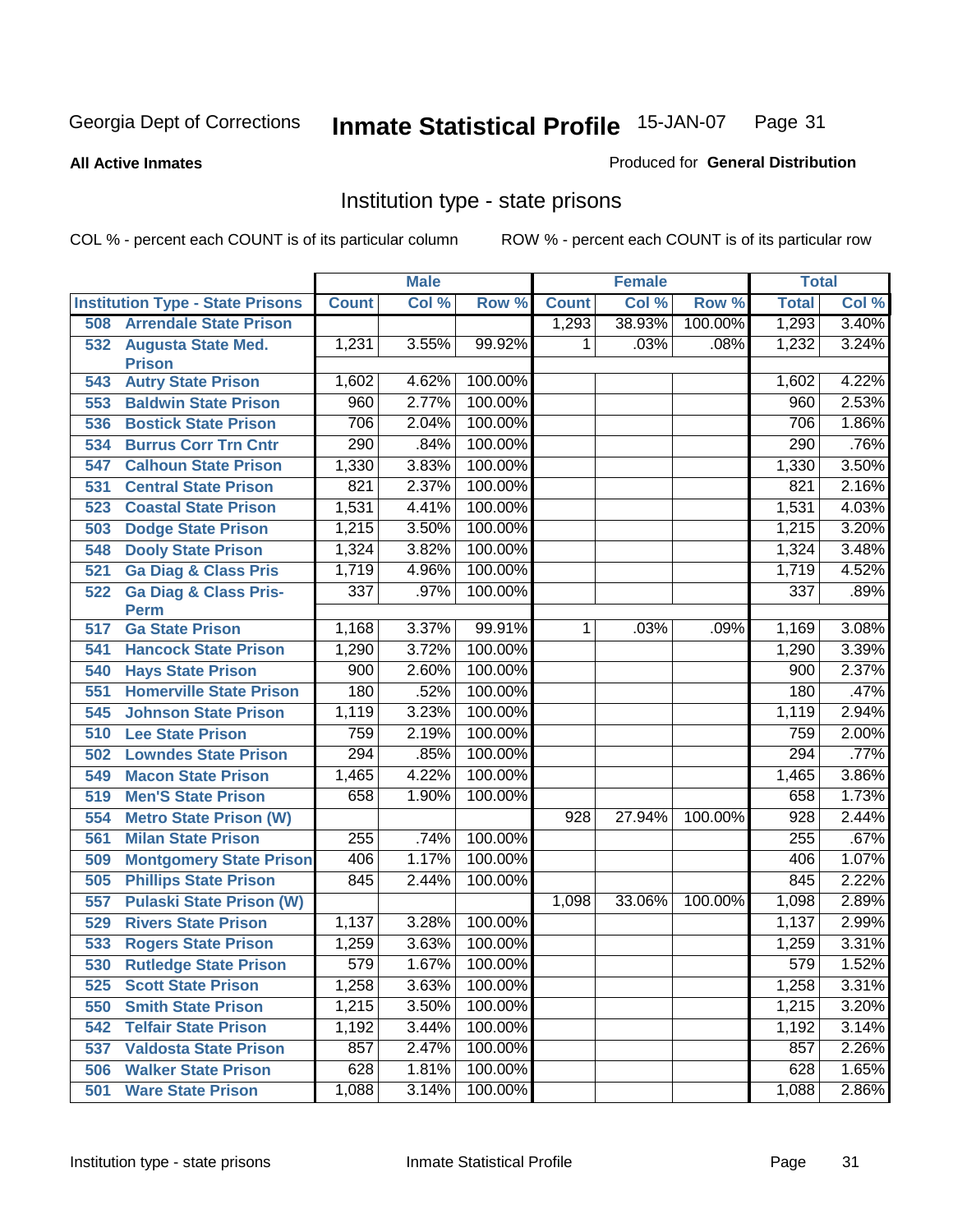**All Active Inmates**

#### Produced for **General Distribution**

### Institution type - state prisons

|                                         |              | <b>Male</b> |            |       | <b>Female</b> |       | <b>Total</b> |          |
|-----------------------------------------|--------------|-------------|------------|-------|---------------|-------|--------------|----------|
| <b>Institution Type - State Prisons</b> | <b>Count</b> | Col %       | Row %      | Count | Col %         | Row % | <b>Total</b> | Col %    |
| <b>Washington Sp</b><br>552             | .162         | 3.35%       | $100.00\%$ |       |               |       | 1,162        | $3.06\%$ |
| <b>Wayne State Prison</b><br>507        | 195          | .56%        | $100.00\%$ |       |               |       | 195          | .51%     |
| <b>Western Pre-Release</b><br>556       | 205          | .59%        | 100.00%    |       |               |       | 205          | .54%     |
| Cntr                                    |              |             |            |       |               |       |              |          |
| <b>Wilcox State Prison</b><br>546       | 1,501        | 4.33%       | 100.00%    |       |               |       | 1.501        | 3.95%    |
| <b>Total Rported</b>                    | 34,681       | 100%        | 91.26%     | 3,321 | 100%          | 8.74% | 38,002       | 100%     |

| N<br>νττες.<br>. |        |                  |             |
|------------------|--------|------------------|-------------|
| <b>ota</b>       | 34,681 | 2.224<br>۱ ∠د. د | 8,002<br>۹Ά |

| Mode (most frequent) | <b>521 Ga Diag &amp; Class Pris</b> | 508 Arrendale State Prison | 521 Ga Diag &<br><b>Class Pris</b> |
|----------------------|-------------------------------------|----------------------------|------------------------------------|
|----------------------|-------------------------------------|----------------------------|------------------------------------|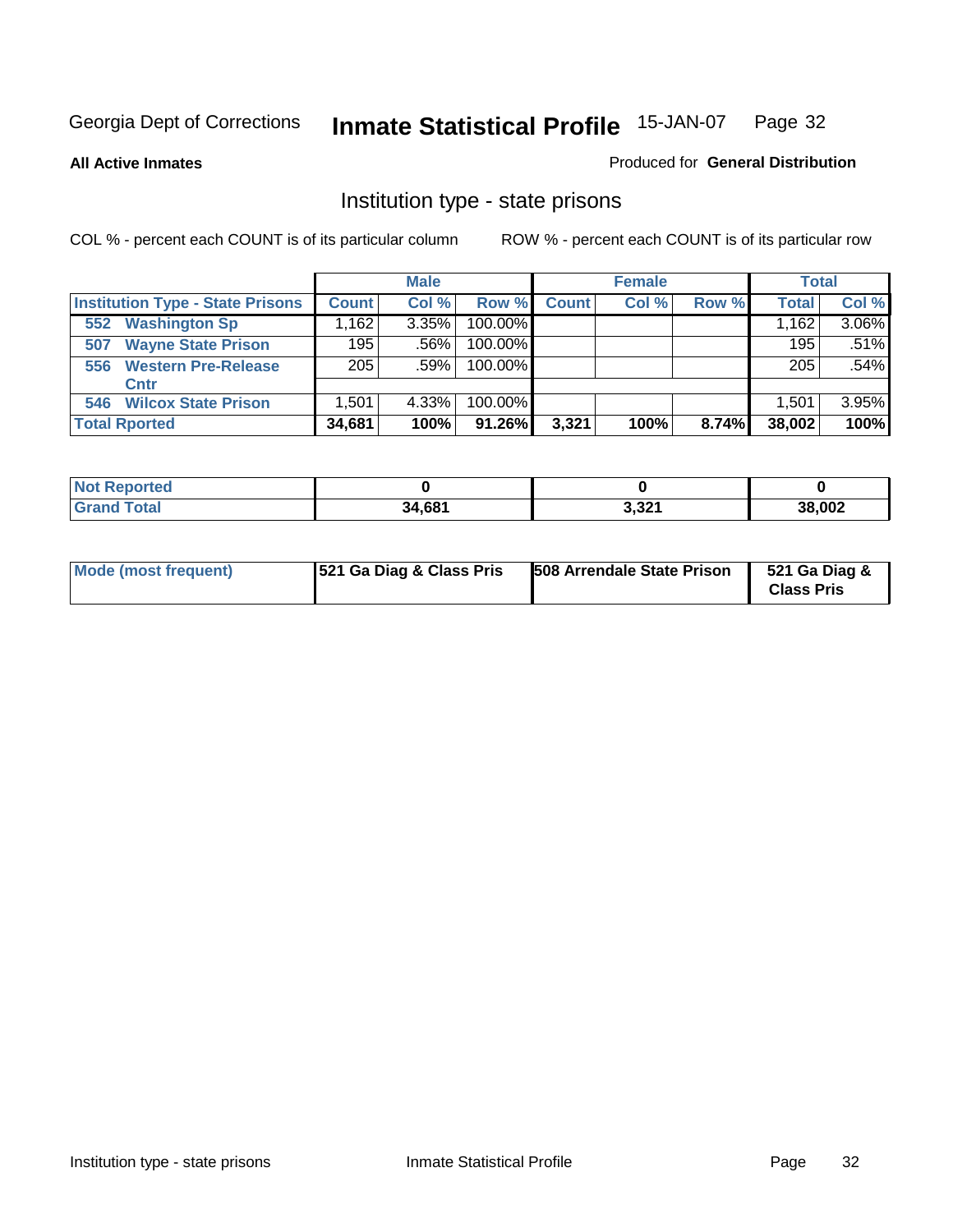#### **All Active Inmates**

#### Produced for **General Distribution**

### Institution type - private prisons

|                                           |                   | <b>Male</b> |             | <b>Female</b> |       |           | <b>Total</b> |
|-------------------------------------------|-------------------|-------------|-------------|---------------|-------|-----------|--------------|
| <b>Institution Type - Private Prisons</b> | <b>Count</b>      | Col %       | Row % Count | Col %         | Row % | Total     | Col %        |
| <b>Coffee Corr Facility</b><br>569        | .663              | $32.77\%$   | 100.00%     |               |       | ∃663،،    | 32.77%       |
| 567 D Ray James Corr Fac                  | 1.750             | 34.48%      | 100.00%     |               |       | $1,750^+$ | 34.48%       |
| <b>Wheeler Corr Facility</b><br>571       | .662 <sup>1</sup> | 32.75%      | 100.00%     |               |       | 1.662     | 32.75%       |
| <b>Total Rported</b>                      | 5.075             | 100%        | 100%        |               | %     | 5,075     | 100%         |

| rtea<br>ומש              |       |        |
|--------------------------|-------|--------|
| <b>Total</b><br>$\sim$ . | 5.075 | $\sim$ |

| Mode (most frequent) | 567 D Ray James Corr Fac | <b>Null</b> | <b>567 D Ray James</b><br><b>Corr Fac</b> |
|----------------------|--------------------------|-------------|-------------------------------------------|
|----------------------|--------------------------|-------------|-------------------------------------------|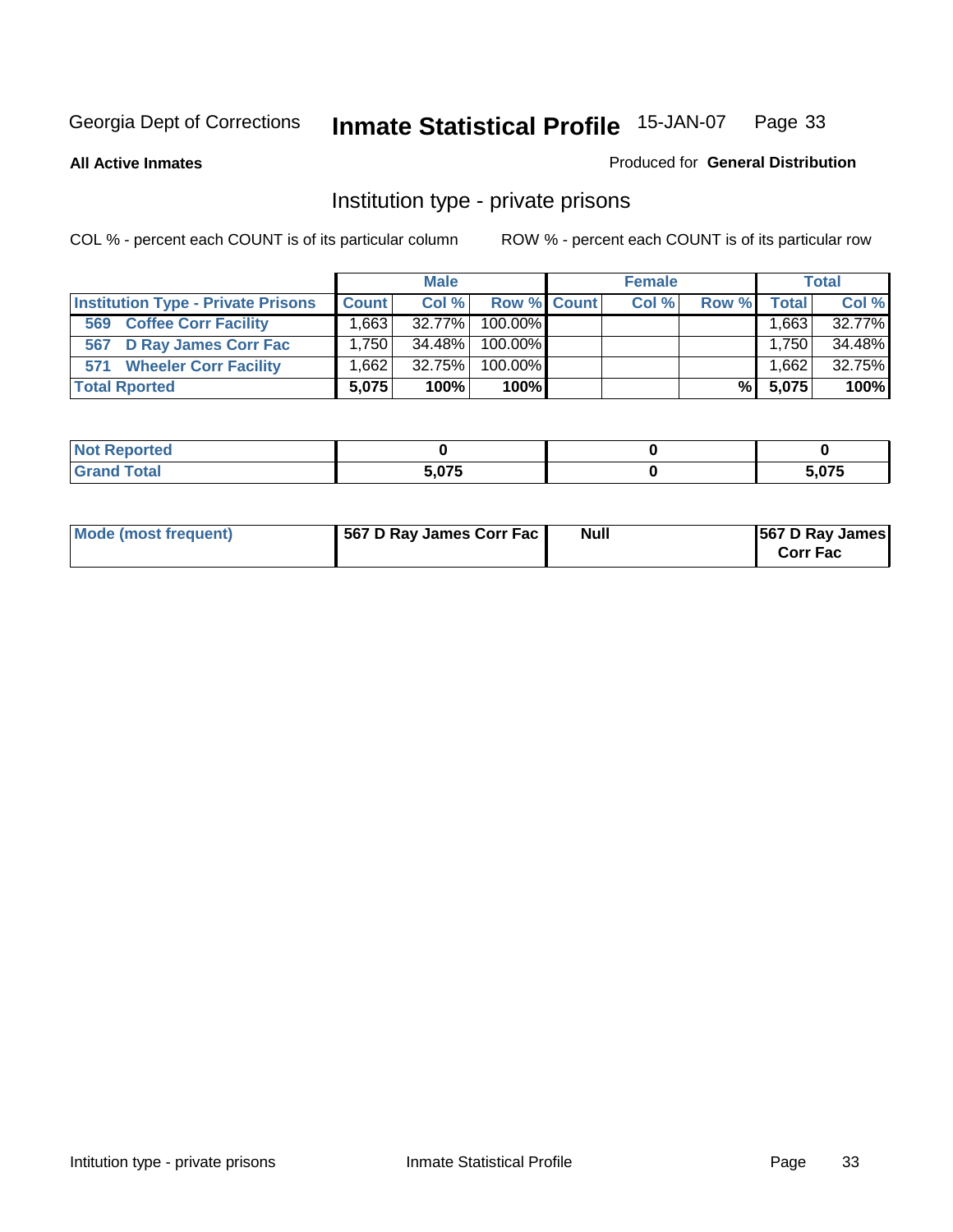#### **All Active Inmates**

#### Produced for **General Distribution**

### Institution type - prison annexes

|                                                |       | <b>Male</b> |         |              | <b>Female</b> |       |              | <b>Total</b> |
|------------------------------------------------|-------|-------------|---------|--------------|---------------|-------|--------------|--------------|
| <b>Institution Type - Prison Annexes Count</b> |       | Col %       | Row %   | <b>Count</b> | Col %         | Row % | <b>Total</b> | Col %        |
| 7507 Appling Pre-Release Ctr                   | 196   | 7.67%       | 100.00% |              |               |       | 196          | 7.67%        |
| <b>7541 Hancock Annex</b>                      | 202   | 7.90%       | 100.00% |              |               |       | 202          | 7.90%        |
| 7540 Hays Annex                                | 593   | 23.19%      | 100.00% |              |               |       | 593          | 23.19%       |
| 7521 Lamar Pre-Release Center                  | 197   | 7.70%       | 100.00% |              |               |       | 197          | 7.70%        |
| 7550 Long Pre-Release Center                   | 183   | 7.16%       | 100.00% |              |               |       | 183          | 7.16%        |
| <b>7543 Pelham Pre-Release</b>                 | 151   | 5.91%       | 100.00% |              |               |       | 151          | 5.91%        |
| <b>Center</b>                                  |       |             |         |              |               |       |              |              |
| <b>7505 Phillips Annex</b>                     | 233   | 9.11%       | 100.00% |              |               |       | 233          | 9.11%        |
| <b>7546 Turner Pre-Release Center</b>          | 194   | 7.59%       | 100.00% |              |               |       | 194          | 7.59%        |
| 7501 Ware Annex                                | 214   | 8.37%       | 100.00% |              |               |       | 214          | 8.37%        |
| 7552 Washington Sp Annex                       | 201   | 7.86%       | 100.00% |              |               |       | 201          | 7.86%        |
| 7572 Wilkes Pre-Release Center                 | 193   | 7.55%       | 100.00% |              |               |       | 193          | 7.55%        |
| <b>Total Rported</b>                           | 2,557 | 100%        | 100%    |              |               | %     | 2,557        | 100%         |

| <b>Reported</b>      |       |       |
|----------------------|-------|-------|
| <b>Total</b><br>Cron | 2,557 | 2,557 |

| <b>Mode (most frequent)</b> | 7540 Hays Annex | <b>Null</b> | 7540 Hays Annex |
|-----------------------------|-----------------|-------------|-----------------|
|-----------------------------|-----------------|-------------|-----------------|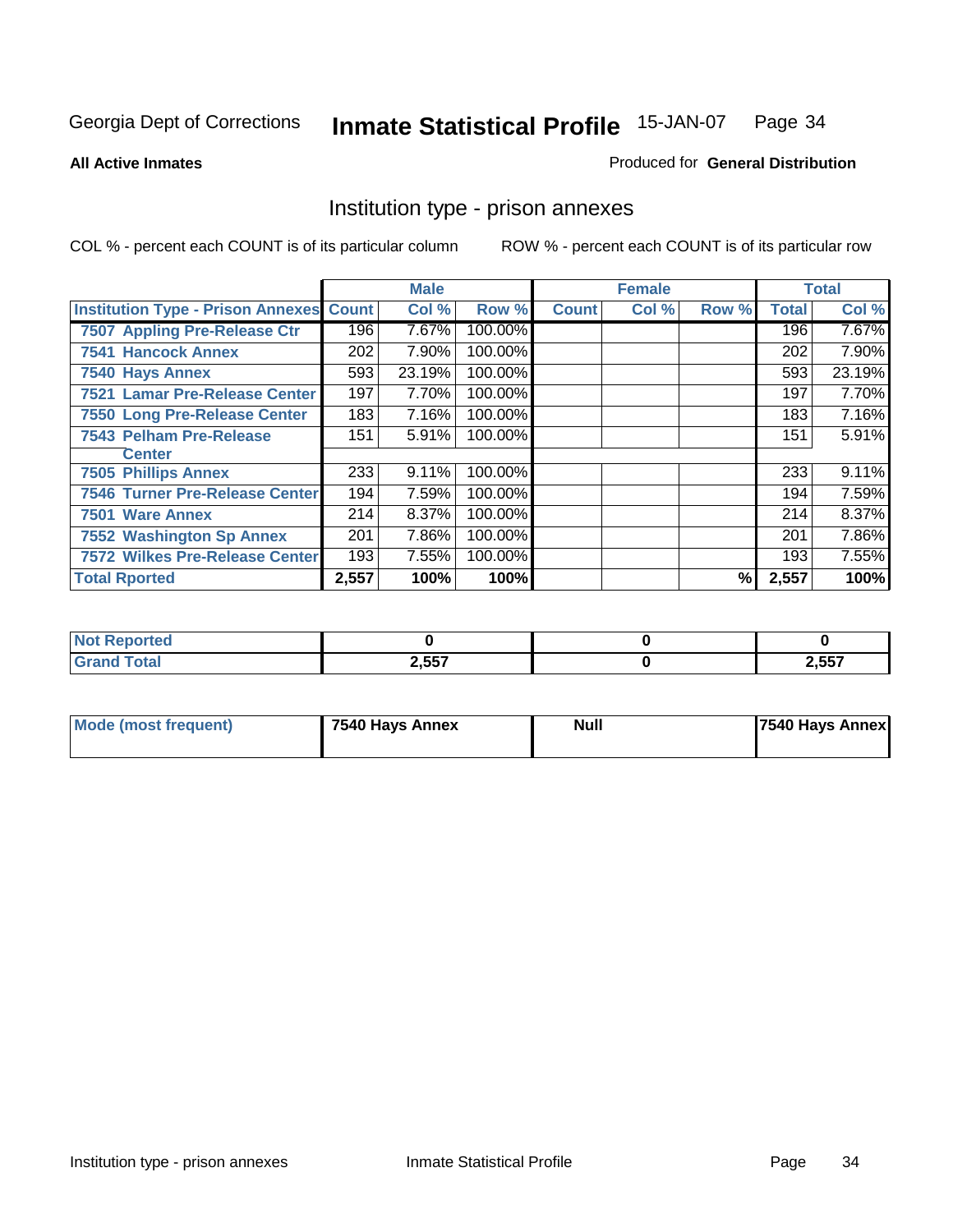**All Active Inmates**

#### Produced for **General Distribution**

### Institution type - inmate boot camp

|                                      |              | <b>Male</b> |            |              | <b>Female</b> |       |       | <b>Total</b> |
|--------------------------------------|--------------|-------------|------------|--------------|---------------|-------|-------|--------------|
| <b>Institution Type - Boot Camps</b> | <b>Count</b> | Col %       | Row %      | <b>Count</b> | Col %         | Row % | Total | Col %        |
| 9553 Baldwin Diag Ibc                | 115          | 41.82%      | $100.00\%$ |              |               |       | 115   | 41.82%       |
| 9534 Burruss Inm Boot Camp           | 160          | 58.18%      | 100.00%    |              |               |       | 160   | 58.18%       |
| <b>Total Rported</b>                 | 275          | 100%        | 100%       |              |               | %     | 275   | 100%         |

| tea<br>___ |        |        |
|------------|--------|--------|
| 'otal      | $\sim$ | $\sim$ |
| $\sim$     | 41 V   | 21 J   |

| Mode (most frequent) | 9534 Burruss Inm Boot<br>Camp | Null | 9534 Burruss Inm<br><b>Boot Camp</b> |
|----------------------|-------------------------------|------|--------------------------------------|
|----------------------|-------------------------------|------|--------------------------------------|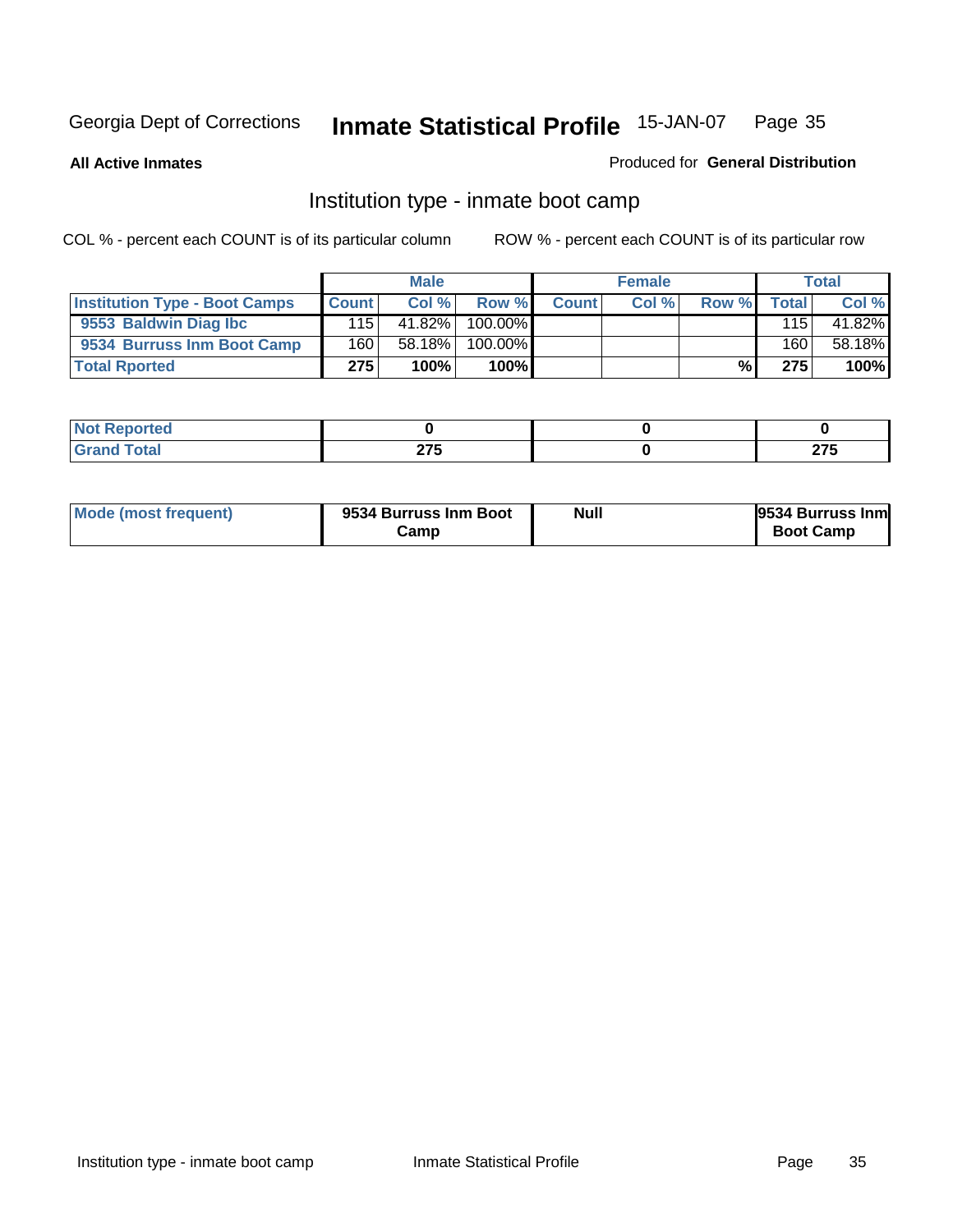**All Active Inmates**

#### Produced for **General Distribution**

### Number of disciplinary reports

|                                       |              | <b>Male</b> |        |              | <b>Female</b> |       |              | <b>Total</b> |
|---------------------------------------|--------------|-------------|--------|--------------|---------------|-------|--------------|--------------|
| <b>Number of Disciplinary Reports</b> | <b>Count</b> | Col %       | Row %  | <b>Count</b> | Col %         | Row % | <b>Total</b> | Col %        |
|                                       | 21,015       | 42.68%      | 90.55% | 2,193        | $61.65\%$     | 9.45% | 23,208       | 43.96%       |
|                                       | 6,859        | 13.93%      | 93.22% | 499          | 14.03%        | 6.78% | 7,358        | 13.94%       |
| 2                                     | 3,921        | 7.96%       | 94.71% | 219          | 6.16%         | 5.29% | 4,140        | 7.84%        |
| 3                                     | 2,592        | $5.26\%$    | 95.58% | 120          | 3.37%         | 4.42% | 2,712        | 5.14%        |
|                                       | .882         | $3.82\%$    | 95.78% | 83           | 2.33%         | 4.22% | 1,965        | 3.72%        |
| 5                                     | 506,         | $3.06\%$    | 95.74% | 67           | 1.88%         | 4.26% | 1,573        | 2.98%        |
| <b>More Than 5</b>                    | 11,460       | 23.28%      | 96.82% | 376          | 10.57%        | 3.18% | 11,836       | 22.42%       |
| <b>Total Reported</b>                 | 49,235       | 100%        | 93.26% | 3,557        | 100%          | 6.74% | 52,792       | 100%         |

| _____ | 10.225 | 3,557 | רחד רג<br>Ÿã |
|-------|--------|-------|--------------|

| Mean (average)       | E 94<br>3.Z . | 2.40 | 5.02 |
|----------------------|---------------|------|------|
| Median (middle)      |               |      |      |
| Mode (most frequent) |               |      |      |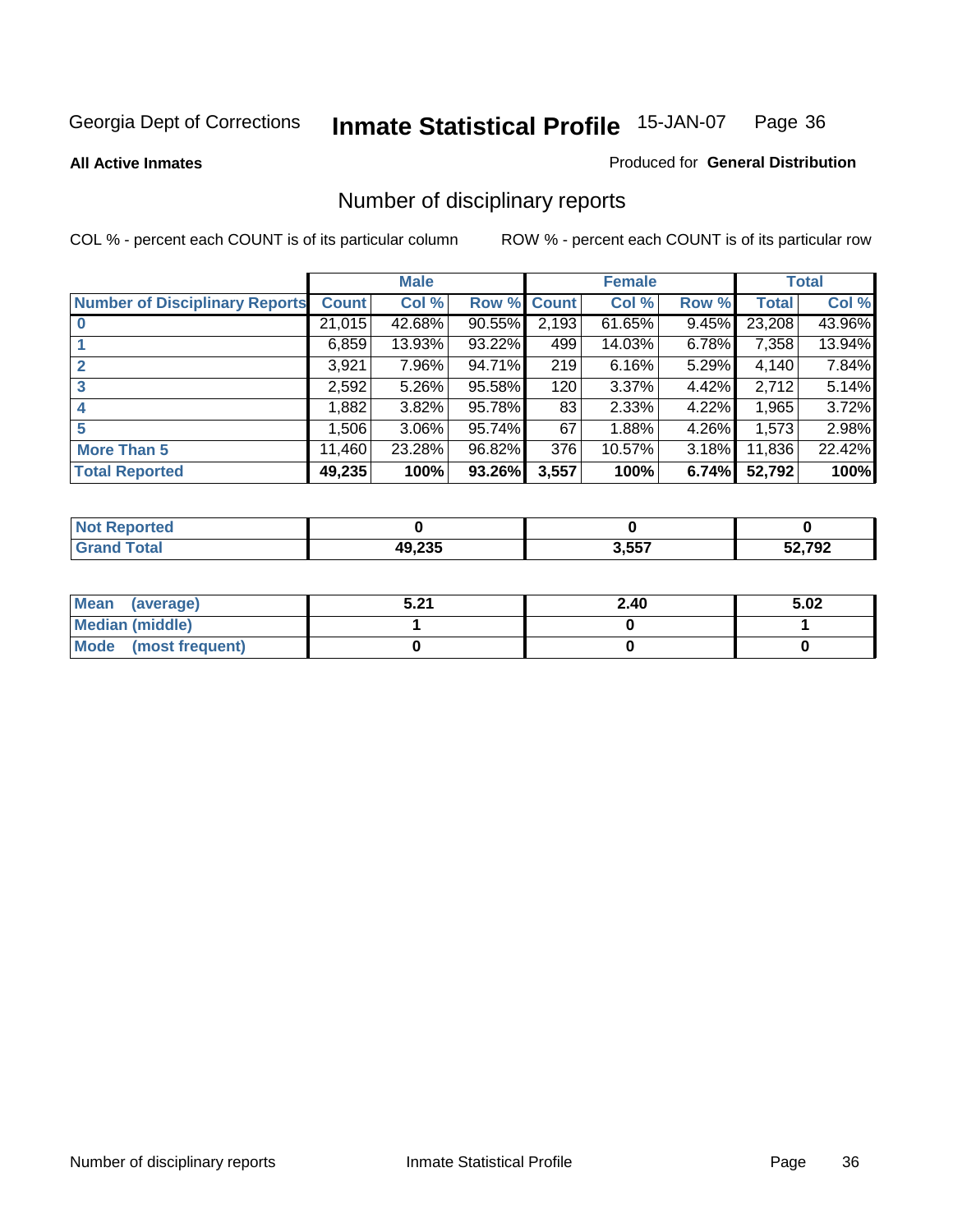### **All Active Inmates**

### Produced for **General Distribution**

# Number of transfers

|                            |         | <b>Male</b> |        |              | <b>Female</b> |          |              | <b>Total</b> |
|----------------------------|---------|-------------|--------|--------------|---------------|----------|--------------|--------------|
| <b>Number of Transfers</b> | Count l | Col %       | Row %  | <b>Count</b> | Col %         | Row %    | <b>Total</b> | Col %        |
|                            | 3,844   | $7.81\%$    | 84.82% | 688          | 19.34%        | 15.18%   | 4,532        | 8.58%        |
|                            | 19,781  | 40.18%      | 91.38% | .866         | 52.46%        | $8.62\%$ | 21,647       | 41.00%       |
|                            | 10,224  | 20.77%      | 94.31% | 617          | 17.35%        | 5.69%    | 10,841       | 20.54%       |
| 3                          | 5,643   | 11.46%      | 96.38% | 212          | 5.96%         | $3.62\%$ | 5,855        | 11.09%       |
|                            | 3,370   | 6.84%       | 97.54% | 85           | 2.39%         | $2.46\%$ | 3,455        | 6.54%        |
| 5                          | 2,099   | $4.26\%$    | 98.36% | 35           | 0.98%         | 1.64%    | 2,134        | 4.04%        |
| <b>More Than 5</b>         | 4,274   | 8.68%       | 98.75% | 54           | 1.52%         | $1.25\%$ | 4,328        | 8.20%        |
| <b>Total Reported</b>      | 49,235  | 100%        | 93.26% | 3,557        | 100%          | 6.74%    | 52,792       | 100%         |

| ______ | 10.225 | 3,557 | רחד רג<br>Ÿã |
|--------|--------|-------|--------------|

| Mean (average)       | 2.39 | 31. ا | 2.32 |
|----------------------|------|-------|------|
| Median (middle)      |      |       |      |
| Mode (most frequent) |      |       |      |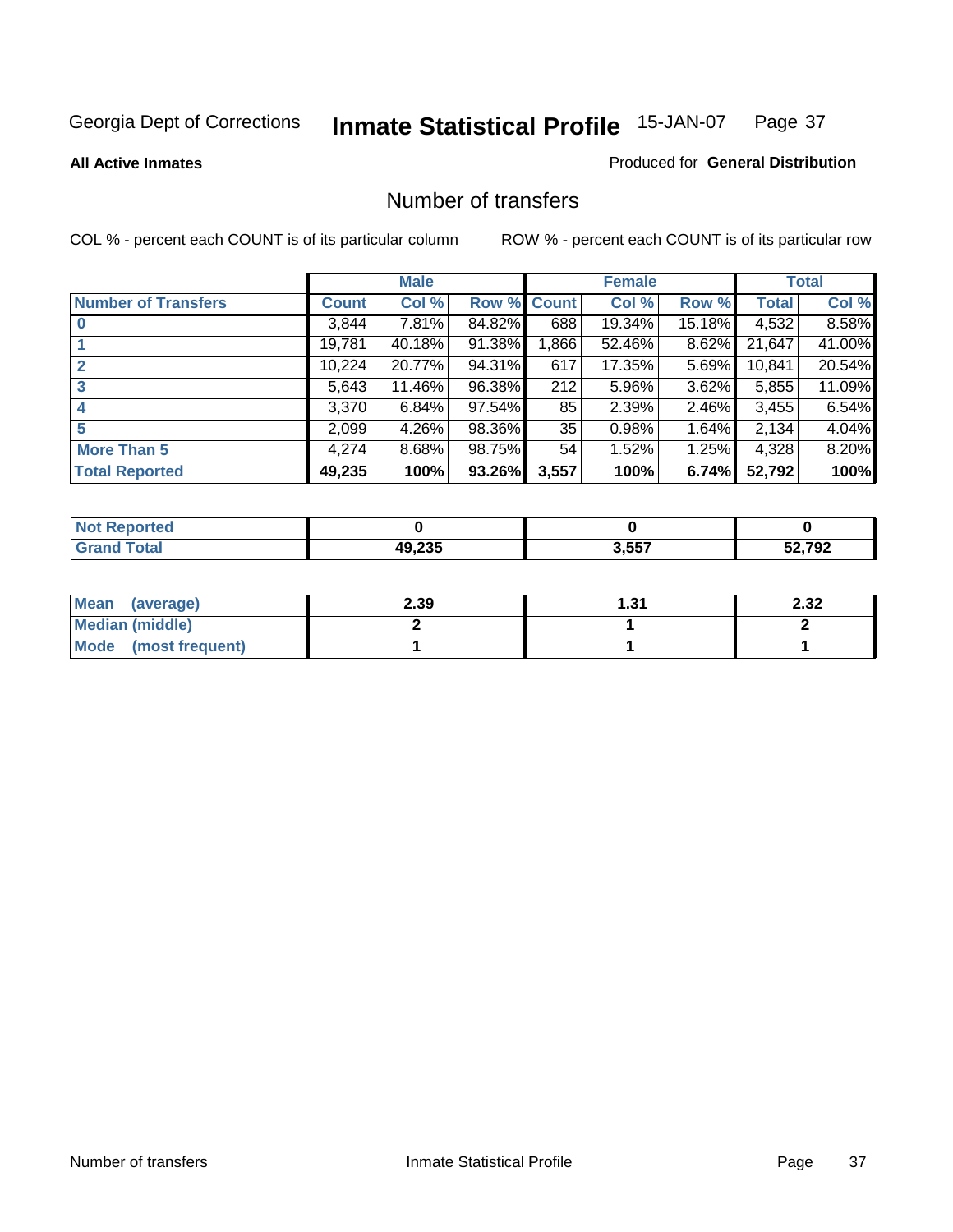Produced for **General Distribution**

### **All Active Inmates**

# Number of escapes

|                          |              | <b>Male</b> |                    |       | <b>Female</b> |       |        | <b>Total</b> |
|--------------------------|--------------|-------------|--------------------|-------|---------------|-------|--------|--------------|
| <b>Number of Escapes</b> | <b>Count</b> | Col %       | <b>Row % Count</b> |       | Col %         | Row % | Total  | Col %        |
|                          | 48,911       | 99.34%      | 93.24%             | 3,546 | 99.69%        | 6.76% | 52,457 | 99.37%       |
|                          | 301          | 0.61%       | 96.47%             | 11    | 0.31%         | 3.53% | 312    | 0.59%        |
|                          | 17           | 0.03%       | 100.00%            |       |               |       | 17     | 0.03%        |
|                          | 5            | 0.01%       | 100.00%            |       |               |       | 5      | 0.01%        |
|                          |              | 0.01%       | $100.00\%$         |       |               |       |        | 0.01%        |
| <b>Total Reported</b>    | 49,235       | 100%        | 93.26%             | 3,557 | 100%          | 6.74% | 52,792 | 100.0%       |

| rted<br><b>Not</b> |                 |       |      |
|--------------------|-----------------|-------|------|
|                    | אממ חו<br>J.ZJJ | 3,557 | ,792 |

| Mean (average)       |  | ו ש. |
|----------------------|--|------|
| Median (middle)      |  |      |
| Mode (most frequent) |  |      |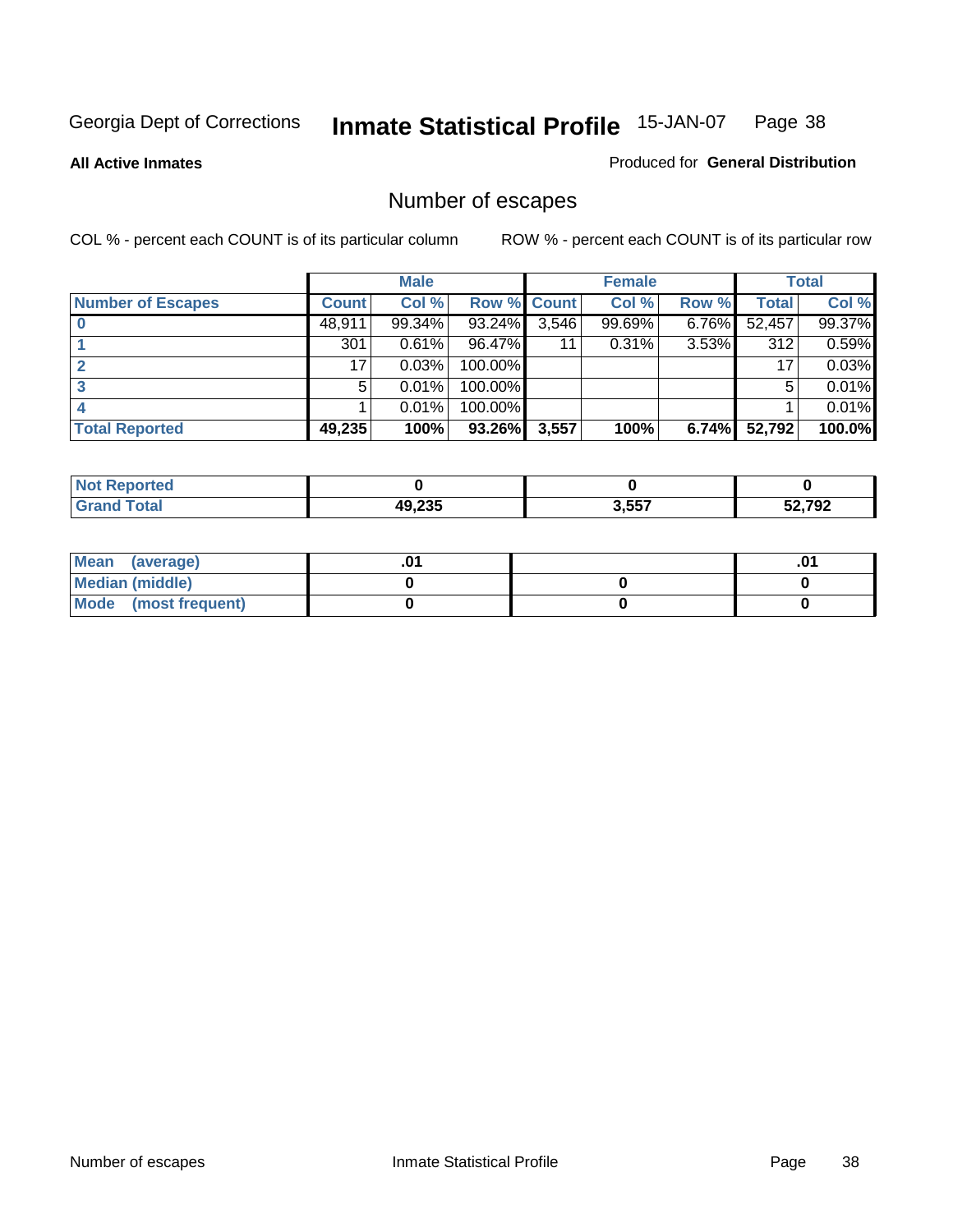**All Active Inmates**

## Produced for **General Distribution**

# Probable future release type

|                                         |              | <b>Male</b> |                    |      | <b>Female</b> |          | <b>Total</b> |        |
|-----------------------------------------|--------------|-------------|--------------------|------|---------------|----------|--------------|--------|
| <b>Probable Future Release Type</b>     | <b>Count</b> | Col %       | <b>Row % Count</b> |      | Col %         | Row %    | <b>Total</b> | Col %  |
| <b>Paroled with probation to follow</b> | 7,146        | 14.51%      | 92.49%             | 580  | 16.31%        | $7.51\%$ | 7,726        | 14.63% |
| Paroled w/o probation to follow         | 7.913        | $16.07\%$   | $93.40\%$          | 559  | 15.72%        | $6.60\%$ | 8,472        | 16.05% |
| <b>Maxout with probation to follow</b>  | 13,507       | 27.43%      | 92.70%             | .064 | 29.91%        | $7.30\%$ | 14,571       | 27.60% |
| <b>Maxout w/o probation to follow</b>   | 12,872       | 26.14%      | 93.23%             | 934  | 26.26%        | 6.77%    | 13,806       | 26.15% |
| Life, LWOP or death sentence            | 7,797        | 15.84%      | 94.89%             | 420  | 11.81%        | $5.11\%$ | 8,217        | 15.56% |
| <b>Total Reported</b>                   | 49,235       | 100%        | 93.26% 3,557       |      | 100%          | 6.74%    | 52,792       | 100%   |

| ported          |        |        |        |
|-----------------|--------|--------|--------|
| Total<br>. Grar | 49,235 | 49,235 | 52,792 |

| Mode (most frequent) | Maxout with PROB follow   Maxout with PROB follow   Maxout with PROB |        |
|----------------------|----------------------------------------------------------------------|--------|
|                      |                                                                      | follow |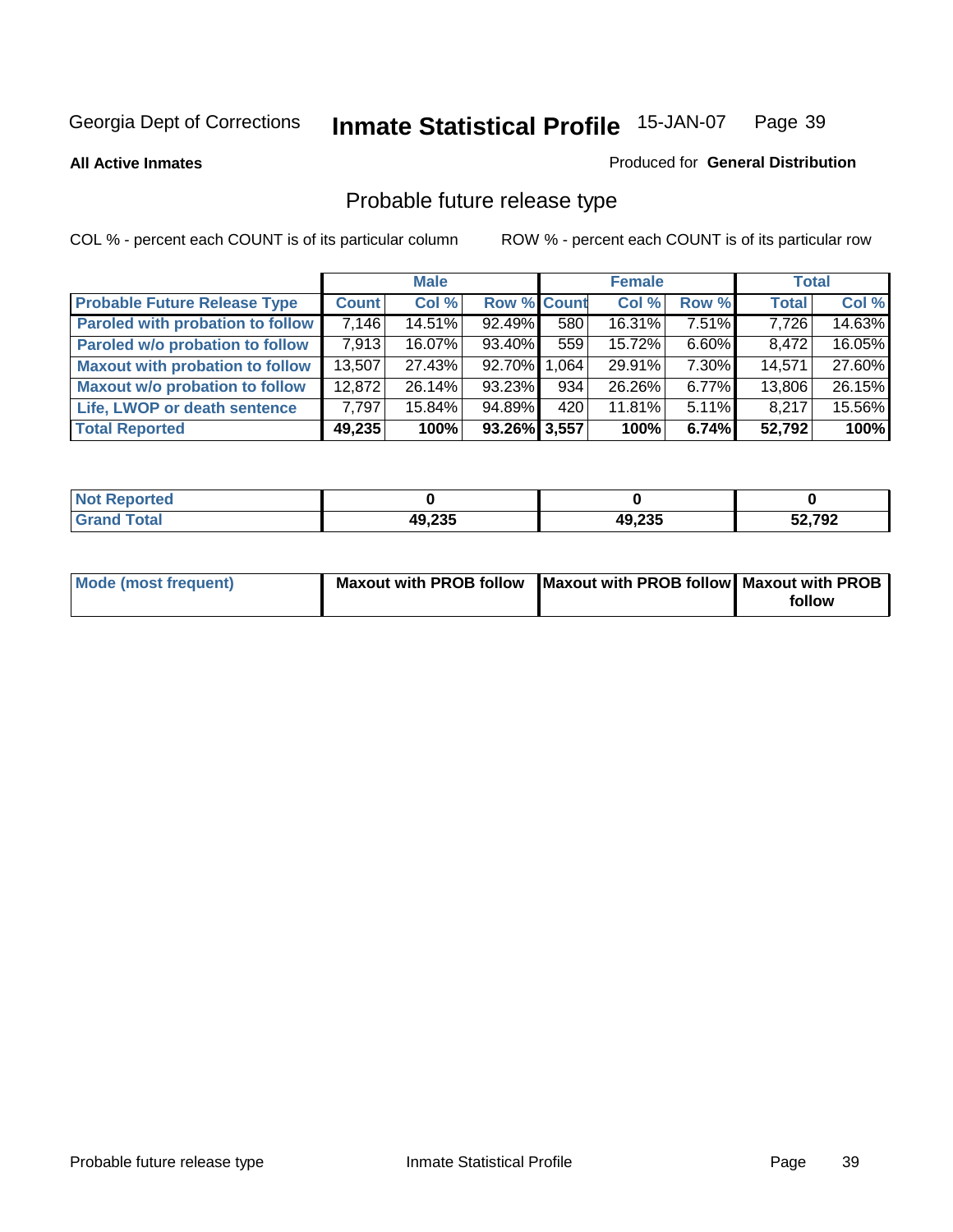**All Active Inmates**

Produced for **General Distribution**

# Actual release type

|                            |              | <b>Male</b> |                    | <b>Female</b> |        |       | $\tau$ otal |
|----------------------------|--------------|-------------|--------------------|---------------|--------|-------|-------------|
| <b>Actual Release Type</b> | <b>Count</b> | Col %       | <b>Row % Count</b> | Col %         | Row %I | Total | Col %       |
| <b>Total Reported</b>      |              | %           | %                  | %             | %      |       | %           |

| <b>Still Active</b> | 49,235 | 3,557 | 52,792 |
|---------------------|--------|-------|--------|
| <b>Not Reported</b> |        |       |        |
| <b>Grand Total</b>  | 49,235 | 3,557 | 52,792 |

| M<br>_____<br>_____ | NI | Null | $\cdots$ |
|---------------------|----|------|----------|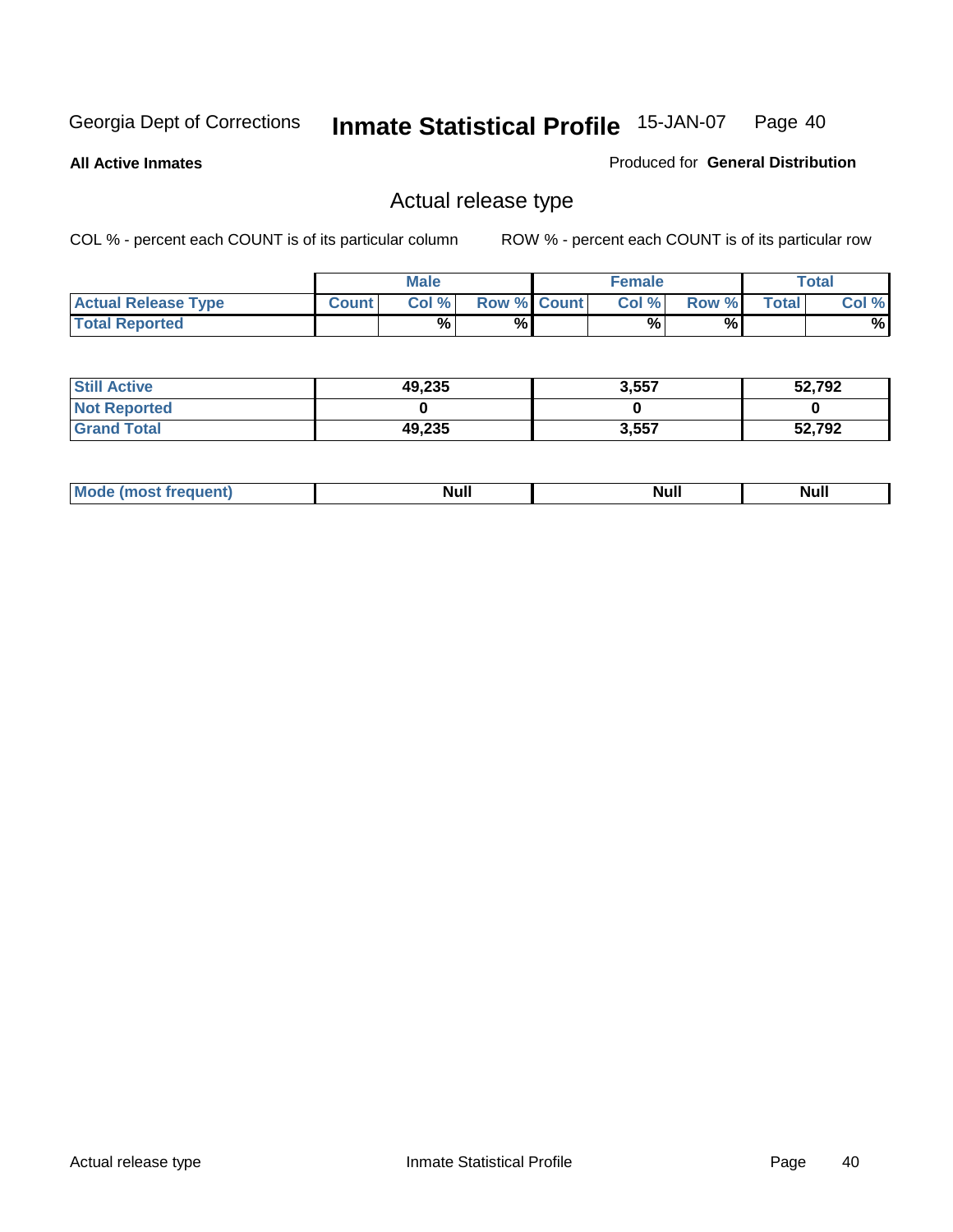## **All Active Inmates**

### Produced for **General Distribution**

# Time served in current (or last) institution

|                            |              | <b>Male</b> |        |              | <b>Female</b> |        |              | <b>Total</b> |
|----------------------------|--------------|-------------|--------|--------------|---------------|--------|--------------|--------------|
| <b>Time In Institution</b> | <b>Count</b> | Col %       | Row %  | <b>Count</b> | Col %         | Row %  | <b>Total</b> | Col %        |
| 0 to 3 months              | 12,053       | 24.48%      | 92.49% | 978          | 27.50%        | 7.51%  | 13,031       | 24.68%       |
| 3.01 to 6 months           | 7,700        | 15.64%      | 92.28% | 644          | 18.11%        | 7.72%  | 8,344        | 15.81%       |
| 6.01 to 9 months           | 6,084        | 12.36%      | 91.99% | 530          | 14.90%        | 8.01%  | 6,614        | 12.53%       |
| 9.01 to 12 months          | 4,122        | 8.37%       | 92.65% | 327          | 9.19%         | 7.35%  | 4,449        | 8.43%        |
| 12.01 to 18 months         | 5,477        | 11.12%      | 94.95% | 291          | 8.18%         | 5.05%  | 5,768        | 10.93%       |
| <b>18.01 to 24 months</b>  | 3,128        | 6.35%       | 89.42% | 370          | 10.40%        | 10.58% | 3,498        | 6.63%        |
| 2.01 to 3 years            | 3,593        | 7.30%       | 95.94% | 152          | 4.27%         | 4.06%  | 3,745        | 7.09%        |
| 3.01 to 4 years            | 1,915        | 3.89%       | 97.01% | 59           | 1.66%         | 2.99%  | 1,974        | 3.74%        |
| 4.01 to 5 years            | 1,403        | 2.85%       | 96.63% | 49           | 1.38%         | 3.37%  | 1,452        | 2.75%        |
| 5.01 to 6 years            | 1,014        | 2.06%       | 95.75% | 45           | 1.27%         | 4.25%  | 1,059        | 2.01%        |
| 6.01 to 7 years            | 656          | 1.33%       | 94.93% | 35           | 0.98%         | 5.07%  | 691          | 1.31%        |
| 7.01 to 8 years            | 647          | 1.31%       | 97.15% | 19           | 0.53%         | 2.85%  | 666          | 1.26%        |
| 8.01 to 9 years            | 437          | 0.89%       | 95.00% | 23           | 0.65%         | 5.00%  | 460          | 0.87%        |
| 9.01 to 10 years           | 268          | 0.54%       | 96.75% | 9            | 0.25%         | 3.25%  | 277          | 0.52%        |
| Over 10 years              | 738          | 1.50%       | 96.60% | 26           | 0.73%         | 3.40%  | 764          | 1.45%        |
| <b>Total Reported</b>      | 49,235       | 100%        | 93.26% | 3,557        | 100%          | 6.74%  | 52,792       | 100.0%       |

| <b>Not I</b><br>Reported |        |       |        |
|--------------------------|--------|-------|--------|
| `otal                    | 49,235 | ? 557 | 52,792 |

| <b>Mean</b><br>(average) | 18 months | 13 months | 18 months |
|--------------------------|-----------|-----------|-----------|
| Median (middle)          | 8 months  | 7 months  | 8 months  |
| Mode<br>(most frequent)  | 0 months  | months    | months    |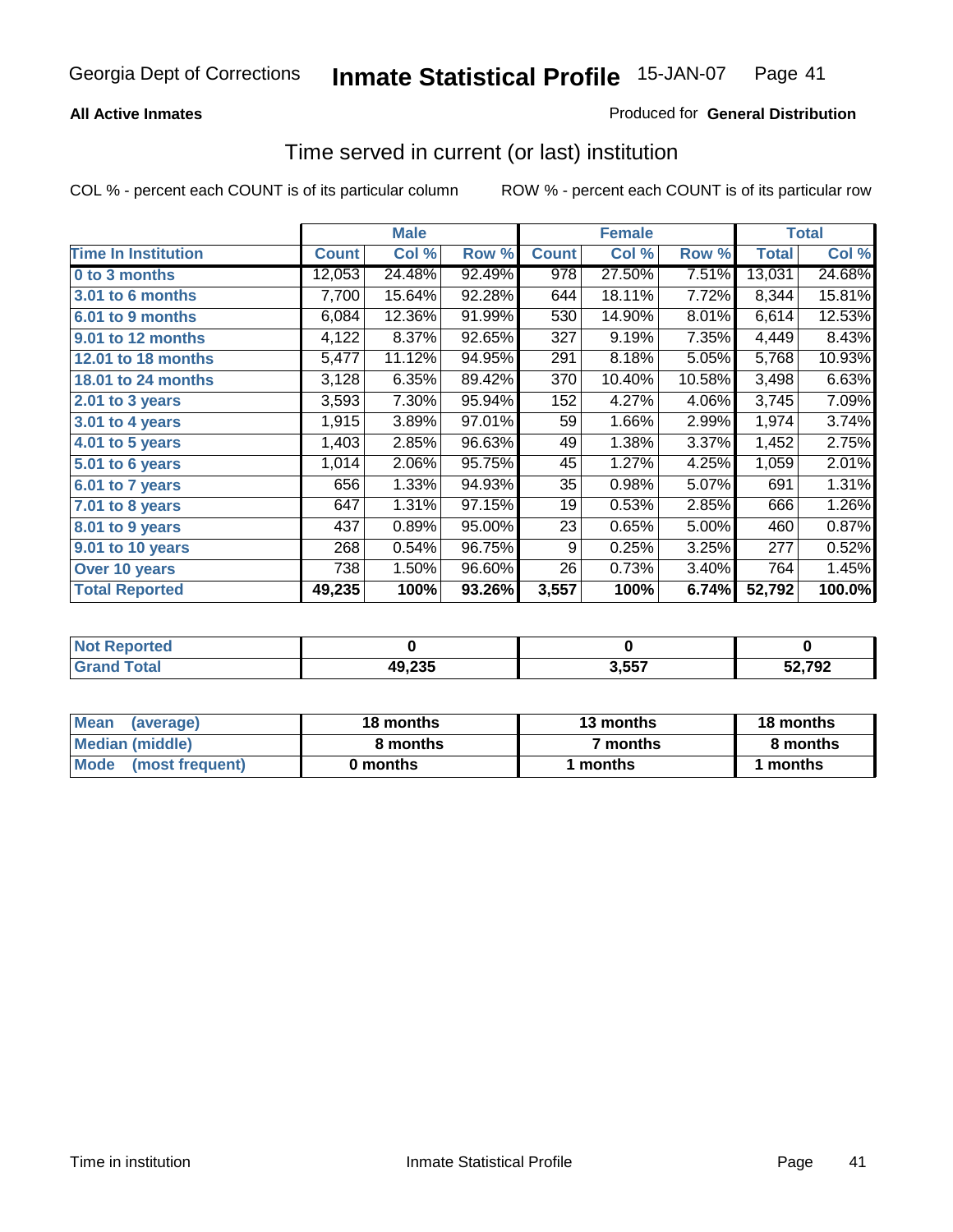**All Active Inmates**

### Produced for **General Distribution**

# Highest grade level attained

|                              |                  | <b>Male</b> |         |                 | <b>Female</b> |          |                 | <b>Total</b> |
|------------------------------|------------------|-------------|---------|-----------------|---------------|----------|-----------------|--------------|
| <b>Grade Level</b>           | <b>Count</b>     | Col %       | Row %   | <b>Count</b>    | Col %         | Row %    | <b>Total</b>    | Col %        |
| No school at all             | 52               | 0.11%       | 96.30%  | $\overline{2}$  | 0.06%         | 3.70%    | 54              | 0.11%        |
| <b>Grade 1</b>               | $\overline{45}$  | 0.09%       | 100.00% |                 |               |          | $\overline{45}$ | 0.09%        |
| <b>Grade 2</b>               | $\overline{59}$  | 0.12%       | 98.33%  | 1               | 0.03%         | 1.67%    | 60              | 0.12%        |
| <b>Grade 3</b>               | 132              | 0.28%       | 96.35%  | 5               | 0.15%         | 3.65%    | 137             | 0.27%        |
| <b>Grade 4</b>               | $\overline{132}$ | 0.28%       | 97.78%  | $\overline{3}$  | 0.09%         | 2.22%    | 135             | 0.27%        |
| Grade 5                      | 228              | 0.48%       | 95.80%  | $\overline{10}$ | 0.30%         | 4.20%    | 238             | 0.47%        |
| Grade 6                      | 796              | 1.68%       | 94.87%  | 43              | 1.31%         | 5.13%    | 839             | 1.66%        |
| <b>Grade 7</b>               | 1,266            | 2.67%       | 93.57%  | $\overline{87}$ | 2.65%         | 6.43%    | 1,353           | 2.67%        |
| <b>Grade 8</b>               | 4,449            | 9.39%       | 94.06%  | 281             | 8.56%         | 5.94%    | 4,730           | 9.33%        |
| Grade 9                      | 7,463            | 15.75%      | 94.52%  | 433             | 13.19%        | 5.48%    | 7,896           | 15.58%       |
| Grade 10                     | 9,909            | 20.91%      | 95.00%  | 522             | 15.90%        | 5.00%    | 10,431          | 20.58%       |
| Grade 11                     | 8,755            | 18.47%      | 94.96%  | 465             | 14.16%        | 5.04%    | 9,220           | 18.19%       |
| <b>Grade 12 or GED</b>       | 8,834            | 18.64%      | 94.00%  | 564             | 17.17%        | $6.00\%$ | 9,398           | 18.54%       |
| <b>Some tech school</b>      | 487              | 1.03%       | 74.58%  | 166             | 5.05%         | 25.42%   | 653             | 1.29%        |
| <b>Completed tech school</b> | 838              | 1.77%       | 74.75%  | 283             | 8.62%         | 25.25%   | 1,121           | 2.21%        |
| College, 1 year              | 1,160            | 2.45%       | 91.70%  | 105             | 3.20%         | 8.30%    | 1,265           | 2.50%        |
| College, 2 year              | 1,601            | 3.38%       | 90.10%  | 176             | 5.36%         | 9.90%    | 1,777           | 3.51%        |
| College, 3 year              | $\overline{472}$ | 1.00%       | 90.94%  | $\overline{47}$ | 1.43%         | $9.06\%$ | 519             | 1.02%        |
| <b>Bachelor's degree</b>     | $\overline{571}$ | 1.20%       | 88.25%  | 76              | 2.31%         | 11.75%   | 647             | 1.28%        |
| <b>Master's degree</b>       | 85               | 0.18%       | 89.47%  | 10              | 0.30%         | 10.53%   | 95              | 0.19%        |
| Ph.D. degree                 | $\overline{30}$  | 0.06%       | 90.91%  | $\overline{3}$  | 0.09%         | 9.09%    | 33              | 0.07%        |
| Law degree                   | $\overline{17}$  | 0.04%       | 89.47%  | $\overline{2}$  | 0.06%         | 10.53%   | 19              | 0.04%        |
| <b>Some medical school</b>   | 5                | 0.01%       | 100.00% |                 |               |          | $\overline{5}$  | 0.01%        |
| <b>Medical degree</b>        | $\overline{10}$  | 0.02%       | 100.00% |                 |               |          | 10              | 0.02%        |
| <b>Total Reported</b>        | 47,396           | 100%        | 93.52%  | 3,284           | 100%          | 6.48%    | 50,680          | 100.0%       |

| ,839   | ヘフク<br>21 J<br>$\sim$ | 442        |
|--------|-----------------------|------------|
| ላወ ኃ3ድ | 2557                  | <b>702</b> |
| 1.LJJ  | . ບ.ບບ.               | .          |

| <b>Mean</b><br>(average)       | 10.43    | 11.07           | 10.48    |
|--------------------------------|----------|-----------------|----------|
| Median (middle)                | Grade 10 | Grade 11        | Grade 10 |
| <b>Mode</b><br>(most frequent) | Grade 10 | Grade 12 or GED | Grade 10 |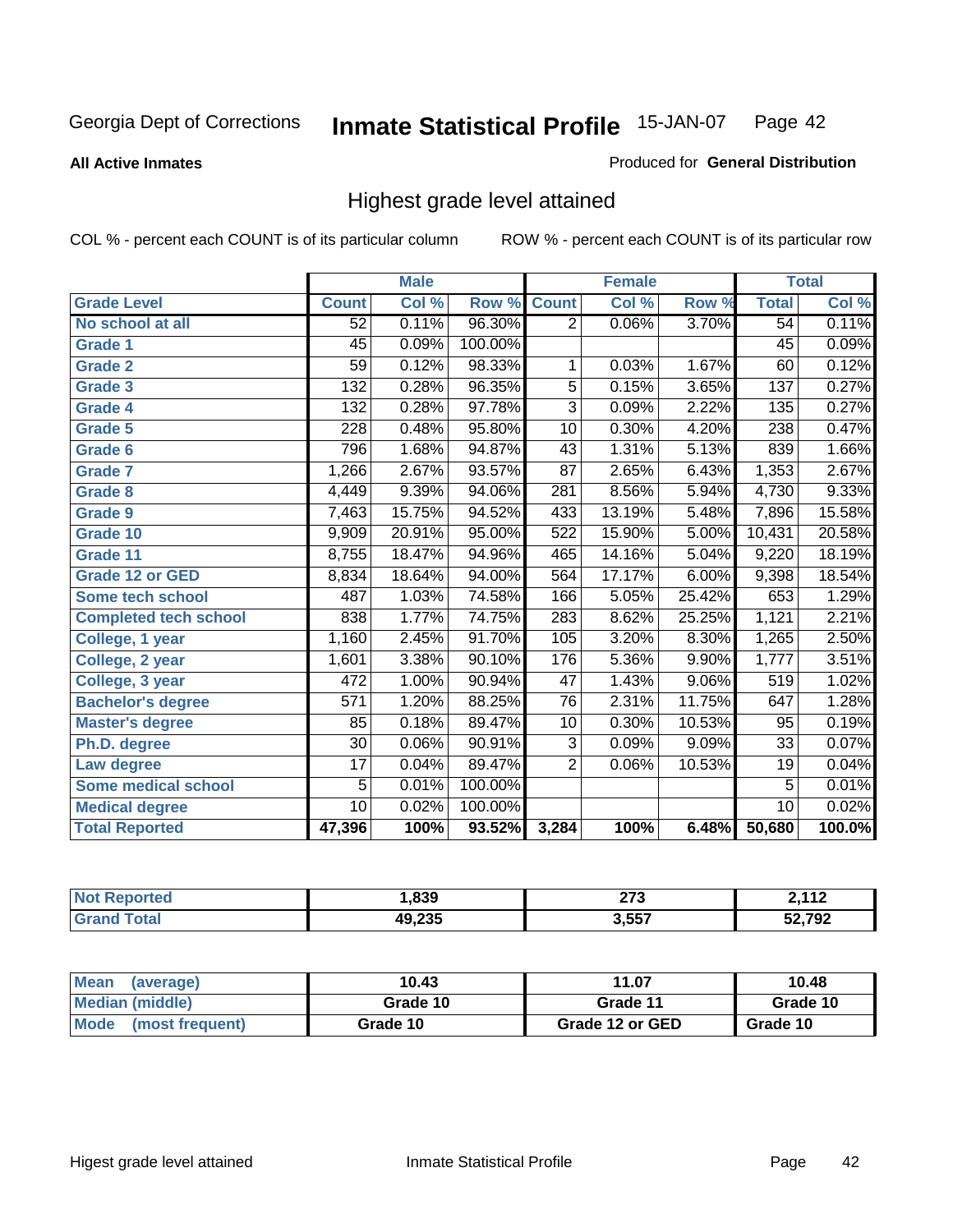Produced for **General Distribution**

### **All Active Inmates**

# Culture fair IQ scores

|                       |              | <b>Male</b> |        |              | <b>Female</b> |        |              | <b>Total</b> |
|-----------------------|--------------|-------------|--------|--------------|---------------|--------|--------------|--------------|
| <b>IQ Scores</b>      | <b>Count</b> | Col %       | Row %  | <b>Count</b> | Col %         | Row %  | <b>Total</b> | Col %        |
| $60 - 69$             | 1,389        | 3.01%       | 94.17% | 86           | 2.99%         | 5.83%  | 1,475        | 3.01%        |
| $70 - 79$             | 3,603        | 7.81%       | 93.37% | 256          | 8.89%         | 6.63%  | 3,859        | 7.87%        |
| $80 - 89$             | 6,753        | 14.64%      | 91.22% | 650          | 22.58%        | 8.78%  | 7,403        | 15.11%       |
| $90 - 99$             | 11,350       | 24.60%      | 91.88% | 1,003        | 34.84%        | 8.12%  | 12,353       | 25.21%       |
| $100 - 109$           | 12,094       | 26.22%      | 96.74% | 407          | 14.14%        | 3.26%  | 12,501       | 25.51%       |
| $110 - 119$           | 8,554        | 18.54%      | 97.35% | 233          | 8.09%         | 2.65%  | 8,787        | 17.93%       |
| $120 - 129$           | 2,271        | 4.92%       | 94.31% | 137          | 4.76%         | 5.69%  | 2,408        | 4.91%        |
| $130 - 139$           | 92           | 0.20%       | 56.44% | 71           | 2.47%         | 43.56% | 163          | 0.33%        |
| 140 & Up              | 24           | 0.05%       | 40.00% | 36           | 1.25%         | 60.00% | 60           | 0.12%        |
| <b>Total Reported</b> | 46,130       | 100%        | 94.13% | 2,879        | 100.0%        | 5.87%  | 49,009       | 100%         |

| <b>Not Reported</b>  | 2,574  | 409   | 2,983  |
|----------------------|--------|-------|--------|
| Not Valid (under 60) | 531    | 269   | 800    |
| <b>Grand Total</b>   | 49,235 | 3,557 | 52,792 |

| <b>Mean</b><br>(average)       | 99 | 96 | 98 |
|--------------------------------|----|----|----|
| <b>Median (middle)</b>         | 99 | 94 | 99 |
| <b>Mode</b><br>(most frequent) | 99 | 96 | 99 |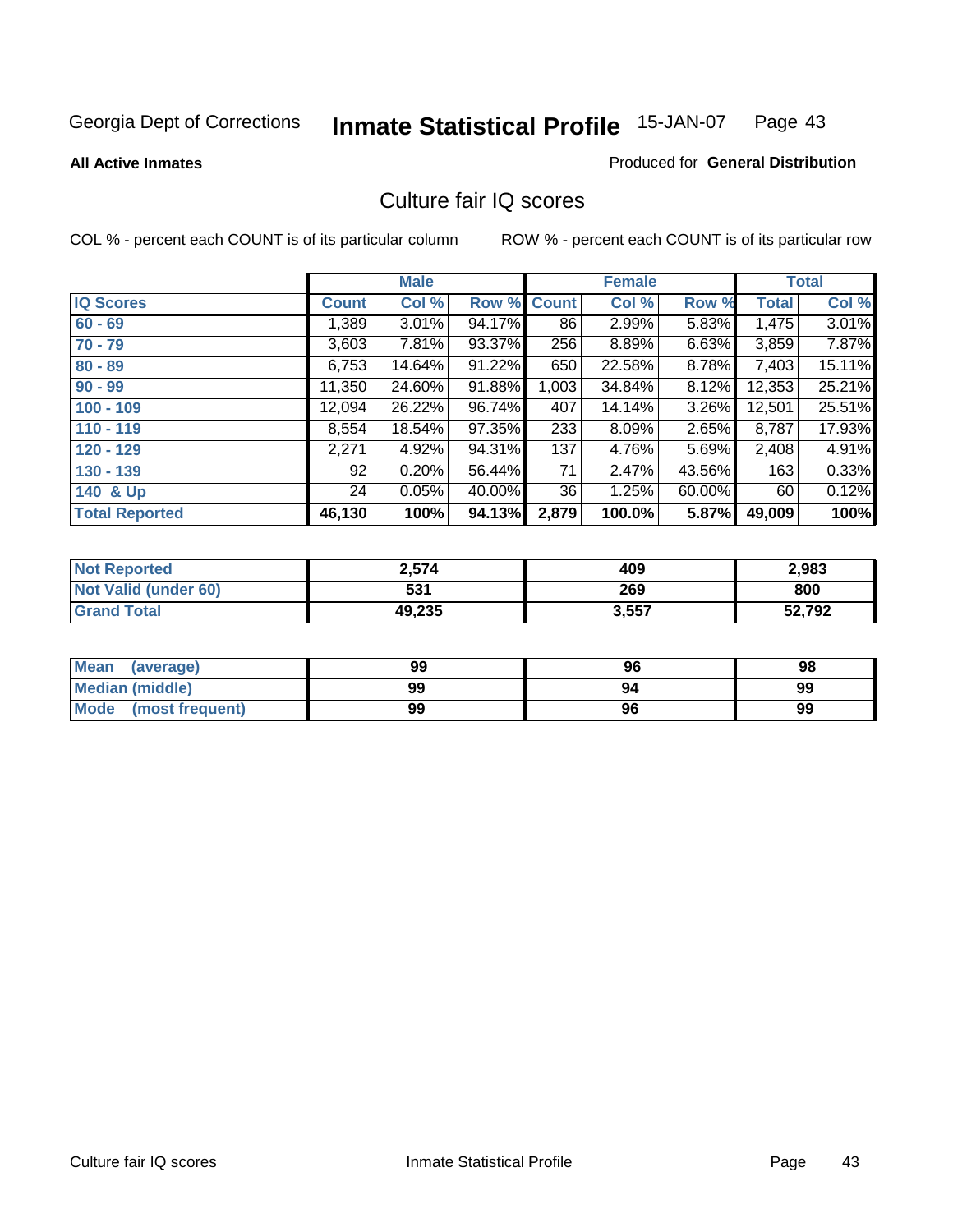### **All Active Inmates**

### Produced for **General Distribution**

# Wide Range Achievement Test (WRAT) reading score

|                           |              | <b>Male</b> |        |              | <b>Female</b> |        |              | <b>Total</b> |
|---------------------------|--------------|-------------|--------|--------------|---------------|--------|--------------|--------------|
| <b>WRAT Reading Score</b> | <b>Count</b> | Col %       | Row %  | <b>Count</b> | Col %         | Row %  | <b>Total</b> | Col %        |
| 0.1 to 0.9                | 872          | 1.86%       | 98.75% | 11           | 0.35%         | 1.25%  | 883          | 1.77%        |
| 1.0 to 1.9                | 1,131        | 2.41%       | 96.50% | 41           | 1.30%         | 3.50%  | 1,172        | 2.34%        |
| 2.0 to 2.9                | 2,319        | 4.95%       | 95.39% | 112          | 3.56%         | 4.61%  | 2,431        | 4.86%        |
| 3.0 to 3.9                | 3,500        | 7.47%       | 96.47% | 128          | 4.07%         | 3.53%  | 3,628        | 7.26%        |
| 4.0 to 4.9                | 4,341        | 9.27%       | 95.64% | 198          | 6.29%         | 4.36%  | 4,539        | 9.08%        |
| 5.0 to 5.9                | 3,853        | 8.23%       | 94.00% | 246          | 7.81%         | 6.00%  | 4,099        | 8.20%        |
| 6.0 to 6.9                | 3,731        | 7.96%       | 93.86% | 244          | 7.75%         | 6.14%  | 3,975        | 7.95%        |
| 7.0 to 7.9                | 2,031        | 4.34%       | 94.69% | 114          | 3.62%         | 5.31%  | 2,145        | 4.29%        |
| 8.0 to 8.9                | 4,393        | 9.38%       | 94.51% | 255          | 8.10%         | 5.49%  | 4,648        | $9.30\%$     |
| 9.0 to 9.9                | 4,172        | 8.91%       | 94.22% | 256          | 8.13%         | 5.78%  | 4,428        | 8.86%        |
| 10.0 to 10.9              | 2,166        | 4.62%       | 93.44% | 152          | 4.83%         | 6.56%  | 2,318        | 4.64%        |
| 11.0 to 11.9              | 2,088        | 4.46%       | 93.05% | 156          | 4.96%         | 6.95%  | 2,244        | 4.49%        |
| 12.0 to 12.9              | 8,156        | 17.41%      | 96.53% | 293          | 9.31%         | 3.47%  | 8,449        | 16.90%       |
| 13                        | 4,090        | 8.73%       | 81.28% | 942          | 29.92%        | 18.72% | 5,032        | 10.07%       |
| <b>Total Reported</b>     | 46,843       | 100%        | 93.70% | 3,148        | 100%          | 6.30%  | 49,991       | 100.0%       |

| 2,392            | 409   | 2,801  |
|------------------|-------|--------|
| אמר 10<br>טט איט | 3,557 | 52,792 |

| <b>Mean</b><br>(average) | 8.08           | 9.28 | 8.16 |
|--------------------------|----------------|------|------|
| Median (middle)          | י ה<br>0.Z     | 9.5  | О.Д  |
| Mode<br>(most frequent)  | 1 2 9<br>I ∠.O | יי   | 12.8 |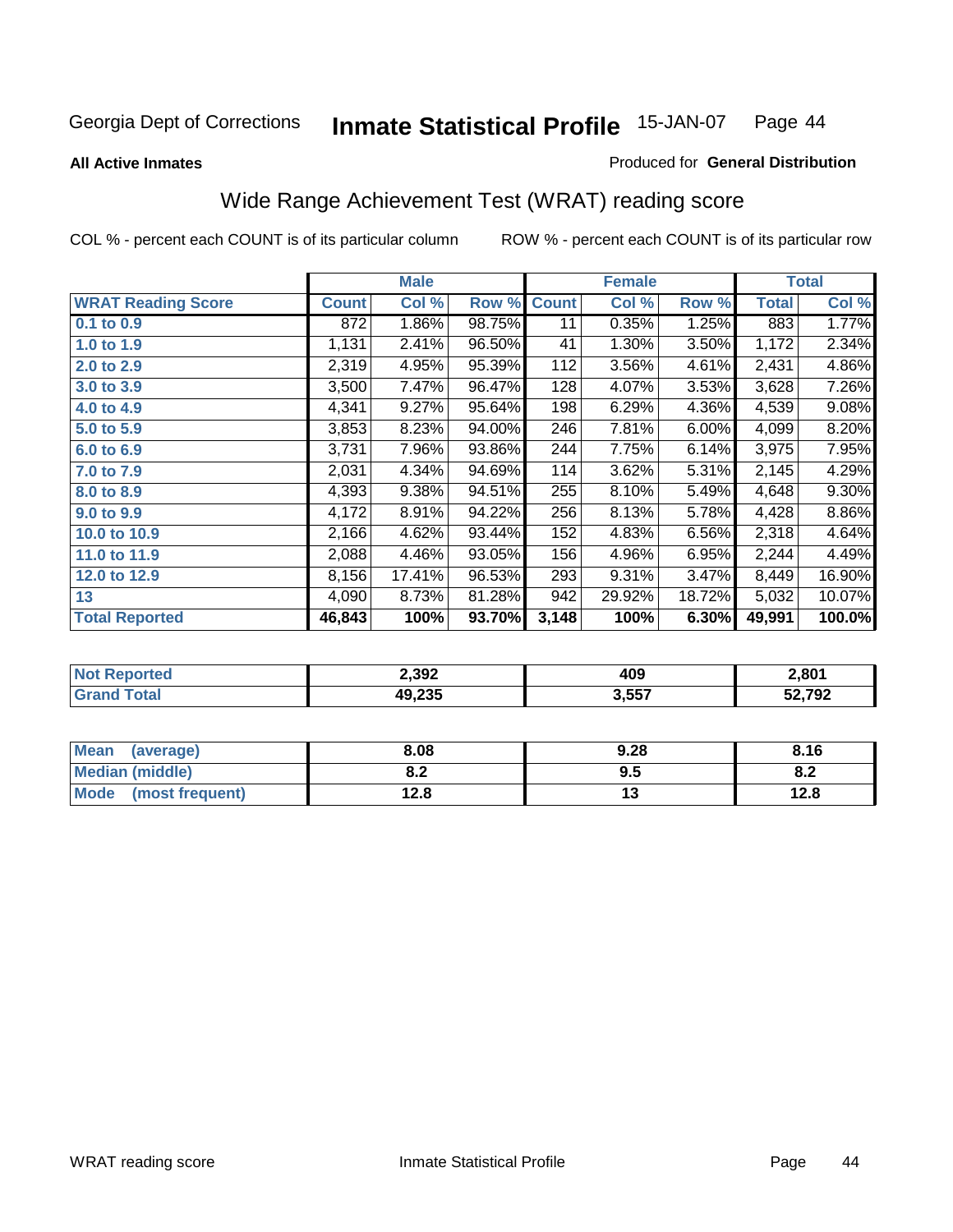**All Active Inmates**

### Produced for **General Distribution**

# Wide Range Achievement Test (WRAT) math score

|                              |              | <b>Male</b> |         |              | <b>Female</b> |        |              | <b>Total</b> |
|------------------------------|--------------|-------------|---------|--------------|---------------|--------|--------------|--------------|
| <b>WRAT Mathematic Score</b> | <b>Count</b> | Col %       | Row %   | <b>Count</b> | Col %         | Row %  | <b>Total</b> | Col %        |
| 0.1 to 0.9                   | 74           | 0.16%       | 100.00% |              |               |        | 74           | 0.15%        |
| 1.0 to 1.9                   | 245          | 0.52%       | 96.08%  | 10           | 0.32%         | 3.92%  | 255          | 0.51%        |
| 2.0 to 2.9                   | 1,149        | 2.45%       | 93.49%  | 80           | 2.54%         | 6.51%  | 1,229        | 2.46%        |
| 3.0 to 3.9                   | 2,887        | 6.16%       | 95.19%  | 146          | 4.64%         | 4.81%  | 3,033        | 6.07%        |
| 4.0 to 4.9                   | 4,821        | 10.29%      | 95.26%  | 240          | 7.63%         | 4.74%  | 5,061        | 10.12%       |
| 5.0 to 5.9                   | 5,989        | 12.78%      | 94.96%  | 318          | 10.10%        | 5.04%  | 6,307        | 12.62%       |
| 6.0 to 6.9                   | 11,357       | 24.24%      | 94.37%  | 678          | 21.54%        | 5.63%  | 12,035       | 24.07%       |
| 7.0 to 7.9                   | 7,186        | 15.34%      | 92.95%  | 545          | 17.32%        | 7.05%  | 7,731        | 15.46%       |
| 8.0 to 8.9                   | 3,077        | 6.57%       | 92.37%  | 254          | 8.07%         | 7.63%  | 3,331        | 6.66%        |
| 9.0 to 9.9                   | 4,259        | 9.09%       | 91.95%  | 373          | 11.85%        | 8.05%  | 4,632        | 9.27%        |
| 10.0 to 10.9                 | 2,682        | 5.73%       | 92.10%  | 230          | 7.31%         | 7.90%  | 2,912        | 5.82%        |
| 11.0 to 11.9                 | 1,587        | 3.39%       | 92.05%  | 137          | 4.35%         | 7.95%  | 1,724        | 3.45%        |
| 12.0 to 12.9                 | 1,081        | 2.31%       | 96.43%  | 40           | 1.27%         | 3.57%  | 1,121        | 2.24%        |
| 13                           | 452          | 0.96%       | 82.48%  | 96           | 3.05%         | 17.52% | 548          | 1.10%        |
| <b>Total Reported</b>        | 46,846       | 100%        | 93.71%  | 3,147        | 100%          | 6.29%  | 49,993       | 100%         |

| NO | 2,389                | . .<br>$+10$ | 2,799  |
|----|----------------------|--------------|--------|
|    | $AQ$ $235$<br>49.ZJJ | 3,557        | 52,792 |

| Mean<br>(average)       | 7.03 | 7.47 | 7.06 |
|-------------------------|------|------|------|
| <b>Median (middle)</b>  | 6.9  |      | 6.9  |
| Mode<br>(most frequent) | 6.9  | 7.4  | 6.9  |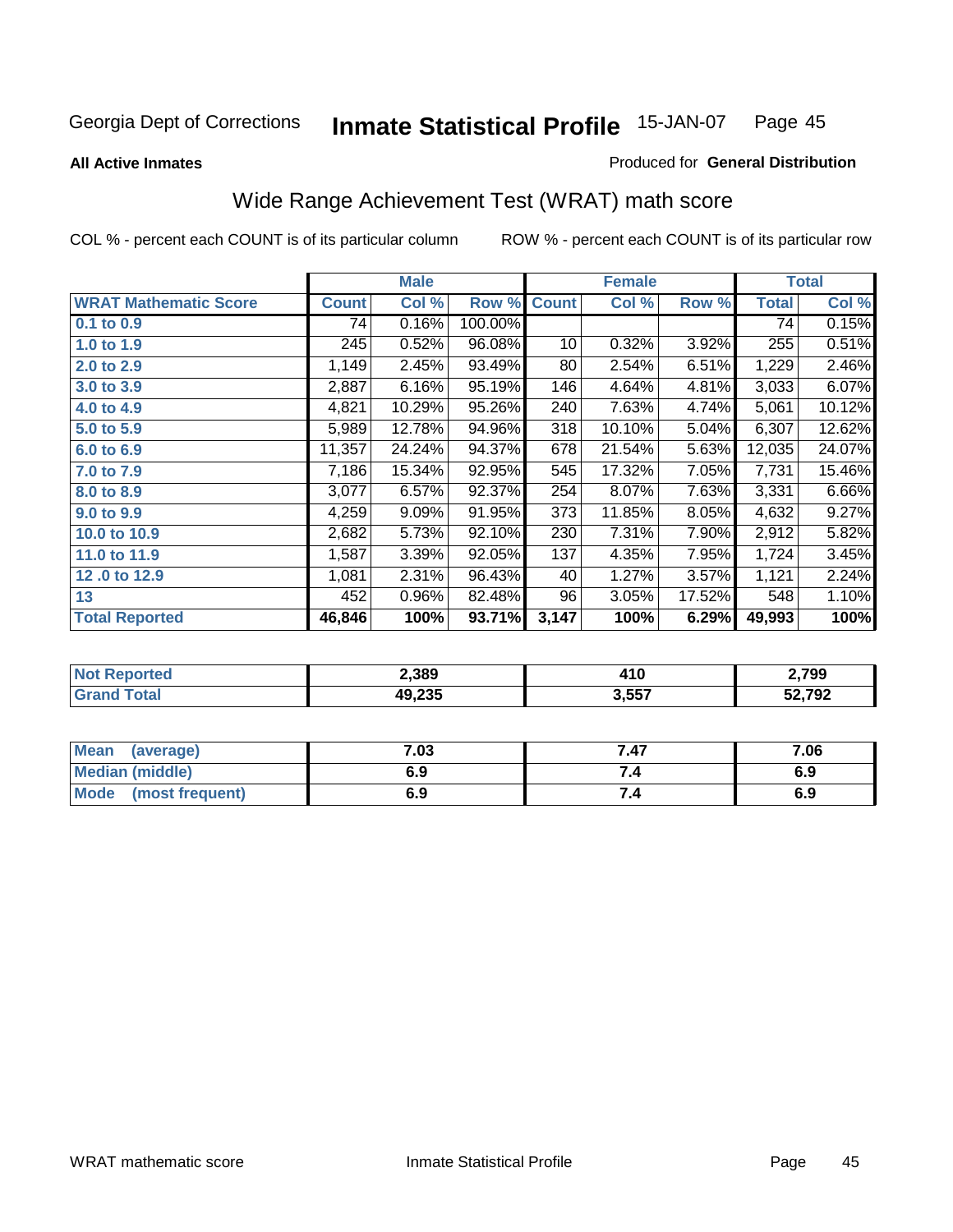### **All Active Inmates**

### Produced for **General Distribution**

# Wide Range Achievement Test (WRAT) spelling score

|                            |              | <b>Male</b> |        |              | <b>Female</b> |        |                    | <b>Total</b> |
|----------------------------|--------------|-------------|--------|--------------|---------------|--------|--------------------|--------------|
| <b>WRAT Spelling Score</b> | <b>Count</b> | Col %       | Row %  | <b>Count</b> | Col %         | Row %  | <b>Total</b>       | Col %        |
| $0.1$ to $0.9$             | 756          | 1.61%       | 98.44% | 12           | 0.38%         | 1.56%  | 768                | 1.54%        |
| 1.0 to 1.9                 | 2,184        | 4.66%       | 97.76% | 50           | 1.59%         | 2.24%  | 2,234              | 4.47%        |
| 2.0 to 2.9                 | 3,615        | 7.72%       | 97.76% | 83           | 2.64%         | 2.24%  | 3,698              | 7.40%        |
| 3.0 to 3.9                 | 3,345        | 7.14%       | 97.44% | 88           | 2.80%         | 2.56%  | 3,433              | 6.87%        |
| 4.0 to 4.9                 | 4,569        | 9.75%       | 96.51% | 165          | 5.24%         | 3.49%  | 4,734              | 9.47%        |
| 5.0 to 5.9                 | 5,525        | 11.80%      | 95.60% | 254          | 8.07%         | 4.40%  | 5,779              | 11.56%       |
| 6.0 to 6.9                 | 5,886        | 12.57%      | 94.13% | 367          | 11.66%        | 5.87%  | 6,253              | 12.51%       |
| 7.0 to 7.9                 | 3,843        | 8.20%       | 93.01% | 289          | 9.18%         | 6.99%  | 4,132              | 8.27%        |
| 8.0 to 8.9                 | 3,582        | 7.65%       | 92.85% | 276          | 8.77%         | 7.15%  | $\overline{3,858}$ | 7.72%        |
| 9.0 to 9.9                 | 3,497        | 7.47%       | 91.88% | 309          | 9.82%         | 8.12%  | 3,806              | 7.61%        |
| 10.0 to 10.9               | 3,328        | 7.11%       | 90.56% | 347          | 11.02%        | 9.44%  | 3,675              | 7.35%        |
| 11.0 to 11.9               | 1,618        | 3.45%       | 89.69% | 186          | 5.91%         | 10.31% | 1,804              | 3.61%        |
| 12.0 to 12.9               | 3,370        | 7.19%       | 94.98% | 178          | 5.65%         | 5.02%  | 3,548              | 7.10%        |
| 13                         | 1,722        | 3.68%       | 75.99% | 544          | 17.28%        | 24.01% | 2,266              | 4.53%        |
| <b>Total Reported</b>      | 46,840       | 100%        | 93.70% | 3,148        | 100.0%        | 6.30%  | 49,988             | 100.0%       |

| 2,395            | 409<br>__ | 2,804  |
|------------------|-----------|--------|
| 19 つつら<br>79.ZJJ | 3,557     | 52,792 |

| <b>Mean</b><br>(average)       | 6.90       | 8.74 | 7.02 |
|--------------------------------|------------|------|------|
| <b>Median (middle)</b>         | ο.Ζ        | ၓ.ͻ  | o.4  |
| <b>Mode</b><br>(most frequent) | . .<br>U.Z | 1 V  | ν.Ζ  |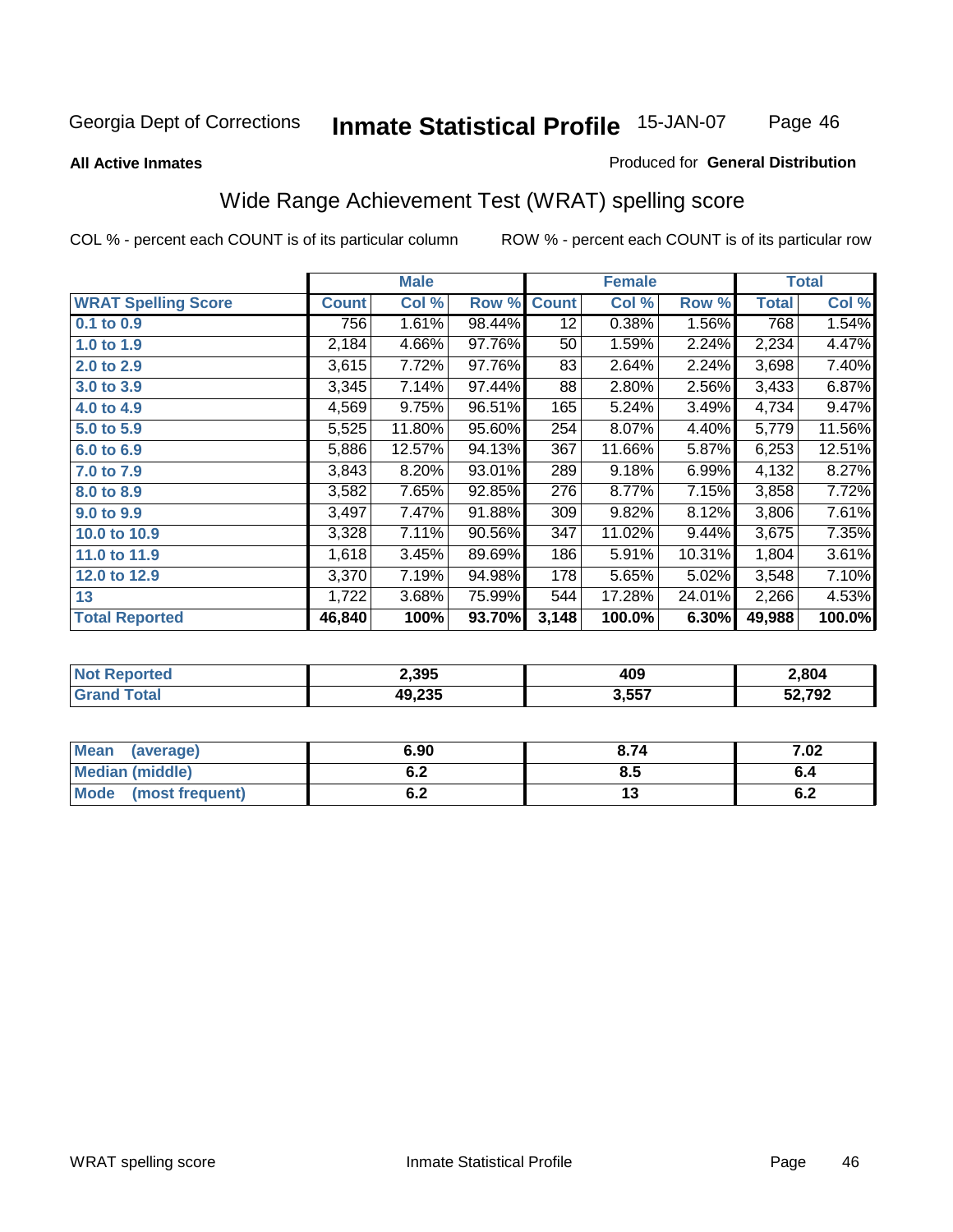### **All Active Inmates**

### Produced for **General Distribution**

# Scope of substance abuse - summary

|                        |              | <b>Male</b> |           |              | <b>Female</b> |          |              | Total  |
|------------------------|--------------|-------------|-----------|--------------|---------------|----------|--------------|--------|
| <b>Substance Abuse</b> | <b>Count</b> | Col %       | Row %     | <b>Count</b> | Col %         | Row %    | <b>Total</b> | Col %  |
| <b>None</b>            | 14.944       | $30.35\%$   | $92.44\%$ | 1,222        | 34.35%        | 7.56%    | 16,166       | 30.62% |
| Drugs only             | 18.525       | 37.63%      | 90.88%    | 1.859        | 52.26%        | $9.12\%$ | 20.384       | 38.61% |
| <b>Alcohol only</b>    | 3.496        | $7.10\%$    | $97.00\%$ | 108          | $3.04\%$      | $3.00\%$ | 3,604        | 6.83%  |
| Drugs and alcohol      | 12,270       | 24.92%      | $97.09\%$ | 368          | $10.35\%$     | $2.91\%$ | 12,638       | 23.94% |
| <b>Total Reported</b>  | 49,235       | 100%        | 93.26%    | 3,557        | 100%          | 6.74%    | 52,792       | 100%   |

| <b>Not</b><br><b>Reported</b> |        |       |        |
|-------------------------------|--------|-------|--------|
| <b>Total</b>                  | 49,235 | 3,557 | 52,792 |

|  | Mode<br>(most frequent) | Drugs only | Drugs only | Drugs only |
|--|-------------------------|------------|------------|------------|
|--|-------------------------|------------|------------|------------|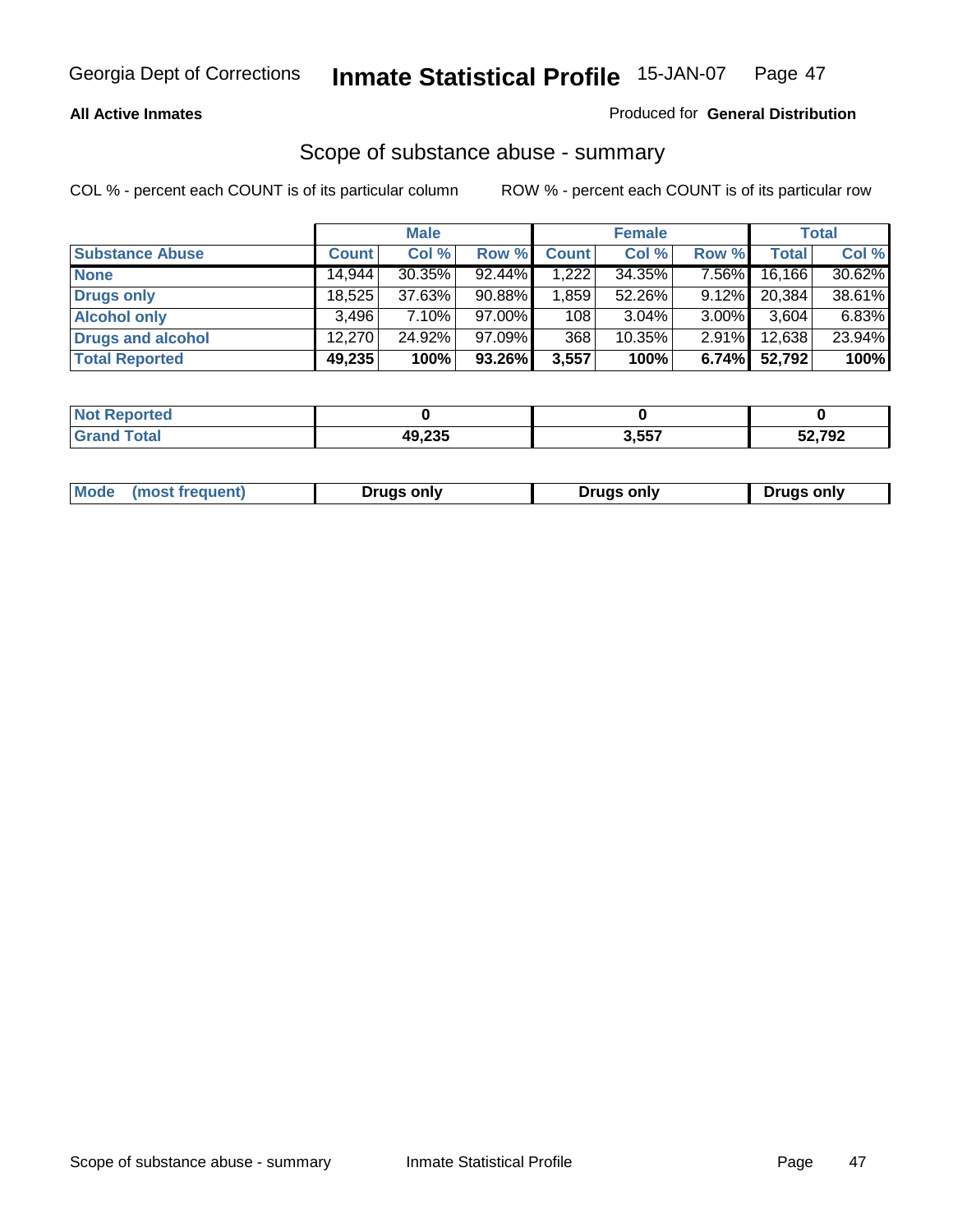### **All Active Inmates**

### Produced for **General Distribution**

# Scope of substance abuse - detail

|                                      |              | <b>Male</b> |        |              | <b>Female</b> |        |              | <b>Total</b> |
|--------------------------------------|--------------|-------------|--------|--------------|---------------|--------|--------------|--------------|
| <b>Substance Abuse</b>               | <b>Count</b> | Col %       | Row %  | <b>Count</b> | Col %         | Row %  | <b>Total</b> | Col %        |
| No drug or alcohol problems          | 14,944       | 30.35%      | 92.44% | 1,222        | 34.35%        | 7.56%  | 16,166       | 30.62%       |
| Drug addiction but no alcohol        | 440          | 0.89%       | 89.80% | 50           | 1.41%         | 10.20% | 490          | 0.93%        |
| <b>Drug addiction and alcohol</b>    | 208          | 0.42%       | 99.05% | 2            | 0.06%         | 0.95%  | 210          | 0.40%        |
| abuse                                |              |             |        |              |               |        |              |              |
| <b>Drug addiction and alcoholism</b> | 87           | 0.18%       | 96.67% | 3            | 0.08%         | 3.33%  | 90           | 0.17%        |
| No drug problem but alcohol          | 2,844        | 5.78%       | 98.20% | 52           | 1.46%         | 1.80%  | 2,896        | 5.49%        |
| abuse                                |              |             |        |              |               |        |              |              |
| No drug problem but alcoholism       | 652          | 1.32%       | 92.09% | 56           | 1.57%         | 7.91%  | 708          | 1.34%        |
| Drug experiment but no alcohol       | 8,760        | 17.79%      | 94.62% | 498          | 14.00%        | 5.38%  | 9,258        | 17.54%       |
| <b>Drug experiment &amp; alcohol</b> | 1,941        | 3.94%       | 98.53% | 29           | 0.82%         | 1.47%  | 1,970        | 3.73%        |
| <b>labuse</b>                        |              |             |        |              |               |        |              |              |
| Drug experiment & alcoholism         | 745          | 1.51%       | 97.13% | 22           | 0.62%         | 2.87%  | 767          | 1.45%        |
| Drug abuse but no alcohol            | 9,325        | 18.94%      | 87.67% | 1,311        | 36.86%        | 12.33% | 10,636       | 20.15%       |
| Drug abuse and alcohol abuse         | 7,915        | 16.08%      | 98.25% | 141          | 3.96%         | 1.75%  | 8,056        | 15.26%       |
| <b>Drug abuse and alcoholism</b>     | 1,374        | 2.79%       | 88.93% | 171          | 4.81%         | 11.07% | 1,545        | 2.93%        |
| <b>Total Reported</b>                | 49,235       | 100%        | 93.26% | 3,557        | 100%          | 6.74%  | 52,792       | 100.0%       |

| Reported<br><b>NOT</b> |        |       |        |
|------------------------|--------|-------|--------|
| <b>cotal</b>           | 49.235 | 3,557 | 12,792 |

| Mode (most frequent) | No drug or alcohol problems Drug abuse but no alcohol No drug or alcohol |          |
|----------------------|--------------------------------------------------------------------------|----------|
|                      |                                                                          | problems |
|                      |                                                                          |          |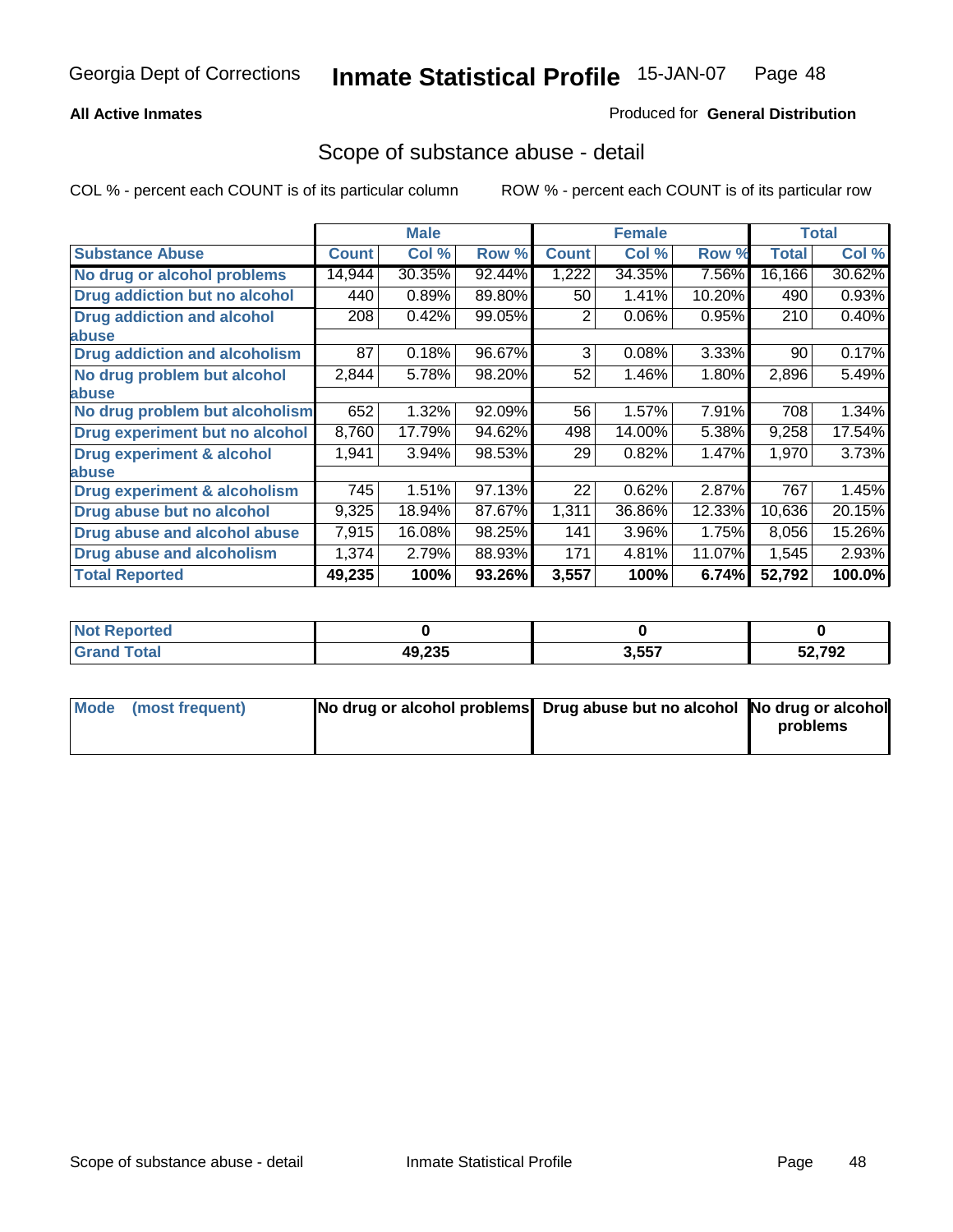**All Active Inmates**

### Produced for **General Distribution**

# Current / last mental health treatment level

|                                    |                | <b>Male</b> |         |              | <b>Female</b> |          |              | <b>Total</b> |
|------------------------------------|----------------|-------------|---------|--------------|---------------|----------|--------------|--------------|
| <b>Mental Health Treatment Lev</b> | <b>Count</b>   | Col%        | Row %   | <b>Count</b> | Col%          | Row %    | <b>Total</b> | Col %        |
| 1 No problem at current time       | 6,314          | 48.53%      | 93.53%  | 437          | 20.02%        | $6.47\%$ | 6,751        | 44.43%       |
| <b>2 Receiving outpatient</b>      | 4,922          | 37.83%      | 74.90%  | 1,649        | 75.54%        | 25.10%   | 6,571        | 43.25%       |
| treatment                          |                |             |         |              |               |          |              |              |
| 3 Inpatient, moderate              | 1,436          | 11.04%      | 95.10%  | 74           | 3.39%         | 4.90%    | 1,510        | 9.94%        |
| treatment                          |                |             |         |              |               |          |              |              |
| 4 Inpatient, intensive             | 331            | 2.54%       | 93.77%  | 22           | 1.01%         | 6.23%    | 353          | 2.32%        |
| treatment                          |                |             |         |              |               |          |              |              |
| <b>5 Undergoing crisis</b>         | 6              | 0.05%       | 100.00% |              |               |          | 6            | 0.04%        |
| stabilization                      |                |             |         |              |               |          |              |              |
| <b>6 Hospital for criminally</b>   | $\overline{2}$ | 0.02%       | 66.67%  |              | 0.05%         | 33.33%   | 3            | 0.02%        |
| insane                             |                |             |         |              |               |          |              |              |
| <b>Total Evaluated</b>             | 13,011         | 100%        | 85.63%  | 2,183        | 100%          | 14.37%   | 15,194       | 100%         |

| Never had MH evaluation     | 36,224 | 1,374 | 37,598 |
|-----------------------------|--------|-------|--------|
| $\tau$ otal<br><b>Grand</b> | 49,235 | 3,557 | 52,792 |

| <b>Median (middle)</b> | <b>Receiving outpatient</b><br>treatment | <b>Receiving outpatient</b><br>treatment | <b>Receiving</b><br>outpatient<br>treatment |  |
|------------------------|------------------------------------------|------------------------------------------|---------------------------------------------|--|
| <b>Mode</b>            | No problem at current time               | <b>Receiving outpatient</b>              | No problem at                               |  |
| (most frequent)        |                                          | treatment                                | current time                                |  |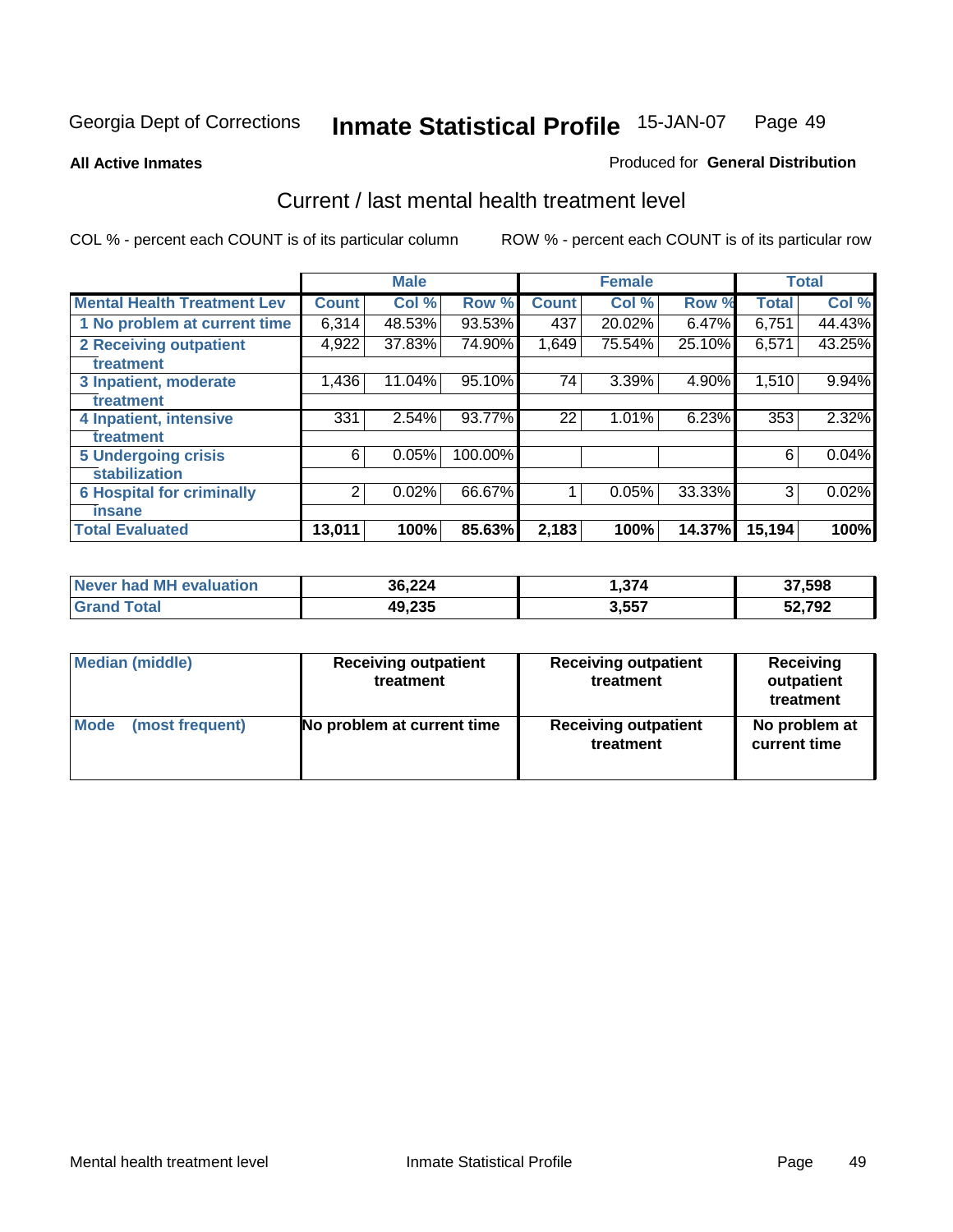## **All Active Inmates**

## Produced for **General Distribution**

# PULHESDWIT medical scale - 'P' overall condition ('P'hysical)

|                                   |              | <b>Male</b> |        |              | <b>Female</b> |         |              | <b>Total</b> |
|-----------------------------------|--------------|-------------|--------|--------------|---------------|---------|--------------|--------------|
| 'P' Overall Condition             | <b>Count</b> | Col %       | Row %  | <b>Count</b> | Col %         | Row %   | <b>Total</b> | Col %        |
| 1 No medical illness              | 36,431       | 75.45%      | 94.82% | 1,989        | 57.60%        | 5.18%   | 38,420       | 74.25%       |
| 2 Well-controlled chronic illness | 9,023        | 18.69%      | 87.63% | 1,274        | 36.90%        | 12.37%  | 10,297       | 19.90%       |
| 3 Poorly-controlled chronic       | 2,751        | 5.70%       | 96.42% | 102          | 2.95%         | 3.58%   | 2,853        | 5.51%        |
| <b>illness</b>                    |              |             |        |              |               |         |              |              |
| 4 Significant problems requiring  | 77           | 0.16%       | 96.25% | 3            | 0.09%         | 3.75%   | 80           | 0.15%        |
| special housing                   |              |             |        |              |               |         |              |              |
| 5 Terminal illness, < 6 months    | 6            | 0.01%       | 85.71% |              | 0.03%         | 14.29%  |              | 0.01%        |
| to live                           |              |             |        |              |               |         |              |              |
| Inmate is pregnant<br>6           |              |             |        | 84           | 2.43%         | 100.00% | 84           | 0.16%        |
| <b>Total Reported</b>             | 48,288       | 100%        | 93.33% | 3,453        | 100%          | 6.67%   | 51,741       | 100%         |

| <b>Not</b><br>Reported       | 947    | 104   | 051,ا  |
|------------------------------|--------|-------|--------|
| <b>Total</b><br><b>Grand</b> | 49,235 | 3,557 | 52,792 |

| Mode (most frequent) | 1 No medical illness | 1 No medical illness | 1 No medical |
|----------------------|----------------------|----------------------|--------------|
|                      |                      |                      | illness      |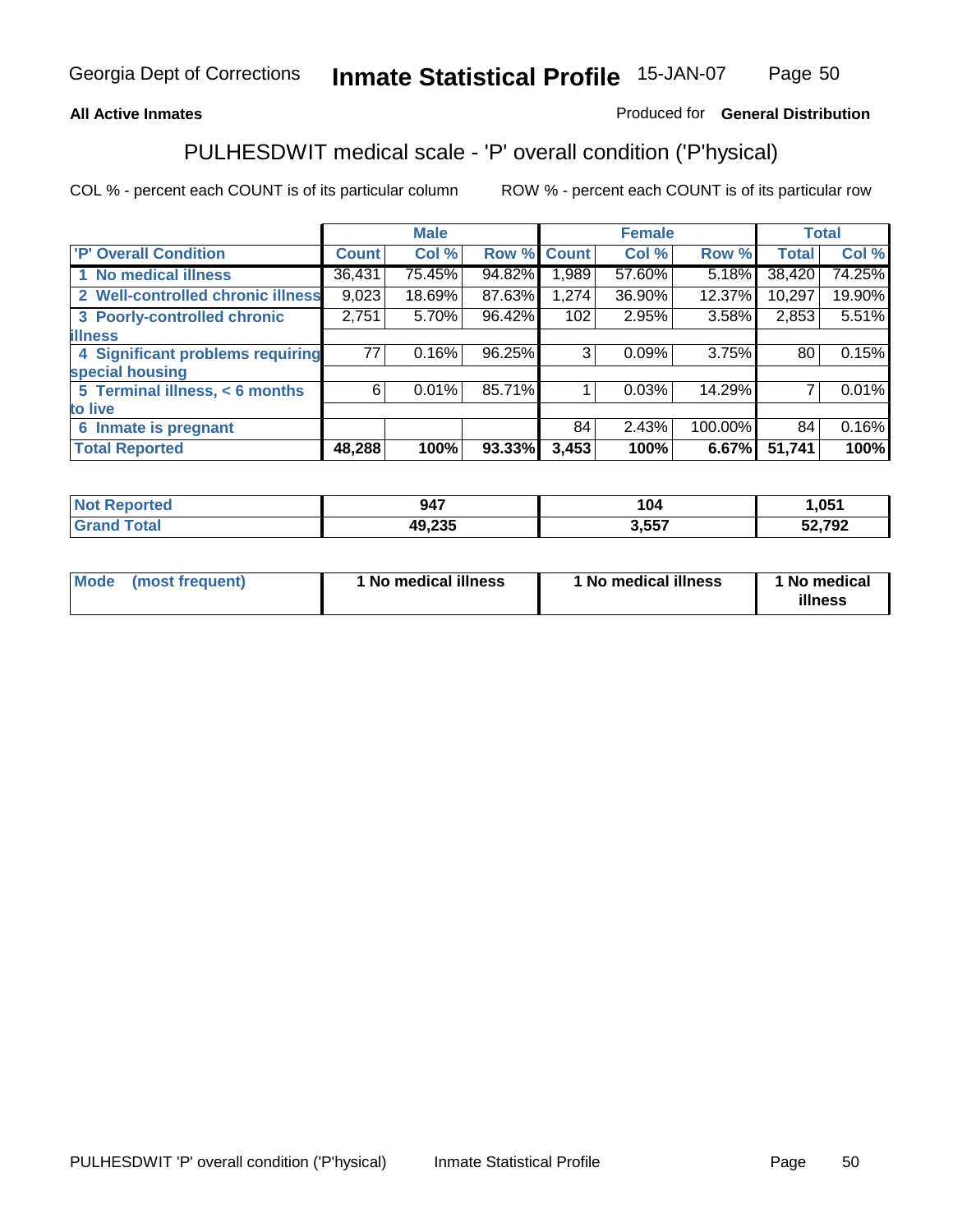### **All Active Inmates**

### Produced for **General Distribution**

# PULHESDWIT medical scale - 'U' upper body

|                              |              | <b>Male</b> |         |              | <b>Female</b> |       |              | <b>Total</b> |
|------------------------------|--------------|-------------|---------|--------------|---------------|-------|--------------|--------------|
| <b>U' Upper Body</b>         | <b>Count</b> | Col %       | Row %   | <b>Count</b> | Col %         | Row % | <b>Total</b> | Col %        |
| 1 Upper bones, joints,       | 46,715       | 96.74%      | 93.36%  | 3,324        | 96.26%        | 6.64% | 50,039       | 96.71%       |
| muscles all OK               |              |             |         |              |               |       |              |              |
| 2 One or both arms minimally | 1,305        | 2.70%       | 91.45%  | 122          | 3.53%         | 8.55% | 1,427        | 2.76%        |
| limited                      |              |             |         |              |               |       |              |              |
| 3 One or both arms           | 216          | 0.45%       | 97.30%  | 6            | 0.17%         | 2.70% | 222          | 0.43%        |
| moderately limited           |              |             |         |              |               |       |              |              |
| 4 One arm disabled,          | 48           | 0.10%       | 97.96%  |              | 0.03%         | 2.04% | 49           | 0.09%        |
| paralyzed, or amputated      |              |             |         |              |               |       |              |              |
| 5 Both arms disabled,        | 4            | 0.01%       | 100.00% |              |               |       | 4            | 0.01%        |
| paralyzed, or amputated      |              |             |         |              |               |       |              |              |
| <b>Total Reported</b>        | 48,288       | 100%        | 93.33%  | 3,453        | 100%          | 6.67% | 51,741       | 100%         |

| <b>Not Reported</b>  | 947    | 104   | 1.051  |
|----------------------|--------|-------|--------|
| $\tau$ otal<br>Grand | 49,235 | 3,557 | 52,792 |

| <b>Mode</b> | (most frequent) | 1 Upper bones, joints,<br>muscles all OK | 1 Upper bones, joints,<br>muscles all OK | 1 Upper bones,<br>joints, muscles all<br>ΟK |
|-------------|-----------------|------------------------------------------|------------------------------------------|---------------------------------------------|
|-------------|-----------------|------------------------------------------|------------------------------------------|---------------------------------------------|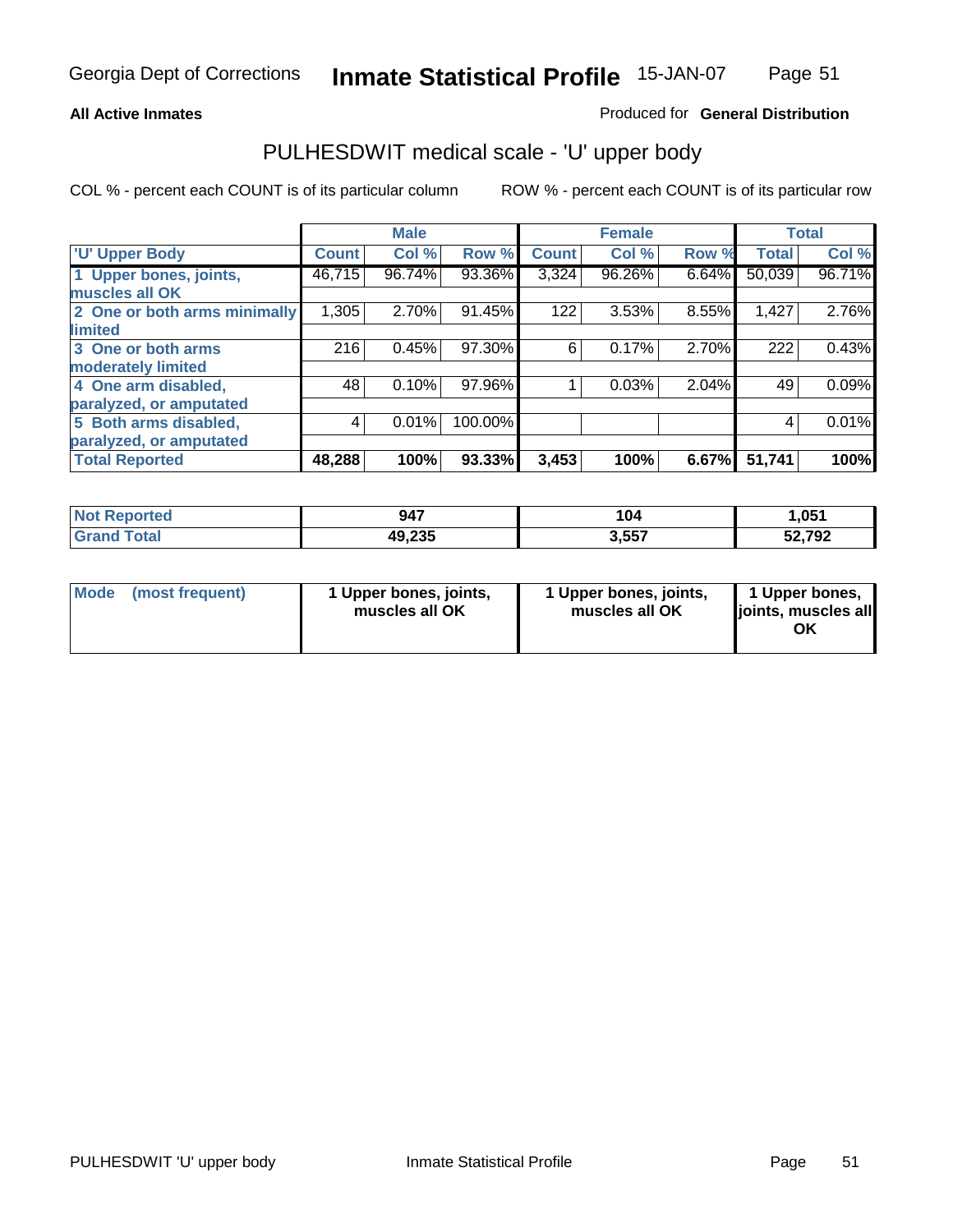### **All Active Inmates**

### Produced for **General Distribution**

# PULHESDWIT medical scale - 'L' lower body

|                                |              | <b>Male</b> |         |              | <b>Female</b> |       |              | <b>Total</b> |
|--------------------------------|--------------|-------------|---------|--------------|---------------|-------|--------------|--------------|
| 'L' Lower Body                 | <b>Count</b> | Col %       | Row %   | <b>Count</b> | Col %         | Row % | <b>Total</b> | Col %        |
| 1 Lower bones, joints,         | 44,659       | 92.48%      | 93.45%  | 3,129        | 90.62%        | 6.55% | 47,788       | 92.36%       |
| muscles all OK                 |              |             |         |              |               |       |              |              |
| 2 One or both legs minimally   | 2,987        | 6.19%       | 90.65%  | 308          | 8.92%         | 9.35% | 3,295        | 6.37%        |
| limited                        |              |             |         |              |               |       |              |              |
| 3 One or both legs             | 527          | 1.09%       | 97.41%  | 14           | 0.41%         | 2.59% | 541          | 1.05%        |
| moderately limited             |              |             |         |              |               |       |              |              |
| 4 One leg disabled, paralyzed, | 93           | 0.19%       | 97.89%  | 2            | 0.06%         | 2.11% | 95           | 0.18%        |
| or amputated                   |              |             |         |              |               |       |              |              |
| 5 Both legs disabled,          | 22           | 0.05%       | 100.00% |              |               |       | 22           | 0.04%        |
| paralyzed, or amputated        |              |             |         |              |               |       |              |              |
| <b>Total Reported</b>          | 48,288       | 100%        | 93.33%  | 3,453        | 100%          | 6.67% | 51,741       | 100%         |

| <b>Reported</b><br><b>NOT</b> F | 947    | 104   | 1,051  |
|---------------------------------|--------|-------|--------|
| <b>Total</b><br>Gra             | 49,235 | 3.557 | 52,792 |

|  | Mode (most frequent) | 1 Lower bones, joints,<br>muscles all OK | 1 Lower bones, joints,<br>muscles all OK | 1 Lower bones,<br>joints, muscles all<br>OK |
|--|----------------------|------------------------------------------|------------------------------------------|---------------------------------------------|
|--|----------------------|------------------------------------------|------------------------------------------|---------------------------------------------|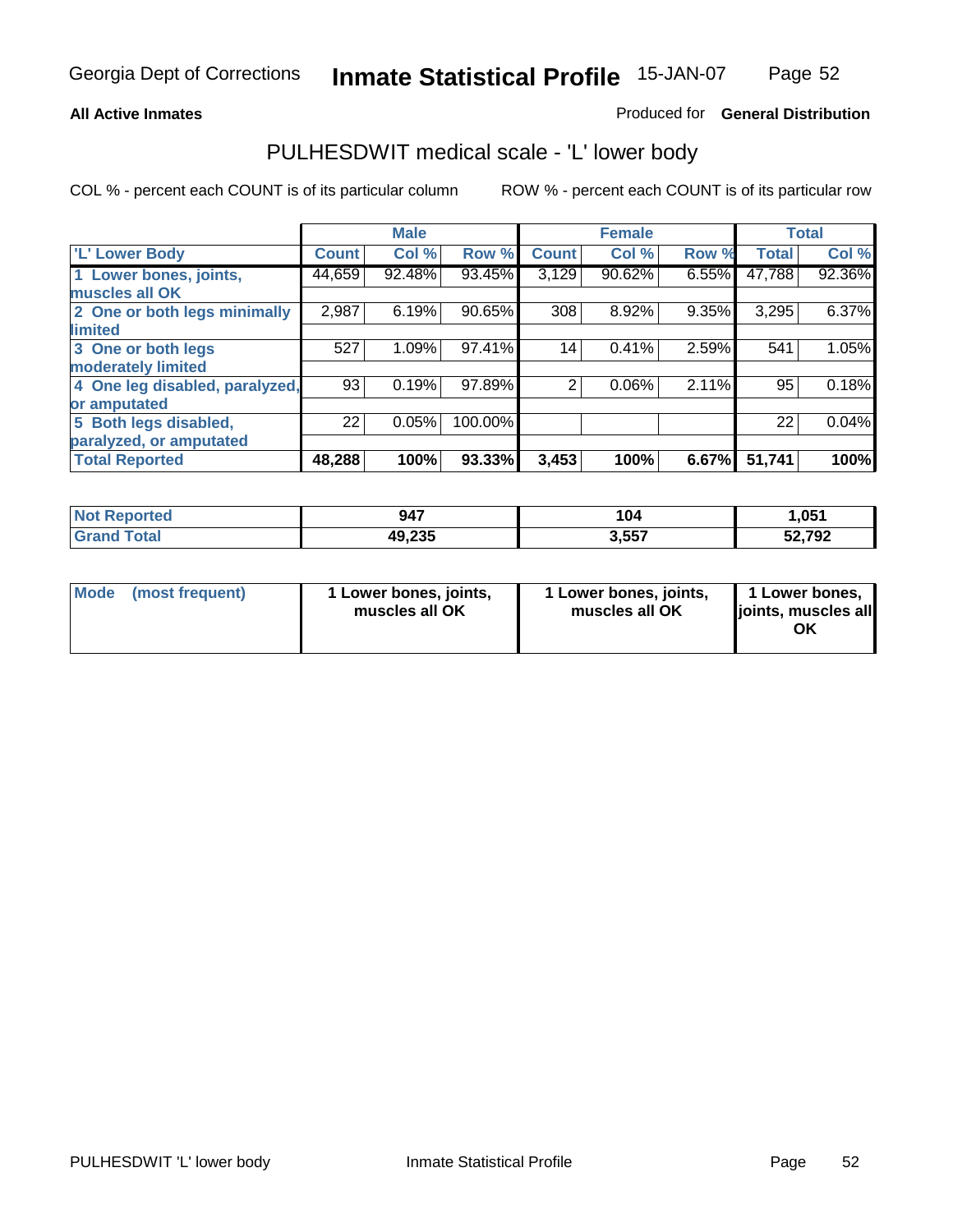### **All Active Inmates**

### Produced for **General Distribution**

# PULHESDWIT medical scale - 'H' hearing

|                                |                 | <b>Male</b> |             |       | <b>Female</b> |       | <b>Total</b> |        |
|--------------------------------|-----------------|-------------|-------------|-------|---------------|-------|--------------|--------|
| <b>H'</b> Hearing              | <b>Count</b>    | Col %       | Row % Count |       | Col %         | Row % | <b>Total</b> | Col %  |
| 1 Normal hearing both ears     | 47,903          | 99.20%      | 93.30%      | 3,438 | 99.57%        | 6.70% | 51,341       | 99.23% |
| 2 Some loss in one ear with    | 296             | 0.61%       | 96.73%      | 10    | 0.29%         | 3.27% | 306          | 0.59%  |
| other OK, or mild loss in both |                 |             |             |       |               |       |              |        |
| 3 Total loss in one ear with   | 63              | 0.13%       | 94.03%      | 4     | $0.12\%$      | 5.97% | 67           | 0.13%  |
| mild loss in other             |                 |             |             |       |               |       |              |        |
| 4 Severe loss in both ears     | 12 <sub>1</sub> | $0.02\%$    | 100.00%     |       |               |       | 12           | 0.02%  |
| 5 Total loss in both ears,     | 14              | 0.03%       | 93.33%      |       | 0.03%         | 6.67% | 15           | 0.03%  |
| requiring special housing      |                 |             |             |       |               |       |              |        |
| <b>Total Reported</b>          | 48,288          | 100%        | 93.33%      | 3,453 | 100%          | 6.67% | 51,741       | 100%   |

| r teo | 947                  | 104   | .051   |
|-------|----------------------|-------|--------|
|       | $AO$ $22F$<br>49.ZJJ | 3,557 | 52,792 |

| Mode (most frequent) | 1 Normal hearing both ears 11 Normal hearing both ears 1 Normal hearing |           |
|----------------------|-------------------------------------------------------------------------|-----------|
|                      |                                                                         | both ears |
|                      |                                                                         |           |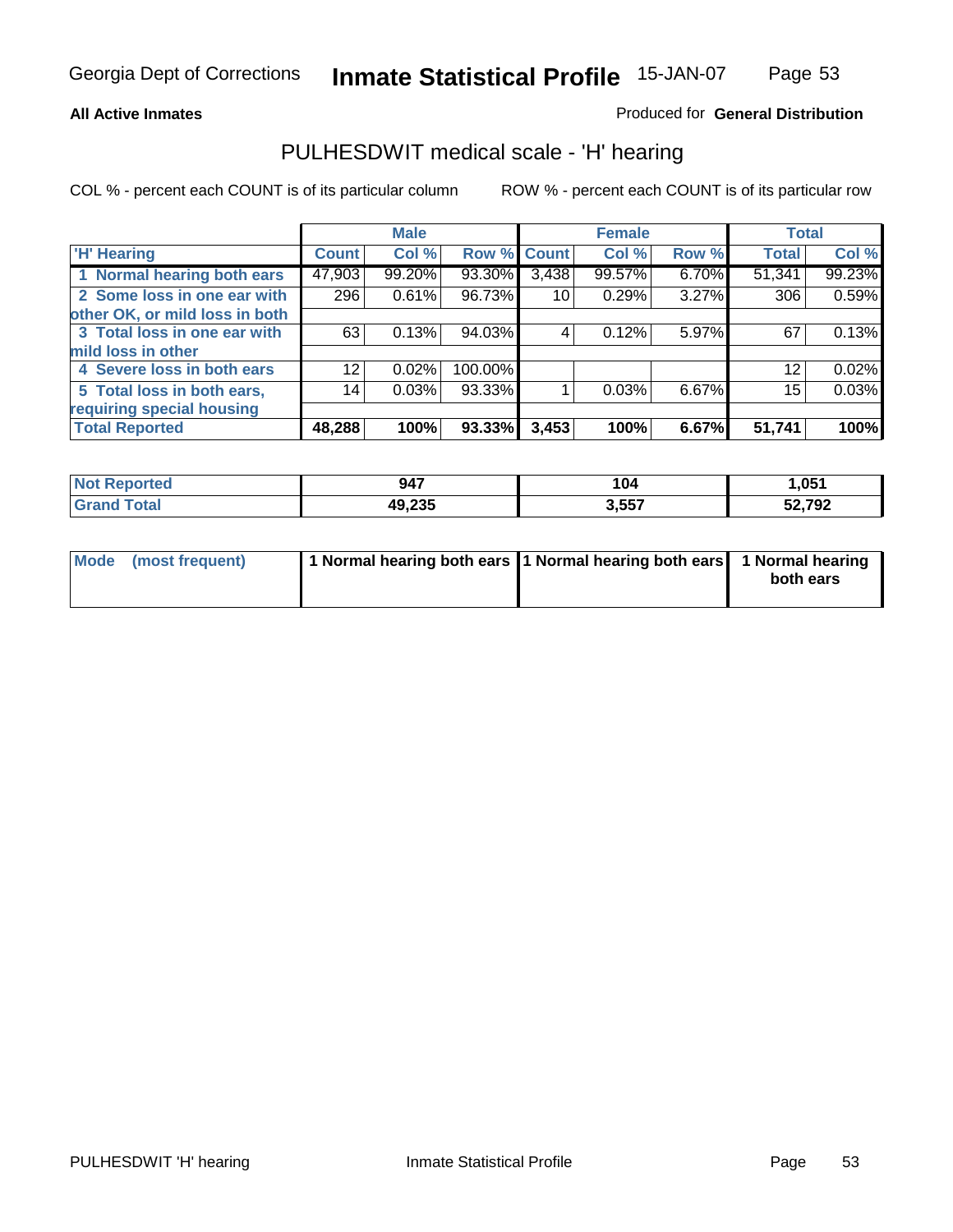### **All Active Inmates**

### Produced for **General Distribution**

# PULHESDWIT medical scale - 'E' vision

|                                 |              | <b>Male</b> |             |       | <b>Female</b> |        |              | <b>Total</b> |
|---------------------------------|--------------|-------------|-------------|-------|---------------|--------|--------------|--------------|
| 'E' Vision                      | <b>Count</b> | Col %       | Row % Count |       | Col %         | Row %  | <b>Total</b> | Col %        |
| 1 Correctable to 20/40 in both  | 42,789       | 88.61%      | 94.85%      | 2,322 | 67.25%        | 5.15%  | 45,111       | 87.19%       |
| eyes                            |              |             |             |       |               |        |              |              |
| 2 Correctable to 20/70 in one   | 4,817        | 9.98%       | 81.71%      | 1,078 | 31.22%        | 18.29% | 5,895        | 11.39%       |
| eye, may be blind in other      |              |             |             |       |               |        |              |              |
| 3 Correctable to 20/200 in one  | 585          | 1.21%       | 92.13%      | 50    | 1.45%         | 7.87%  | 635          | 1.23%        |
| eye, may be blind in other      |              |             |             |       |               |        |              |              |
| 4 One eye not correctable to    | 83           | 0.17%       | 96.51%      | 3     | 0.09%         | 3.49%  | 86           | 0.17%        |
| 20/200, other may be blind      |              |             |             |       |               |        |              |              |
| 5 Blind in both eyes, requiring | 14           | 0.03%       | 100.00%     |       |               |        | 14           | 0.03%        |
| special housing                 |              |             |             |       |               |        |              |              |
| <b>Total Reported</b>           | 48,288       | 100%        | 93.33%      | 3,453 | 100%          | 6.67%  | 51,741       | 100.0%       |

| <b>Not Reported</b> | 947    | 104   | 051, 1 |
|---------------------|--------|-------|--------|
| <sup>-</sup> ota⊦   | 49,235 | 3,557 | 52,792 |

| Mode | (most frequent) | 1 Correctable to 20/40 in<br>both eves | 1 Correctable to 20/40 in   1 Correctable to<br>both eves | 20/40 in both eyes |
|------|-----------------|----------------------------------------|-----------------------------------------------------------|--------------------|
|      |                 |                                        |                                                           |                    |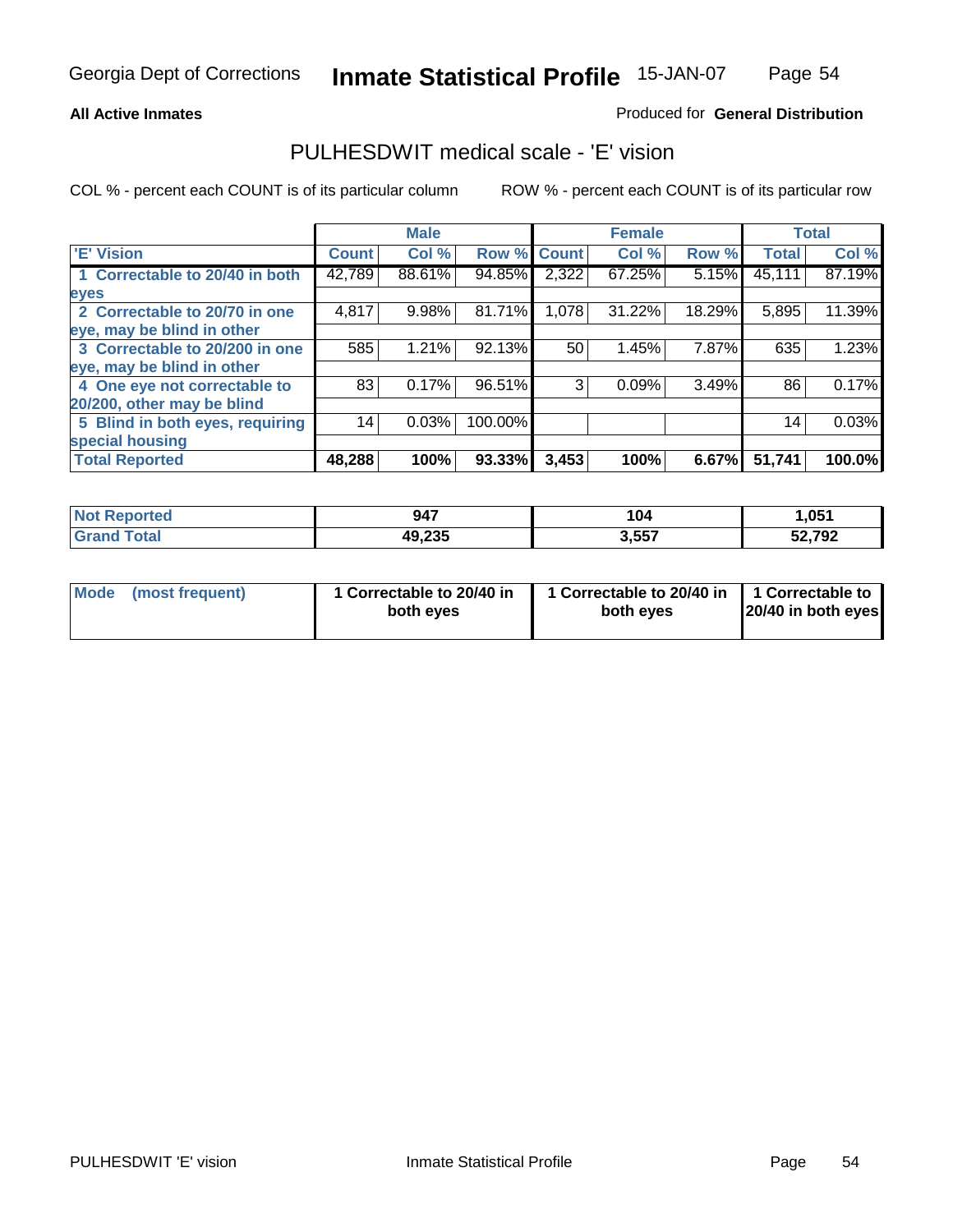### **All Active Inmates**

### Produced for **General Distribution**

# PULHESDWIT medical scale - 'S' pSychiatric

|                                        |              | <b>Male</b> |         |              | <b>Female</b> |        |              | <b>Total</b> |
|----------------------------------------|--------------|-------------|---------|--------------|---------------|--------|--------------|--------------|
| 'S' pSychiatric                        | <b>Count</b> | Col %       | Row %   | <b>Count</b> | Col %         | Row %  | <b>Total</b> | Col %        |
| 1 No impairment or disorders           | 41,936       | 88.16%      | 95.06%  | 2,177        | $63.12\%$     | 4.94%  | 44,113       | 86.46%       |
| 2 Stable, or in remission, or          | 4,517        | $9.50\%$    | 78.93%  | 1,206        | 34.97%        | 21.07% | 5,723        | 11.22%       |
| mild impairment or retardation         |              |             |         |              |               |        |              |              |
| 3 Requires moderate inpatient          | 1,043        | 2.19%       | 94.90%  | 56           | 1.62%         | 5.10%  | 1,099        | 2.15%        |
| treatment                              |              |             |         |              |               |        |              |              |
| 4 Requires intensive inpatient         | 67           | 0.14%       | 87.01%  | 10           | 0.29%         | 12.99% | 77           | 0.15%        |
| treatment                              |              |             |         |              |               |        |              |              |
| <b>5 Requires Crisis Stabilization</b> |              | 0.01%       | 100.00% |              |               |        |              | 0.01%        |
| Unit (CSU) inpatient care              |              |             |         |              |               |        |              |              |
| <b>Total Reported</b>                  | 47,570       | 100%        | 93.24%  | 3,449        | 100%          | 6.76%  | 51,019       | 100%         |

| <b>Not Reported</b>    | .665   | 108   | 1,773  |
|------------------------|--------|-------|--------|
| $\tau$ otal<br>' Grand | 49,235 | 3,557 | 52,792 |

| Mode (most frequent) | <b>1</b> No impairment or disorders | 1 No impairment or<br>disorders | 1 No impairment or<br>disorders |
|----------------------|-------------------------------------|---------------------------------|---------------------------------|
|                      |                                     |                                 |                                 |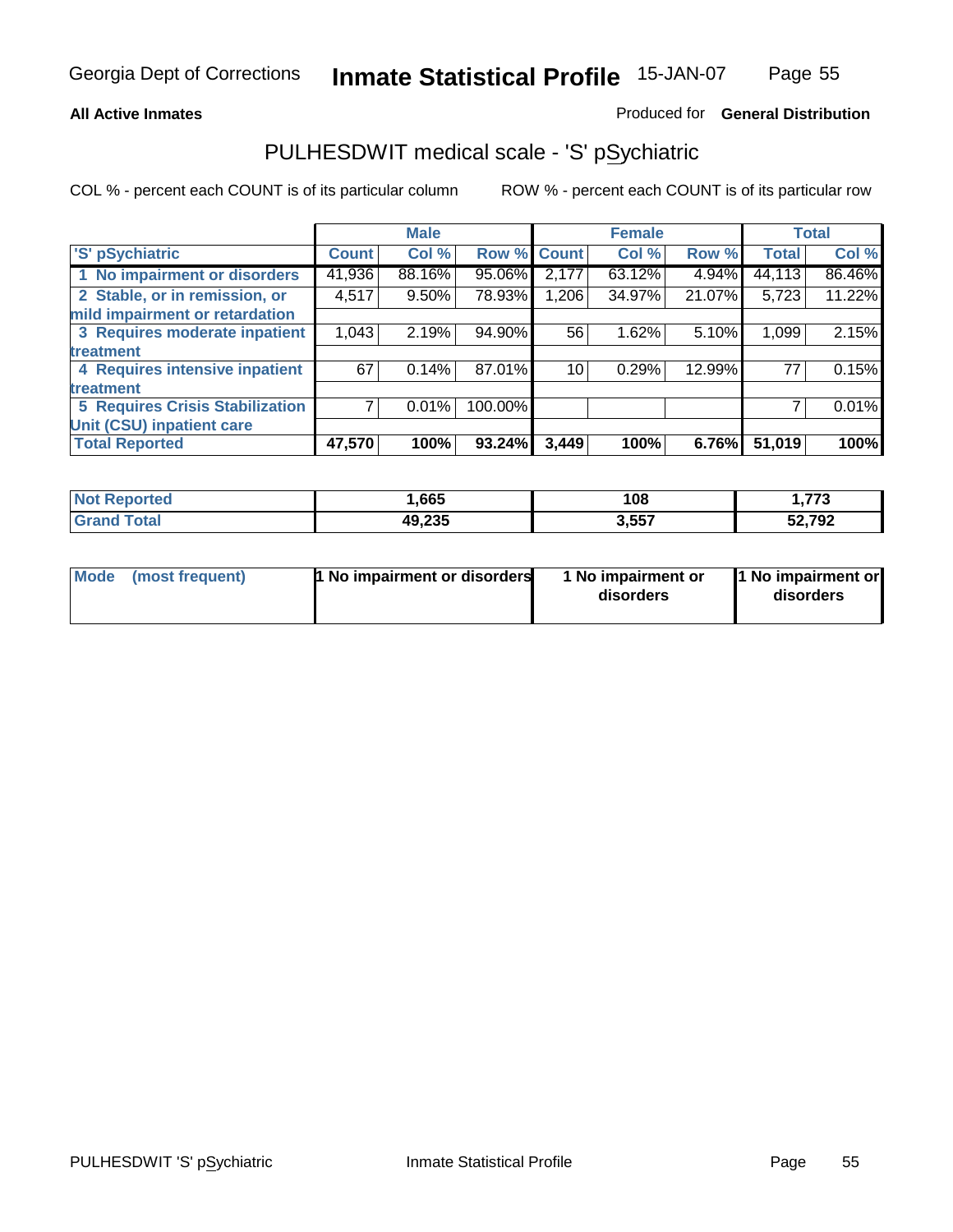### **All Active Inmates**

### Produced for **General Distribution**

# PULHESDWIT medical scale - 'D' dental

|                                 |              | <b>Male</b> |             |       | <b>Female</b> |          |              | <b>Total</b> |
|---------------------------------|--------------|-------------|-------------|-------|---------------|----------|--------------|--------------|
| 'D' Dental                      | <b>Count</b> | Col %       | Row % Count |       | Col %         | Row %    | <b>Total</b> | Col %        |
| 1 Minimal routine dental health | 17,770       | 37.59%      | 87.61%      | 2,514 | 72.89%        | 12.39%   | 20,284       | 39.99%       |
| <b>needs</b>                    |              |             |             |       |               |          |              |              |
| 2 Moderate cavities and/or      | 24,237       | 51.27%      | 97.43%      | 639   | 18.53%        | 2.57%    | 24,876       | 49.05%       |
| gum disease                     |              |             |             |       |               |          |              |              |
| 3 Extensive gum disease         | 5,257        | 11.12%      | 94.69%      | 295   | 8.55%         | $5.31\%$ | 5,552        | 10.95%       |
| and/or widespread decay         |              |             |             |       |               |          |              |              |
| 4 Urgent need for dental        | 6            | 0.01%       | 100.00%     |       |               |          | 6            | 0.01%        |
| <b>services</b>                 |              |             |             |       |               |          |              |              |
| 5 Life-threatening disease or   |              |             |             |       | 0.03%         | 100.00%  |              | 0.01%        |
| extreme pain or infection       |              |             |             |       |               |          |              |              |
| <b>Total Reported</b>           | 47,270       | 100%        | 93.20%      | 3,449 | 100%          | 6.80%    | 50,719       | 100.0%       |

| <b>Not Reported</b> | ,965   | 108   | 2,073  |
|---------------------|--------|-------|--------|
| <b>Tota</b>         | 49,235 | 3,557 | 52,792 |

| <b>Mode</b> | (most frequent) | 2 Moderate cavities and/or<br>qum disease | 1 Minimal routine dental<br>health needs | 2 Moderate<br>cavities and/or |
|-------------|-----------------|-------------------------------------------|------------------------------------------|-------------------------------|
|             |                 |                                           |                                          | aum disease                   |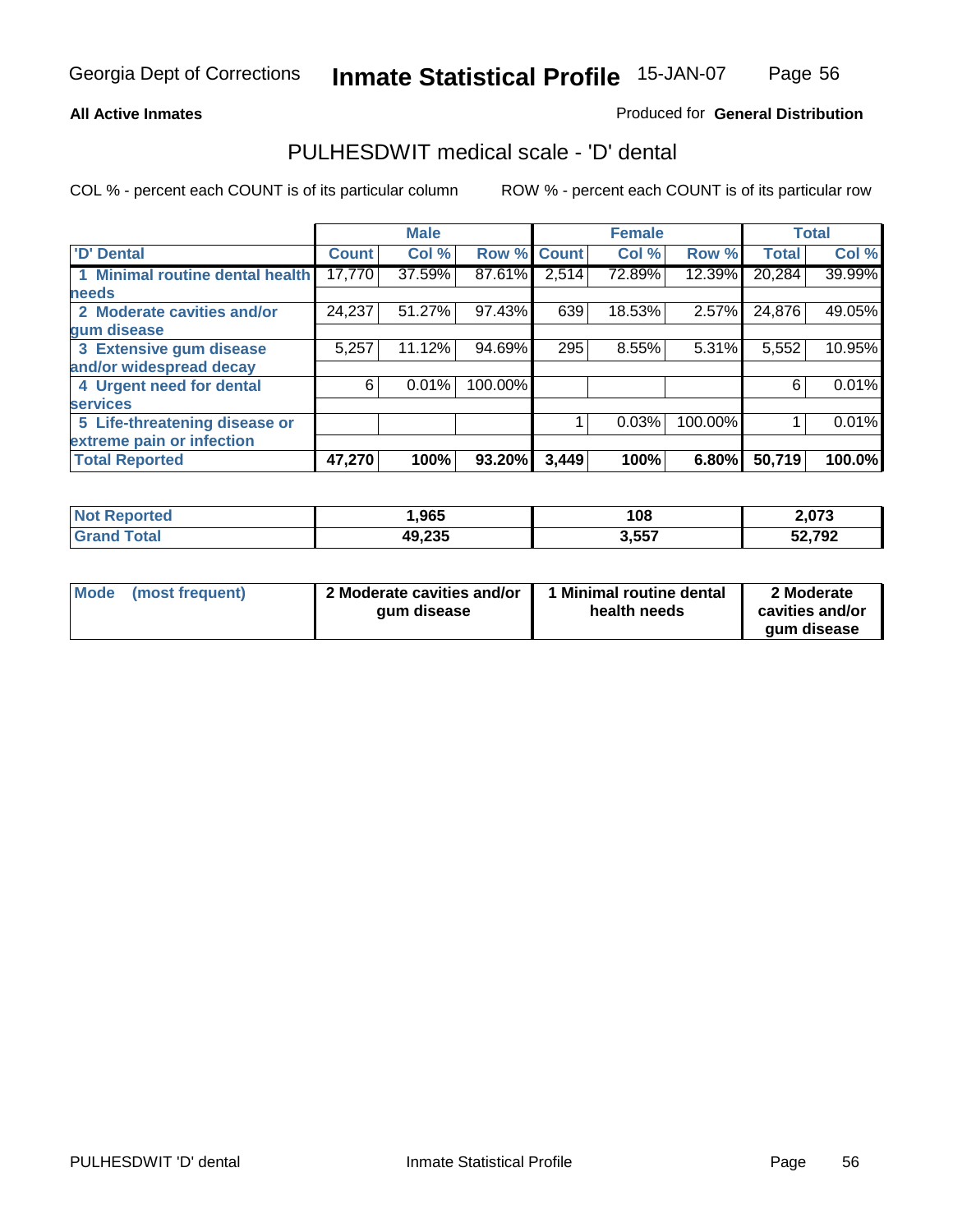### **All Active Inmates**

### Produced for **General Distribution**

# PULHESDWIT medical scale - 'W' work ability

|                                 |              | <b>Male</b> |        |              | <b>Female</b> |          |              | <b>Total</b> |
|---------------------------------|--------------|-------------|--------|--------------|---------------|----------|--------------|--------------|
| W' work ability                 | <b>Count</b> | Col %       | Row %  | <b>Count</b> | Col %         | Row %    | <b>Total</b> | Col %        |
| 1 Unrestricted work or activity | 41,331       | 85.59%      | 93.04% | 3,094        | 89.60%        | 6.96%    | 44,425       | 85.86%       |
| 2 Minor restrictions on type of | 5,396        | 11.17%      | 95.56% | 251          | 7.27%         | 4.44%    | 5,647        | 10.91%       |
| <b>work</b>                     |              |             |        |              |               |          |              |              |
| 3 Moderate restrictions on type | 1,241        | 2.57%       | 98.18% | 23           | 0.67%         | 1.82%    | 1,264        | 2.44%        |
| of work                         |              |             |        |              |               |          |              |              |
| 4 Major restrictions on type of | 265          | 0.55%       | 77.03% | 79           | 2.29%         | 22.97%   | 344          | 0.66%        |
| <b>work</b>                     |              |             |        |              |               |          |              |              |
| 5 Cannot work under any         | 55           | 0.11%       | 90.16% | 6            | 0.17%         | $9.84\%$ | 61           | 0.12%        |
| <b>circumstances</b>            |              |             |        |              |               |          |              |              |
| <b>Total Reported</b>           | 48,288       | 100%        | 93.33% | 3,453        | 100%          | 6.67%    | 51,741       | 100%         |

| <b>Not Reported</b>          | 947    | 104   | .051   |
|------------------------------|--------|-------|--------|
| <b>Total</b><br><b>Grand</b> | 49,235 | 3,557 | 52,792 |

| Mode | (most frequent) | 1 Unrestricted work or<br>activity | 1 Unrestricted work or<br>activity | 1 Unrestricted<br>work or activity |
|------|-----------------|------------------------------------|------------------------------------|------------------------------------|
|------|-----------------|------------------------------------|------------------------------------|------------------------------------|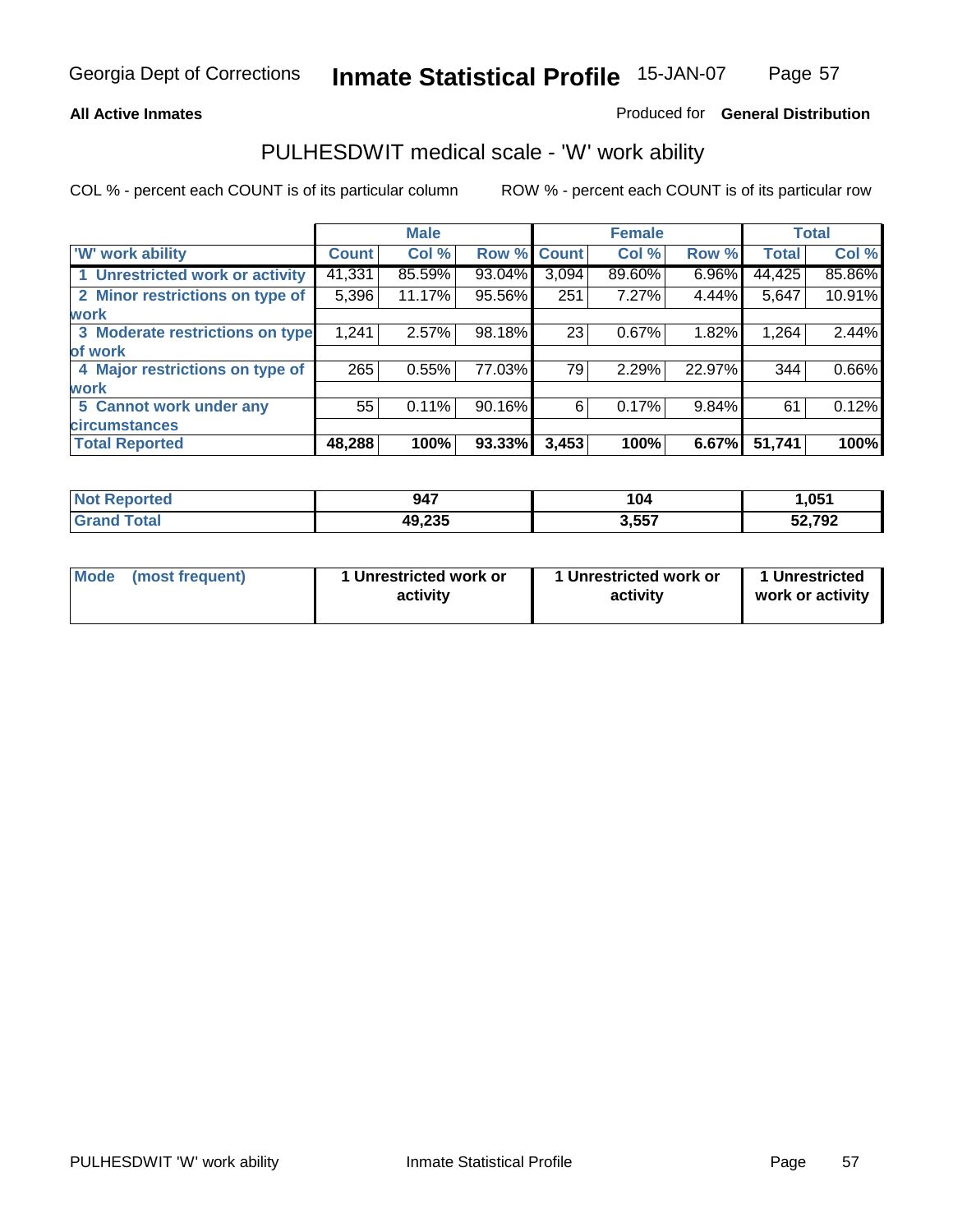### **All Active Inmates**

## Produced for **General Distribution**

# PULHESDWIT medical scale - 'I' impairment

|                                   |              | <b>Male</b> |         |              | <b>Female</b> |       |              | <b>Total</b> |
|-----------------------------------|--------------|-------------|---------|--------------|---------------|-------|--------------|--------------|
| <b>T' Impairment</b>              | <b>Count</b> | Col %       | Row %   | <b>Count</b> | Col %         | Row % | <b>Total</b> | Col %        |
| 1 No impairments or               | 47,965       | 99.33%      | 93.29%  | 3,448        | 99.86%        | 6.71% | 51,413       | 99.37%       |
| disabilities                      |              |             |         |              |               |       |              |              |
| 2 Wheelchair-bound but            | 45           | 0.09%       | 97.83%  |              | 0.03%         | 2.17% | 46           | 0.09%        |
| otherwise OK                      |              |             |         |              |               |       |              |              |
| <b>3 Needs low-level Assisted</b> | 22           | 0.05%       | 91.67%  | 2            | 0.06%         | 8.33% | 24           | 0.05%        |
| <b>Living (level I)</b>           |              |             |         |              |               |       |              |              |
| 4 Needs moderate Assisted         | 9            | 0.02%       | 100.00% |              |               |       | 9            | 0.02%        |
| <b>Living (level II)</b>          |              |             |         |              |               |       |              |              |
| <b>5 Needs maximal Assisted</b>   | 247          | 0.51%       | 99.20%  | 2            | 0.06%         | 0.80% | 249          | 0.48%        |
| <b>Living (level III)</b>         |              |             |         |              |               |       |              |              |
| <b>Total Reported</b>             | 48,288       | 100%        | 93.33%  | 3,453        | 100%          | 6.67% | 51,741       | 100.0%       |

| oorted<br><b>Not</b> | 947    | 104   | 051, ا        |
|----------------------|--------|-------|---------------|
| 'otal<br><b>Gret</b> | 49,235 | 3,557 | 52,792<br>ЭZ. |

| Mode | (most frequent) | 1 No impairments or<br>disabilities | 1 No impairments or<br>disabilities | 1 No impairments<br>or disabilities |
|------|-----------------|-------------------------------------|-------------------------------------|-------------------------------------|
|------|-----------------|-------------------------------------|-------------------------------------|-------------------------------------|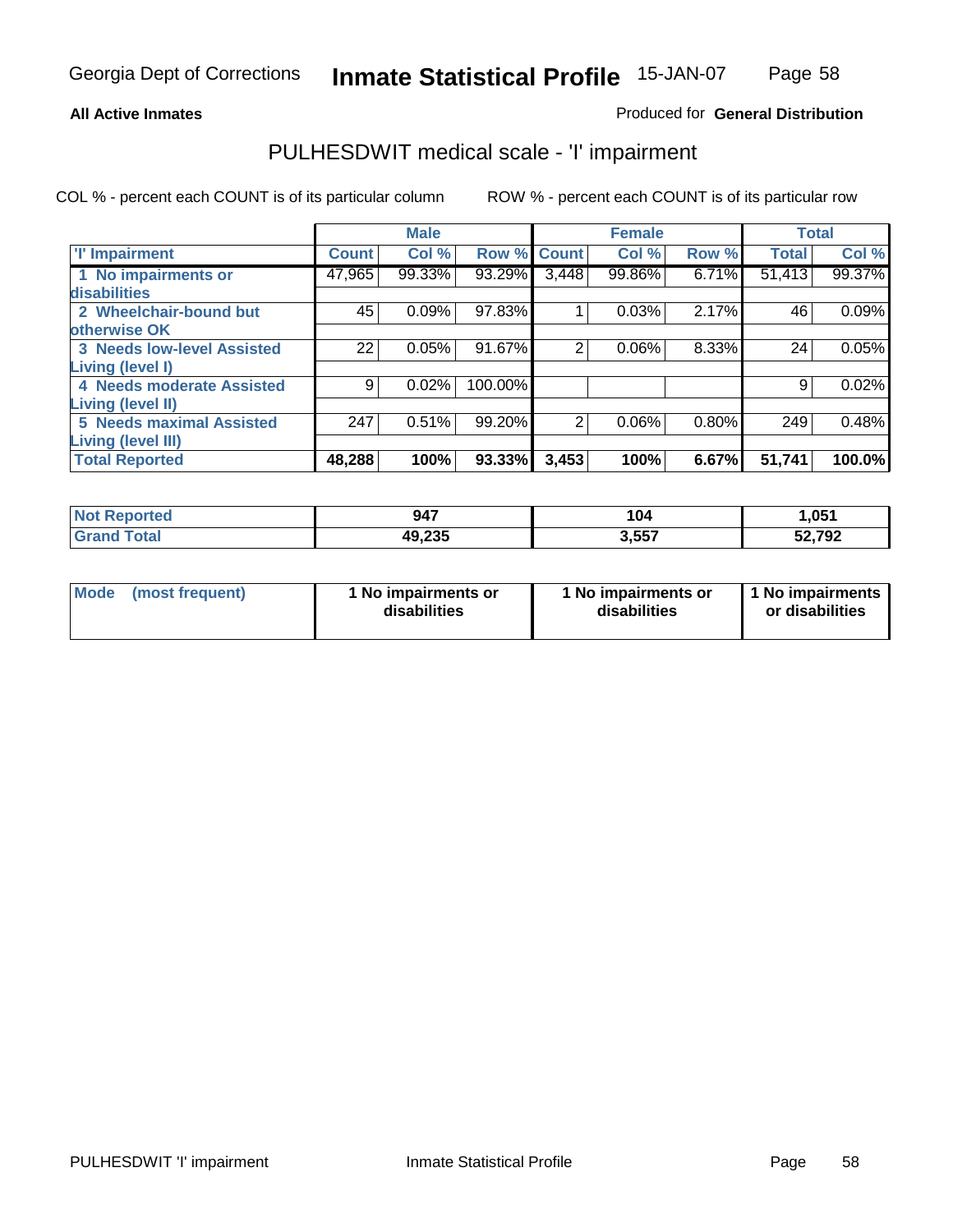#### **Inmate Statistical Profile** 15-JAN-07 Page Page 59

### **All Active Inmates Allowski** Produced fo **General Distribution**

# PULHESDWIT medical scale - 'T' transportability

|                              |              | <b>Male</b> |         |              | <b>Female</b> |       | <b>Total</b> |        |
|------------------------------|--------------|-------------|---------|--------------|---------------|-------|--------------|--------|
| <b>T' Transportability</b>   | <b>Count</b> | Col %       | Row %   | <b>Count</b> | Col %         | Row % | <b>Total</b> | Col %  |
| 1 Can be transported in any  | 48,191       | 99.80%      | 93.32%  | 3,451        | 99.94%        | 6.68% | 51,642       | 99.81% |
| ordinary approved vehicle    |              |             |         |              |               |       |              |        |
| 2 Wheelchair-bound, not      | 31           | 0.06%       | 96.88%  |              | 0.03%         | 3.13% | 32           | 0.06%  |
| needing special vehicle      |              |             |         |              |               |       |              |        |
| 3 Wheelchair-bound, requires | 16           | 0.03%       | 94.12%  |              | 0.03%         | 5.88% | 17           | 0.03%  |
| special vehicle              |              |             |         |              |               |       |              |        |
| 4 Needs specially-equipped   | 3            | 0.01%       | 100.00% |              |               |       | 3            | 0.01%  |
| medical vehicle              |              |             |         |              |               |       |              |        |
| <b>5 Requires ambulance</b>  | 47           | 0.10%       | 100.00% |              |               |       | 47           | 0.09%  |
| transport                    |              |             |         |              |               |       |              |        |
| <b>Total Reported</b>        | 48,288       | 100%        | 93.33%  | 3,453        | 100%          | 6.67% | 51,741       | 100%   |

| <b>Not</b><br>Reported       | 947    | 104   | 051,،  |
|------------------------------|--------|-------|--------|
| <b>Total</b><br><b>Grand</b> | 49,235 | 3,557 | 52,792 |

| Mode (most frequent) | 1 Can be transported in any 1 Can be transported in any | ordinary approved vehicle   ordinary approved vehicle   transported in any | 1 Can be<br>  ordinary approved  <br>vehicle |
|----------------------|---------------------------------------------------------|----------------------------------------------------------------------------|----------------------------------------------|
|                      |                                                         |                                                                            |                                              |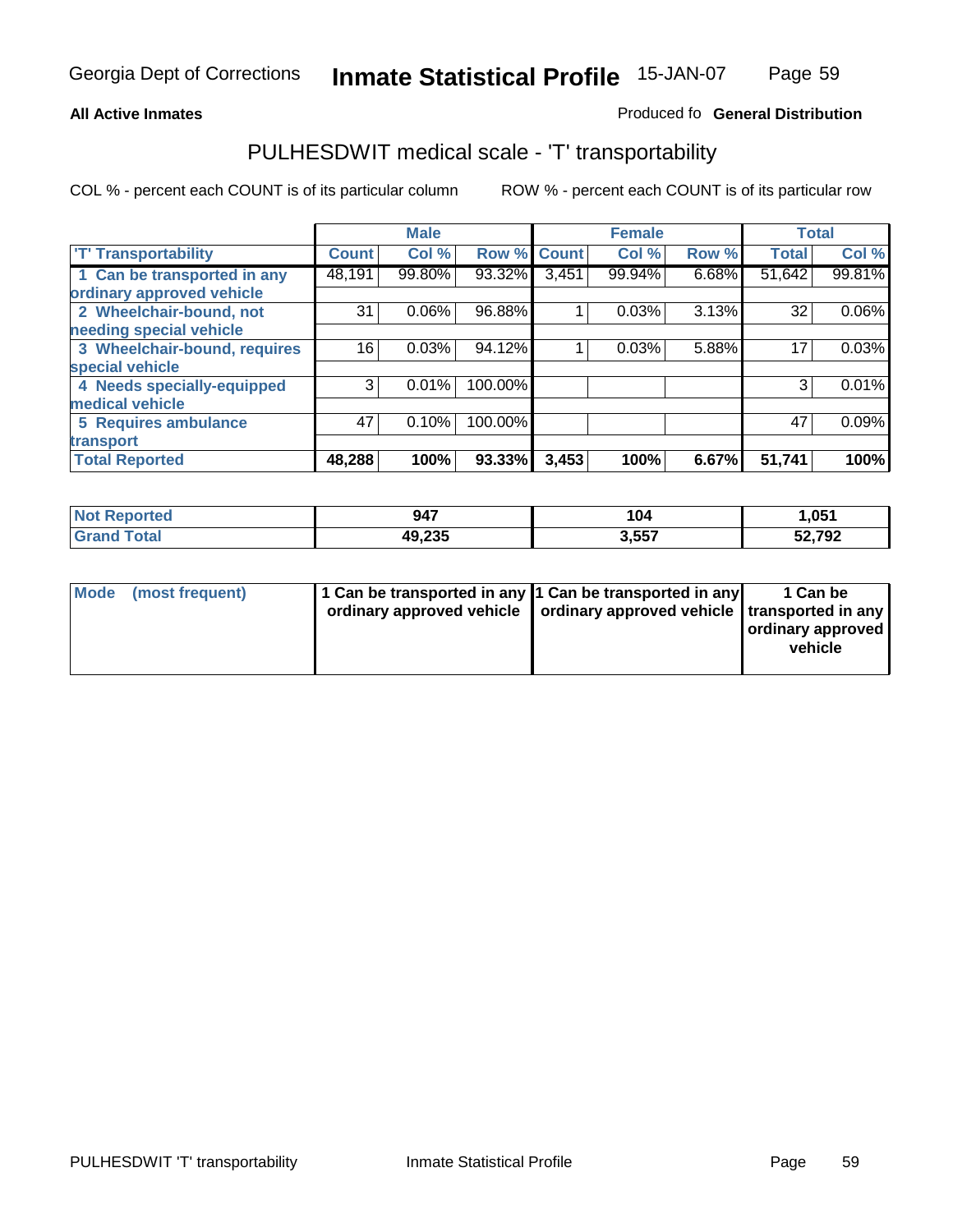### **All Active Inmates**

### Produced for **General Distribution**

# Criminality in family, self-reported

|                              |              | <b>Male</b> |           |              | <b>Female</b> |       |                 | <b>Total</b> |
|------------------------------|--------------|-------------|-----------|--------------|---------------|-------|-----------------|--------------|
| <b>Criminality In Family</b> | <b>Count</b> | Col %       | Row %     | <b>Count</b> | Col %         | Row % | <b>Total</b>    | Col %        |
| Yes, criminality in family   | 12,632       | 26.53%      | $90.90\%$ | 1.265        | 37.46%        |       | $9.10\%$ 13,897 | 27.25%       |
| No criminality in family     | 34,980       | 73.47%      | 94.31%    | 2,112        | 62.54%        |       | 5.69% 37,092    | 72.75%       |
| <b>Total Reported</b>        | 47,612       | 100%        | 93.38%    | 3,377        | 100%          |       | 6.62% 50,989    | 100%         |

| <b>Not Reported</b>     | .623   | 180   | .803   |
|-------------------------|--------|-------|--------|
| <b>Total</b><br>l Grand | 49,235 | 3,557 | 52,792 |

| Mode (most frequent) |  | No criminality in family | No criminality in family | No criminality in<br>family |
|----------------------|--|--------------------------|--------------------------|-----------------------------|
|----------------------|--|--------------------------|--------------------------|-----------------------------|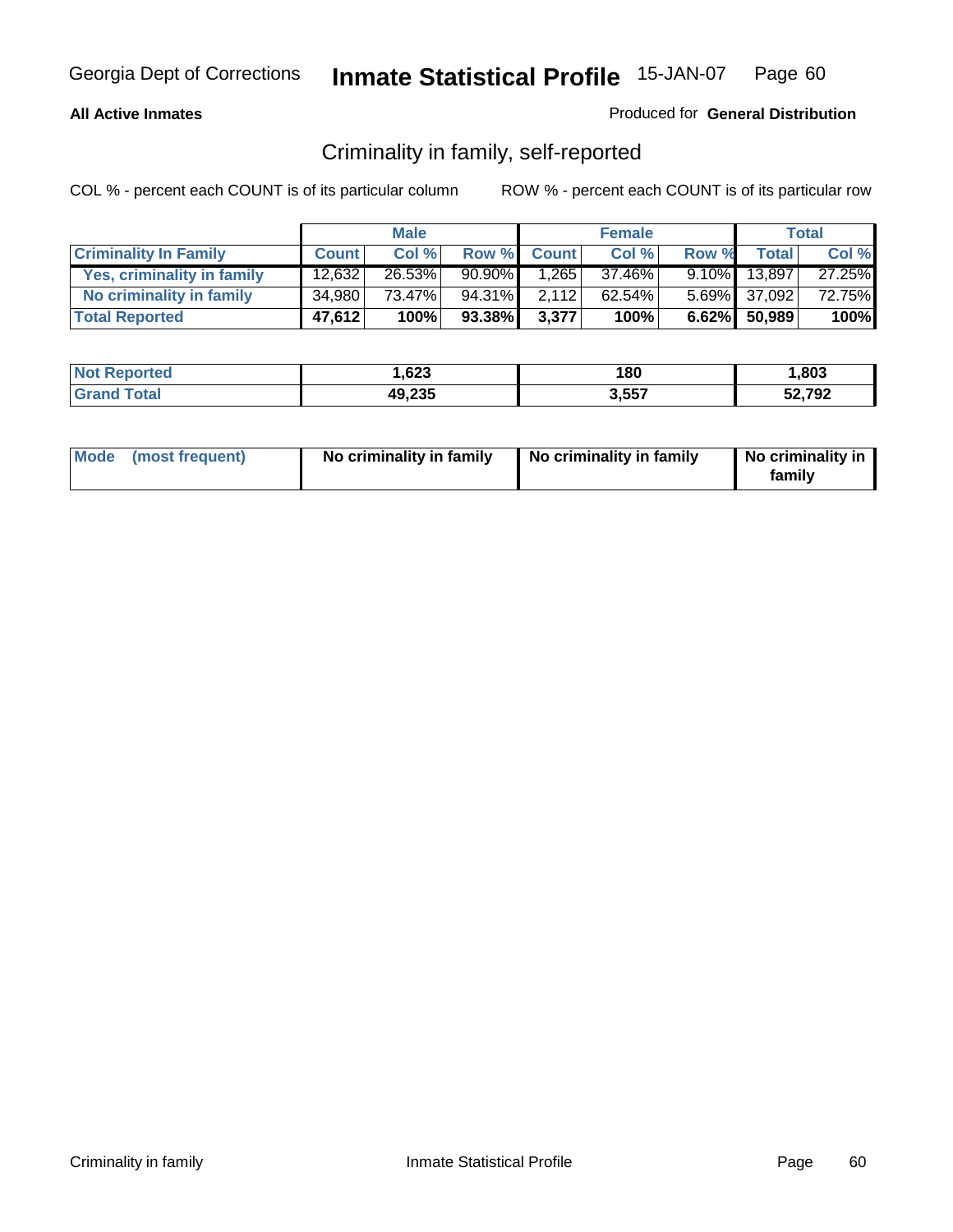### **All Active Inmates**

### Produced for **General Distribution**

# Alcoholism in family, self-reported

|                             |              | <b>Male</b> |           |              | <b>Female</b> |          |              | <b>Total</b> |
|-----------------------------|--------------|-------------|-----------|--------------|---------------|----------|--------------|--------------|
| <b>Alcoholism In Family</b> | <b>Count</b> | Col %       | Row %     | <b>Count</b> | Col %         | Row %    | <b>Total</b> | Col %        |
| Yes, alcoholism in family   | 8.084        | 16.98%      | $90.88\%$ | 811          | 24.02%        | $9.12\%$ | 8,895        | 17.44%       |
| No alcoholism in family     | 39,528       | 83.02%      | 93.90%    | 2.566        | 75.98%        | $6.10\%$ | 42,094       | 82.56%       |
| <b>Total Reported</b>       | 47,612       | 100%        | 93.38%    | 3,377        | 100%          |          | 6.62% 50,989 | 100%         |

| <b>Not Reported</b>     | .623   | 180   | .803   |
|-------------------------|--------|-------|--------|
| <b>Total</b><br>l Grand | 49,235 | 3,557 | 52,792 |

|  | Mode (most frequent) | No alcoholism in family | No alcoholism in family | No alcoholism in<br>family |
|--|----------------------|-------------------------|-------------------------|----------------------------|
|--|----------------------|-------------------------|-------------------------|----------------------------|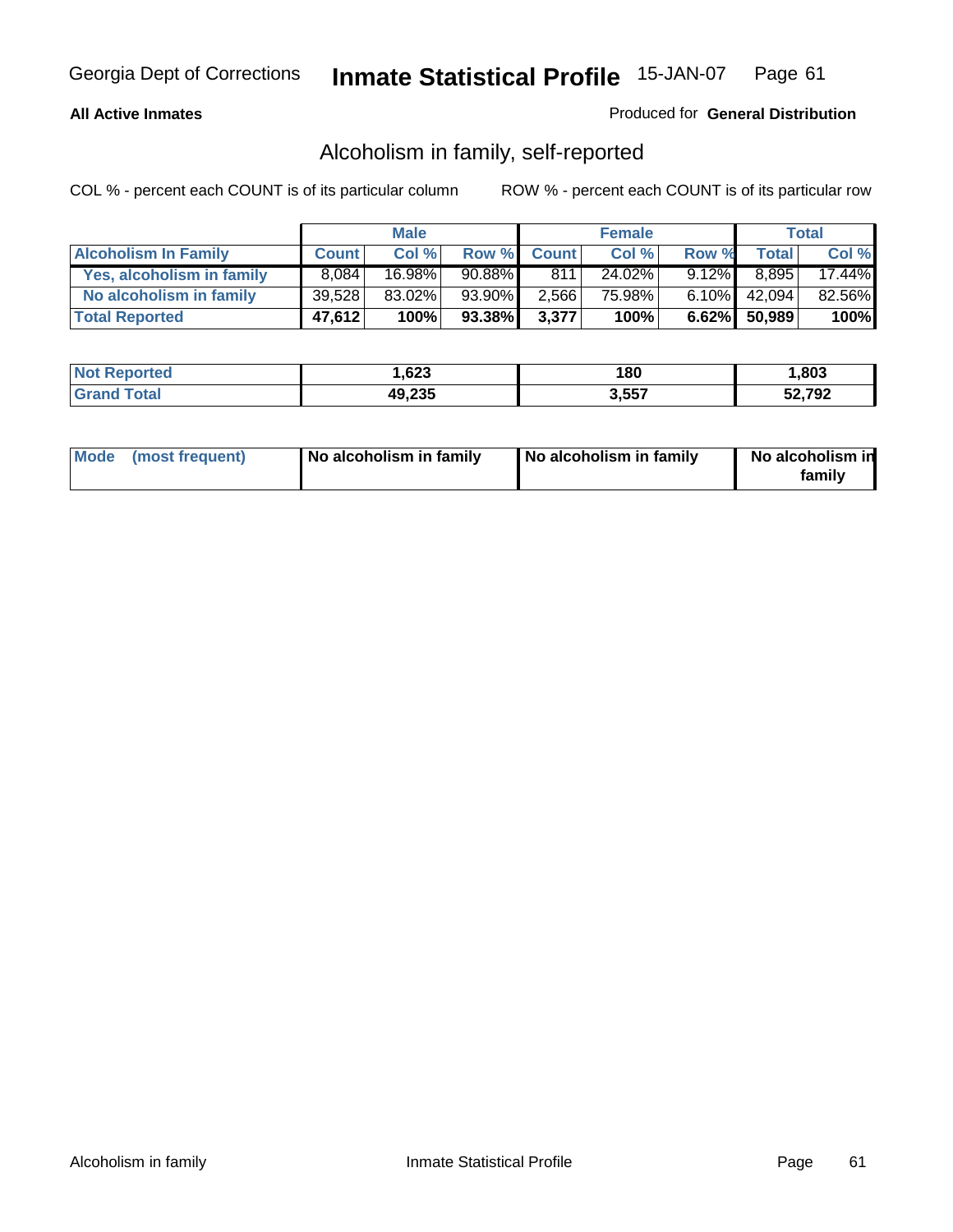### **All Active Inmates**

Produced for **General Distribution**

# Drug abuse in family, self-reported

|                           |              | <b>Male</b> |        |              | <b>Female</b> |           |              | Total  |
|---------------------------|--------------|-------------|--------|--------------|---------------|-----------|--------------|--------|
| Drug Abuse In Family      | <b>Count</b> | Col %       | Row %  | <b>Count</b> | Col %         | Row %     | Totall       | Col %  |
| Yes, drug abuse in family | 4.578        | 9.62%       | 86.41% | 720          | 21.32%        | $13.59\%$ | 5.298        | 10.39% |
| No drug abuse in family   | 43,034       | 90.38%      | 94.18% | 2,657        | 78.68%        | $5.82\%$  | 45,691       | 89.61% |
| <b>Total Reported</b>     | 47,612       | 100%        | 93.38% | 3,377        | 100%          |           | 6.62% 50,989 | 100%   |

| <b>Not</b><br><b>Reported</b> | 623, ا | 180   | ,803   |
|-------------------------------|--------|-------|--------|
| <b>ofa</b>                    | 49,235 | 3,557 | 52,792 |

|  | Mode (most frequent) | No drug abuse in family | No drug abuse in family | No drug abuse in<br>family |
|--|----------------------|-------------------------|-------------------------|----------------------------|
|--|----------------------|-------------------------|-------------------------|----------------------------|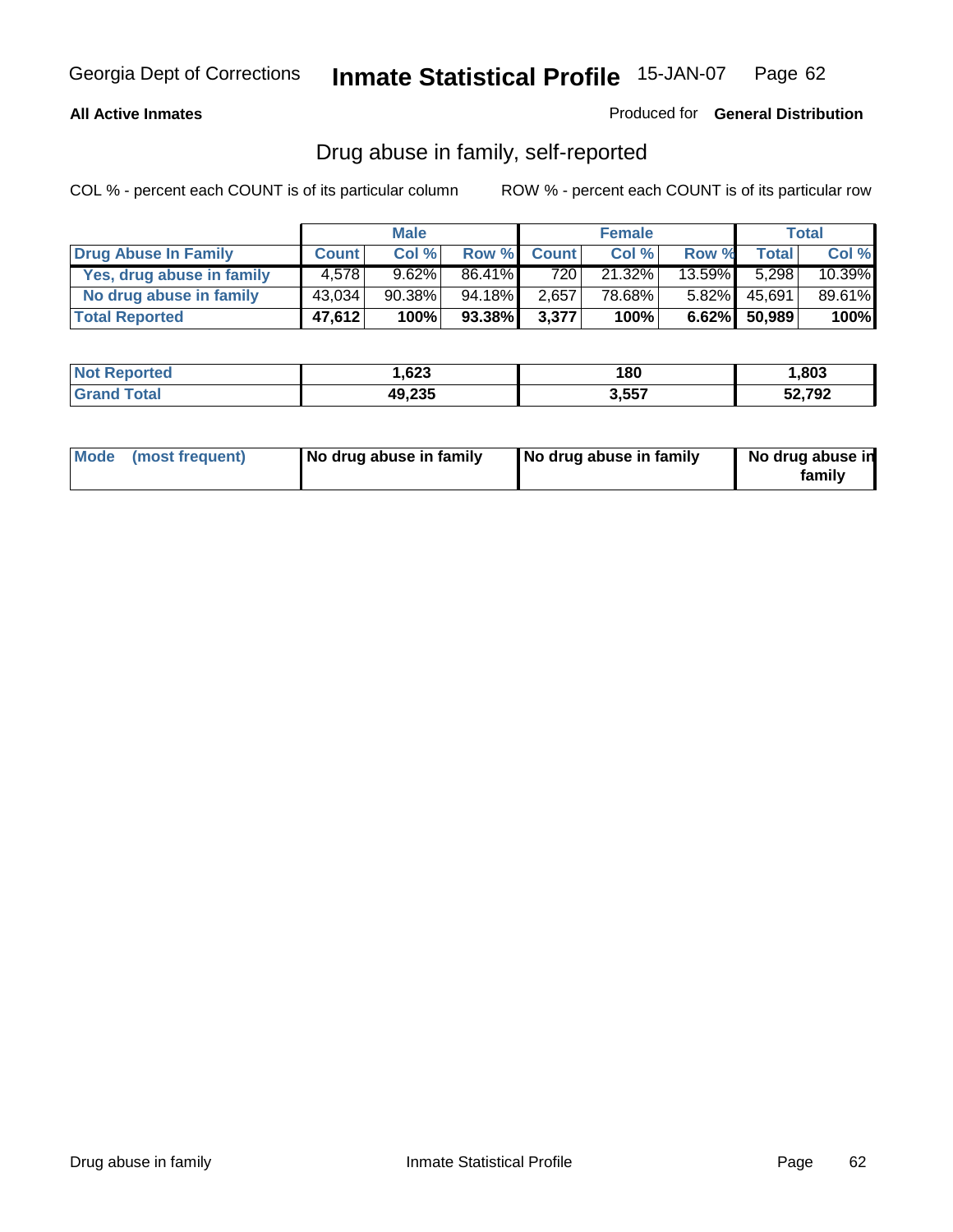### **All Active Inmates**

## Produced for **General Distribution**

# Subjected to frequent beatings, self-reported

|                                   |                   | <b>Male</b> |        |              | <b>Female</b> |          |        | Total  |
|-----------------------------------|-------------------|-------------|--------|--------------|---------------|----------|--------|--------|
| <b>Frequent beatings</b>          | <b>Count</b>      | Col %       | Row %  | <b>Count</b> | Col%          | Row %    | Total  | Col %  |
| <b>Yes, subjected to frequent</b> | .808 <sup>1</sup> | 3.80%       | 80.07% | 450          | 13.33%        | 19.93%   | 2,258  | 4.43%  |
| <b>beatings</b>                   |                   |             |        |              |               |          |        |        |
| Not subjected to frequent         | 45.804            | 96.20%      | 93.99% | 2,927        | 86.67%        | $6.01\%$ | 48.731 | 95.57% |
| <b>beatings</b>                   |                   |             |        |              |               |          |        |        |
| <b>Total Reported</b>             | 47,612            | 100%        | 93.38% | 3,377        | 100%          | 6.62%    | 50,989 | 100%   |

| rted<br>NO. | 623, ا | 180   | ,803   |
|-------------|--------|-------|--------|
|             | 49,235 | 3.557 | 52,792 |

| <b>Mode</b> | (most frequent) | Not subjected to frequent<br>beatings | Not subjected to frequent<br>beatings | Not subjected to<br>frequent beatings |
|-------------|-----------------|---------------------------------------|---------------------------------------|---------------------------------------|
|             |                 |                                       |                                       |                                       |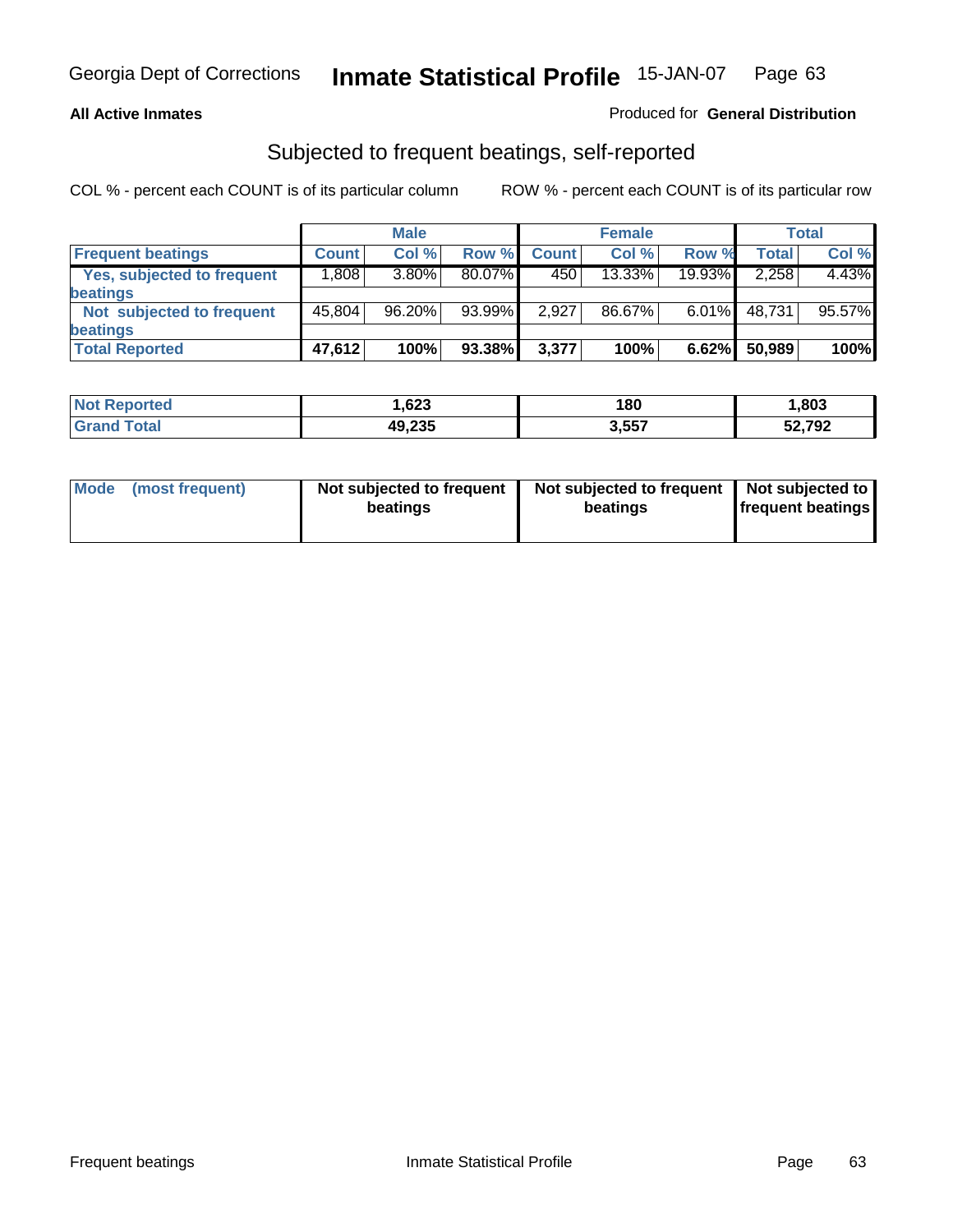### **All Active Inmates**

## Produced for **General Distribution**

# Father absent during inmate's childhood

|                           |              | <b>Male</b> |        |              | <b>Female</b> |       |              | Total  |
|---------------------------|--------------|-------------|--------|--------------|---------------|-------|--------------|--------|
| <b>Father Absent</b>      | <b>Count</b> | Col %       | Row %  | <b>Count</b> | Col %         | Row % | <b>Total</b> | Col %  |
| Yes, father was absent    | 23,559       | 49.48%      | 94.76% | 1,304        | 38.61%        |       | 5.24% 24,863 | 48.76% |
| No, father was not absent | 24,053       | 50.52%      | 92.07% | 2,073        | 61.39%        |       | 7.93% 26,126 | 51.24% |
| <b>Total Reported</b>     | 47,612       | 100%        | 93.38% | 3,377        | 100%          |       | 6.62% 50,989 | 100%   |

| <b>Not Reported</b> | 623, ا | 180   | ,803   |
|---------------------|--------|-------|--------|
| <b>Srand Total</b>  | 49,235 | 3,557 | 52,792 |

| Mode (most frequent) |  | 「No, father was not absent ┃No, father was not absent ┃No, father was not | absent |
|----------------------|--|---------------------------------------------------------------------------|--------|
|----------------------|--|---------------------------------------------------------------------------|--------|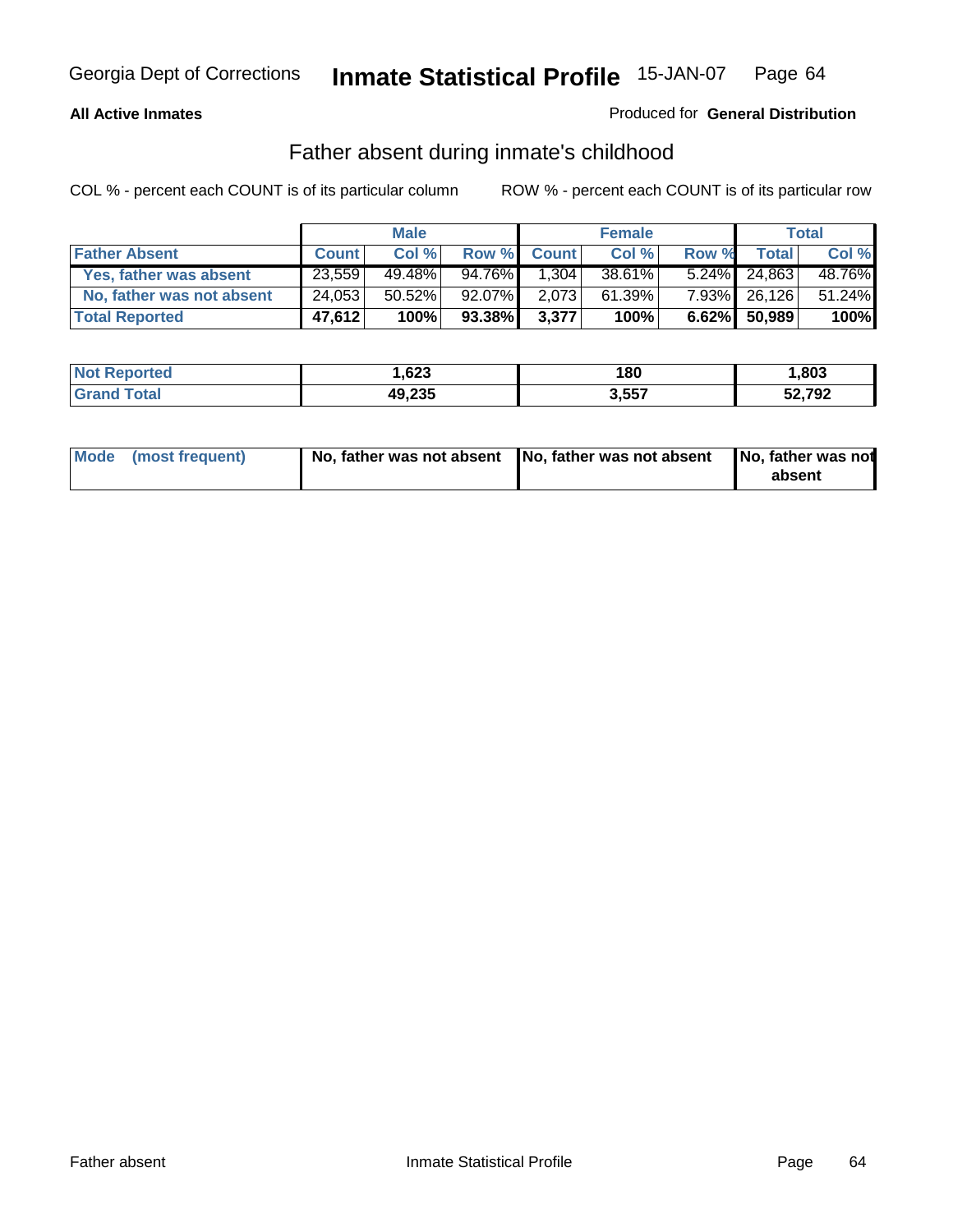### **All Active Inmates**

## Produced for **General Distribution**

# Mother absent during inmate's childhood

|                           |              | <b>Male</b> |        |              | <b>Female</b> |          |              | Total  |
|---------------------------|--------------|-------------|--------|--------------|---------------|----------|--------------|--------|
| <b>Mother Absent</b>      | <b>Count</b> | Col %       | Row %  | <b>Count</b> | Col %         | Row %    | <b>Total</b> | Col %  |
| Yes, mother was absent    | 6.212        | 13.05%      | 93.34% | 4431         | 13.12%        | $6.66\%$ | 6.655        | 13.05% |
| No, mother was not absent | 41,400       | 86.95%      | 93.38% | 2,934        | 86.88%        | $6.62\%$ | 44,334       | 86.95% |
| <b>Total Reported</b>     | 47,612       | 100%        | 93.38% | 3,377        | 100%          |          | 6.62% 50,989 | 100%   |

| <b>Not Reported</b> | 623, ا | 180   | ,803   |
|---------------------|--------|-------|--------|
| <b>Srand Total</b>  | 49,235 | 3,557 | 52,792 |

| Mode (most frequent) | No, mother was not absent   No, mother was not absent   No, mother was | not absent |
|----------------------|------------------------------------------------------------------------|------------|
|----------------------|------------------------------------------------------------------------|------------|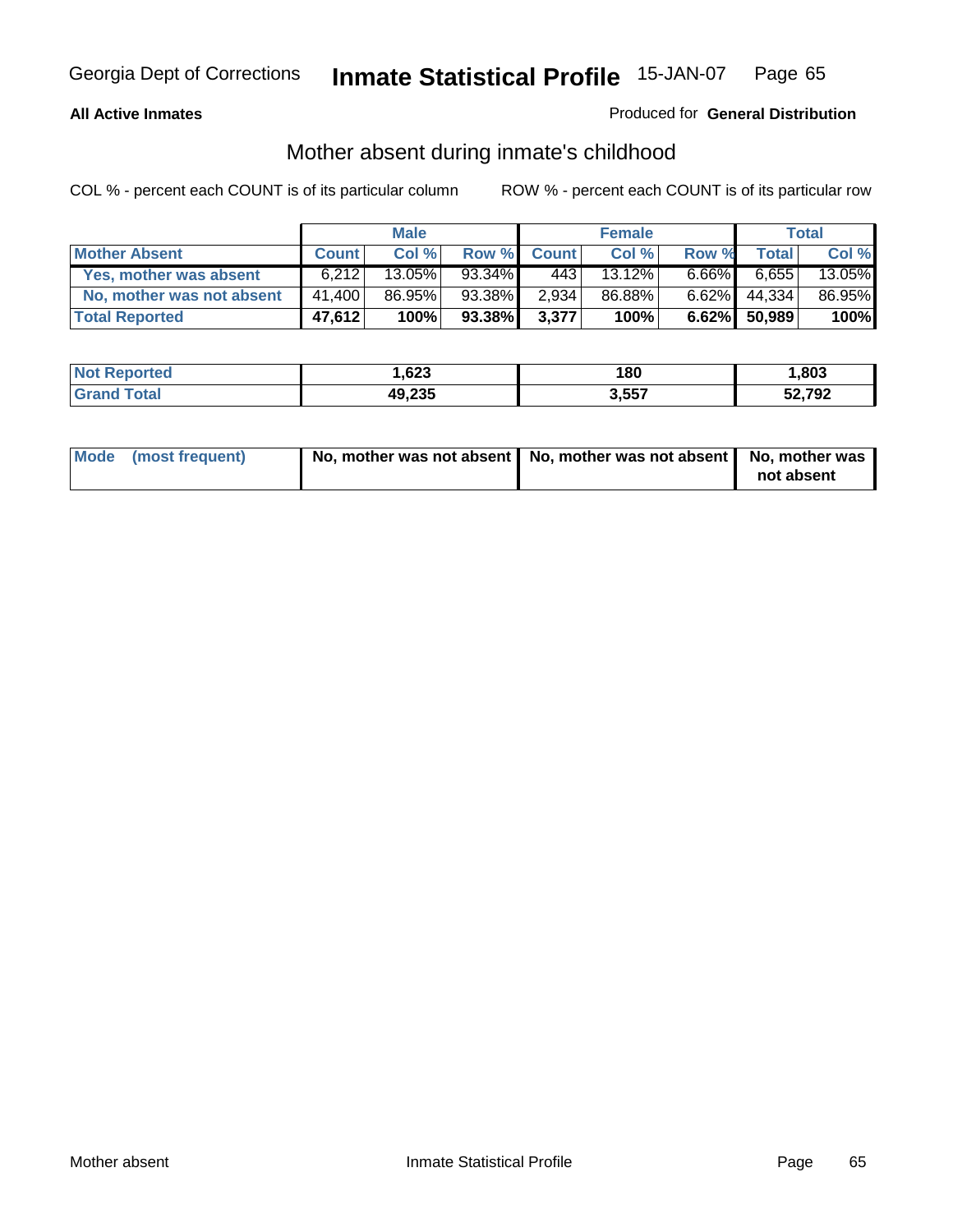**All Active Inmates**

### Produced for **General Distribution**

# Number of prior Georgia incarcerations

|                                       |              | <b>Male</b> |                    |       | <b>Female</b> |       |        | <b>Total</b> |
|---------------------------------------|--------------|-------------|--------------------|-------|---------------|-------|--------|--------------|
| <b>Num of Prior GA Incarcerations</b> | <b>Count</b> | Col %       | <b>Row % Count</b> |       | Col %         | Row % | Total  | Col %        |
| $\bf{0}$                              | 28,027       | 56.92%      | 92.05%             | 2,420 | 68.03%        | 7.95% | 30,447 | 57.67%       |
|                                       | 8,763        | 17.80%      | 93.97%             | 562   | 15.80%        | 6.03% | 9,325  | 17.66%       |
|                                       | 4,969        | 10.09%      | 95.16%             | 253   | 7.11%         | 4.84% | 5,222  | 9.89%        |
| 3                                     | 3,076        | 6.25%       | 95.65%             | 140   | 3.94%         | 4.35% | 3,216  | 6.09%        |
|                                       | 1,933        | 3.93%       | 96.55%             | 69    | 1.94%         | 3.45% | 2,002  | 3.79%        |
| 5                                     | 1,087        | 2.21%       | 95.35%             | 53    | 1.49%         | 4.65% | 1,140  | 2.16%        |
| <b>More Than 5</b>                    | 1,380        | 2.80%       | 95.83%             | 60    | 1.69%         | 4.17% | 1,440  | 2.73%        |
| <b>Total Reported</b>                 | 49,235       | 100%        | 93.26%             | 3,557 | 100%          | 6.74% | 52,792 | 100%         |

| Reported<br>' NOT            |                         |       |        |
|------------------------------|-------------------------|-------|--------|
| <b>Total</b><br><b>Grand</b> | <b>AQ 235</b><br>ーン・ムソー | 3,557 | 52,792 |

| Mean (average)       | l.O3 | .69 | 1.01 |
|----------------------|------|-----|------|
| Median (middle)      |      |     |      |
| Mode (most frequent) |      |     |      |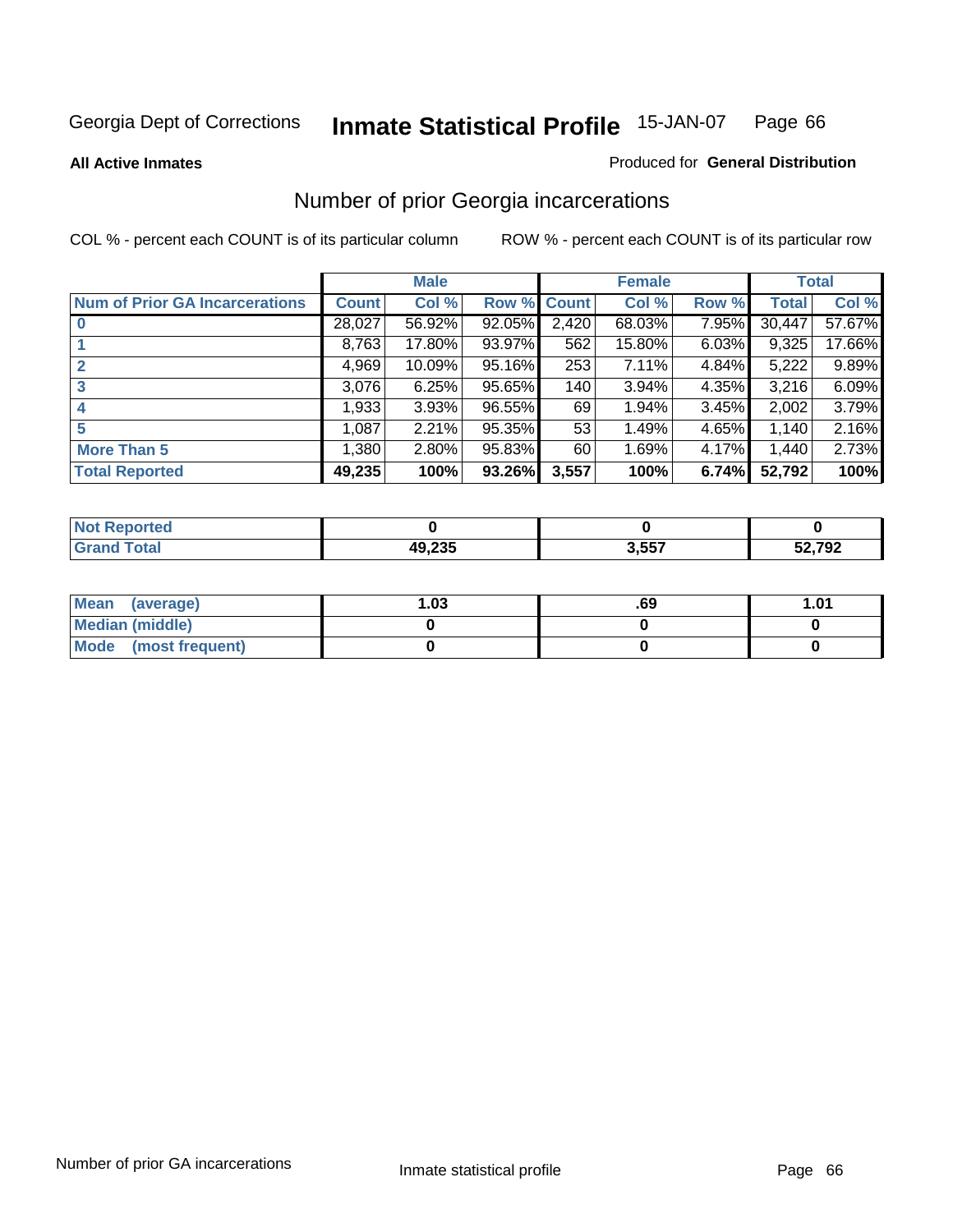Produced for **General Distribution**

### **All Active Inmates**

# Prison sentence in years

COL % - percent each COUNT is of its particular column ROW % - percent each COUNT is of its particular row

|                                 |              | <b>Male</b> |         |              | <b>Female</b> |        |              | <b>Total</b> |
|---------------------------------|--------------|-------------|---------|--------------|---------------|--------|--------------|--------------|
| <b>Prison Sentence In Years</b> | <b>Count</b> | Col %       | Row %   | <b>Count</b> | Col %         | Row %  | <b>Total</b> | Col %        |
| $0 - 1$                         | 2,437        | 4.95%       | 89.17%  | 296          | 8.32%         | 10.83% | 2,733        | 5.18%        |
| $1.1 - 2$                       | 3,747        | 7.61%       | 88.25%  | 499          | 14.03%        | 11.75% | 4,246        | 8.04%        |
| $2.1 - 3$                       | 3,892        | 7.90%       | 89.37%  | 463          | 13.02%        | 10.63% | 4,355        | 8.25%        |
| $3.1 - 4$                       | 2,777        | 5.64%       | 90.69%  | 285          | 8.01%         | 9.31%  | 3,062        | 5.80%        |
| $4.1 - 5$                       | 4,969        | 10.09%      | 91.21%  | 479          | 13.47%        | 8.79%  | 5,448        | 10.32%       |
| $5.1 - 6$                       | 2,083        | 4.23%       | 92.87%  | 160          | 4.50%         | 7.13%  | 2,243        | 4.25%        |
| $6.1 - 7$                       | 1,974        | 4.01%       | 93.87%  | 129          | 3.63%         | 6.13%  | 2,103        | 3.98%        |
| $7.1 - 8$                       | 1,808        | 3.67%       | 94.12%  | 113          | 3.18%         | 5.88%  | 1,921        | 3.64%        |
| $8.1 - 9$                       | 752          | 1.53%       | 93.65%  | 51           | 1.43%         | 6.35%  | 803          | 1.52%        |
| $9.1 - 10$                      | 6,143        | 12.48%      | 94.61%  | 350          | 9.84%         | 5.39%  | 6,493        | 12.30%       |
| $10.1 - 12$                     | 2,316        | 4.70%       | 95.47%  | 110          | 3.09%         | 4.53%  | 2,426        | 4.60%        |
| $12.1 - 15$                     | 3,457        | 7.02%       | 95.95%  | 146          | 4.10%         | 4.05%  | 3,603        | 6.82%        |
| $15.1 - 20$                     | 3,453        | 7.01%       | 96.59%  | 122          | 3.43%         | 3.41%  | 3,575        | 6.77%        |
| 20.1 - Over                     | 2,716        | 5.52%       | 97.70%  | 64           | 1.80%         | 2.30%  | 2,780        | 5.27%        |
| <b>Life</b>                     | 6,169        | 12.53%      | 95.61%  | 283          | 7.96%         | 4.39%  | 6,452        | 12.22%       |
| <b>Life Without Parole</b>      | 440          | 0.89%       | 98.65%  | 6            | 0.17%         | 1.35%  | 446          | 0.84%        |
| <b>Death</b>                    | 99           | 0.20%       | 99.00%  |              | 0.03%         | 1.00%  | 100          | 0.19%        |
| <b>Youthful Offenders</b>       | 3            | 0.01%       | 100.00% |              |               |        | 3            | 0.01%        |
| <b>Total Reported</b>           | 49,235       | 100%        | 93.26%  | 3,557        | 100.0%        | 6.74%  | 52,792       | 100%         |

| <b>NOT</b><br>portea |                  |       |        |
|----------------------|------------------|-------|--------|
| ota<br>. Gr          | AO 225<br>49,∠ວວ | 3,557 | 52,792 |

### **Determinate (numeric) sentences only**

| Mean | "апе. | . O<br>- 1 | 30. | 8.96 |
|------|-------|------------|-----|------|
|      |       |            |     |      |

**All sentences (including determinate), with life, life without parole, and death sentences figured at 45 years**

| М<br>$\sim$ $-$<br>--<br>l 06<br>J.ZJ<br>$\mathbf{r}$<br>___ |  |  |  |
|--------------------------------------------------------------|--|--|--|
|                                                              |  |  |  |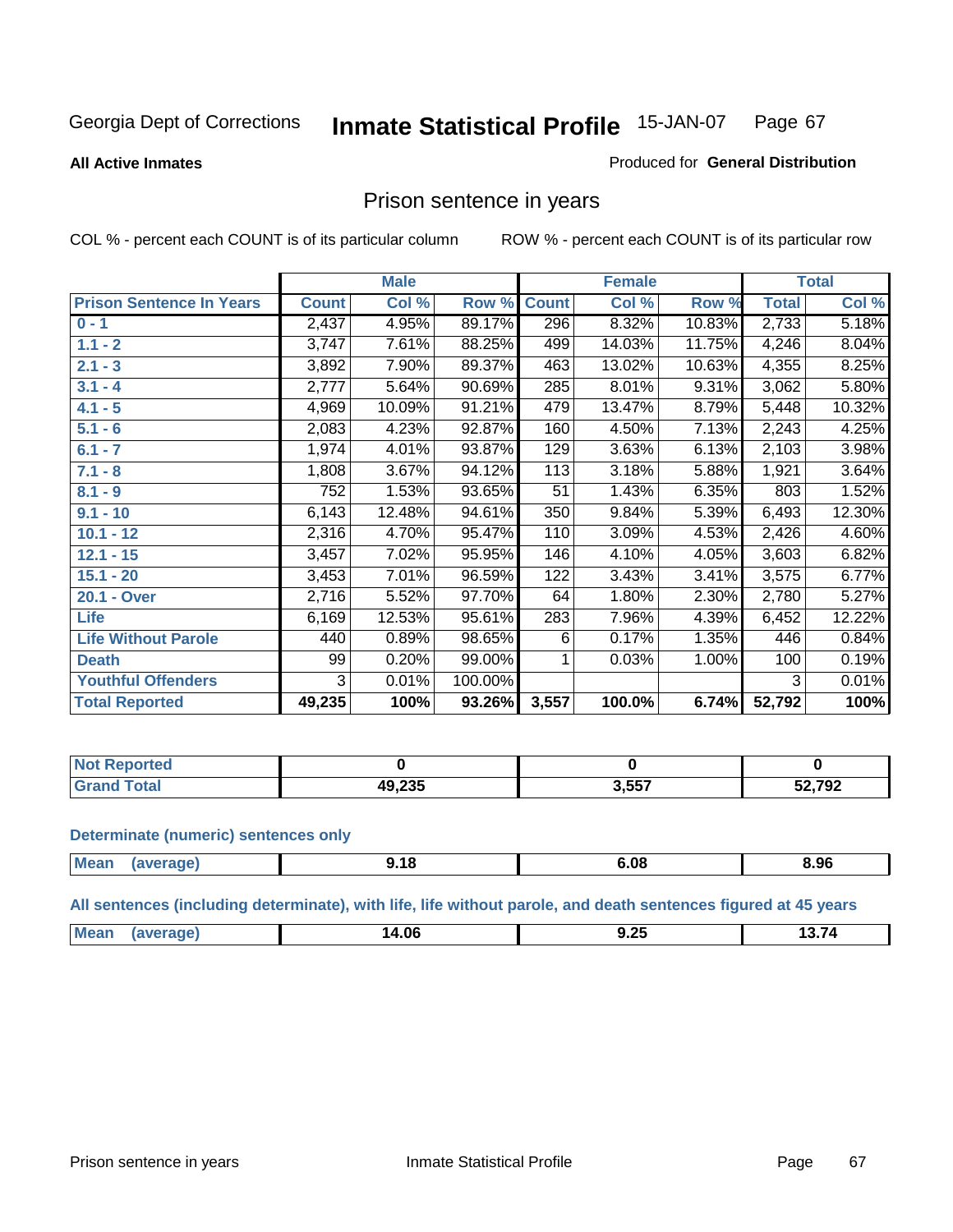### **All Active Inmates**

### Produced for **General Distribution**

# Primary offense, broken out into felonies vs misdemeanors

|                                  |                 | <b>Male</b> |                    |       | <b>Female</b> |       | Total        |        |
|----------------------------------|-----------------|-------------|--------------------|-------|---------------|-------|--------------|--------|
| <b>Felonies and Misdemeanors</b> | <b>Count</b>    | Col%        | <b>Row % Count</b> |       | Col %         | Row % | <b>Total</b> | Col %  |
| <b>Felonies</b>                  | 48.044          | $99.98\%$   | $93.35\%$ 3,420    |       | 100.00%       | 6.65% | 51.464       | 99.98% |
| <b>Misdemeanors</b>              | 11 <sub>1</sub> | $.02\%$     | 100.00%            |       |               |       |              | .02%   |
| <b>Total Reported</b>            | 48,055          | 100%        | 93.36%             | 3,420 | 100%          | 6.64% | 51,475       | 100%   |

| <b>Not</b> | 1180 | 4.27                       | 4947    |
|------------|------|----------------------------|---------|
| eported    |      | י טו                       | 1 J I 1 |
| Grar       | הה   | $AB$ 10 $\degree$<br>1 J 4 | 52,792  |

| <b>Mode (most frequent)</b> | elonies | elonies | lonies<br>- - - |
|-----------------------------|---------|---------|-----------------|
|                             |         |         |                 |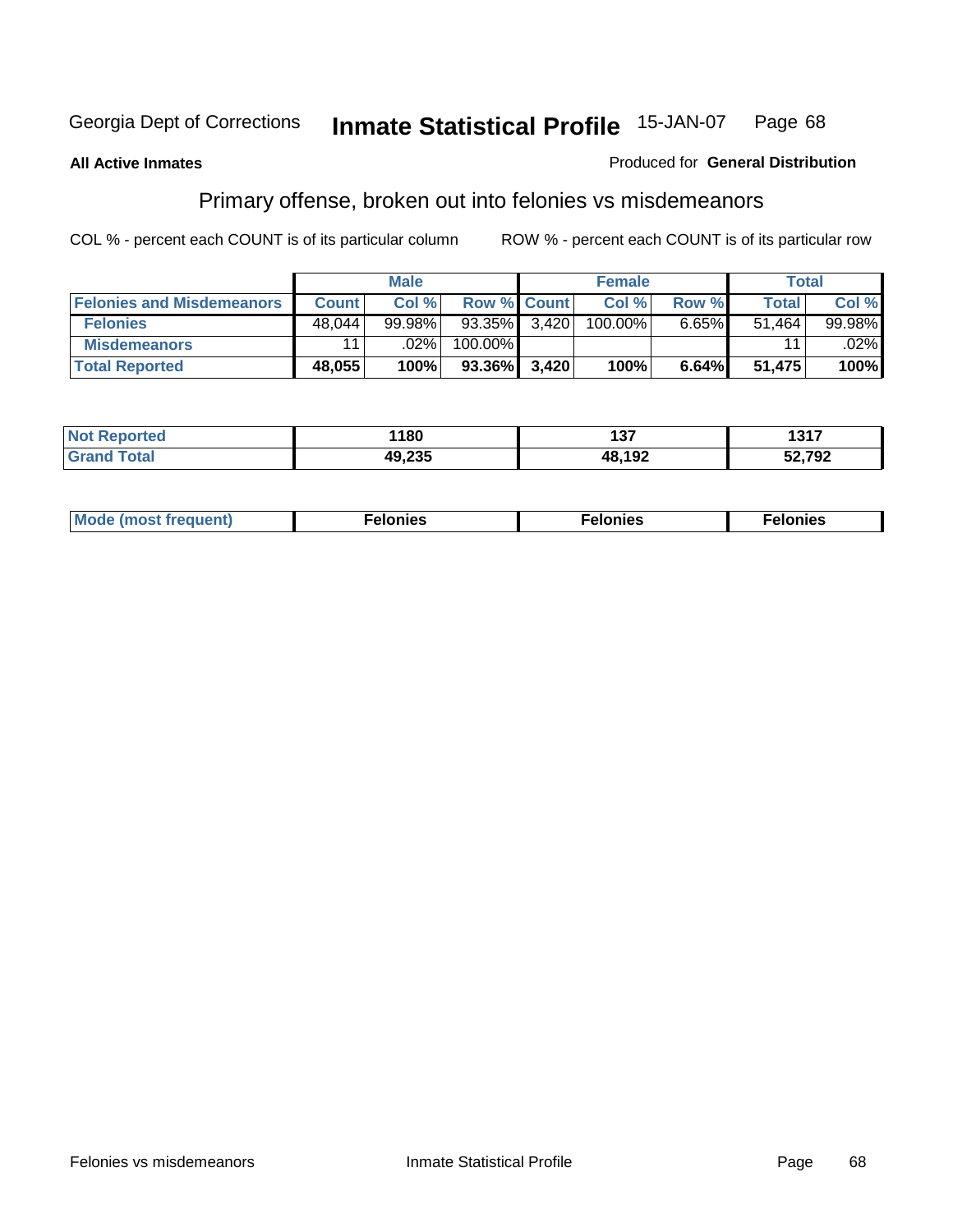### **All Active Inmates**

### Produced for **General Distribution**

# Primary offense, broken out into six broad crime categories

|                                  |              | <b>Male</b> |             |       | <b>Female</b> |        |              | <b>Total</b> |  |
|----------------------------------|--------------|-------------|-------------|-------|---------------|--------|--------------|--------------|--|
| <b>Crime Categories</b>          | <b>Count</b> | Col %       | Row % Count |       | Col %         | Row %  | <b>Total</b> | Col %        |  |
| <b>Violent</b>                   | 21,268       | 44.26%      | 94.37%      | 1,270 | 37.13%        | 5.63%  | 22,538       | 43.78%       |  |
| <b>Sex Crime</b><br>$\mathbf{2}$ | 7,176        | 14.93%      | 98.68%      | 96    | 2.81%         | 1.32%  | 7,272        | 14.13%       |  |
| $\mathbf{3}$<br><b>Property</b>  | 9,308        | 19.37%      | 89.40%      | 1,104 | 32.28%        | 10.60% | 10,412       | 20.23%       |  |
| <b>Drug</b><br>4                 | 7,771        | 16.17%      | 90.43%      | 822   | 24.04%        | 9.57%  | 8,593        | 16.69%       |  |
| <b>Habit/DUI</b><br>5            | 173          | $.36\%$     | 96.11%      |       | .20%          | 3.89%  | 180          | $.35\%$      |  |
| <b>Other</b><br>6                | 2,359        | 4.91%       | 95.12%      | 121   | 3.54%         | 4.88%  | 2,480        | 4.82%        |  |
| <b>Total Reported</b>            | 48,055       | 100%        | 93.36%      | 3,420 | 100%          | 6.64%  | 51,475       | 100%         |  |

| 180    | .<br>ּשׁ<br>___ | 4947<br>1917 |
|--------|-----------------|--------------|
| 49,235 | 2 557<br>. טטוי | 52,792       |

| <b>Mo</b><br>uenti | .<br>วlent | $- -$<br>Violent | --<br>Violent |
|--------------------|------------|------------------|---------------|
|                    |            |                  |               |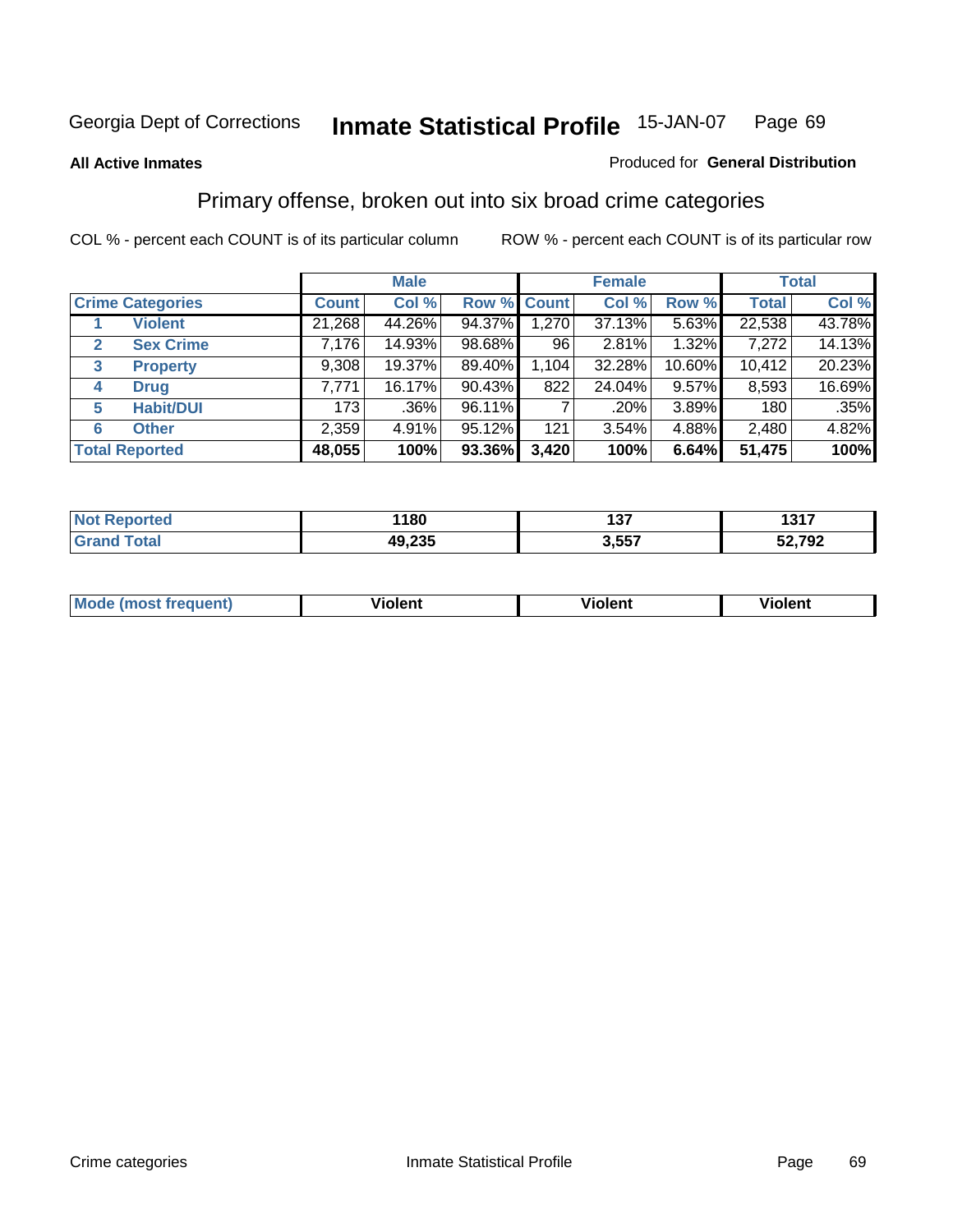**All Active Inmates**

### Produced for **General Distribution**

# Primary offense, detailed offense code

|      |                                                  | <b>Male</b>     |       | <b>Female</b> |                 |       | <b>Total</b> |                  |       |
|------|--------------------------------------------------|-----------------|-------|---------------|-----------------|-------|--------------|------------------|-------|
|      | <b>Primary Offense</b>                           | <b>Count</b>    | Col % | Row %         | <b>Count</b>    | Col % | Row %        | <b>Total</b>     | Col % |
| 33   | <b>Reckless Conduct</b>                          | 1.              | .01%  | 100.00%       |                 |       |              | 1                | .01%  |
|      | <b>C/Harm</b>                                    |                 |       |               |                 |       |              |                  |       |
| 70   | <b>Poss Of Marijuana</b>                         | 4               | .01%  | 100.00%       |                 |       |              | 4                | .01%  |
| 71   | <b>Viol Motor Veh Law</b>                        | 1               | .01%  | 100.00%       |                 |       |              | 1                | .01%  |
| 72   | <b>Dui</b>                                       | $\overline{2}$  | .01%  | 100.00%       |                 |       |              | $\overline{2}$   | .01%  |
| 73   | <b>Obstr Of Law Enf Officer</b>                  | $\overline{2}$  | .01%  | 100.00%       |                 |       |              | $\overline{2}$   | .01%  |
| 169  | <b>Methamphetamine</b>                           | 1               | .01%  | 100.00%       |                 |       |              | 1                | .01%  |
| 1100 | <b>Misdemnor</b><br><b>Misc Homicide Offense</b> | 14              | .03%  | 93.33%        | 1               | .03%  | 6.67%        | 15               | .03%  |
| 1101 | <b>Murder</b>                                    | 4,521           | 9.41% | 94.44%        | 266             | 7.78% | 5.56%        | 4,787            | 9.30% |
|      |                                                  |                 | 2.18% | 88.28%        | 139             | 4.06% | 11.72%       |                  | 2.30% |
| 1102 | <b>Voluntary Manslaughter</b>                    | 1,047           |       |               |                 |       |              | 1,186            |       |
| 1103 | <b>Involuntary</b><br><b>Manslaughter</b>        | 119             | .25%  | 86.23%        | $\overline{19}$ | .56%  | 13.77%       | 138              | .27%  |
| 1120 | <b>Reckless Abandonment</b>                      | 1               | .01%  | 100.00%       |                 |       |              | 1                | .01%  |
| 1121 | <b>Feticide</b>                                  | $\overline{3}$  | .01%  | 100.00%       |                 |       |              | $\overline{3}$   | .01%  |
| 1123 | <b>Vehicular Homicide</b>                        | 333             | .69%  | 90.74%        | $\overline{34}$ | .99%  | 9.26%        | 367              | .71%  |
| 1125 | <b>Conceal Death Of</b>                          | $\overline{13}$ | .03%  | 92.86%        | 1               | .03%  | 7.14%        | $\overline{14}$  | .03%  |
|      | <b>Another</b>                                   |                 |       |               |                 |       |              |                  |       |
| 1127 | <b>Mistreatment Of Dead</b>                      | 1               | .01%  | 100.00%       |                 |       |              | 1                | .01%  |
|      | <b>Body</b>                                      |                 |       |               |                 |       |              |                  |       |
| 1190 | <b>Atmpt Murder</b>                              | 4               | .01%  | 66.67%        | $\overline{2}$  | .06%  | 33.33%       | 6                | .01%  |
| 1191 | <b>Murder, Conspire To</b>                       | $\overline{5}$  | .01%  | 100.00%       |                 |       |              | $\overline{5}$   | .01%  |
|      | <b>Commit</b>                                    |                 |       |               |                 |       |              |                  |       |
| 1300 | <b>Misc Assault/Battery</b>                      | 40              | .08%  | 95.24%        | 2               | .06%  | 4.76%        | 42               | .08%  |
| 1301 | <b>Family Violence Battery</b>                   | $\overline{77}$ | .16%  | 98.72%        | 1               | .03%  | 1.28%        | $\overline{78}$  | .15%  |
| 1302 | <b>Aggrav Assault</b>                            | 4,406           | 9.17% | 94.51%        | 256             | 7.49% | 5.49%        | 4,662            | 9.06% |
| 1303 | <b>Atmpt Aggrav Assault</b>                      | $\overline{4}$  | .01%  | 80.00%        | 1               | .03%  | 20.00%       | $\overline{5}$   | .01%  |
| 1305 | <b>Aggrav Battery</b>                            | 716             | 1.49% | 93.47%        | $\overline{50}$ | 1.46% | 6.53%        | 766              | 1.49% |
| 1306 | <b>Misc Family Violence</b>                      | $\overline{2}$  | .01%  | 100.00%       |                 |       |              | $\overline{2}$   | .01%  |
| 1307 | <b>Terrorist Threats &amp; Acts</b>              | 330             | .69%  | 95.38%        | $\overline{16}$ | .47%  | 4.62%        | 346              | .67%  |
| 1308 | <b>False Imprisonment</b>                        | 161             | .34%  | 95.27%        | $\overline{8}$  | .23%  | 4.73%        | 169              | .33%  |
| 1311 | <b>Kidnapping</b>                                | 1,396           | 2.91% | 97.35%        | $\overline{38}$ | 1.11% | 2.65%        | 1,434            | 2.79% |
| 1312 | <b>Interference With</b>                         | $\overline{3}$  | .01%  | 100.00%       |                 |       |              | $\overline{3}$   | .01%  |
|      | <b>Custody</b>                                   |                 |       |               |                 |       |              |                  |       |
| 1314 | <b>Aggrav Assault Peace</b>                      | 316             | .66%  | 96.64%        | 11              | .32%  | 3.36%        | $\overline{327}$ | .64%  |
|      | <b>Ofcr</b><br><b>Aggrav Battery Peace</b>       | 14              | .03%  | 93.33%        |                 | .03%  | 6.67%        | 15               | .03%  |
| 1315 | <b>Ofcr</b>                                      |                 |       |               |                 |       |              |                  |       |
| 1316 | <b>Simple Battery</b>                            | 4               | .01%  | 80.00%        | 1               | .03%  | 20.00%       | 5                | .01%  |
| 1317 | <b>Reck Cond Infected</b>                        | $\overline{5}$  | .01%  | 62.50%        | $\overline{3}$  | .09%  | 37.50%       | 8                | .02%  |
|      |                                                  |                 |       |               |                 |       |              |                  |       |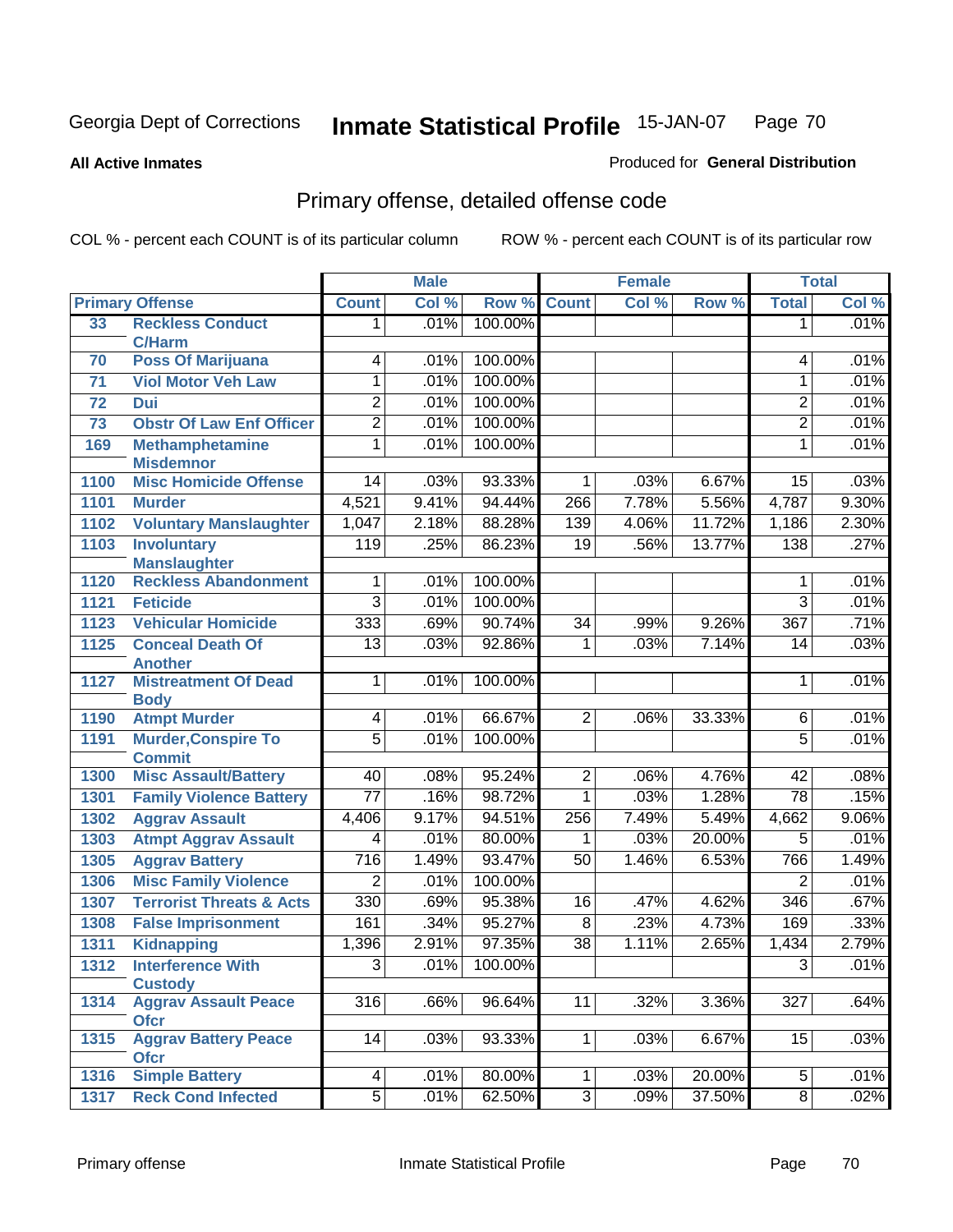**All Active Inmates**

### Produced for **General Distribution**

# Primary offense, detailed offense code

|      |                                  |                 | <b>Male</b> |         |                 | <b>Female</b> |         |                 | <b>Total</b> |
|------|----------------------------------|-----------------|-------------|---------|-----------------|---------------|---------|-----------------|--------------|
|      | <b>Primary Offense</b>           | <b>Count</b>    | Col %       | Row %   | <b>Count</b>    | Col %         | Row %   | <b>Total</b>    | Col %        |
|      | <b>Person</b>                    |                 |             |         |                 |               |         |                 |              |
| 1318 | <b>Injury By Vehicle</b>         | 69              | .14%        | 89.61%  | 8               | .23%          | 10.39%  | $\overline{77}$ | .15%         |
| 1320 | <b>Stalking</b>                  | 3               | .01%        | 100.00% |                 |               |         | 3               | .01%         |
| 1321 | <b>Aggrav Stalking</b>           | 283             | .59%        | 96.26%  | 11              | .32%          | 3.74%   | 294             | .57%         |
| 1390 | <b>Atmpt Kidnap</b>              | $\overline{2}$  | .01%        | 100.00% |                 |               |         | 2               | .01%         |
| 1400 | <b>Arson Misc</b>                | $\overline{2}$  | .01%        | 66.67%  | $\mathbf{1}$    | .03%          | 33.33%  | $\overline{3}$  | .01%         |
| 1401 | <b>Arson 1st Degree</b>          | 93              | .19%        | 84.55%  | $\overline{17}$ | .50%          | 15.45%  | 110             | .21%         |
| 1402 | <b>Arson 2nd Degree</b>          | $\overline{14}$ | .03%        | 100.00% |                 |               |         | 14              | .03%         |
| 1403 | <b>Arson 3rd Degree</b>          | $\overline{2}$  | .01%        | 100.00% |                 |               |         | $\overline{2}$  | .01%         |
| 1501 | <b>Crmnl Damage 1st</b>          | $\overline{29}$ | .06%        | 96.67%  | 1               | .03%          | 3.33%   | $\overline{30}$ | .06%         |
|      | <b>Degree</b>                    |                 |             |         |                 |               |         |                 |              |
| 1502 | <b>Crmnl Damage 2nd</b>          | 79              | .16%        | 97.53%  | $\overline{2}$  | .06%          | 2.47%   | 81              | .16%         |
| 1506 | <b>Degree</b><br><b>Alter Id</b> | $6\overline{6}$ | .01%        | 100.00% |                 |               |         | $6\overline{6}$ | .01%         |
| 1601 | <b>Burglary</b>                  | 4,954           | 10.31%      | 96.14%  | 199             | 5.82%         | 3.86%   | 5,153           | 10.01%       |
| 1602 | <b>Poss Burglar Tools</b>        | 43              | .09%        | 95.56%  | $\overline{2}$  | .06%          | 4.44%   | 45              | .09%         |
| 1690 | <b>Atmpt Burglary</b>            | $\overline{32}$ | .07%        | 96.97%  | $\overline{1}$  | .03%          | 3.03%   | $\overline{33}$ | .06%         |
| 1700 | <b>Misc Forgery</b>              | $\overline{3}$  | .01%        | 75.00%  | $\overline{1}$  | .03%          | 25.00%  | $\overline{4}$  | .01%         |
| 1701 | <b>Forgery 1st Degree</b>        | 1,136           | 2.36%       | 72.77%  | 425             | 12.43%        | 27.23%  | 1,561           | 3.03%        |
| 1702 | <b>Forgery 2nd Degree</b>        | $\overline{38}$ | .08%        | 73.08%  | $\overline{14}$ | .41%          | 26.92%  | 52              | .10%         |
| 1704 | <b>Bad Checks</b>                | 10              | .02%        | 71.43%  | 4               | .12%          | 28.57%  | 14              | .03%         |
| 1751 | <b>Theft Credit Card</b>         | $\overline{26}$ | .05%        | 81.25%  | $\overline{6}$  | .18%          | 18.75%  | $\overline{32}$ | .06%         |
| 1752 | <b>Forgery Credit Card</b>       |                 |             |         | 1               | .03%          | 100.00% | 1               | .01%         |
| 1753 | <b>Fraudulent Credit Card</b>    | 61              | .13%        | 72.62%  | $\overline{23}$ | .67%          | 27.38%  | 84              | .16%         |
| 1756 | <b>Financial Identity Fraud</b>  | $\overline{35}$ | .07%        | 58.33%  | $\overline{25}$ | .73%          | 41.67%  | 60              | .12%         |
| 1759 | <b>Telecommunications</b>        | $\overline{2}$  | .01%        | 100.00% |                 |               |         | $\overline{2}$  | .01%         |
|      | <b>Fraud</b>                     |                 |             |         |                 |               |         |                 |              |
| 1761 | <b>Computer Theft</b>            | $\overline{4}$  | .01%        | 57.14%  | $\overline{3}$  | .09%          | 42.86%  | 7               | .01%         |
| 1762 | <b>Computer Trespass</b>         | $\overline{3}$  | .01%        | 100.00% |                 |               |         | $\overline{3}$  | .01%         |
| 1790 | <b>Atmpt Forgery</b>             | 1               | .01%        | 100.00% |                 |               |         | 1               | .01%         |
| 1796 | <b>Fraudulent Access</b>         |                 |             |         | 1               | .03%          | 100.00% | 1               | .01%         |
|      | <b>Compute</b>                   |                 |             |         |                 |               |         |                 |              |
| 1799 | <b>Misc Fraud</b>                | 16              | .03%        | 64.00%  | 9               | .26%          | 36.00%  | 25              | $.05\%$      |
| 1802 | <b>Theft By Taking</b>           | 874             | 1.82%       | 88.55%  | 113             | 3.30%         | 11.45%  | 987             | 1.92%        |
| 1803 | <b>Theft By Deception</b>        | 42              | .09%        | 82.35%  | 9               | .26%          | 17.65%  | 51              | .10%         |
| 1805 | <b>Theft Of Lost Property</b>    | 1               | .01%        | 50.00%  | $\mathbf{1}$    | .03%          | 50.00%  | $\overline{2}$  | .01%         |
| 1806 | <b>Theft By Rec Stolen Prop</b>  | 927             | 1.93%       | 94.79%  | 51              | 1.49%         | 5.21%   | 978             | 1.90%        |
| 1807 | <b>Theft Of Services</b>         | 4               | .01%        | 100.00% |                 |               |         | 4               | .01%         |
| 1808 | <b>Theft By Conversion</b>       | $\overline{29}$ | .06%        | 80.56%  | $\overline{7}$  | .20%          | 19.44%  | 36              | .07%         |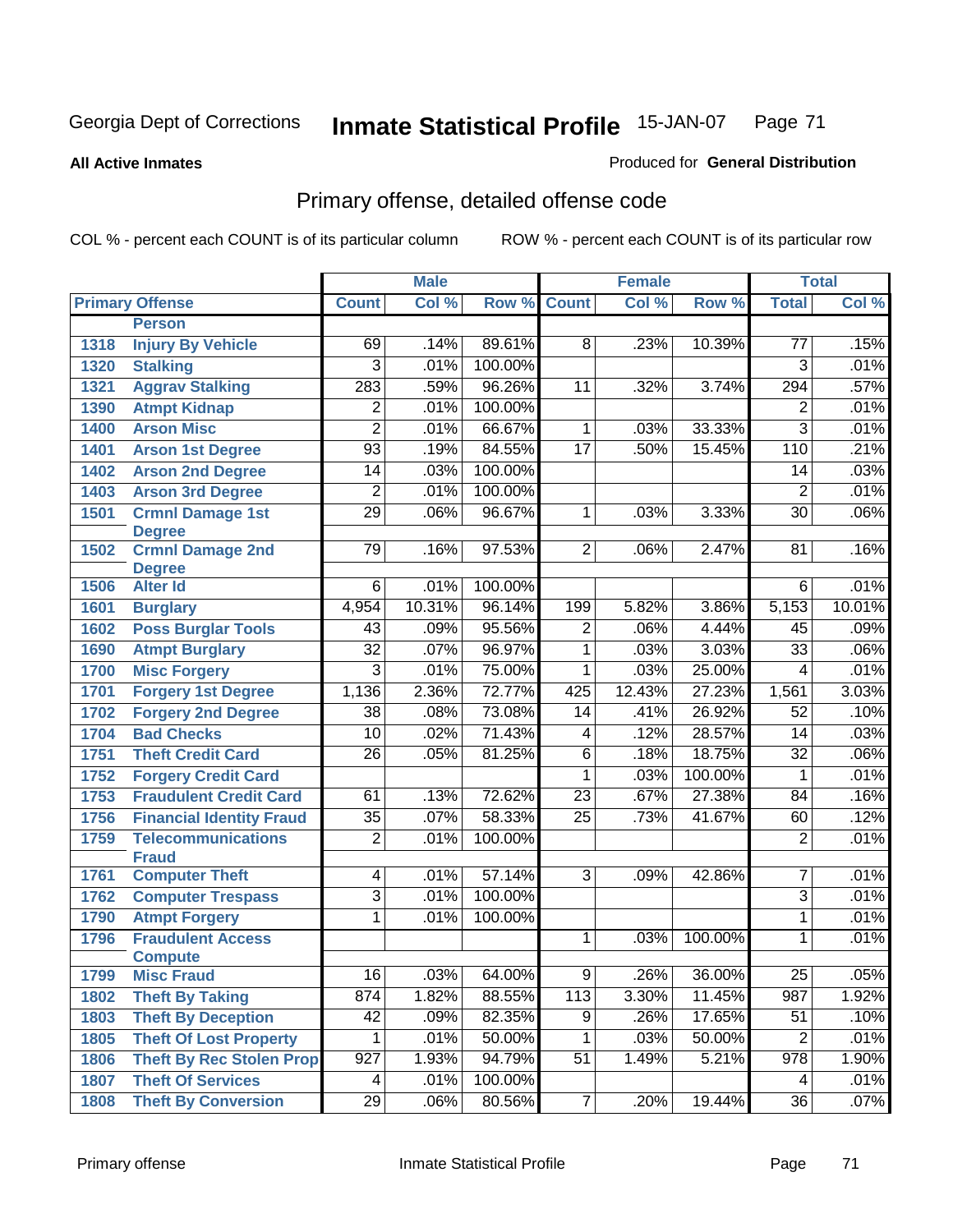**All Active Inmates**

### Produced for **General Distribution**

# Primary offense, detailed offense code

|      |                                            | <b>Male</b>         |       | <b>Female</b> |                 |       | <b>Total</b> |                 |       |
|------|--------------------------------------------|---------------------|-------|---------------|-----------------|-------|--------------|-----------------|-------|
|      | <b>Primary Offense</b>                     | <b>Count</b>        | Col % | Row %         | <b>Count</b>    | Col % | Row %        | <b>Total</b>    | Col % |
| 1811 | <b>Convsn Paymnts Real</b>                 | 1                   | .01%  | 100.00%       |                 |       |              | $\mathbf 1$     | .01%  |
|      | <b>Propy</b>                               |                     |       |               |                 |       |              |                 |       |
| 1812 | <b>Atmpt Theft By Taking</b>               | 10                  | .02%  | 100.00%       |                 |       |              | 10              | .02%  |
| 1813 | <b>Theft Motorveh Or Part</b>              | $\overline{148}$    | .31%  | 91.93%        | $\overline{13}$ | .38%  | 8.07%        | 161             | .31%  |
| 1815 | <b>Theft Bring Prop In State</b>           | 14                  | .03%  | 100.00%       |                 |       |              | 14              | .03%  |
| 1816 | <b>Theft Recv Prop Out</b><br><b>State</b> | $\overline{5}$      | .01%  | 100.00%       |                 |       |              | $\overline{5}$  | .01%  |
| 1821 | <b>Theft By Shoplifting</b>                | 437                 | .91%  | 74.45%        | 150             | 4.39% | 25.55%       | 587             | 1.14% |
| 1880 | <b>Entering Vehicle</b>                    | 151                 | .31%  | 98.05%        | $\overline{3}$  | .09%  | 1.95%        | 154             | .30%  |
| 1901 | <b>Robbery</b>                             | 1,851               | 3.85% | 93.77%        | 123             | 3.60% | 6.23%        | 1,974           | 3.83% |
| 1902 | <b>Armed Robbery</b>                       | 4,630               | 9.63% | 97.25%        | 131             | 3.83% | 2.75%        | 4,761           | 9.25% |
| 1903 | <b>Robbery By Force</b>                    | 164                 | .34%  | 91.62%        | $\overline{15}$ | .44%  | 8.38%        | 179             | .35%  |
| 1904 | <b>Robbery By Intimidation</b>             | 239                 | .50%  | 91.92%        | 21              | .61%  | 8.08%        | 260             | .51%  |
| 1905 | <b>Robbery By Sudden</b>                   | 119                 | .25%  | 88.81%        | $\overline{15}$ | .44%  | 11.19%       | 134             | .26%  |
|      | <b>Snatch</b>                              |                     |       |               |                 |       |              |                 |       |
| 1911 | <b>Hijacking Motor Vehicle</b>             | $\overline{33}$     | .07%  | 97.06%        | $\mathbf{1}$    | .03%  | 2.94%        | 34              | .07%  |
| 1991 | <b>Atmpt Robbery</b>                       | $\overline{33}$     | .07%  | 91.67%        | $\overline{3}$  | .09%  | 8.33%        | $\overline{36}$ | .07%  |
| 1992 | <b>Atmpt Armed Robbery</b>                 | $\overline{56}$     | .12%  | 87.50%        | $\overline{8}$  | .23%  | 12.50%       | 64              | .12%  |
| 2000 | <b>Misc Sexual Offense</b>                 | 64                  | .13%  | 100.00%       |                 |       |              | 64              | .12%  |
| 2001 | Rape                                       | 1,816               | 3.78% | 99.73%        | $\overline{5}$  | .15%  | .27%         | 1,821           | 3.54% |
| 2002 | <b>Sodomy</b>                              | 15                  | .03%  | 100.00%       |                 |       |              | 15              | .03%  |
| 2003 | <b>Aggrav Sodomy</b>                       | $\overline{227}$    | .47%  | 99.13%        | $\overline{c}$  | .06%  | .87%         | 229             | .44%  |
| 2006 | <b>Incest</b>                              | 157                 | .33%  | 96.91%        | $\overline{5}$  | .15%  | 3.09%        | 162             | .31%  |
| 2007 | <b>Bigamy</b>                              |                     |       |               | 1               | .03%  | 100.00%      | 1               | .01%  |
| 2009 | <b>Aggrav Sexual Battery</b>               | 133                 | .28%  | 98.52%        | $\overline{2}$  | .06%  | 1.48%        | 135             | .26%  |
| 2016 | <b>Pimping A Minor Under</b><br>18         | $\overline{5}$      | .01%  | 100.00%       |                 |       |              | 5               | .01%  |
| 2018 | <b>Statutory Rape</b>                      | 797                 | 1.66% | 98.52%        | 12              | .35%  | 1.48%        | 809             | 1.57% |
| 2019 | <b>Child Molestation</b>                   | 2,301               | 4.79% | 98.21%        | 42              | 1.23% | 1.79%        | 2,343           | 4.55% |
| 2020 | <b>Enticing Child-Indec</b>                | 96                  | .20%  | 96.00%        | $\overline{4}$  | .12%  | 4.00%        | 100             | .19%  |
|      | <b>Purp</b>                                |                     |       |               |                 |       |              |                 |       |
| 2021 | <b>Aggrav Child Molestation</b>            | 1,310               | 2.73% | 98.35%        | 22              | .64%  | 1.65%        | 1,332           | 2.59% |
| 2022 | <b>Necrophilia</b>                         | $\overline{1}$      | .01%  | 100.00%       |                 |       |              | $\overline{1}$  | .01%  |
| 2023 | Sexl/AssIt/Agn/Pers/Cstd                   | $\overline{4}$      | .01%  | 100.00%       |                 |       |              | 4               | .01%  |
| 2025 | <b>Solicit Sodomy From</b>                 | 1                   | .01%  | 100.00%       |                 |       |              | 1               | .01%  |
|      | <b>Minor</b>                               |                     |       |               |                 |       |              |                 |       |
| 2026 | <b>Sex Offender Fail Registr</b>           | 85                  | .18%  | 98.84%        | 1 <sup>1</sup>  | .03%  | 1.16%        | 86              | .17%  |
| 2091 | <b>Atmpt Rape</b>                          | $\overline{21}$     | .04%  | 100.00%       |                 |       |              | $\overline{21}$ | .04%  |
| 2093 | <b>Atmpt Aggrav Sodomy</b>                 | $\overline{\omega}$ | .01%  | 100.00%       |                 |       |              | 3               | .01%  |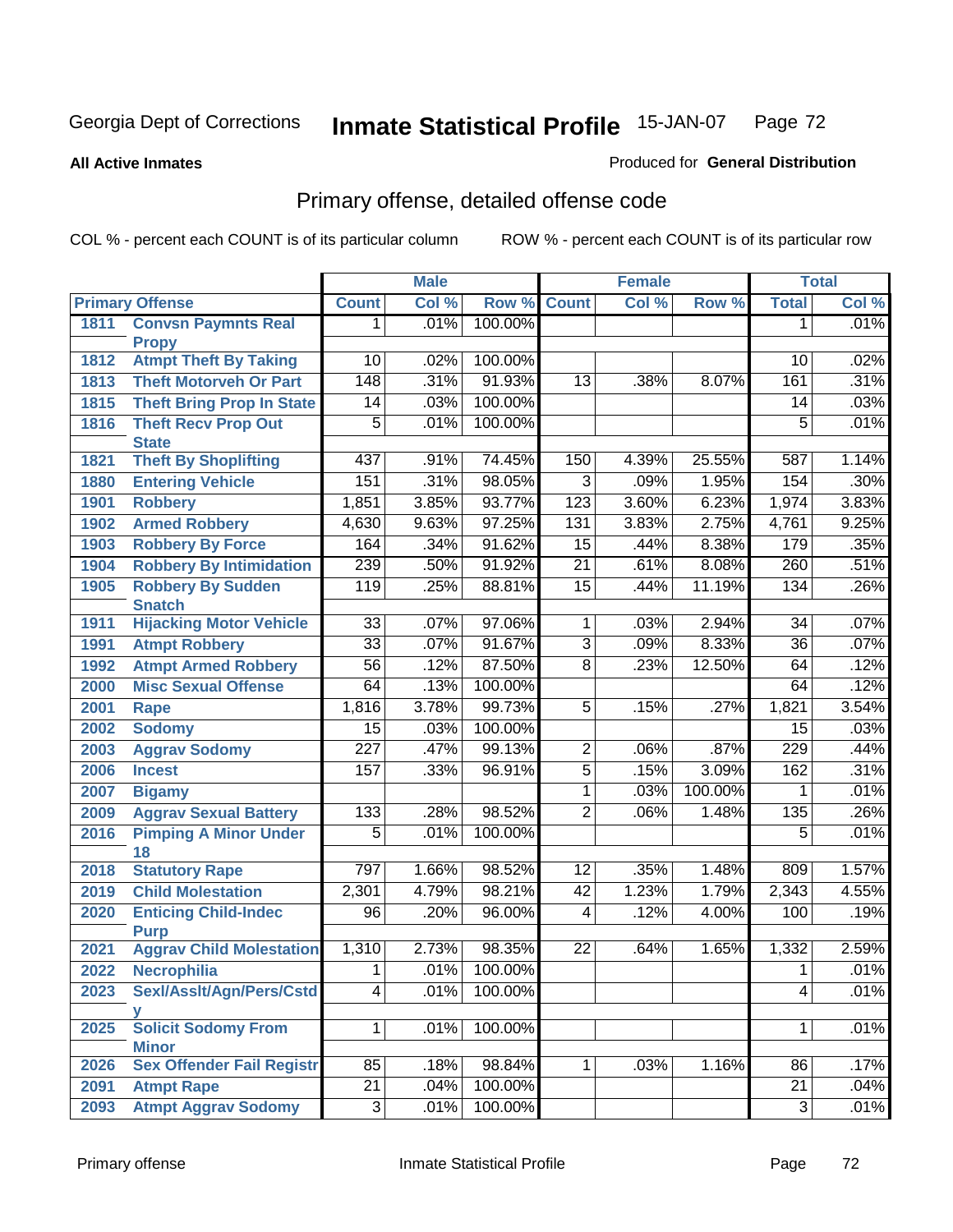**All Active Inmates**

### Produced for **General Distribution**

## Primary offense, detailed offense code

|      |                                             |                         | <b>Male</b> |         |                | <b>Female</b> |         |                  | <b>Total</b> |
|------|---------------------------------------------|-------------------------|-------------|---------|----------------|---------------|---------|------------------|--------------|
|      | <b>Primary Offense</b>                      | <b>Count</b>            | Col %       | Row %   | <b>Count</b>   | Col %         | Row %   | <b>Total</b>     | Col %        |
| 2094 | <b>Atmpt Child Molestation</b>              | $\overline{9}$          | .02%        | 100.00% |                |               |         | $\overline{9}$   | .02%         |
| 2095 | <b>Agg Aslt W Intnt To Rape</b>             | 64                      | .13%        | 100.00% |                |               |         | 64               | .12%         |
| 2097 | <b>Statutory Rape, Atmpt</b>                | 1                       | .01%        | 100.00% |                |               |         | 1                | .01%         |
| 2099 | <b>Agg Sex Battery Atmpt</b>                | $\overline{2}$          | .01%        | 100.00% |                |               |         | $\overline{c}$   | .01%         |
| 2100 | <b>Misc Obscenity</b>                       | $\overline{4}$          | .01%        | 100.00% |                |               |         | 4                | .01%         |
| 2101 | <b>Distributing Obscene Mat</b>             | $\overline{1}$          | .01%        | 100.00% |                |               |         | 1                | .01%         |
| 2205 | <b>False Swearng Writtn</b><br><b>Stmt</b>  | $\overline{8}$          | .02%        | 80.00%  | $\overline{2}$ | .06%          | 20.00%  | 10               | .02%         |
| 2300 | <b>Abuse Of Govt Office</b>                 | $\overline{2}$          | .01%        | 66.67%  | 1              | .03%          | 33.33%  | $\overline{3}$   | .01%         |
| 2301 | <b>Bribery Govt Officer</b>                 | 3                       | .01%        | 100.00% |                |               |         | 3                | .01%         |
| 2313 | <b>Influencing Witness</b>                  | $\overline{1}$          | .01%        | 100.00% |                |               |         | 1                | .01%         |
| 2314 | <b>Obstr Of Law Enf Officer</b>             | $\overline{713}$        | 1.48%       | 93.45%  | 50             | 1.46%         | 6.55%   | 763              | 1.48%        |
| 2315 | <b>Tampering With</b><br><b>Evidence</b>    | $\overline{5}$          | .01%        | 83.33%  | 1              | .03%          | 16.67%  | $\overline{6}$   | .01%         |
| 2316 | <b>Fleeing/Eluding Police</b>               | 104                     | .22%        | 97.20%  | $\overline{3}$ | .09%          | 2.80%   | 107              | .21%         |
| 2400 | <b>Misc Judicial Proceeding</b>             | 1                       | .01%        | 100.00% |                |               |         | 1                | .01%         |
| 2401 | <b>Perjury</b>                              | $\overline{3}$          | .01%        | 100.00% |                |               |         | $\overline{3}$   | .01%         |
| 2404 | <b>Impersonation</b>                        | $\overline{1}$          | .01%        | 100.00% |                |               |         | 1                | .01%         |
| 2405 | <b>Impersonating Officer</b>                | $\overline{3}$          | .01%        | 100.00% |                |               |         | $\overline{3}$   | .01%         |
| 2407 | <b>Embracery</b>                            | $\overline{2}$          | .01%        | 100.00% |                |               |         | $\overline{2}$   | .01%         |
| 2408 | <b>False Statements Govt</b>                | $\overline{21}$         | .04%        | 95.45%  | 1              | .03%          | 4.55%   | $\overline{22}$  | .04%         |
| 2501 | <b>Escape</b>                               | 109                     | .23%        | 91.60%  | 10             | .29%          | 8.40%   | $\overline{119}$ | .23%         |
| 2502 | <b>Aiding Escape</b>                        |                         |             |         | 1              | .03%          | 100.00% | 1                | .01%         |
| 2503 | <b>Hindering Appreh Or Pun</b>              | $\overline{3}$          | .01%        | 60.00%  | $\overline{2}$ | .06%          | 40.00%  | $\overline{5}$   | .01%         |
| 2507 | <b>Mutiny In Penal Inst</b>                 | $\overline{\mathbf{3}}$ | .01%        | 100.00% |                |               |         | $\overline{3}$   | .01%         |
| 2511 | <b>Bail Jumping</b>                         | $\overline{8}$          | .02%        | 100.00% |                |               |         | $\overline{8}$   | .02%         |
| 2590 | <b>Atmpt Escape</b>                         | 1                       | .01%        | 100.00% |                |               |         | 1                | .01%         |
| 2609 | <b>False Public Alarm</b>                   | $\overline{2}$          | .01%        | 100.00% |                |               |         | $\overline{2}$   | .01%         |
| 2613 | <b>Crmnl Interfere Govt</b><br><b>Prop</b>  | 45                      | .09%        | 97.83%  | $\mathbf{1}$   | .03%          | 2.17%   | 46               | .09%         |
| 2730 | <b>Lottery Violation</b>                    | $\overline{2}$          | .01%        | 100.00% |                |               |         | 2                | .01%         |
| 2761 | <b>Removal Baggage, Cargo</b><br><b>Etc</b> | $\overline{2}$          | .01%        | 100.00% |                |               |         | $\overline{2}$   | .01%         |
| 2801 | <b>Cruelty To Children</b>                  | 236                     | .49%        | 74.45%  | 81             | 2.37%         | 25.55%  | $\overline{317}$ | .62%         |
| 2802 | <b>Atmpt Cruelty To</b><br><b>Children</b>  | 1                       | .01%        | 50.00%  | $\mathbf{1}$   | .03%          | 50.00%  | $\overline{2}$   | .01%         |
| 2803 | <b>Manufact Meth Near</b><br><b>Child</b>   | $\overline{3}$          | .01%        | 75.00%  | $\overline{1}$ | .03%          | 25.00%  | $\overline{4}$   | .01%         |
| 2811 | <b>Cruelty To Elder Person</b>              | $\overline{6}$          | .01%        | 85.71%  | $\overline{1}$ | .03%          | 14.29%  | $\overline{7}$   | .01%         |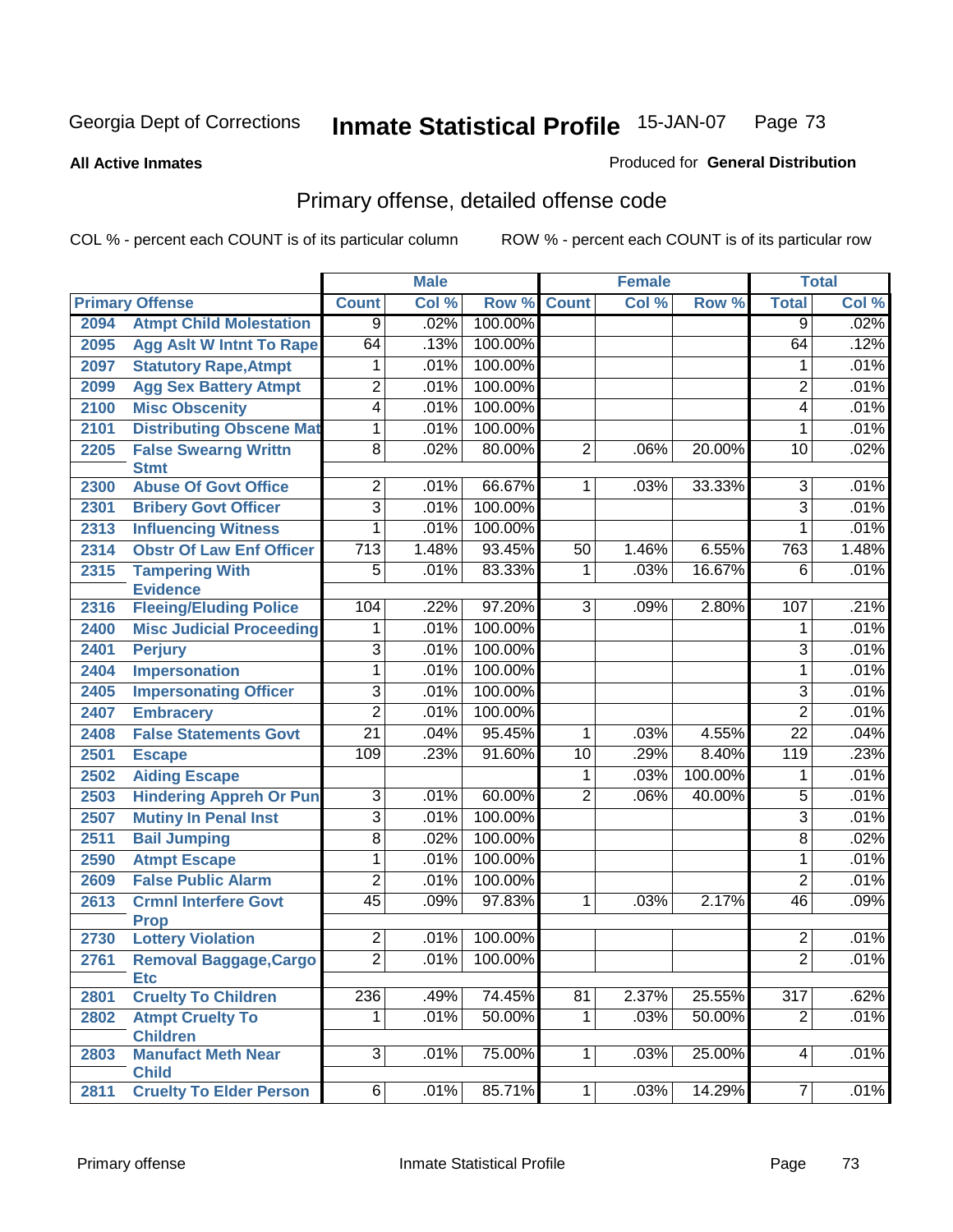#### **All Active Inmates**

### Produced for **General Distribution**

## Primary offense, detailed offense code

|      |                                                   |                 | <b>Male</b> |         |                 | <b>Female</b> |         |                  | <b>Total</b> |
|------|---------------------------------------------------|-----------------|-------------|---------|-----------------|---------------|---------|------------------|--------------|
|      | <b>Primary Offense</b>                            | <b>Count</b>    | Col %       | Row %   | <b>Count</b>    | Col %         | Row %   | <b>Total</b>     | Col %        |
| 2843 | <b>Sex Exploitation Child</b>                     | $\overline{35}$ | .07%        | 97.22%  | 1 <sup>1</sup>  | .03%          | 2.78%   | $\overline{36}$  | .07%         |
| 2852 | <b>Abandonment Of Child</b>                       | 1               | .01%        | 50.00%  | 1               | .03%          | 50.00%  | 2                | .01%         |
| 2854 | <b>Cntrbtng Delingency</b>                        |                 |             |         | 1               | .03%          | 100.00% | 1                | .01%         |
|      | <b>Minor</b>                                      |                 |             |         |                 |               |         |                  |              |
| 2900 | <b>Misc Weapon/Explosive</b>                      | 4               | .01%        | 100.00% |                 |               |         | 4                | .01%         |
| 2901 | <b>Off</b><br><b>Carry Concealed Weapon</b>       | $\overline{2}$  | .01%        | 100.00% |                 |               |         | $\overline{2}$   | .01%         |
| 2910 | <b>Poss Of Firearm Dur</b>                        | 268             | .56%        | 97.45%  | 7               | .20%          | 2.55%   | $\overline{275}$ | .53%         |
|      | <b>Crime</b>                                      |                 |             |         |                 |               |         |                  |              |
| 2911 | <b>Poss Knife During Crime</b>                    | 3               | .01%        | 100.00% |                 |               |         | 3                | .01%         |
| 2912 | <b>Poss Of Certain</b>                            | 43              | .09%        | 97.73%  | 1               | .03%          | 2.27%   | 44               | .09%         |
|      | <b>Weapons</b>                                    |                 |             |         |                 |               |         |                  |              |
| 2913 | <b>Poss Firearm 1st</b><br><b>Offender</b>        | 44              | .09%        | 86.27%  | $\overline{7}$  | .20%          | 13.73%  | 51               | .10%         |
| 2914 | <b>Poss Firearm Convct</b>                        | 817             | 1.70%       | 97.61%  | 20              | .58%          | 2.39%   | 837              | 1.63%        |
|      | <b>Felon</b>                                      |                 |             |         |                 |               |         |                  |              |
| 2915 | <b>Carry Weapon At School</b>                     | 7               | .01%        | 100.00% |                 |               |         | 7                | .01%         |
| 2963 | <b>Guard Line With Weapon</b>                     | $\overline{2}$  | .01%        | 66.67%  | 1               | .03%          | 33.33%  | $\overline{3}$   | .01%         |
| 2965 | <b>Poss Weapon By</b>                             | $\overline{9}$  | .02%        | 100.00% |                 |               |         | 9                | .02%         |
|      | <b>Prisoner</b>                                   |                 |             |         |                 |               |         |                  |              |
| 2967 | <b>Destroy/Injur Police Dog</b>                   | 1               | .01%        | 100.00% |                 |               |         | 1                | .01%         |
| 2971 | <b>Cruelty To Animals</b>                         | $\overline{5}$  | .01%        | 100.00% |                 |               |         | $\overline{5}$   | .01%         |
| 2972 | <b>Aggrav Cruelty To</b>                          |                 |             |         | 1               | .03%          | 100.00% | 1                | .01%         |
| 3000 | <b>Animals</b><br><b>Misc Invasion Of Privacy</b> | 1               | .01%        | 100.00% |                 |               |         | 1                | .01%         |
| 3001 | <b>Eavesdrop &amp;</b>                            | 1               | .01%        | 100.00% |                 |               |         | 1                | .01%         |
|      | <b>Surveillance</b>                               |                 |             |         |                 |               |         |                  |              |
| 3002 | <b>Peeping Tom</b>                                | 24              | .05%        | 100.00% |                 |               |         | 24               | .05%         |
| 3404 | <b>Racketeering</b>                               | 66              | .14%        | 75.00%  | $\overline{22}$ | .64%          | 25.00%  | 88               | .17%         |
| 4001 | <b>S/D Narcotics Opiates</b>                      | $\overline{43}$ | .09%        | 89.58%  | $\overline{5}$  | .15%          | 10.42%  | 48               | .09%         |
| 4002 | <b>S/D Dep Stim Cntrf Drugs</b>                   | 49              | .10%        | 87.50%  | $\overline{7}$  | .20%          | 12.50%  | $\overline{56}$  | .11%         |
| 4004 | <b>S/D Of Marijuana</b>                           | 288             | .60%        | 96.64%  | $\overline{10}$ | .29%          | 3.36%   | 298              | .58%         |
| 4006 | <b>Poss Narcotics Opiates</b>                     | $\overline{77}$ | .16%        | 83.70%  | $\overline{15}$ | .44%          | 16.30%  | $\overline{92}$  | .18%         |
| 4007 | <b>Poss Dep Stim Cntrf</b>                        | $\overline{75}$ | .16%        | 82.42%  | $\overline{16}$ | .47%          | 17.58%  | $\overline{91}$  | .18%         |
|      | <b>Drugs</b>                                      |                 |             |         |                 |               |         |                  |              |
| 4008 | <b>Poss Of Lsd</b>                                | $\overline{6}$  | .01%        | 100.00% |                 |               |         | 6                | .01%         |
| 4009 | <b>Poss Of Marijuana</b>                          | 330             | .69%        | 94.56%  | 19              | .56%          | 5.44%   | 349              | .68%         |
| 4011 | <b>Illegal Attm To Obt Drugs</b>                  | $\overline{9}$  | .02%        | 47.37%  | $\overline{10}$ | .29%          | 52.63%  | 19               | .04%         |
| 4012 | <b>Viol Ga Cntrl Sbst Act</b>                     | $\overline{25}$ | .05%        | 83.33%  | $\overline{5}$  | .15%          | 16.67%  | $\overline{30}$  | .06%         |
| 4013 | <b>Viol Dngrous Drgs Act</b>                      | $\mathbf{1}$    | .01%        | 100.00% |                 |               |         | $\mathbf 1$      | .01%         |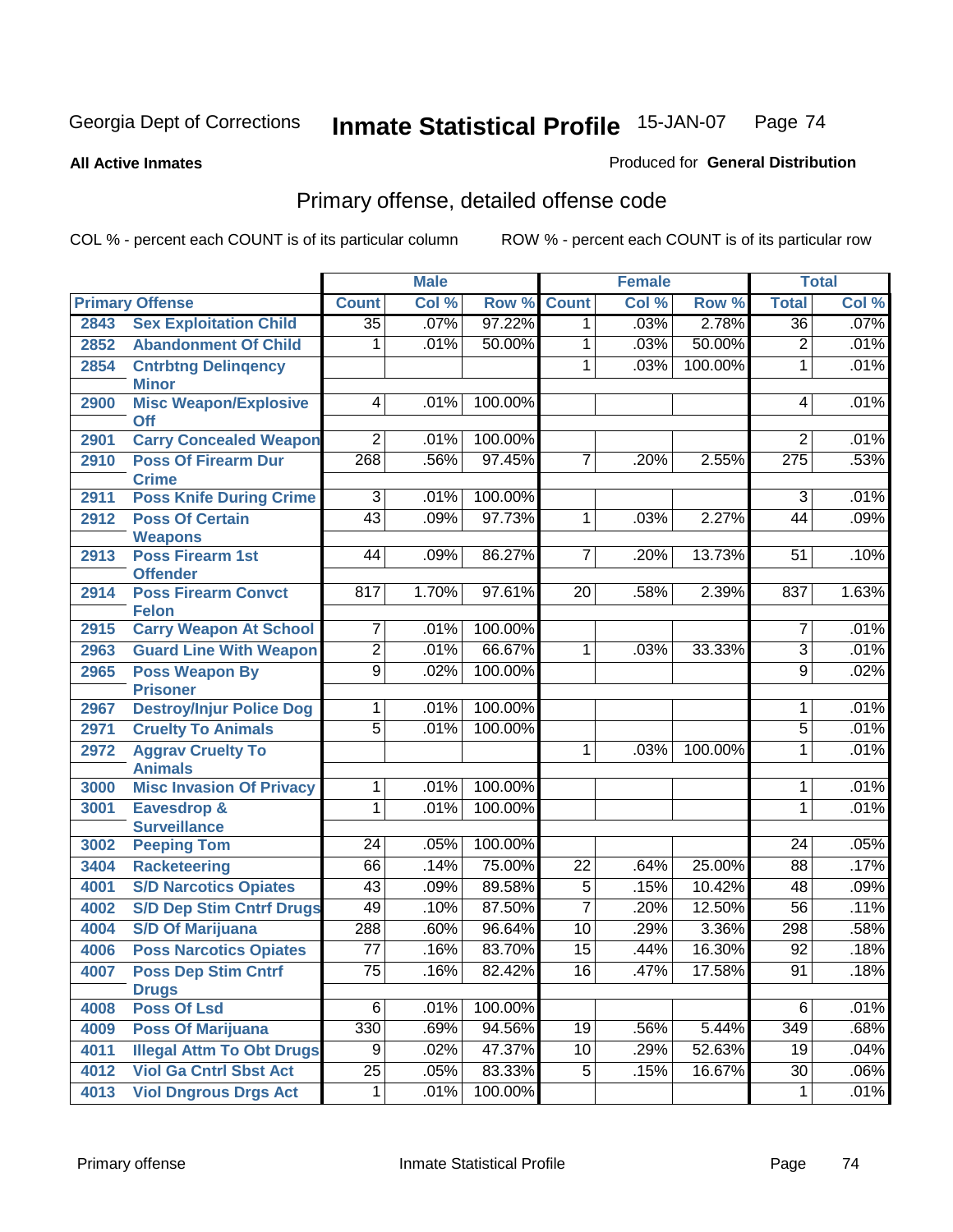#### **All Active Inmates**

# Produced for **General Distribution**

## Primary offense, detailed offense code

|      |                                            |                  | <b>Male</b> |         |                 | <b>Female</b> |         |                  | <b>Total</b> |
|------|--------------------------------------------|------------------|-------------|---------|-----------------|---------------|---------|------------------|--------------|
|      | <b>Primary Offense</b>                     | <b>Count</b>     | Col %       | Row %   | <b>Count</b>    | Col %         | Row %   | <b>Total</b>     | Col %        |
| 4014 | <b>Uniwfl Mfg/Del/Dist N-C S</b>           | $\overline{25}$  | .05%        | 92.59%  | $\overline{2}$  | .06%          | 7.41%   | $\overline{27}$  | .05%         |
| 4016 | <b>Poss Drug Related Matri</b>             | 8                | .02%        | 100.00% |                 |               |         | 8                | .02%         |
| 4017 | <b>S/D Cont Sub Public</b>                 | 94               | .20%        | 92.16%  | 8               | .23%          | 7.84%   | 102              | .20%         |
| 4018 | <b>S/D Cont Sub School</b>                 | $\overline{58}$  | .12%        | 96.67%  | $\overline{2}$  | .06%          | 3.33%   | 60               | .12%         |
| 4021 | <b>S/D Cocaine</b>                         | 1,592            | 3.31%       | 94.37%  | 95              | 2.78%         | 5.63%   | 1,687            | 3.28%        |
| 4022 | <b>Poss Of Cocaine</b>                     | 2,361            | 4.91%       | 89.74%  | 270             | 7.89%         | 10.26%  | 2,631            | 5.11%        |
| 4030 | <b>Poss Ephedrine</b>                      | $\overline{18}$  | .04%        | 94.74%  | 1               | .03%          | 5.26%   | $\overline{19}$  | .04%         |
| 4031 | <b>Poss Methamphetamine</b>                | 928              | 1.93%       | 83.30%  | 186             | 5.44%         | 16.70%  | 1,114            | 2.16%        |
| 4032 | <b>Sale Methamphetamine</b>                | 164              | .34%        | 82.00%  | $\overline{36}$ | 1.05%         | 18.00%  | 200              | .39%         |
| 4090 | <b>Atmpt Viol Substance Act</b>            | $\overline{26}$  | .05%        | 74.29%  | $\overline{9}$  | .26%          | 25.71%  | 35               | .07%         |
| 4100 | <b>Misc Drugs Trafficking</b>              | 132              | .27%        | 96.35%  | $\overline{5}$  | .15%          | 3.65%   | 137              | .27%         |
| 4101 | <b>Traf Cocaine Less 200</b><br>Gm         | $\overline{503}$ | 1.05%       | 94.91%  | $\overline{27}$ | .79%          | 5.09%   | 530              | 1.03%        |
| 4102 | <b>Traf Cocaine 201-400 Gm</b>             | $\overline{82}$  | .17%        | 92.13%  | $\overline{7}$  | .20%          | 7.87%   | 89               | .17%         |
| 4103 | <b>Traf Cocaine 401+ Gm</b>                | 140              | .29%        | 95.24%  | $\overline{7}$  | .20%          | 4.76%   | $\overline{147}$ | .29%         |
| 4111 | <b>Traf Narcotic Less 14 Gm</b>            | 8                | .02%        | 100.00% |                 |               |         | 8                | .02%         |
| 4112 | <b>Traf Narcotic 15-28 Gm</b>              | $\overline{2}$   | .01%        | 100.00% |                 |               |         | $\overline{2}$   | .01%         |
| 4113 | <b>Traf Narcotic 29+ Gm</b>                | $\overline{3}$   | .01%        | 100.00% |                 |               |         | 3                | .01%         |
| 4121 | Traf Marijna 10-2000 Lb                    | $\overline{29}$  | .06%        | 85.29%  | 5               | .15%          | 14.71%  | 34               | .07%         |
| 4122 | <b>Traf Marijna 2001-10k Lb</b>            | 3                | .01%        | 100.00% |                 |               |         | 3                | .01%         |
| 4126 | <b>Traf Amphtmine 28-199</b>               | $\overline{8}$   | .02%        | 100.00% |                 |               |         | $\overline{8}$   | .02%         |
|      | Gm                                         |                  |             |         |                 |               |         |                  |              |
| 4127 | <b>Traf Amphtmine 200-399</b>              |                  |             |         | $\mathbf{1}$    | .03%          | 100.00% | 1                | .01%         |
| 4128 | Gm<br><b>Traf Amphtmine 400+ Gm</b>        | $\overline{3}$   | .01%        | 100.00% |                 |               |         | $\overline{3}$   | .01%         |
| 4130 | <b>Cnspire Traffic Cntrl Sub</b>           | $\overline{8}$   | .02%        | 100.00% |                 |               |         | 8                | .02%         |
| 4131 | <b>Transactions Drug</b>                   | $\overline{2}$   | .01%        | 100.00% |                 |               |         | $\overline{2}$   | .01%         |
|      | <b>Objects</b>                             |                  |             |         |                 |               |         |                  |              |
| 4132 | <b>Transactions Cntrft</b><br><b>Drugs</b> | $\overline{1}$   | .01%        | 100.00% |                 |               |         | 1                | .01%         |
| 4133 | <b>Use Comm Facity Vio C</b><br><b>Sub</b> | $\overline{4}$   | .01%        | 66.67%  | $\overline{2}$  | .06%          | 33.33%  | 6                | .01%         |
| 4134 | <b>Att/Consprcy Commt</b><br>C/S/Of        | 30               | .06%        | 78.95%  | $\overline{8}$  | .23%          | 21.05%  | 38               | .07%         |
| 4140 | <b>Traf Methamph 28-199</b><br>Gm          | 274              | .57%        | 91.33%  | 26              | .76%          | 8.67%   | 300              | .58%         |
| 4141 | <b>Traf Methamph 200-399</b>               | 47               | .10%        | 92.16%  | $\vert 4 \vert$ | .12%          | 7.84%   | 51               | .10%         |
| 4142 | Gm<br>Traf Methamph 400+ Gm                | 71               | .15%        | 97.26%  | $\overline{2}$  | .06%          | 2.74%   | 73               | .14%         |
| 4143 | <b>Manf Methamph 28-199</b>                | $32\overline{)}$ | .07%        | 86.49%  | $\overline{5}$  | .15%          | 13.51%  | $\overline{37}$  | .07%         |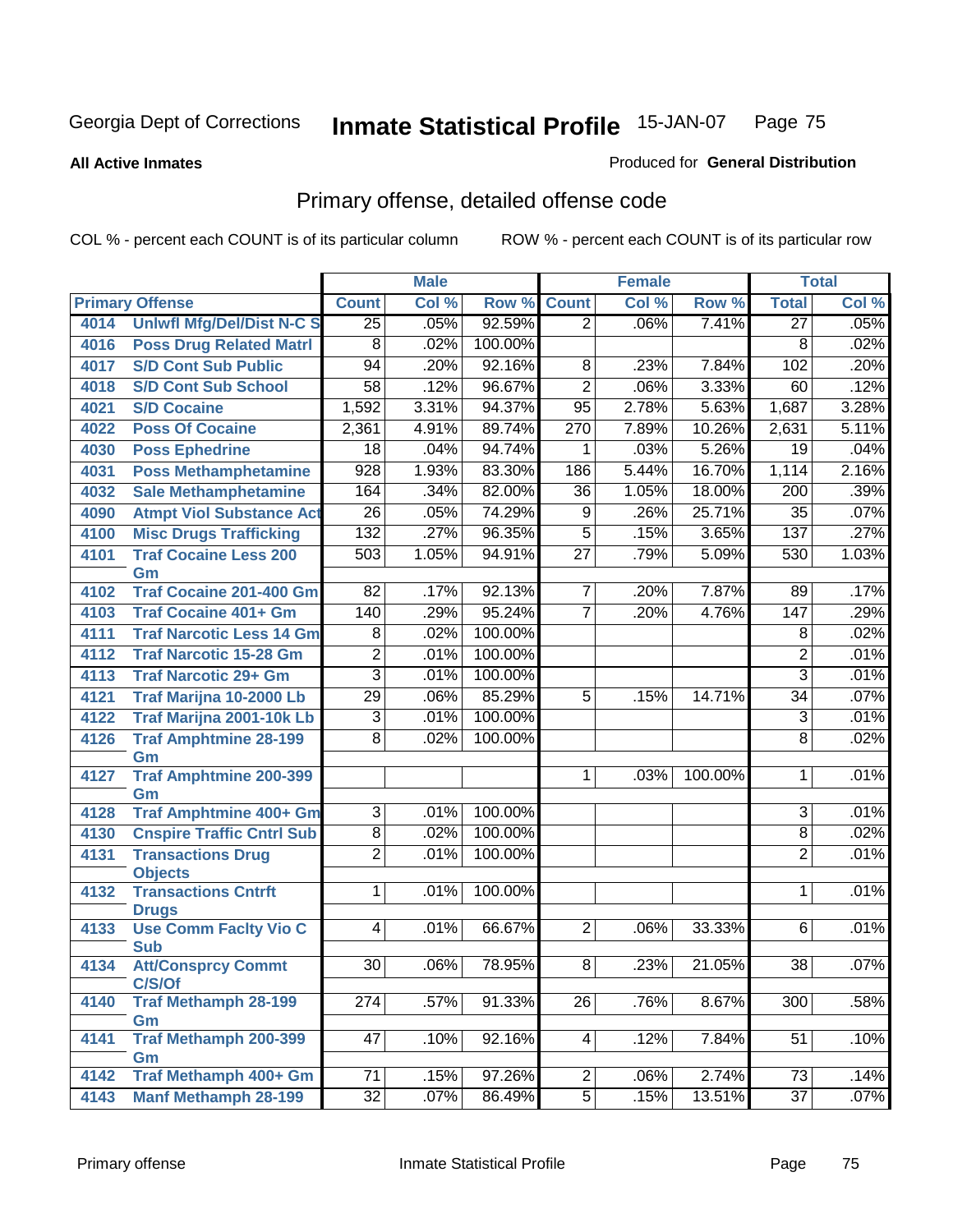**All Active Inmates**

### Produced for **General Distribution**

## Primary offense, detailed offense code

|      |                                  |                 | <b>Male</b> |         |                | <b>Female</b> |         | <b>Total</b>    |       |
|------|----------------------------------|-----------------|-------------|---------|----------------|---------------|---------|-----------------|-------|
|      | <b>Primary Offense</b>           | <b>Count</b>    | Col %       | Row %   | <b>Count</b>   | Col %         | Row %   | <b>Total</b>    | Col % |
|      | Gm                               |                 |             |         |                |               |         |                 |       |
| 4144 | <b>Manf Methamph 200-399</b>     |                 | .01%        | 100.00% |                |               |         | 1               | .01%  |
|      | Gm                               |                 |             |         |                |               |         |                 |       |
| 4146 | <b>Traf Methamph Unspec</b>      | 96              | .20%        | 84.96%  | 17             | .50%          | 15.04%  | 113             | .22%  |
|      | <b>Amt</b>                       |                 |             |         |                |               |         |                 |       |
| 4147 | <b>Manf Methamph Unspec</b>      | 107             | .22%        | 92.24%  | 9              | .26%          | 7.76%   | 116             | .23%  |
|      | Amt                              |                 |             |         |                |               |         |                 |       |
| 5001 | <b>Viol Motor Vehicle Laws</b>   | $\overline{35}$ | .07%        | 92.11%  | $\overline{3}$ | .09%          | 7.89%   | 38              | .07%  |
| 5003 | <b>Chop Shop Violation</b>       | $\overline{5}$  | .01%        | 100.00% |                |               |         | 5               | .01%  |
| 5004 | <b>Drvng Habtl Violator</b>      | 131             | .27%        | 97.04%  | 4              | .12%          | 2.96%   | 135             | .26%  |
| 5005 | <b>Habit Traf Viol/Impaired</b>  | 4               | .01%        | 100.00% |                |               |         | 4               | .01%  |
| 5006 | <b>Habit Traf Viol/Other</b>     |                 | .01%        | 100.00% |                |               |         |                 | .01%  |
| 6000 | <b>Misc Mrals/Pblic H/Safty</b>  | $\overline{19}$ | .04%        | 95.00%  | 1              | .03%          | 5.00%   | $\overline{20}$ | .04%  |
| 6200 | <b>Misc CorrectionI Inst Off</b> | 21              | .04%        | 87.50%  | $\overline{3}$ | .09%          | 12.50%  | 24              | .05%  |
| 8001 | <b>Violatn Othr States Law</b>   |                 |             |         | 1              | .03%          | 100.00% | 1               | .01%  |
| 9901 | <b>Conspiracy</b>                | 43              | .09%        | 89.58%  | 5              | .15%          | 10.42%  | 48              | .09%  |
| 9905 | <b>Crmnl Atmpt</b>               | $\overline{22}$ | .05%        | 100.00% |                |               |         | $\overline{22}$ | .04%  |
| 9907 | <b>Unauth Dist Recrd</b>         |                 | .01%        | 100.00% |                |               |         | 1               | .01%  |
|      | <b>Devices</b>                   |                 |             |         |                |               |         |                 |       |
| 9910 | <b>Crmnl Solicitation</b>        | $\overline{5}$  | .01%        | 100.00% |                |               |         | 5               | .01%  |
| 9911 | <b>Party To A Crime</b>          | 6               | .01%        | 100.00% |                |               |         | 6               | .01%  |
| 9914 | <b>Gang Participation</b>        |                 | .01%        | 100.00% |                |               |         |                 | .01%  |
|      | <b>Total Rported</b>             | 48,055          | 100%        | 93.36%  | 3,420          | 100%          | 6.64%   | 51,475          | 100%  |

| ισι | ,180                      | 407<br>1J <i>I</i> | 247<br>1.917 |
|-----|---------------------------|--------------------|--------------|
|     | $\lambda$<br>дч<br>49.ZJJ | 3,557              | 52,792       |

| Mode (most frequent) | 1601 Burglary | 1701 Forgery 1st Degree | 1601 Burglary |
|----------------------|---------------|-------------------------|---------------|
|----------------------|---------------|-------------------------|---------------|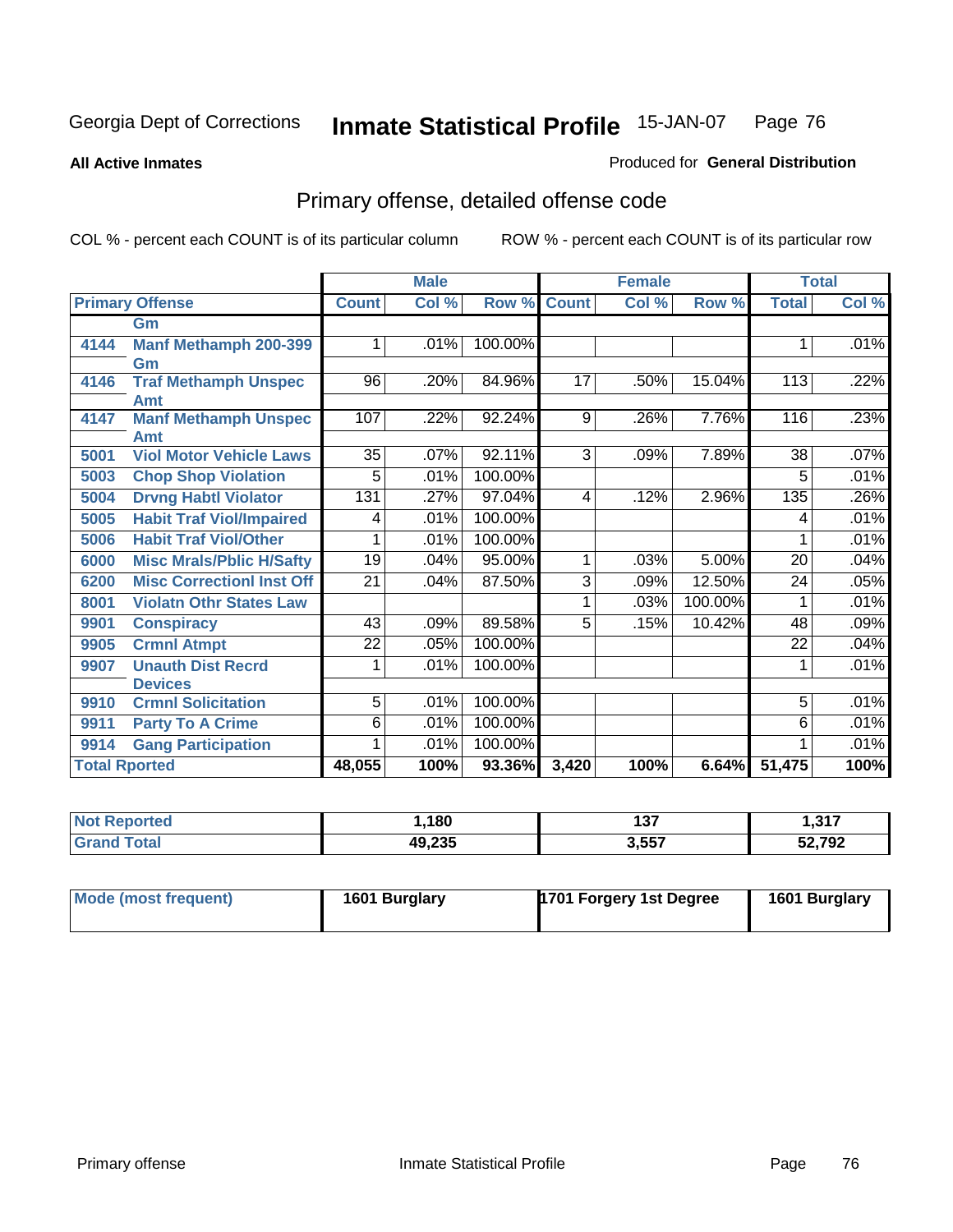**All Active Inmates**

#### Produced for **General Distribution**

## County of conviction of primary offense

|                         |                             |                  | <b>Male</b> |         |                 | <b>Female</b>  |        |                  | <b>Total</b> |
|-------------------------|-----------------------------|------------------|-------------|---------|-----------------|----------------|--------|------------------|--------------|
|                         | <b>County of Conviction</b> | <b>Count</b>     | Col %       | Row %   | <b>Count</b>    | Col %<br>Row % |        |                  | Col %        |
| 1                       | <b>Appling</b>              | $\overline{90}$  | .19%        | 94.74%  | $\overline{5}$  | .15%           | 5.26%  | 95               | .18%         |
| $\overline{2}$          | <b>Atkinson</b>             | $\overline{35}$  | .07%        | 97.22%  | 1               | .03%           | 2.78%  | $\overline{36}$  | .07%         |
| $\overline{\mathbf{3}}$ | <b>Bacon</b>                | $\overline{58}$  | .12%        | 100.00% |                 |                |        | $\overline{58}$  | .11%         |
| 4                       | <b>Baker</b>                | $\overline{12}$  | .02%        | 92.31%  | 1               | .03%           | 7.69%  | $\overline{13}$  | .03%         |
| 5                       | <b>Baldwin</b>              | 361              | .75%        | 95.25%  | $\overline{18}$ | .53%           | 4.75%  | 379              | .74%         |
| 6                       | <b>Banks</b>                | $\overline{70}$  | .15%        | 88.61%  | $\overline{9}$  | .26%           | 11.39% | $\overline{79}$  | .15%         |
| 7                       | <b>Barrow</b>               | $\overline{245}$ | .51%        | 94.96%  | $\overline{13}$ | .38%           | 5.04%  | 258              | .50%         |
| 8                       | <b>Bartow</b>               | 539              | 1.12%       | 89.09%  | 66              | 1.93%          | 10.91% | 605              | 1.18%        |
| 9                       | <b>Ben Hill</b>             | $\overline{245}$ | .51%        | 94.96%  | $\overline{13}$ | .38%           | 5.04%  | 258              | .50%         |
| 10                      | <b>Berrien</b>              | 82               | .17%        | 89.13%  | 10              | .29%           | 10.87% | 92               | .18%         |
| 11                      | <b>Bibb</b>                 | 1,013            | 2.11%       | 94.67%  | $\overline{57}$ | 1.67%          | 5.33%  | 1,070            | 2.08%        |
| 12                      | <b>Bleckley</b>             | 108              | .22%        | 90.00%  | $\overline{12}$ | .35%           | 10.00% | 120              | .23%         |
| $\overline{13}$         | <b>Brantley</b>             | $\overline{58}$  | .12%        | 95.08%  | $\overline{3}$  | .09%           | 4.92%  | 61               | .12%         |
| 14                      | <b>Brooks</b>               | $\overline{63}$  | .13%        | 100.00% |                 |                |        | 63               | .12%         |
| 15                      | <b>Bryan</b>                | 104              | .22%        | 92.04%  | $\overline{9}$  | .26%           | 7.96%  | $\overline{113}$ | .22%         |
| 16                      | <b>Bulloch</b>              | 480              | 1.00%       | 94.86%  | 26              | .76%           | 5.14%  | 506              | .98%         |
| 17                      | <b>Burke</b>                | $\overline{210}$ | .44%        | 94.59%  | $\overline{12}$ | .35%           | 5.41%  | $\overline{222}$ | .43%         |
| 18                      | <b>Butts</b>                | 145              | .30%        | 96.67%  | $\overline{5}$  | .15%           | 3.33%  | 150              | .29%         |
| 19                      | <b>Calhoun</b>              | $\overline{35}$  | .07%        | 92.11%  | $\overline{3}$  | .09%           | 7.89%  | $\overline{38}$  | .07%         |
| 20                      | <b>Camden</b>               | 130              | .27%        | 94.89%  | $\overline{7}$  | .20%           | 5.11%  | $\overline{137}$ | .27%         |
| 21                      | <b>Candler</b>              | $\overline{84}$  | .17%        | 97.67%  | $\overline{2}$  | .06%           | 2.33%  | 86               | .17%         |
| 22                      | <b>Carroll</b>              | 550              | 1.14%       | 91.06%  | $\overline{54}$ | 1.58%          | 8.94%  | 604              | 1.17%        |
| 23                      | <b>Catoosa</b>              | 259              | .54%        | 91.20%  | $\overline{25}$ | .73%           | 8.80%  | 284              | .55%         |
| 24                      | <b>Charlton</b>             | $\overline{56}$  | .12%        | 93.33%  | 4               | .12%           | 6.67%  | 60               | .12%         |
| 25                      | <b>Chatham</b>              | 2,364            | 4.92%       | 94.33%  | 142             | 4.15%          | 5.67%  | 2,506            | 4.87%        |
| 26                      | <b>Chattahoochee</b>        | $\overline{25}$  | .05%        | 100.00% |                 |                |        | $\overline{25}$  | .05%         |
| 27                      | <b>Chattooga</b>            | $\overline{227}$ | .47%        | 86.64%  | 35              | 1.02%          | 13.36% | 262              | .51%         |
| 28                      | <b>Cherokee</b>             | $\overline{547}$ | 1.14%       | 91.93%  | 48              | 1.40%          | 8.07%  | 595              | 1.16%        |
| 29                      | <b>Clarke</b>               | 470              | .98%        | 93.81%  | $\overline{31}$ | .91%           | 6.19%  | 501              | .97%         |
| 30                      | <b>Clay</b>                 | $\overline{29}$  | .06%        | 96.67%  | $\mathbf{1}$    | .03%           | 3.33%  | $\overline{30}$  | .06%         |
| 31                      | <b>Clayton</b>              | 1,529            | 3.18%       | 92.39%  | 126             | 3.68%          | 7.61%  | 1,655            | 3.22%        |
| 32                      | <b>Clinch</b>               | 42               | .09%        | 91.30%  | 4               | .12%           | 8.70%  | 46               | .09%         |
| 33                      | <b>Cobb</b>                 | 2,548            | 5.30%       | 91.29%  | 243             | 7.11%          | 8.71%  | 2,791            | 5.42%        |
| 34                      | <b>Coffee</b>               | 219              | .46%        | 89.75%  | 25              | .73%           | 10.25% | 244              | .47%         |
| 35                      | <b>Colquitt</b>             | 304              | .63%        | 96.82%  | 10              | .29%           | 3.18%  | 314              | .61%         |
| 36                      | <b>Columbia</b>             | 274              | .57%        | 92.88%  | 21              | .61%           | 7.12%  | 295              | .57%         |
| 37                      | <b>Cook</b>                 | 137              | .29%        | 95.14%  | $\overline{7}$  | .20%           | 4.86%  | 144              | .28%         |
| 38                      | <b>Coweta</b>               | 516              | 1.07%       | 94.16%  | 32              | .94%           | 5.84%  | 548              | 1.06%        |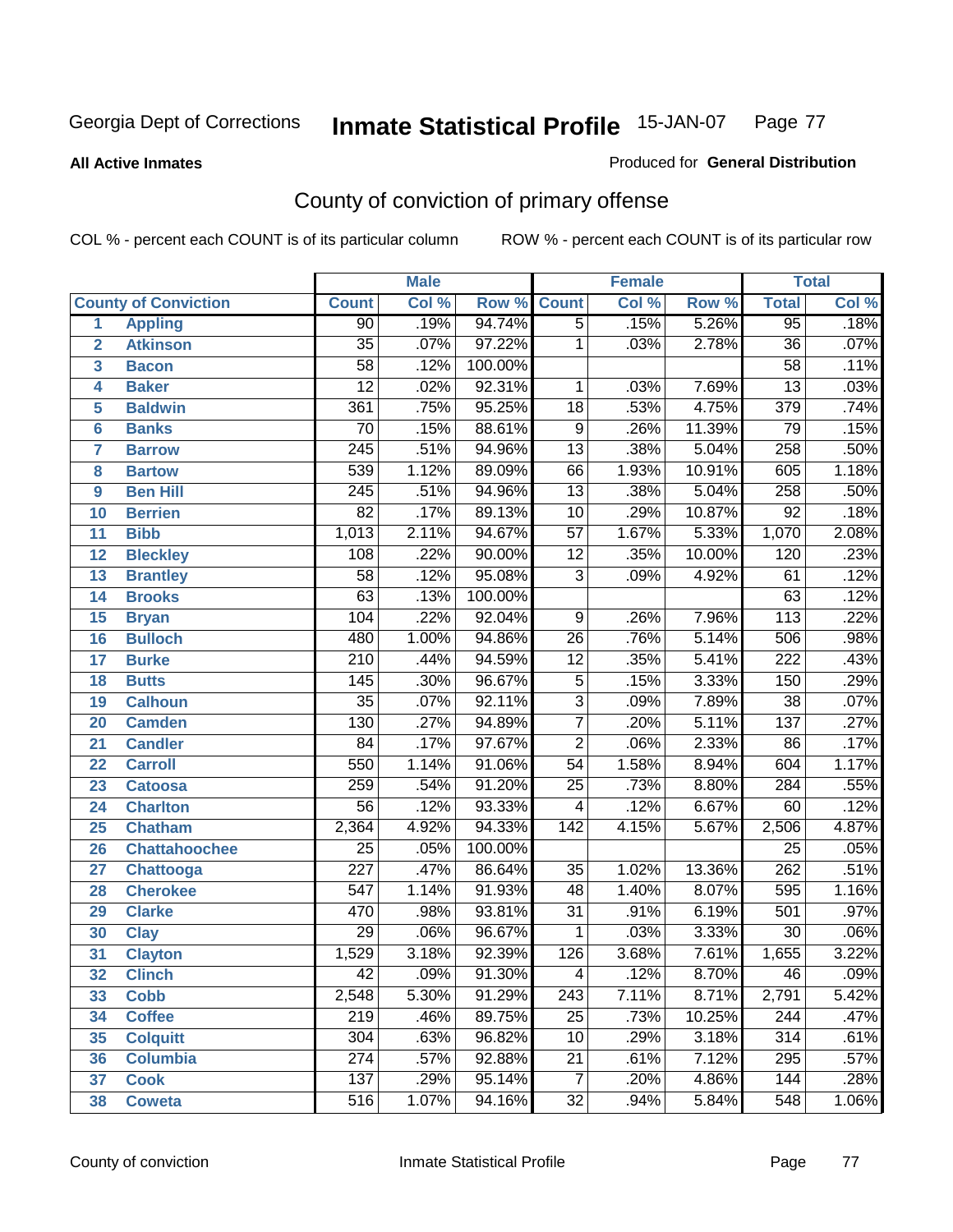#### **All Active Inmates**

### Produced for **General Distribution**

## County of conviction of primary offense

|    |                             | <b>Male</b>      |       |         |                 | <b>Female</b> | <b>Total</b> |                  |       |
|----|-----------------------------|------------------|-------|---------|-----------------|---------------|--------------|------------------|-------|
|    | <b>County of Conviction</b> | <b>Count</b>     | Col % | Row %   | <b>Count</b>    | Col %         | Row %        | <b>Total</b>     | Col % |
| 39 | <b>Crawford</b>             | $\overline{16}$  | .03%  | 80.00%  | $\overline{4}$  | .12%          | 20.00%       | $\overline{20}$  | .04%  |
| 40 | <b>Crisp</b>                | 280              | .58%  | 92.11%  | $\overline{24}$ | .70%          | 7.89%        | 304              | .59%  |
| 41 | <b>Dade</b>                 | 131              | .27%  | 92.91%  | 10              | .29%          | 7.09%        | 141              | .27%  |
| 42 | <b>Dawson</b>               | 94               | .20%  | 91.26%  | 9               | .26%          | 8.74%        | 103              | .20%  |
| 43 | <b>Decatur</b>              | $\overline{271}$ | .56%  | 93.77%  | $\overline{18}$ | .53%          | 6.23%        | 289              | .56%  |
| 44 | <b>Dekalb</b>               | 3,049            | 6.34% | 95.28%  | 151             | 4.42%         | 4.72%        | 3,200            | 6.22% |
| 45 | <b>Dodge</b>                | 166              | .35%  | 94.32%  | 10              | .29%          | 5.68%        | 176              | .34%  |
| 46 | <b>Dooly</b>                | 104              | .22%  | 97.20%  | $\overline{3}$  | .09%          | 2.80%        | 107              | .21%  |
| 47 | <b>Dougherty</b>            | $\overline{972}$ | 2.02% | 93.82%  | 64              | 1.87%         | 6.18%        | 1,036            | 2.01% |
| 48 | <b>Douglas</b>              | 1,056            | 2.20% | 89.80%  | 120             | 3.51%         | 10.20%       | 1,176            | 2.28% |
| 49 | <b>Early</b>                | 79               | .16%  | 96.34%  | 3               | .09%          | 3.66%        | $\overline{82}$  | .16%  |
| 50 | <b>Echols</b>               | $\overline{13}$  | .03%  | 100.00% |                 |               |              | $\overline{13}$  | .03%  |
| 51 | <b>Effingham</b>            | 169              | .35%  | 88.95%  | $\overline{21}$ | .61%          | 11.05%       | 190              | .37%  |
| 52 | <b>Elbert</b>               | 161              | .34%  | 92.53%  | $\overline{13}$ | .38%          | 7.47%        | 174              | .34%  |
| 53 | <b>Emanuel</b>              | 153              | .32%  | 95.03%  | $\overline{8}$  | .23%          | 4.97%        | 161              | .31%  |
| 54 | <b>Evans</b>                | $\overline{84}$  | .17%  | 93.33%  | $\overline{6}$  | .18%          | 6.67%        | 90               | .17%  |
| 55 | <b>Fannin</b>               | 107              | .22%  | 93.04%  | $\overline{8}$  | .23%          | 6.96%        | $\overline{115}$ | .22%  |
| 56 | <b>Fayette</b>              | 279              | .58%  | 91.48%  | $\overline{26}$ | .76%          | 8.52%        | 305              | .59%  |
| 57 | <b>Floyd</b>                | 798              | 1.66% | 89.76%  | $\overline{91}$ | 2.66%         | 10.24%       | 889              | 1.73% |
| 58 | <b>Forsyth</b>              | $\overline{267}$ | .56%  | 89.90%  | 30              | .88%          | 10.10%       | $\overline{297}$ | .58%  |
| 59 | <b>Franklin</b>             | 136              | .28%  | 91.89%  | $\overline{12}$ | .35%          | 8.11%        | $\overline{148}$ | .29%  |
| 60 | <b>Fulton</b>               | 4,414            | 9.19% | 96.35%  | 167             | 4.88%         | 3.65%        | 4,581            | 8.90% |
| 61 | Gilmer                      | 127              | .26%  | 90.07%  | 14              | .41%          | 9.93%        | 141              | .27%  |
| 62 | <b>Glascock</b>             | 5                | .01%  | 83.33%  | 1               | .03%          | 16.67%       | 6                | .01%  |
| 63 | <b>Glynn</b>                | 451              | .94%  | 96.16%  | 18              | .53%          | 3.84%        | 469              | .91%  |
| 64 | <b>Gordon</b>               | 296              | .62%  | 88.36%  | $\overline{39}$ | 1.14%         | 11.64%       | $\frac{1}{335}$  | .65%  |
| 65 | <b>Grady</b>                | $\overline{221}$ | .46%  | 92.08%  | $\overline{19}$ | .56%          | 7.92%        | $\overline{240}$ | .47%  |
| 66 | <b>Greene</b>               | 100              | .21%  | 93.46%  | 7               | .20%          | 6.54%        | 107              | .21%  |
| 67 | <b>Gwinnett</b>             | 1,540            | 3.20% | 92.72%  | 121             | 3.54%         | 7.28%        | 1,661            | 3.23% |
| 68 | <b>Habersham</b>            | 126              | .26%  | 90.65%  | 13              | .38%          | 9.35%        | 139              | .27%  |
| 69 | <b>Hall</b>                 | 737              | 1.53% | 92.36%  | 61              | 1.78%         | 7.64%        | 798              | 1.55% |
| 70 | <b>Hancock</b>              | 41               | .09%  | 95.35%  | 2               | .06%          | 4.65%        | 43               | .08%  |
| 71 | <b>Haralson</b>             | 83               | .17%  | 95.40%  | $\overline{4}$  | .12%          | 4.60%        | $\overline{87}$  | .17%  |
| 72 | <b>Harris</b>               | $\overline{96}$  | .20%  | 97.96%  | $\overline{2}$  | .06%          | 2.04%        | 98               | .19%  |
| 73 | <b>Hart</b>                 | 108              | .22%  | 95.58%  | $\overline{5}$  | .15%          | 4.42%        | 113              | .22%  |
| 74 | <b>Heard</b>                | 56               | .12%  | 88.89%  | $\overline{7}$  | .20%          | 11.11%       | 63               | .12%  |
| 75 | <b>Henry</b>                | 496              | 1.03% | 91.18%  | 48              | 1.40%         | 8.82%        | 544              | 1.06% |
| 76 | <b>Houston</b>              | 595              | 1.24% | 92.53%  | 48              | 1.40%         | 7.47%        | 643              | 1.25% |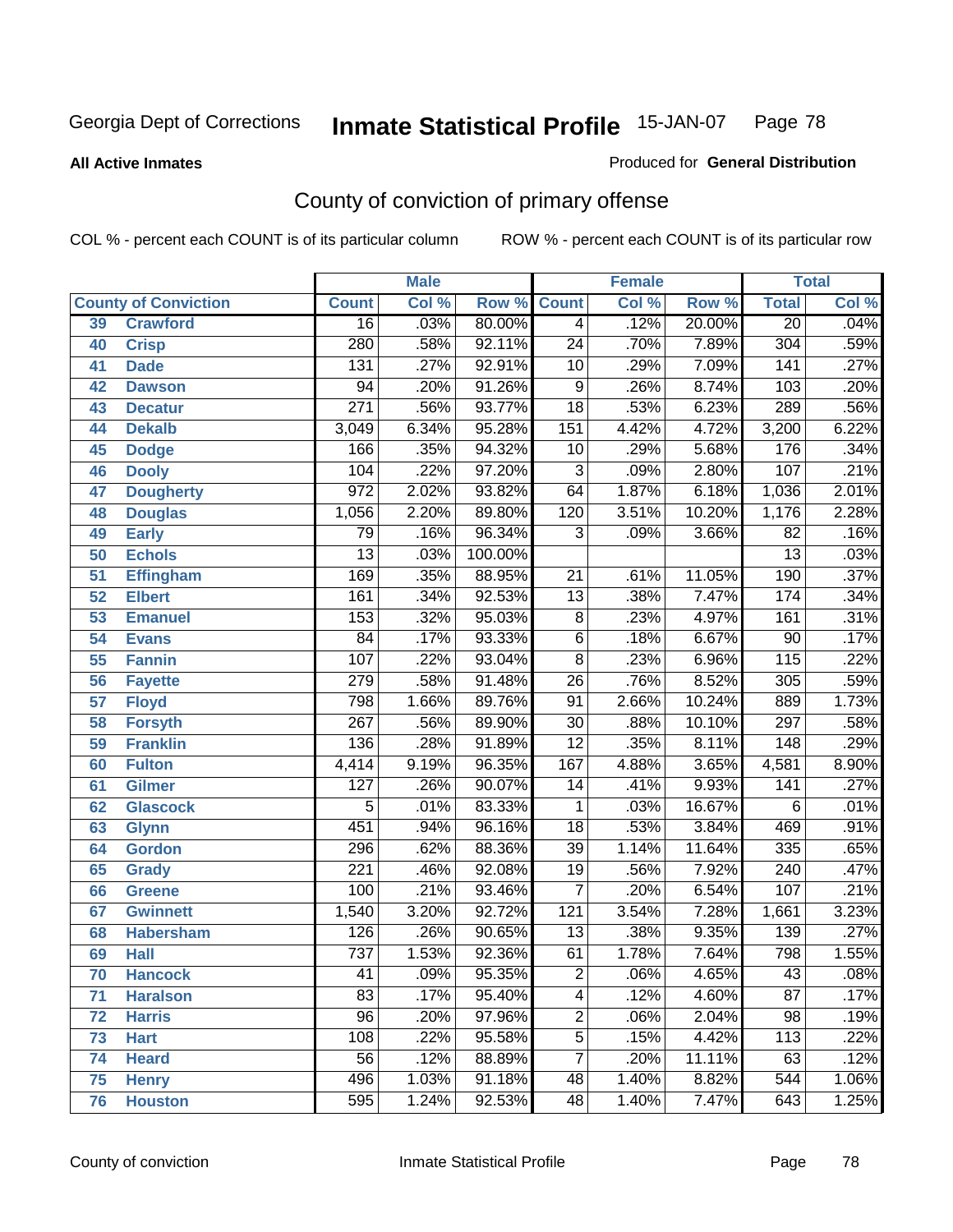**All Active Inmates**

### Produced for **General Distribution**

## County of conviction of primary offense

|     |                             |                  | <b>Male</b> |         |                 | <b>Female</b> |        |                  | <b>Total</b> |
|-----|-----------------------------|------------------|-------------|---------|-----------------|---------------|--------|------------------|--------------|
|     | <b>County of Conviction</b> | <b>Count</b>     | Col %       | Row %   | <b>Count</b>    | Col %         | Row %  | <b>Total</b>     | Col %        |
| 77  | <b>Irwin</b>                | 63               | .13%        | 96.92%  | $\overline{2}$  | .06%          | 3.08%  | 65               | .13%         |
| 78  | <b>Jackson</b>              | $\overline{207}$ | .43%        | 92.00%  | $\overline{18}$ | .53%          | 8.00%  | $\overline{225}$ | .44%         |
| 79  | <b>Jasper</b>               | $\overline{72}$  | .15%        | 96.00%  | $\overline{3}$  | .09%          | 4.00%  | $\overline{75}$  | .15%         |
| 80  | <b>Jeff Davis</b>           | $\overline{71}$  | .15%        | 97.26%  | $\overline{2}$  | .06%          | 2.74%  | $\overline{73}$  | .14%         |
| 81  | <b>Jefferson</b>            | 103              | .21%        | 98.10%  | $\overline{2}$  | .06%          | 1.90%  | $\overline{105}$ | .20%         |
| 82  | <b>Jenkins</b>              | $\overline{72}$  | .15%        | 94.74%  | $\overline{4}$  | .12%          | 5.26%  | $\overline{76}$  | .15%         |
| 83  | <b>Johnson</b>              | $\overline{64}$  | .13%        | 98.46%  | 1               | .03%          | 1.54%  | 65               | .13%         |
| 84  | <b>Jones</b>                | $\overline{147}$ | .31%        | 91.30%  | 14              | .41%          | 8.70%  | 161              | .31%         |
| 85  | <b>Lamar</b>                | $\overline{84}$  | .17%        | 92.31%  | $\overline{7}$  | .20%          | 7.69%  | $\overline{91}$  | .18%         |
| 86  | <b>Lanier</b>               | $\overline{41}$  | .09%        | 91.11%  | 4               | .12%          | 8.89%  | 45               | .09%         |
| 87  | <b>Laurens</b>              | 286              | .60%        | 92.56%  | $\overline{23}$ | .67%          | 7.44%  | 309              | .60%         |
| 88  | Lee                         | 74               | .15%        | 96.10%  | $\overline{3}$  | .09%          | 3.90%  | $\overline{77}$  | .15%         |
| 89  | <b>Liberty</b>              | 252              | .52%        | 95.82%  | $\overline{11}$ | .32%          | 4.18%  | 263              | .51%         |
| 90  | <b>Lincoln</b>              | 43               | .09%        | 100.00% |                 |               |        | 43               | .08%         |
| 91  | Long                        | $\overline{95}$  | .20%        | 96.94%  | $\overline{3}$  | .09%          | 3.06%  | $\overline{98}$  | .19%         |
| 92  | <b>Lowndes</b>              | 584              | 1.22%       | 95.74%  | 26              | .76%          | 4.26%  | 610              | 1.19%        |
| 93  | <b>Lumpkin</b>              | 94               | .20%        | 94.95%  | $\overline{5}$  | .15%          | 5.05%  | 99               | .19%         |
| 94  | <b>Macon</b>                | $\overline{65}$  | .14%        | 94.20%  | 4               | .12%          | 5.80%  | 69               | .13%         |
| 95  | <b>Madison</b>              | $\overline{149}$ | .31%        | 94.30%  | $\overline{9}$  | .26%          | 5.70%  | 158              | .31%         |
| 96  | <b>Marion</b>               | 49               | .10%        | 96.08%  | $\overline{2}$  | .06%          | 3.92%  | $\overline{51}$  | .10%         |
| 97  | <b>Mcduffie</b>             | $\overline{203}$ | .42%        | 96.21%  | $\overline{8}$  | .23%          | 3.79%  | $\overline{211}$ | .41%         |
| 98  | <b>Mcintosh</b>             | 70               | .15%        | 95.89%  | $\overline{3}$  | .09%          | 4.11%  | $\overline{73}$  | .14%         |
| 99  | <b>Meriwether</b>           | $\overline{192}$ | .40%        | 94.58%  | $\overline{11}$ | .32%          | 5.42%  | $\overline{203}$ | .39%         |
| 100 | <b>Miller</b>               | $\overline{33}$  | .07%        | 97.06%  | 1               | .03%          | 2.94%  | $\overline{34}$  | .07%         |
| 101 | <b>Mitchell</b>             | 190              | .40%        | 91.35%  | $\overline{18}$ | .53%          | 8.65%  | $\overline{208}$ | .40%         |
| 102 | <b>Monroe</b>               | 179              | .37%        | 88.61%  | $\overline{23}$ | .67%          | 11.39% | $\overline{202}$ | .39%         |
| 103 | <b>Montgomery</b>           | 46               | .10%        | 95.83%  | $\overline{2}$  | .06%          | 4.17%  | 48               | .09%         |
| 104 | <b>Morgan</b>               | $\overline{87}$  | .18%        | 90.63%  | $\overline{9}$  | .26%          | 9.38%  | $\overline{96}$  | .19%         |
| 105 | <b>Murray</b>               | 249              | .52%        | 93.26%  | $\overline{18}$ | .53%          | 6.74%  | $\overline{267}$ | .52%         |
| 106 | <b>Muscogee</b>             | 1,710            | 3.56%       | 93.49%  | 119             | 3.48%         | 6.51%  | 1,829            | 3.55%        |
| 107 | <b>Newton</b>               | 496              | 1.03%       | 91.34%  | $\overline{47}$ | 1.37%         | 8.66%  | $\overline{543}$ | 1.05%        |
| 108 | <b>Oconee</b>               | 58               | .12%        | 93.55%  | 4               | .12%          | 6.45%  | 62               | .12%         |
| 109 | <b>Oglethorpe</b>           | $\overline{61}$  | .13%        | 92.42%  | $\overline{5}$  | .15%          | 7.58%  | 66               | .13%         |
| 110 | <b>Paulding</b>             | 199              | .41%        | 93.43%  | $\overline{14}$ | .41%          | 6.57%  | $\overline{213}$ | .41%         |
| 111 | <b>Peach</b>                | $\overline{96}$  | .20%        | 98.97%  | 1               | .03%          | 1.03%  | $\overline{97}$  | .19%         |
| 112 | <b>Pickens</b>              | $\overline{87}$  | .18%        | 94.57%  | 5               | .15%          | 5.43%  | 92               | .18%         |
| 113 | <b>Pierce</b>               | $\overline{50}$  | .10%        | 96.15%  | $\overline{2}$  | .06%          | 3.85%  | 52               | .10%         |
| 114 | <b>Pike</b>                 | 44               | .09%        | 91.67%  | 4               | .12%          | 8.33%  | 48               | .09%         |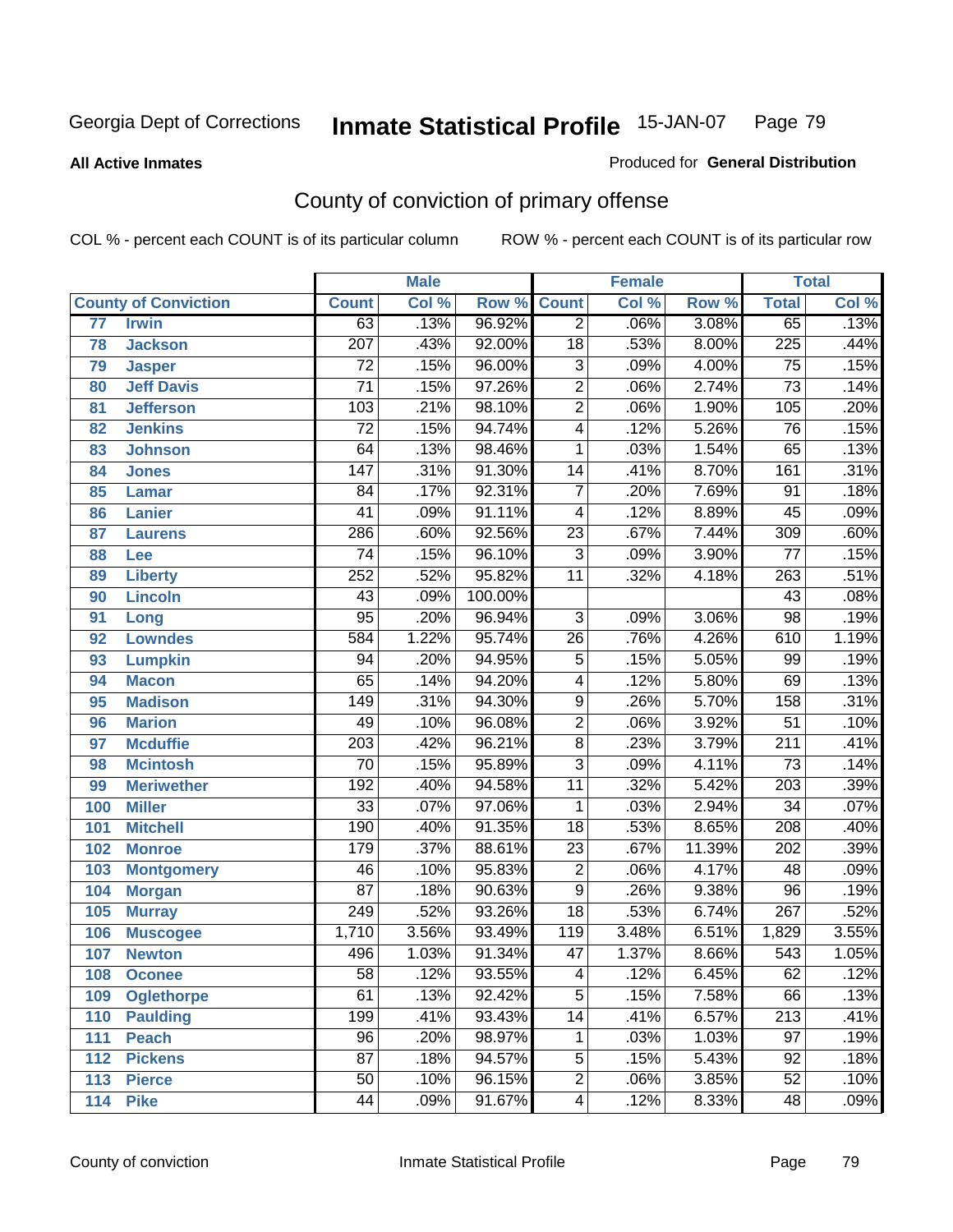**All Active Inmates**

#### Produced for **General Distribution**

## County of conviction of primary offense

|     |                             |                  | <b>Male</b> |                    |                 | <b>Female</b> |        |                  | <b>Total</b> |
|-----|-----------------------------|------------------|-------------|--------------------|-----------------|---------------|--------|------------------|--------------|
|     | <b>County of Conviction</b> | <b>Count</b>     | Col %       | <b>Row % Count</b> |                 | Col %         | Row %  | <b>Total</b>     | Col %        |
| 115 | <b>Polk</b>                 | 141              | .29%        | 96.58%             | $\overline{5}$  | .15%          | 3.42%  | 146              | .28%         |
| 116 | <b>Pulaski</b>              | 86               | .18%        | 86.87%             | 13              | .38%          | 13.13% | 99               | .19%         |
| 117 | <b>Putnam</b>               | 116              | .24%        | 95.08%             | 6               | .18%          | 4.92%  | 122              | .24%         |
| 118 | Quitman                     | $\overline{15}$  | .03%        | 93.75%             | 1               | .03%          | 6.25%  | 16               | .03%         |
| 119 | <b>Rabun</b>                | $\overline{75}$  | .16%        | 91.46%             | $\overline{7}$  | .20%          | 8.54%  | $\overline{82}$  | .16%         |
| 120 | <b>Randolph</b>             | $\overline{56}$  | .12%        | 100.00%            |                 |               |        | 56               | .11%         |
| 121 | <b>Richmond</b>             | 1,887            | 3.93%       | 94.73%             | 105             | 3.07%         | 5.27%  | 1,992            | 3.87%        |
| 122 | <b>Rockdale</b>             | 410              | .85%        | 91.11%             | 40              | 1.17%         | 8.89%  | 450              | .87%         |
| 123 | <b>Schley</b>               | $\overline{24}$  | .05%        | 100.00%            |                 |               |        | $\overline{24}$  | .05%         |
| 124 | <b>Screven</b>              | $\overline{133}$ | .28%        | 95.68%             | $\,6$           | .18%          | 4.32%  | 139              | .27%         |
| 125 | <b>Seminole</b>             | $\overline{59}$  | .12%        | 90.77%             | $\overline{6}$  | .18%          | 9.23%  | 65               | .13%         |
| 126 | <b>Spalding</b>             | 594              | 1.24%       | 90.14%             | 65              | 1.90%         | 9.86%  | 659              | 1.28%        |
| 127 | <b>Stephens</b>             | 180              | .37%        | 91.84%             | $\overline{16}$ | .47%          | 8.16%  | 196              | .38%         |
| 128 | <b>Stewart</b>              | $\overline{36}$  | .07%        | 94.74%             | $\overline{2}$  | .06%          | 5.26%  | $\overline{38}$  | .07%         |
| 129 | <b>Sumter</b>               | $\overline{240}$ | .50%        | 93.75%             | $\overline{16}$ | .47%          | 6.25%  | 256              | .50%         |
| 130 | <b>Talbot</b>               | 41               | .09%        | 93.18%             | $\overline{3}$  | .09%          | 6.82%  | 44               | .09%         |
| 131 | <b>Taliaferro</b>           | $\overline{15}$  | .03%        | 88.24%             | $\overline{2}$  | .06%          | 11.76% | $\overline{17}$  | .03%         |
| 132 | <b>Tattnall</b>             | $\overline{173}$ | .36%        | 96.11%             | $\overline{7}$  | .20%          | 3.89%  | 180              | .35%         |
| 133 | <b>Taylor</b>               | 85               | .18%        | 96.59%             | $\overline{3}$  | .09%          | 3.41%  | $\overline{88}$  | .17%         |
| 134 | <b>Telfair</b>              | $\overline{148}$ | .31%        | 90.24%             | 16              | .47%          | 9.76%  | 164              | .32%         |
| 135 | <b>Terrell</b>              | $\overline{76}$  | .16%        | 97.44%             | $\overline{2}$  | .06%          | 2.56%  | $\overline{78}$  | .15%         |
| 136 | <b>Thomas</b>               | 316              | .66%        | 96.64%             | $\overline{11}$ | .32%          | 3.36%  | $\overline{327}$ | .64%         |
| 137 | <b>Tift</b>                 | 328              | .68%        | 94.52%             | $\overline{19}$ | .56%          | 5.48%  | $\overline{347}$ | .67%         |
| 138 | <b>Toombs</b>               | 239              | .50%        | 93.00%             | 18              | .53%          | 7.00%  | $\overline{257}$ | .50%         |
| 139 | <b>Towns</b>                | $\overline{27}$  | .06%        | 81.82%             | $\overline{6}$  | .18%          | 18.18% | $\overline{33}$  | .06%         |
| 140 | <b>Treutlen</b>             | 64               | .13%        | 95.52%             | $\overline{3}$  | .09%          | 4.48%  | 67               | .13%         |
| 141 | <b>Troup</b>                | 683              | 1.42%       | 91.07%             | 67              | 1.96%         | 8.93%  | 750              | 1.46%        |
| 142 | <b>Turner</b>               | $\overline{76}$  | .16%        | 95.00%             | 4               | .12%          | 5.00%  | 80               | .16%         |
| 143 | <b>Twiggs</b>               | 46               | .10%        | 92.00%             | 4               | .12%          | 8.00%  | $\overline{50}$  | .10%         |
| 144 | <b>Union</b>                | 44               | .09%        | 95.65%             | $\overline{2}$  | .06%          | 4.35%  | 46               | .09%         |
| 145 | <b>Upson</b>                | $\overline{261}$ | .54%        | 92.55%             | $\overline{21}$ | .61%          | 7.45%  | 282              | .55%         |
| 146 | <b>Walker</b>               | 379              | .79%        | 89.18%             | 46              | 1.35%         | 10.82% | 425              | .83%         |
| 147 | <b>Walton</b>               | 322              | .67%        | 94.15%             | $\overline{20}$ | .58%          | 5.85%  | $\overline{342}$ | .66%         |
| 148 | <b>Ware</b>                 | 340              | .71%        | 91.89%             | 30              | .88%          | 8.11%  | 370              | .72%         |
| 149 | <b>Warren</b>               | 46               | .10%        | 93.88%             | $\overline{3}$  | .09%          | 6.12%  | 49               | .10%         |
| 150 | <b>Washington</b>           | 107              | .22%        | 94.69%             | 6               | .18%          | 5.31%  | 113              | .22%         |
| 151 | <b>Wayne</b>                | 169              | .35%        | 92.35%             | 14              | .41%          | 7.65%  | 183              | .36%         |
| 152 | <b>Webster</b>              | 10               | .02%        | 90.91%             | $\mathbf{1}$    | .03%          | 9.09%  | 11               | .02%         |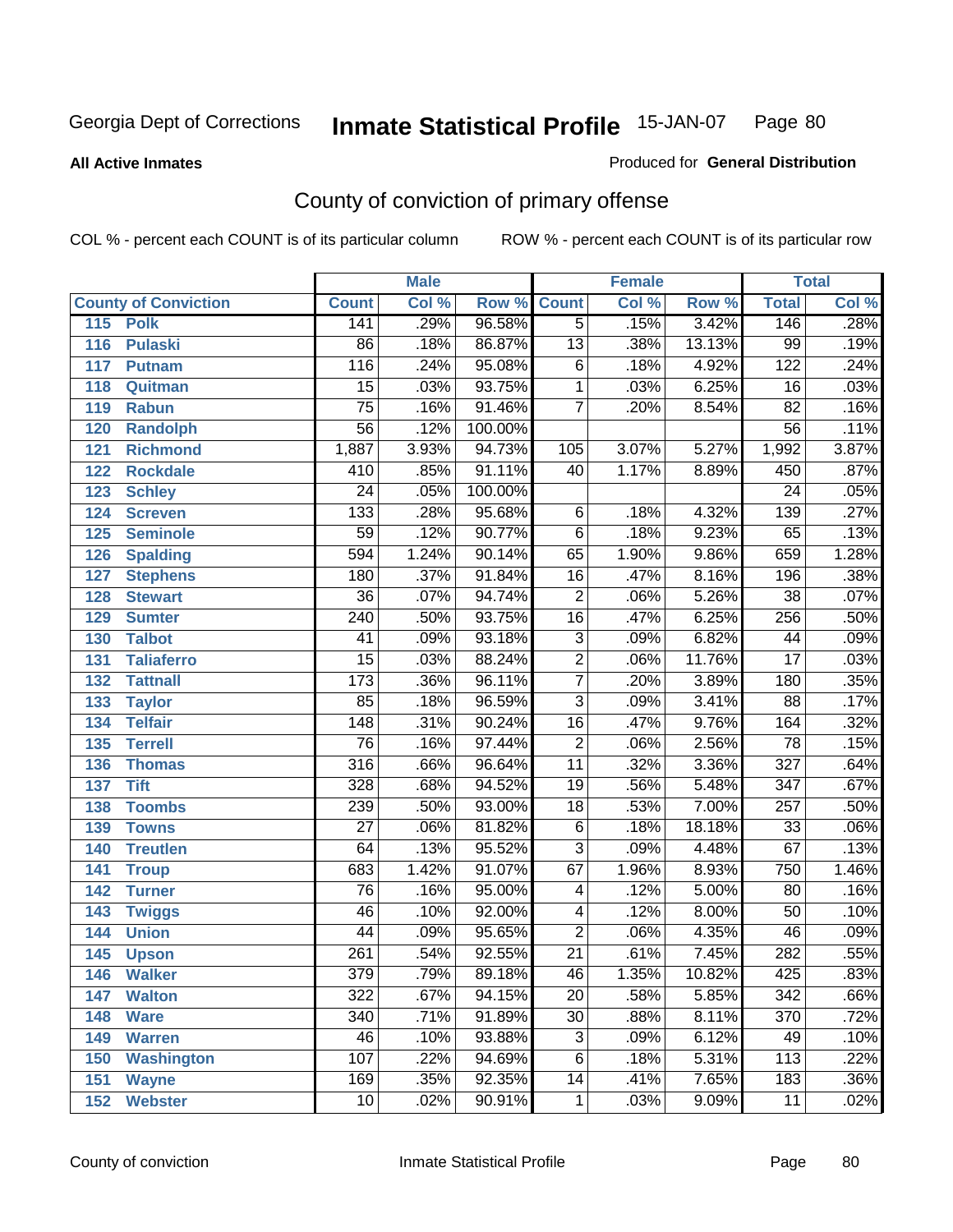**All Active Inmates**

#### Produced for **General Distribution**

## County of conviction of primary offense

|                             |              | <b>Male</b> |             |       | <b>Female</b> |       |              | <b>Total</b> |
|-----------------------------|--------------|-------------|-------------|-------|---------------|-------|--------------|--------------|
| <b>County of Conviction</b> | <b>Count</b> | Col %       | Row % Count |       | Col %         | Row % | <b>Total</b> | Col %        |
| <b>Wheeler</b><br>153       | 29           | $.06\%$     | 96.67%      |       | .03%          | 3.33% | 30           | $.06\%$      |
| <b>White</b><br>154         | 79           | .16%        | $90.80\%$   | 8     | .23%          | 9.20% | 87           | .17%         |
| <b>Whitfield</b><br>155     | 732          | 1.52%       | 90.82%      | 74    | 2.16%         | 9.18% | 806          | 1.57%        |
| 156<br><b>Wilcox</b>        | 66           | .14%        | 95.65%      | 3     | $.09\%$       | 4.35% | 69           | .13%         |
| <b>Wilkes</b><br>157        | 84           | .17%        | 93.33%      | 6     | .18%          | 6.67% | 90           | .17%         |
| <b>Wilkinson</b><br>158     | 66           | .14%        | 95.65%      | 3     | .09%          | 4.35% | 69           | .13%         |
| <b>Worth</b><br>159         | 147          | $.31\%$     | 96.71%      | 5     | .15%          | 3.29% | 152          | .30%         |
| <b>Total Rported</b>        | 48,055       | 100%        | 93.36%      | 3,420 | 100%          | 6.64% | 51,475       | 100%         |

| N       | .180   | - - - | 247            |
|---------|--------|-------|----------------|
| 1 1 1 0 |        | 1 J I | - 2            |
|         | 49,235 | 3,557 | 207 לה<br>. JL |

| <b>Mo</b><br>uent) | ™ulton<br>_____ | obb∶ | <b>AIWIF</b> |
|--------------------|-----------------|------|--------------|
|                    |                 |      |              |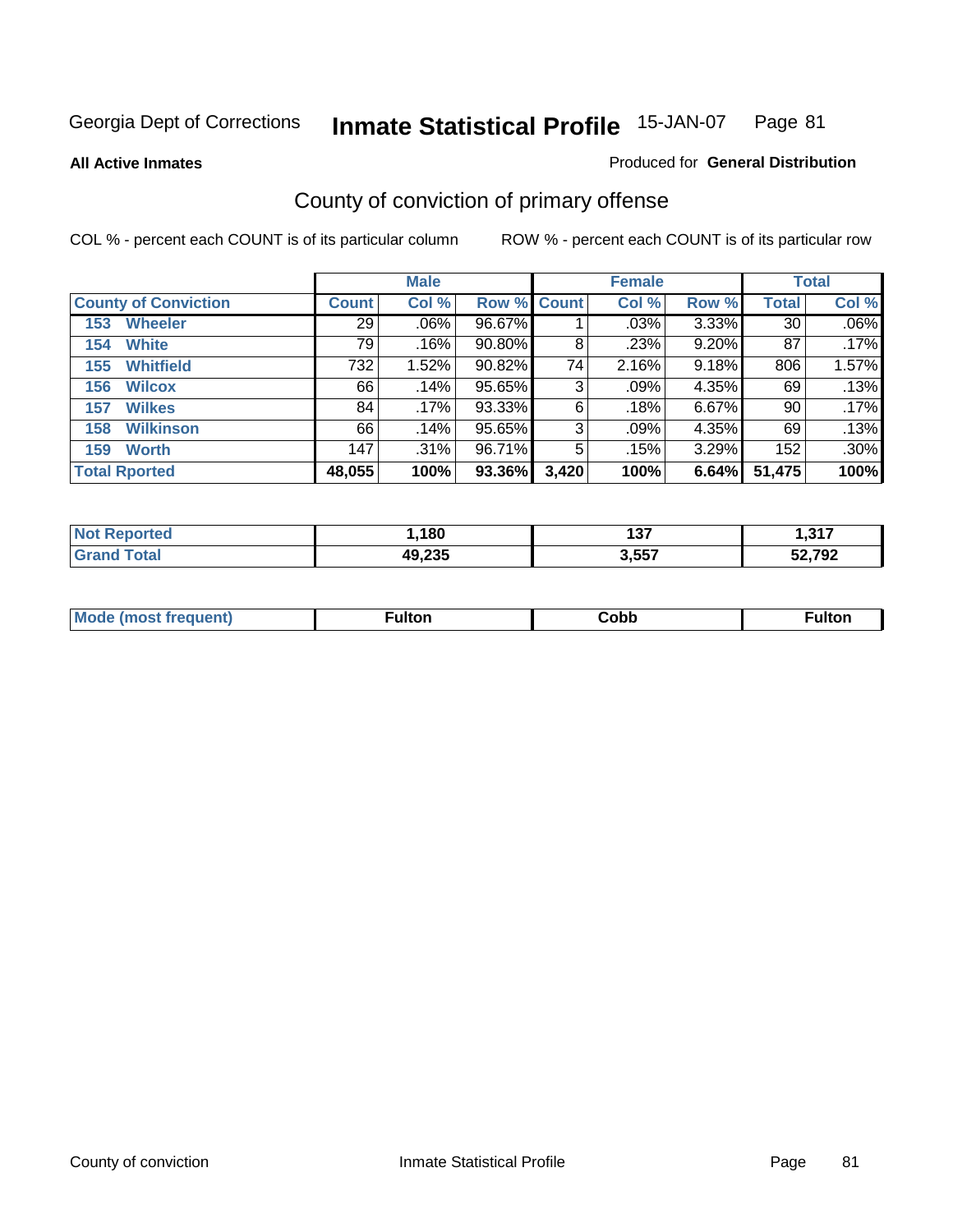**All Active Inmates**

#### Produced for **General Distribution**

## Circuit of conviction of primary offense

|                         |                                 |                  | <b>Male</b> |        |                  | <b>Female</b> |        |                  | <b>Total</b> |
|-------------------------|---------------------------------|------------------|-------------|--------|------------------|---------------|--------|------------------|--------------|
|                         | <b>Circuit of Conviction</b>    | <b>Count</b>     | Col %       | Row %  | <b>Count</b>     | Col %         | Row %  | <b>Total</b>     | Col %        |
| 1                       | <b>Alapaha Circuit</b>          | 337              | .70%        | 92.84% | $\overline{26}$  | .76%          | 7.16%  | 363              | .71%         |
| $\overline{2}$          | <b>Alcovy Circuit</b>           | 818              | 1.70%       | 92.43% | 67               | 1.96%         | 7.57%  | 885              | 1.72%        |
| $\overline{\mathbf{3}}$ | <b>Atlanta Circuit</b>          | 4,414            | 9.19%       | 96.35% | 167              | 4.88%         | 3.65%  | 4,581            | 8.90%        |
| 4                       | <b>Atlantic Circuit</b>         | 778              | 1.62%       | 95.23% | $\overline{39}$  | 1.14%         | 4.77%  | 817              | 1.59%        |
| 5                       | <b>Augusta Circuit</b>          | 2,371            | 4.93%       | 94.50% | 138              | 4.04%         | 5.50%  | 2,509            | 4.87%        |
| $6\phantom{a}$          | <b>Blue Ridge Circuit</b>       | $\overline{547}$ | 1.14%       | 91.93% | 48               | 1.40%         | 8.07%  | 595              | 1.16%        |
| $\overline{\mathbf{7}}$ | <b>Brunswick Circuit</b>        | 911              | 1.90%       | 95.19% | 46               | 1.35%         | 4.81%  | 957              | 1.86%        |
| 8                       | <b>Chattahoochee Circuit</b>    | 2,006            | 4.17%       | 93.96% | $\overline{129}$ | 3.77%         | 6.04%  | 2,135            | 4.15%        |
| 9                       | <b>Cherokee Circuit</b>         | 835              | 1.74%       | 88.83% | 105              | 3.07%         | 11.17% | 940              | 1.83%        |
| 10                      | <b>Clayton Circuit</b>          | 1,529            | 3.18%       | 92.39% | 126              | 3.68%         | 7.61%  | 1,655            | 3.22%        |
| 11                      | <b>Cobb Circuit</b>             | 2,548            | 5.30%       | 91.29% | $\overline{243}$ | 7.11%         | 8.71%  | 2,791            | 5.42%        |
| 12                      | <b>Conasauga Circuit</b>        | 981              | 2.04%       | 91.43% | $\overline{92}$  | 2.69%         | 8.57%  | 1,073            | 2.08%        |
| 13                      | <b>Cordele Circuit</b>          | 695              | 1.45%       | 94.17% | 43               | 1.26%         | 5.83%  | 738              | 1.43%        |
| 14                      | <b>Coweta Circuit</b>           | 1,997            | 4.16%       | 92.11% | 171              | 5.00%         | 7.89%  | 2,168            | 4.21%        |
| 15                      | <b>Dougherty Circuit</b>        | 972              | 2.02%       | 93.82% | 64               | 1.87%         | 6.18%  | 1,036            | 2.01%        |
| 16                      | <b>Dublin Circuit</b>           | 460              | .96%        | 93.69% | $\overline{31}$  | .91%          | 6.31%  | 491              | .95%         |
| 17                      | <b>Eastern Circuit</b>          | 2,364            | 4.92%       | 94.33% | $\overline{142}$ | 4.15%         | 5.67%  | 2,506            | 4.87%        |
| 18                      | <b>Flint Circuit</b>            | 496              | 1.03%       | 91.18% | 48               | 1.40%         | 8.82%  | 544              | 1.06%        |
| 19                      | <b>Griffin Circuit</b>          | 1,178            | 2.45%       | 91.04% | 116              | 3.39%         | 8.96%  | 1,294            | 2.51%        |
| 20                      | <b>Gwinnett Circuit</b>         | 1,540            | 3.20%       | 92.72% | $\overline{121}$ | 3.54%         | 7.28%  | 1,661            | 3.23%        |
| 21                      | <b>Houston Circuit</b>          | 595              | 1.24%       | 92.53% | 48               | 1.40%         | 7.47%  | 643              | 1.25%        |
| $\overline{22}$         | <b>Lookout Mountain Circuit</b> | 996              | 2.07%       | 89.57% | 116              | 3.39%         | 10.43% | 1,112            | 2.16%        |
| 23                      | <b>Macon Circuit</b>            | 1,125            | 2.34%       | 94.78% | 62               | 1.81%         | 5.22%  | 1,187            | 2.31%        |
| 24                      | <b>Middle Circuit</b>           | 686              | 1.43%       | 95.01% | 36               | 1.05%         | 4.99%  | $\overline{722}$ | 1.40%        |
| 25                      | <b>Mountain Circuit</b>         | 381              | .79%        | 91.37% | $\overline{36}$  | 1.05%         | 8.63%  | 417              | .81%         |
| 26                      | <b>Northeastern Circuit</b>     | 831              | 1.73%       | 92.23% | $\overline{70}$  | 2.05%         | 7.77%  | 901              | 1.75%        |
| 27                      | <b>Northern Circuit</b>         | 615              | 1.28%       | 93.32% | 44               | 1.29%         | 6.68%  | 659              | 1.28%        |
| 28                      | <b>Ocmulgee Circuit</b>         | 990              | 2.06%       | 94.11% | 62               | 1.81%         | 5.89%  | 1,052            | 2.04%        |
| 29                      | <b>Oconee Circuit</b>           | 583              | 1.21%       | 91.52% | $\overline{54}$  | 1.58%         | 8.48%  | 637              | 1.24%        |
| 30                      | <b>Ogeechee Circuit</b>         | 854              | 1.78%       | 93.74% | $\overline{57}$  | 1.67%         | 6.26%  | 911              | 1.77%        |
| $\overline{31}$         | <b>Pataula Circuit</b>          | 347              | .72%        | 96.12% | 14               | .41%          | 3.88%  | 361              | .70%         |
| 32                      | <b>Piedmont Circuit</b>         | 522              | 1.09%       | 92.88% | 40               | 1.17%         | 7.12%  | 562              | 1.09%        |
| 33                      | <b>Rome Circuit</b>             | 798              | 1.66%       | 89.76% | 91               | 2.66%         | 10.24% | 889              | 1.73%        |
| 34                      | <b>South Georgia Circuit</b>    | 729              | 1.52%       | 92.51% | $\overline{59}$  | 1.73%         | 7.49%  | 788              | 1.53%        |
| 35                      | <b>Southern Circuit</b>         | 1,280            | 2.66%       | 96.46% | 47               | 1.37%         | 3.54%  | 1,327            | 2.58%        |
| 36                      | <b>Southwestern Circuit</b>     | 449              | .93%        | 94.53% | 26               | .76%          | 5.47%  | 475              | .92%         |
| 37                      | <b>Stone Mountain Circuit</b>   | 3,049            | 6.34%       | 95.28% | 151              | 4.42%         | 4.72%  | 3,200            | 6.22%        |
| 38                      | <b>Tallapoosa Circuit</b>       | $\overline{224}$ | .47%        | 96.14% | $\overline{9}$   | .26%          | 3.86%  | 233              | .45%         |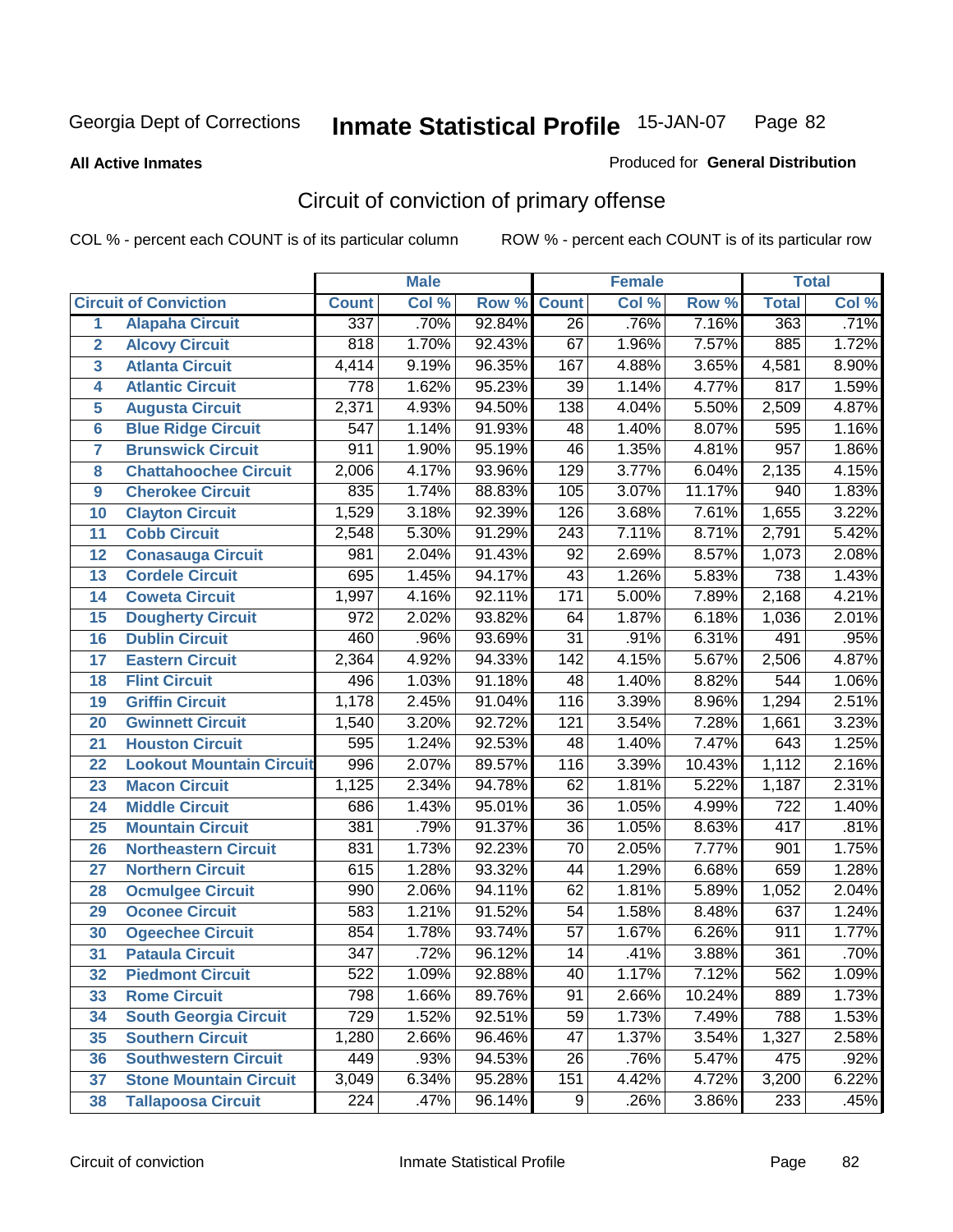**All Active Inmates**

#### Produced for **General Distribution**

## Circuit of conviction of primary offense

|    |                              |              | <b>Male</b> |        |              | <b>Female</b> |        |              | <b>Total</b> |
|----|------------------------------|--------------|-------------|--------|--------------|---------------|--------|--------------|--------------|
|    | <b>Circuit of Conviction</b> | <b>Count</b> | Col %       | Row %  | <b>Count</b> | Col %         | Row %  | <b>Total</b> | Col %        |
| 39 | <b>Tifton Circuit</b>        | 614          | 1.28%       | 95.34% | 30           | .88%          | 4.66%  | 644          | 1.25%        |
| 40 | <b>Toombs Circuit</b>        | 396          | .82%        | 95.19% | 20           | .58%          | 4.81%  | 416          | .81%         |
| 41 | <b>Waycross Circuit</b>      | 781          | 1.63%       | 92.43% | 64           | 1.87%         | 7.57%  | 845          | 1.64%        |
| 42 | <b>Western Circuit</b>       | 528          | 1.10%       | 93.78% | 35           | 1.02%         | 6.22%  | 563          | 1.09%        |
| 43 | <b>Rockdale Circuit</b>      | 410          | .85%        | 91.11% | 40           | 1.17%         | 8.89%  | 450          | .87%         |
| 44 | <b>Douglas Circuit</b>       | 1,056        | 2.20%       | 89.80% | 120          | 3.51%         | 10.20% | 1,176        | 2.28%        |
| 45 | <b>Appalachian Circuit</b>   | 321          | .67%        | 92.24% | 27           | .79%          | 7.76%  | 348          | .68%         |
| 46 | <b>Enotah Circuit</b>        | 244          | .51%        | 92.08% | 21           | .61%          | 7.92%  | 265          | .51%         |
| 47 | <b>Bell-Forsyth Circuit</b>  | 267          | .56%        | 89.90% | 30           | .88%          | 10.10% | 297          | .58%         |
| 48 | <b>Towaliga Circuit</b>      | 408          | .85%        | 92.10% | 35           | 1.02%         | 7.90%  | 443          | $.86\%$      |
| 49 | <b>Paulding Circuit</b>      | 199          | .41%        | 93.43% | 14           | .41%          | 6.57%  | 213          | .41%         |
|    | <b>Total Rported</b>         | 48,055       | 100%        | 93.36% | 3,420        | 100%          | 6.64%  | 51,475       | 100%         |

| τeα | ,180   | ר ה<br>197 | 247<br>. |
|-----|--------|------------|----------|
|     | 49,235 | 3,557      | 52,792   |

| M, | $+1 - - + -$<br>annu -<br>uu | ∶obb<br>- - - - - | .<br>чна<br>- --------- |
|----|------------------------------|-------------------|-------------------------|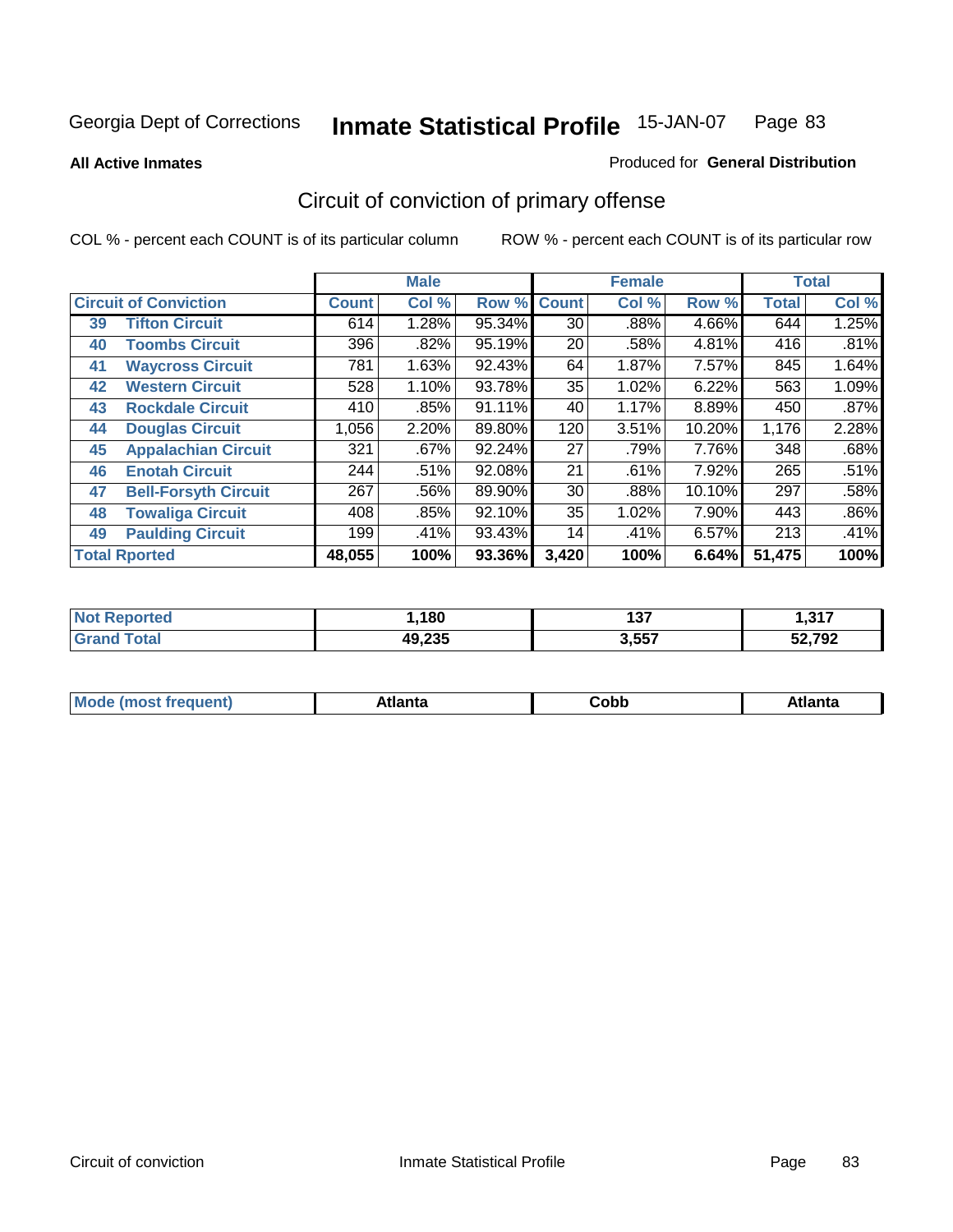### **All Active Inmates**

### Produced for **General Distribution**

## Years served (jail + prison) in this incarceration

|                              |                  | <b>Male</b> |         |                 | <b>Female</b> |        |                  | <b>Total</b> |
|------------------------------|------------------|-------------|---------|-----------------|---------------|--------|------------------|--------------|
| <b>Years Served</b>          | <b>Count</b>     | Col %       | Row %   | <b>Count</b>    | Col %         | Row %  | <b>Total</b>     | Col %        |
| Less than one year           | 8,880            | 18.70%      | 88.93%  | 1,105           | 32.59%        | 11.07% | 9,985            | 19.63%       |
| 1 to 1.99 years              | 9,951            | 20.96%      | 91.23%  | 956             | 28.19%        | 8.77%  | 10,907           | 21.44%       |
| 2 to 2.99 years              | 5,888            | 12.40%      | 93.86%  | 385             | 11.35%        | 6.14%  | 6,273            | 12.33%       |
| 3 to 3.99 years              | 3,865            | 8.14%       | 95.20%  | 195             | 5.75%         | 4.80%  | 4,060            | 7.98%        |
| 4 to 4.99 years              | 2,936            | 6.18%       | 94.89%  | 158             | 4.66%         | 5.11%  | 3,094            | 6.08%        |
| 5 to 5.99 years              | 2,357            | 4.96%       | 95.89%  | 101             | 2.98%         | 4.11%  | 2,458            | 4.83%        |
| 6 to 6.99 years              | 1,923            | 4.05%       | 95.72%  | $\overline{86}$ | 2.54%         | 4.28%  | 2,009            | 3.95%        |
| $\overline{7}$ to 7.99 years | 1,764            | 3.71%       | 95.77%  | $\overline{78}$ | 2.30%         | 4.23%  | 1,842            | 3.62%        |
| 8 to 8.99 years              | 1,684            | 3.55%       | 95.95%  | $\overline{71}$ | 2.09%         | 4.05%  | 1,755            | 3.45%        |
| 9 to 9.99 years              | 1,600            | 3.37%       | 96.62%  | $\overline{56}$ | 1.65%         | 3.38%  | 1,656            | 3.25%        |
| 10 to 10.99 years            | 1,030            | 2.17%       | 97.82%  | $\overline{23}$ | 0.68%         | 2.18%  | 1,053            | 2.07%        |
| 11 to 11.99 years            | 865              | 1.82%       | 96.22%  | $\overline{34}$ | 1.00%         | 3.78%  | 899              | 1.77%        |
| 12 to 12.99 years            | 761              | 1.60%       | 96.94%  | 24              | 0.71%         | 3.06%  | 785              | 1.54%        |
| 13 to 13.99 years            | 724              | 1.52%       | 96.02%  | $\overline{30}$ | 0.88%         | 3.98%  | 754              | 1.48%        |
| 14 to 14.99 years            | $\overline{521}$ | 1.10%       | 96.84%  | $\overline{17}$ | 0.50%         | 3.16%  | 538              | 1.06%        |
| 15 to 15.99 years            | 495              | 1.04%       | 96.87%  | 16              | 0.47%         | 3.13%  | $\overline{511}$ | 1.00%        |
| 16 to 16.99 years            | 403              | 0.85%       | 96.41%  | $\overline{15}$ | 0.44%         | 3.59%  | 418              | 0.82%        |
| 17 to 17.99 years            | 290              | 0.61%       | 97.32%  | $\overline{8}$  | 0.24%         | 2.68%  | 298              | 0.59%        |
| 18 to 18.99 years            | 295              | 0.62%       | 96.72%  | 10              | 0.29%         | 3.28%  | 305              | 0.60%        |
| 19 to 19.99 years            | 241              | 0.51%       | 97.97%  | $\overline{5}$  | 0.15%         | 2.03%  | $\overline{246}$ | 0.48%        |
| 20 to 20.99 years            | 175              | 0.37%       | 98.31%  | $\overline{3}$  | 0.09%         | 1.69%  | 178              | 0.35%        |
| 21 to 21.99 years            | 156              | 0.33%       | 97.50%  | 4               | 0.12%         | 2.50%  | 160              | 0.31%        |
| 22 to 22.99 years            | 120              | 0.25%       | 96.00%  | $\overline{5}$  | 0.15%         | 4.00%  | 125              | 0.25%        |
| 23 to 23.99 years            | $\overline{89}$  | 0.19%       | 98.89%  | $\overline{1}$  | 0.03%         | 1.11%  | $\overline{90}$  | 0.18%        |
| 24 to 24.99 years            | $\overline{96}$  | 0.20%       | 98.97%  | 1               | 0.03%         | 1.03%  | $\overline{97}$  | 0.19%        |
| 25 to 25.99 years            | $\overline{79}$  | 0.17%       | 98.75%  | $\overline{1}$  | 0.03%         | 1.25%  | $\overline{80}$  | 0.16%        |
| 26 to 26.99 years            | 69               | 0.15%       | 98.57%  | 1               | 0.03%         | 1.43%  | 70               | 0.14%        |
| 27 to 27.99 years            | 40               | 0.08%       | 97.56%  | $\mathbf{1}$    | 0.03%         | 2.44%  | 41               | 0.08%        |
| 28 to 28.99 years            | 46               | 0.10%       | 100.00% |                 |               |        | 46               | 0.09%        |
| 29 to 29.99 years            | $\overline{39}$  | 0.08%       | 100.00% |                 |               |        | 39               | 0.08%        |
| Thirty + years               | 105              | 0.22%       | 99.06%  | $\overline{1}$  | 0.03%         | 0.94%  | 106              | 0.21%        |
| <b>Total Reported</b>        | 47,487           | 100%        | 93.34%  | 3,391           | 100%          | 6.66%  | 50,878           | 100.0%       |

| ιeα | 748,   | 166  | 1,914 |
|-----|--------|------|-------|
|     | 49,235 | 2557 | ,792  |

| Mean<br>(average)       | 4.86               | 2.98               | 4.74          |
|-------------------------|--------------------|--------------------|---------------|
| Median (middle)         |                    | 1.53               | 2.68          |
| Mode<br>(most frequent) | Less than one year | Less than one year | Less than one |
|                         |                    |                    | vear          |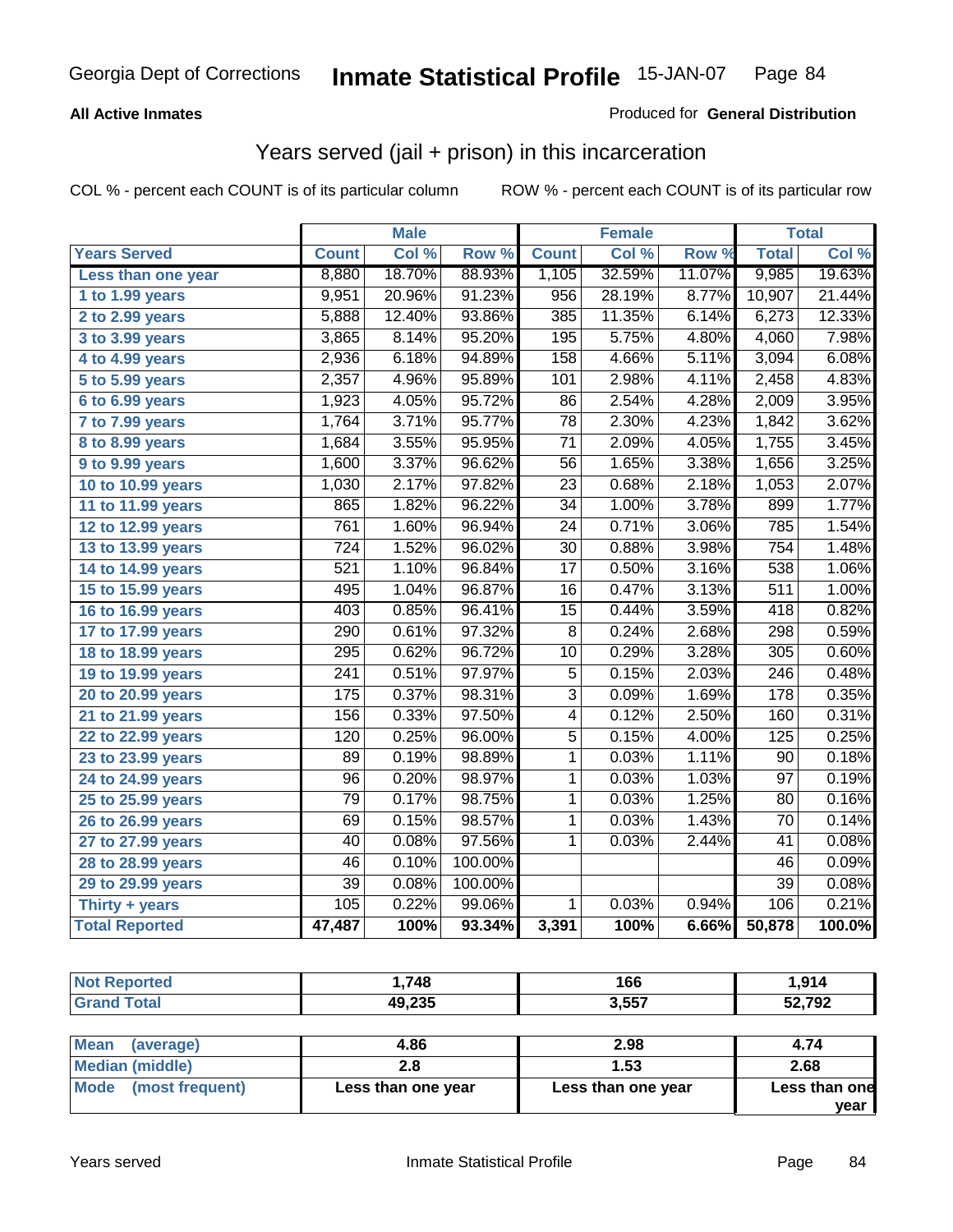#### **All Active Inmates**

Produced for **General Distribution**

### Results of most recent HIV tests

|                         |              | <b>Male</b> |         |              | <b>Female</b> |          |              | Total  |
|-------------------------|--------------|-------------|---------|--------------|---------------|----------|--------------|--------|
| <b>HIV Test Results</b> | <b>Count</b> | Col %       | Row %   | <b>Count</b> | Col %         | Row %    | <b>Total</b> | Col %  |
| <b>Positive</b>         | 881          | $1.82\%$    | 92.64%  | 70           | 2.02%         | 7.36%    | 951          | 1.84%  |
| <b>Negative</b>         | 47,444       | 98.16%      | 93.33%  | 3,391        | 97.98%        | $6.67\%$ | 50,835       | 98.14% |
| <b>Indeterminate</b>    | 9            | 0.02%       | 100.00% |              |               |          |              | 0.02%  |
| <b>Refused</b>          |              | 0.01%       | 100.00% |              |               |          |              | 0.01%  |
| <b>Total Reported</b>   | 48,335       | 100%        | 93.32%  | 3,461        | 100%          | 6.68%    | 51,796       | 100.0% |

| <b>Not</b><br>Reported | 900                    | 96    | 996    |
|------------------------|------------------------|-------|--------|
| <b>Grand</b><br>™otal  | ハロ つつに<br>лU<br>49.ZJJ | 3,557 | 52,792 |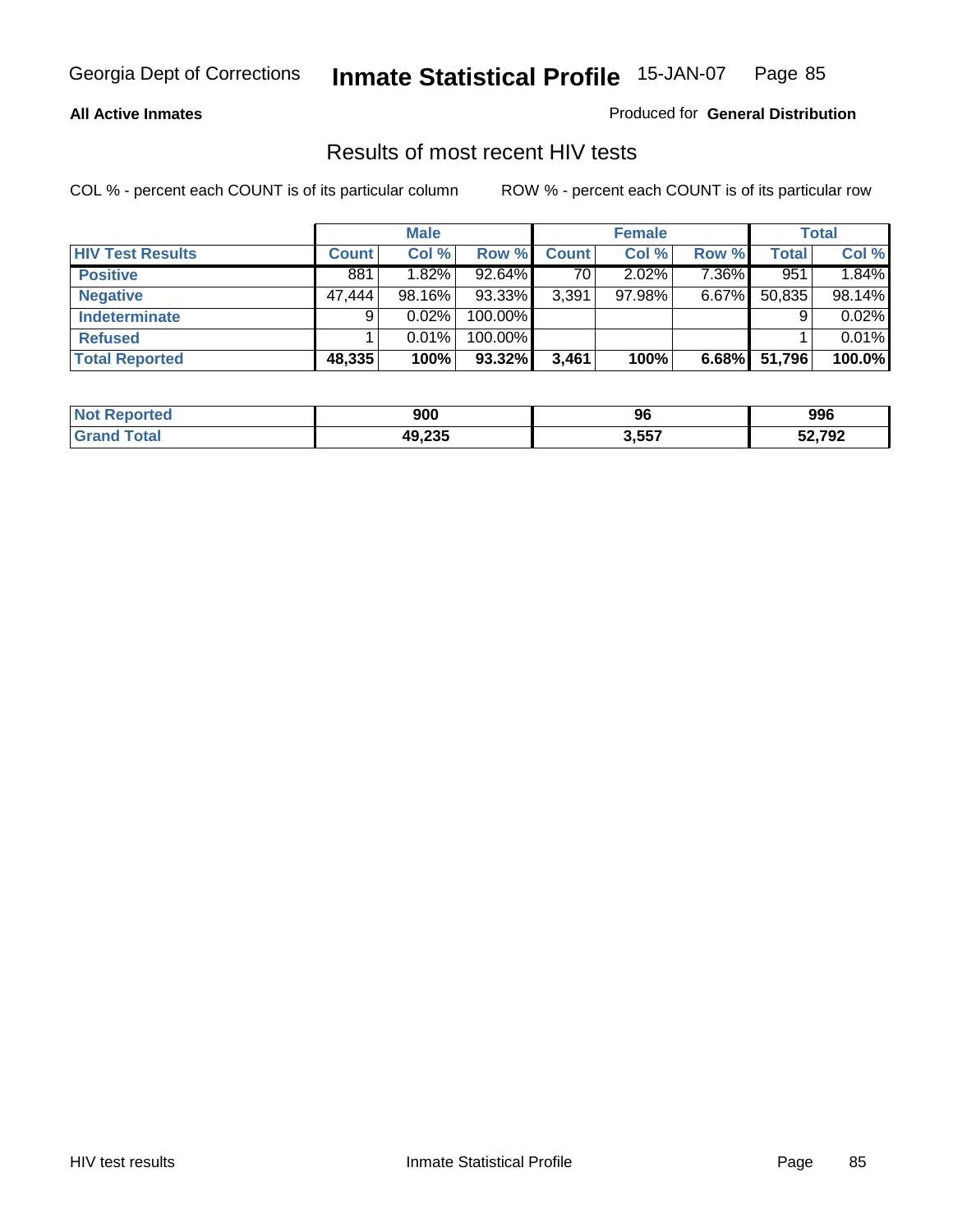### **All Active Inmates**

### Produced for **General Distribution**

### Results of most recent tuberculosis test

|                                  |              | <b>Male</b> |         |              | <b>Female</b> |       |              | Total  |
|----------------------------------|--------------|-------------|---------|--------------|---------------|-------|--------------|--------|
| <b>Tuberculosis Test Results</b> | <b>Count</b> | Col %       | Row %   | <b>Count</b> | Col %         | Row % | <b>Total</b> | Col %  |
| <b>Positive on current test</b>  | 3,259        | 6.75%       | 97.63%  | 79           | 2.28%         | 2.37% | 3,338        | 6.45%  |
| <b>Positive on previous test</b> | 5,595        | 11.59%      | 95.85%  | 242          | 6.99%         | 4.15% | 5,837        | 11.29% |
| <b>Negative</b>                  | 39,395       | 81.63%      | 92.62%  | 3,139        | $90.72\%$     | 7.38% | 42,534       | 82.24% |
| <b>Refused</b>                   | 13           | 0.03%       | 100.00% |              |               |       | 13           | 0.03%  |
| <b>Total Reported</b>            | 48,262       | 100%        | 93.31%  | 3,460        | 100%          | 6.69% | 51,722       | 100.0% |

| <b>Not</b>            | מדח    | ~-    | .070   |
|-----------------------|--------|-------|--------|
| Reported              | J I J  | J,    |        |
| <b>Grand</b><br>⊤otar | 49,235 | 3,557 | 52,792 |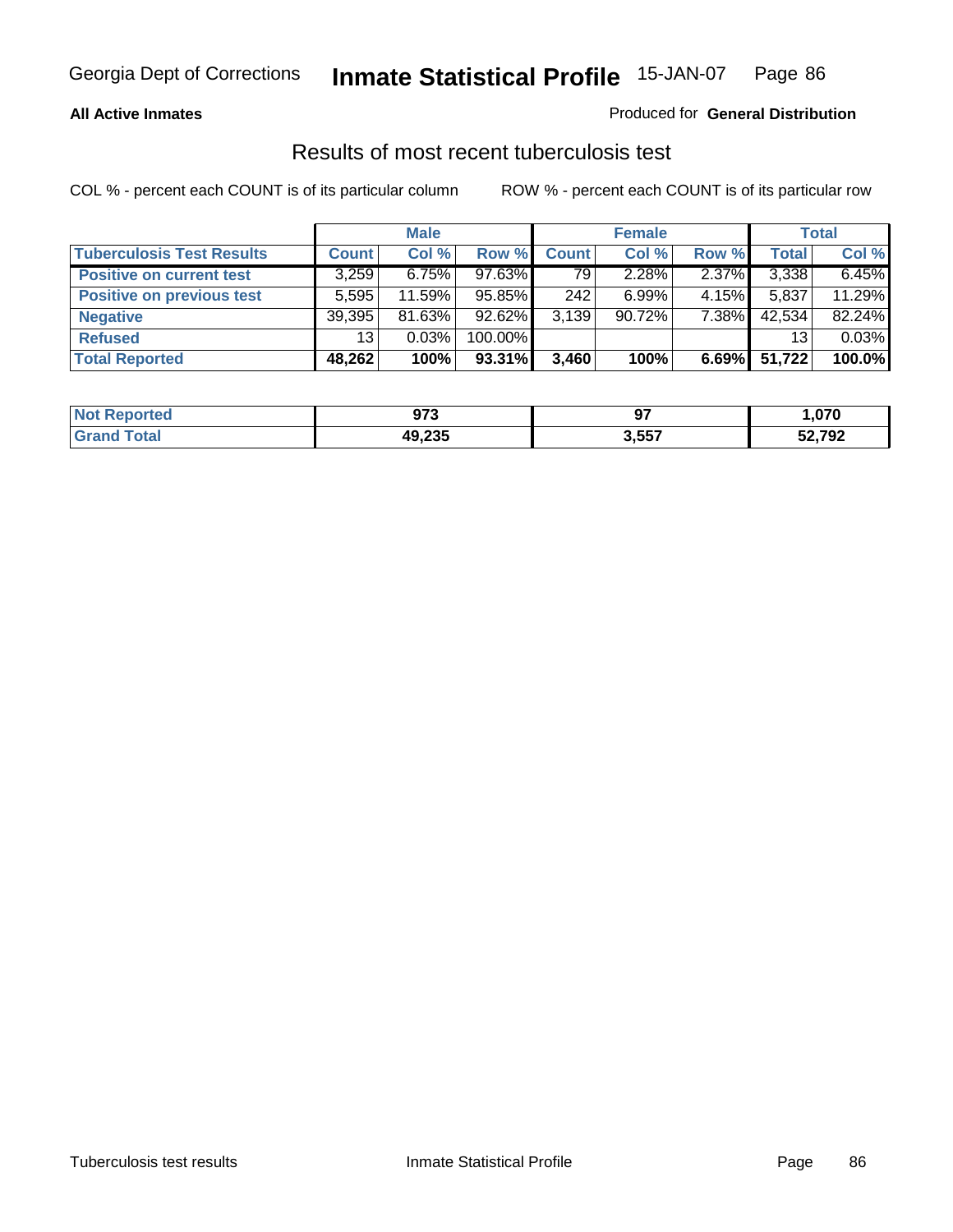### **All Active Inmates**

Produced for **General Distribution**

### Results of most recent syphilis test

|                                 |              | <b>Male</b> |        |              | <b>Female</b> |          |                 | Total  |
|---------------------------------|--------------|-------------|--------|--------------|---------------|----------|-----------------|--------|
| <b>Syphilis Test Results</b>    | <b>Count</b> | Col %       | Row %  | <b>Count</b> | Col %         | Row %    | <b>Total</b>    | Col %  |
| <b>Positive on current test</b> | 897          | ا %89. ا    | 84.94% | 159          | 4.62%         | 15.06%   | 1,056           | 2.07%  |
| <b>Negative</b>                 | 46.671       | 98.11%      | 93.42% | 3,285        | $95.38\%$     | $6.58\%$ | 49,956          | 97.93% |
| <b>Total Reported</b>           | 47,568       | 100%        | 93.25% | 3,444        | 100%          |          | $6.75\%$ 51,012 | 100%   |

| <b>Not Reported</b> | .667   | 44 C<br>- 1 - 2 | ,780   |
|---------------------|--------|-----------------|--------|
| Total<br>' Grand    | 49,235 | 3,557           | 52,792 |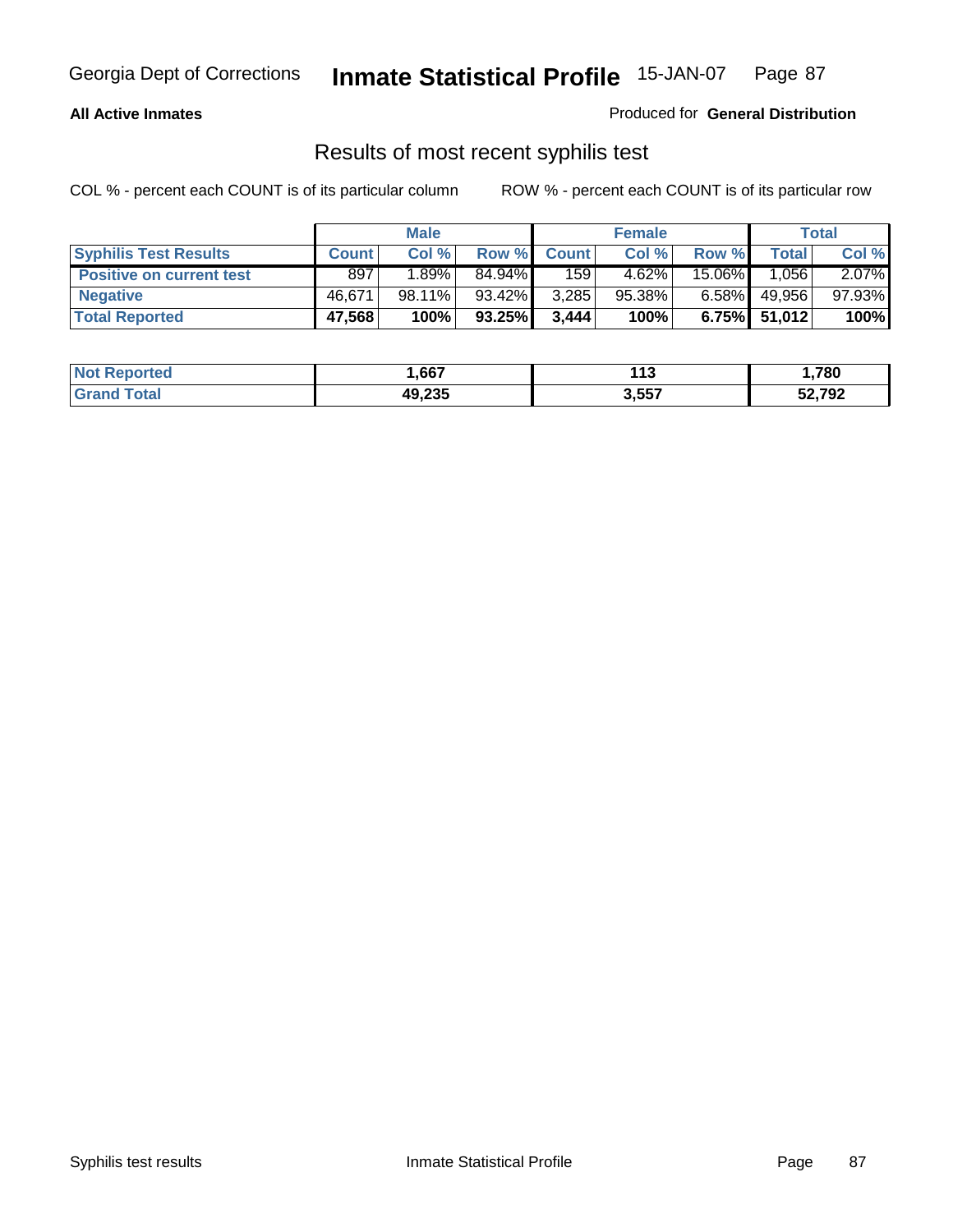### **All Active Inmates**

Produced for **General Distribution**

### Results of most recent Hepatitis-C test

|                                 |              | <b>Male</b> |        |              | <b>Female</b> |          |       | Total  |
|---------------------------------|--------------|-------------|--------|--------------|---------------|----------|-------|--------|
| <b>Hepatitis-C Test Results</b> | <b>Count</b> | Col %       | Row %  | <b>Count</b> | Col %         | Row %    | Total | Col %  |
| <b>Positive on current test</b> | 159          | 48.48%      | 98.15% |              | $60.00\%$     | $1.85\%$ | 162   | 48.65% |
| <b>Negative</b>                 | 169          | 51.52%      | 98.83% |              | 40.00%        | 1.17%    | 171   | 51.35% |
| <b>Total Reported</b>           | 328          | 100%        | 98.50% |              | 100%          | 1.50%    | 333   | 100%   |

| <b>Not Reported</b> | 48,907 | 3,552 | 52,459 |
|---------------------|--------|-------|--------|
| <b>Grand Total</b>  | 49,235 | 3,557 | 52,792 |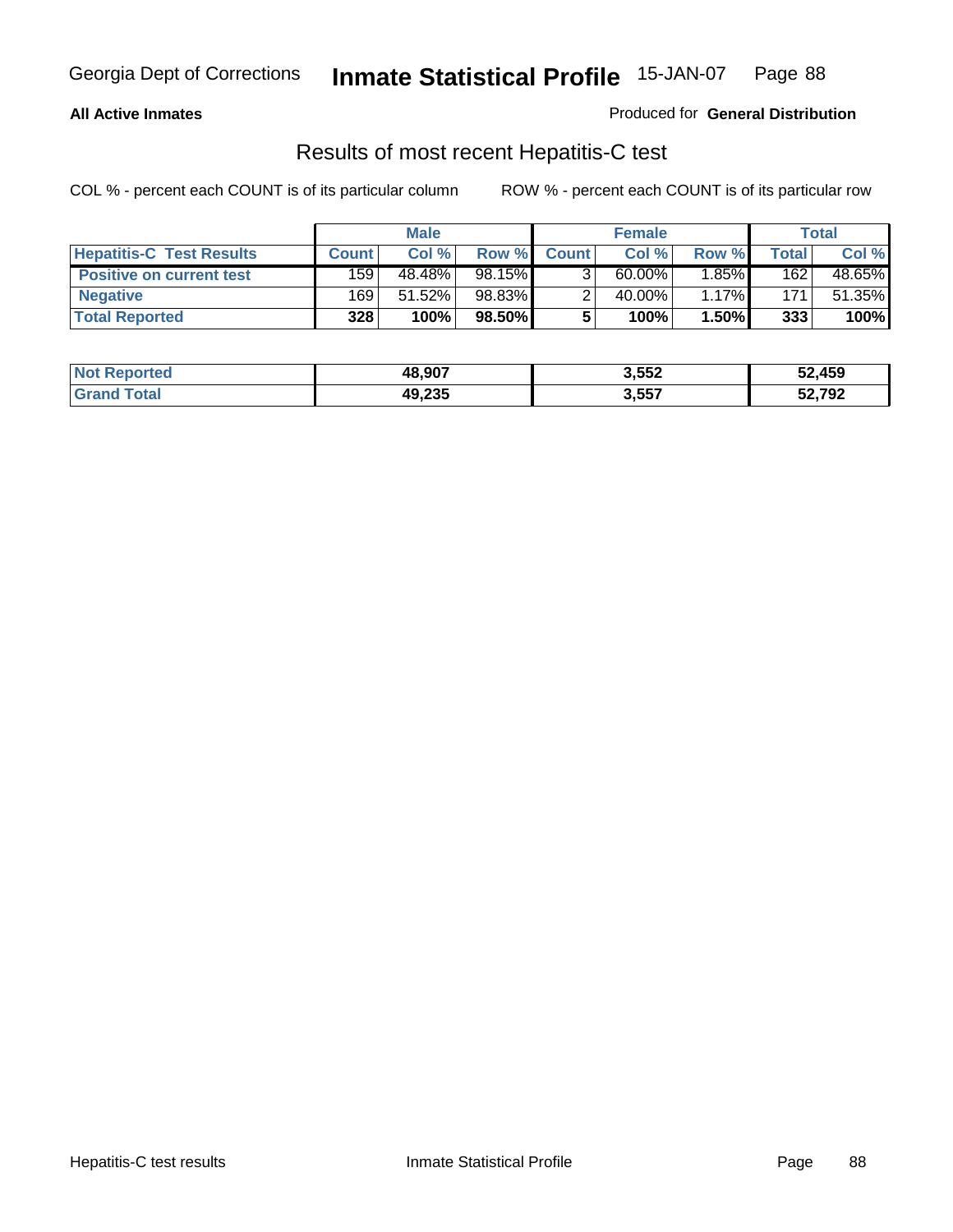### **All Active Inmates**

### Produced for **General Distribution**

### Results of most recent pregnancy test

|                                 |              | <b>Male</b> |          |              | <b>Female</b> |            |              | <b>Total</b> |
|---------------------------------|--------------|-------------|----------|--------------|---------------|------------|--------------|--------------|
| <b>Pregnancy Test Results</b>   | <b>Count</b> | Col%        | Row %    | <b>Count</b> | Col %         | Row %      | <b>Total</b> | Col %        |
| <b>Positive on current test</b> |              |             |          | 58           | 1.75%         | $100.00\%$ | 58           | 1.75%        |
| <b>Negative</b>                 |              |             |          | 3.254        | $98.25\%$     | 100.00%    | 3,254        | 98.25%       |
| <b>Total Reported</b>           |              | $\%$        | $0.00\%$ | 3,312        | 100%          | 100.00%    | 3,312        | 100%         |

| <b>Not Reported</b> | 49,235 | 245   | 49,480 |
|---------------------|--------|-------|--------|
| <b>Grand Total</b>  | 49,235 | 3,557 | 52,792 |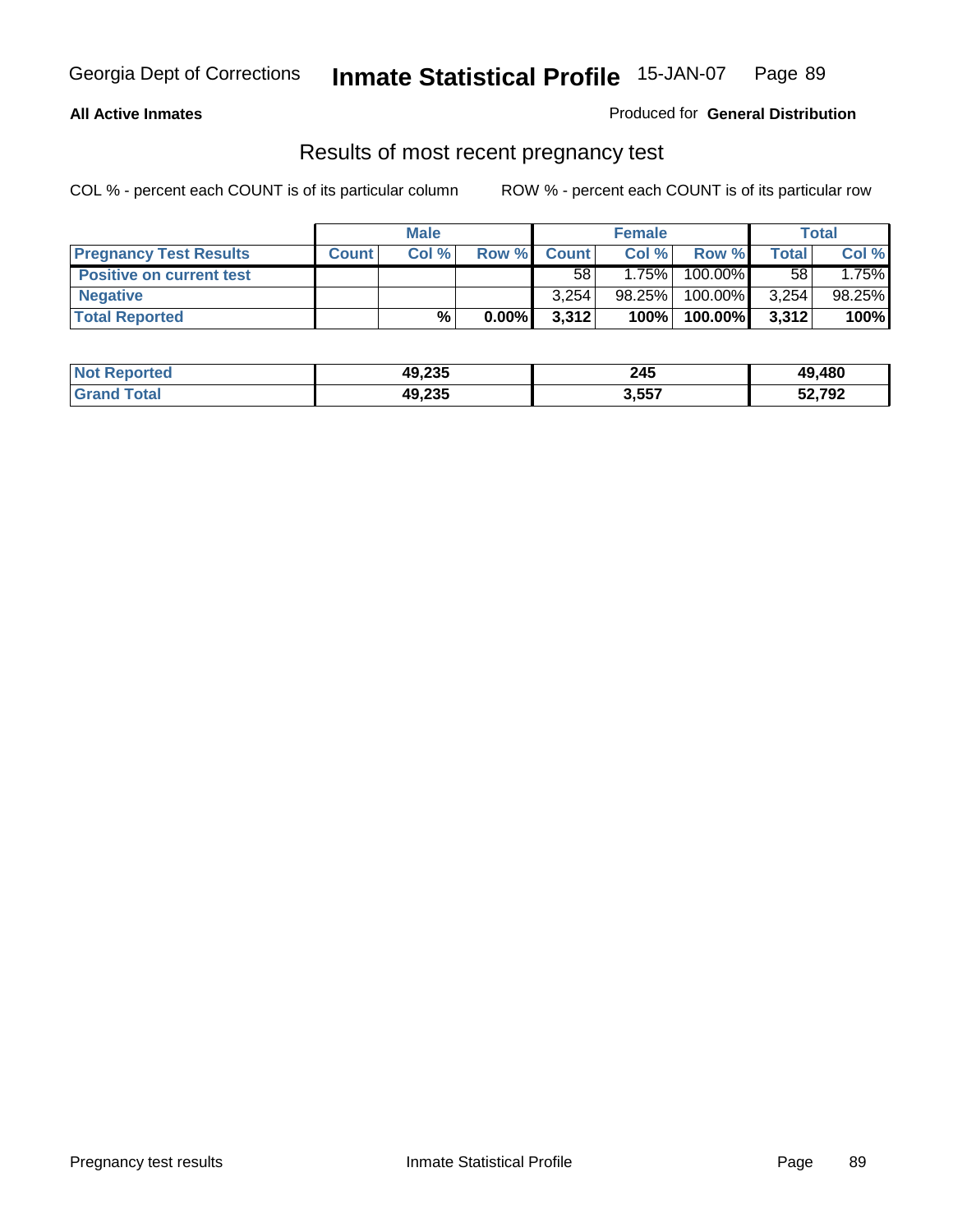### **All Active Inmates**

### Produced for **General Distribution**

### Results of most recent diabetes test

|                                 |              | <b>Male</b> |        |              | <b>Female</b> |          |       | Total   |
|---------------------------------|--------------|-------------|--------|--------------|---------------|----------|-------|---------|
| <b>Diabetes Test Results</b>    | <b>Count</b> | Col %       | Row %  | <b>Count</b> | Col %         | Row %    | Total | Col %   |
| <b>Positive on current test</b> | 84           | 100.00%     | 98.82% |              | $100.00\%$    | $1.18\%$ | 85    | 100.00% |
| <b>Total Reported</b>           | 84           | 100%        | 98.82% |              | 100%          | 1.18%    | 85    | 100%    |

| <b>Not Reported</b> | 49 151 | 3,556 | 52,707 |
|---------------------|--------|-------|--------|
| ⊺otal<br>Gran       | 49,235 | 3,557 | 52,792 |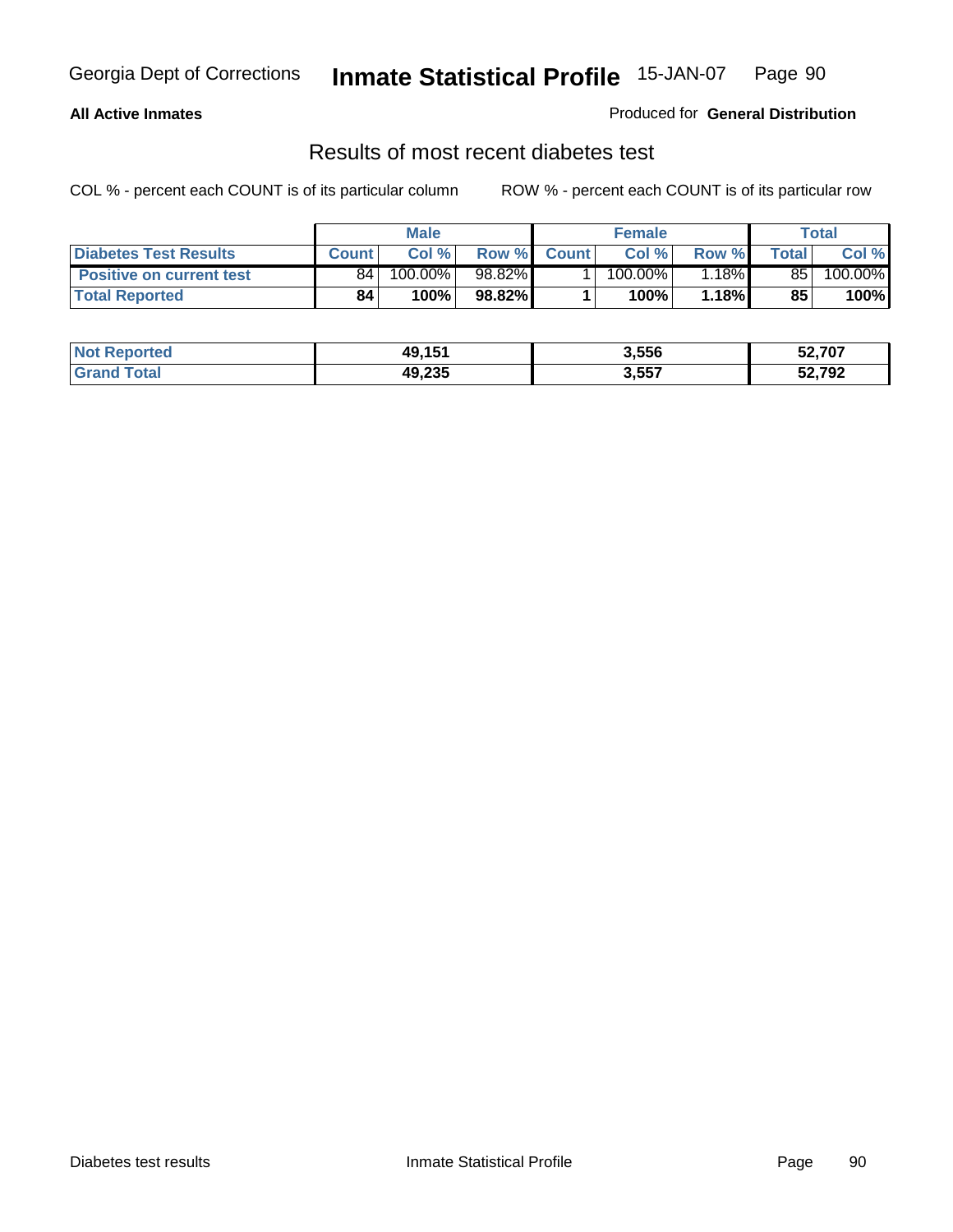### **All Active Inmates**

### Produced for **General Distribution**

### Results of most recent hypertension test

|                                  |              | <b>Male</b> |         |              | <b>Female</b> |          |       | <b>Total</b> |
|----------------------------------|--------------|-------------|---------|--------------|---------------|----------|-------|--------------|
| <b>Hypertension Test Results</b> | <b>Count</b> | Col %       | Row %   | <b>Count</b> | Col%          | Row %    | Total | Col %        |
| <b>Positive on current test</b>  | 385          | $98.21\%$   | 98.97%  |              | 100.00%       | $1.03\%$ | 389   | 98.23%       |
| <b>Negative</b>                  |              | 1.79%       | 100.00% |              |               |          |       | $1.77\%$     |
| <b>Total Reported</b>            | 392          | 100%        | 98.99%  |              | 100%          | $1.01\%$ | 396   | 100%         |

| <b>Not Reported</b> | 48,843 | 3,553 | 52,396 |
|---------------------|--------|-------|--------|
| <b>Grand Total</b>  | 49,235 | 3,557 | 52,792 |